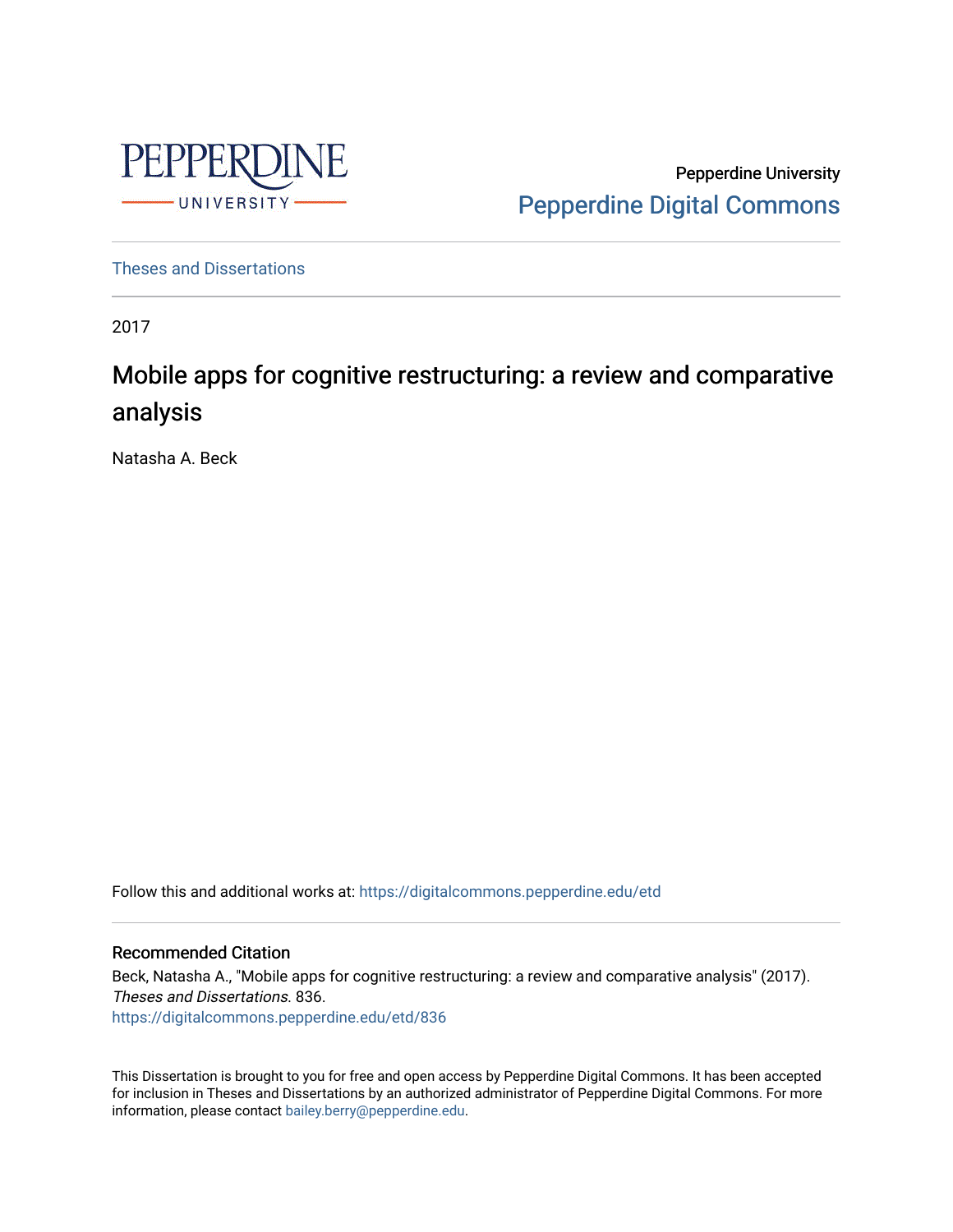Pepperdine University

Graduate School of Education and Psychology

## MOBILE APPS FOR COGNITIVE RESTRUCTURING: A REVIEW AND COMPARATIVE ANALYSIS

A clinical dissertation submitted in partial satisfaction

of the requirements for the degree of

Doctor of Psychology

by

Natasha A. Beck

June, 2017

Drew Erhardt, Ph.D. - Dissertation Chairperson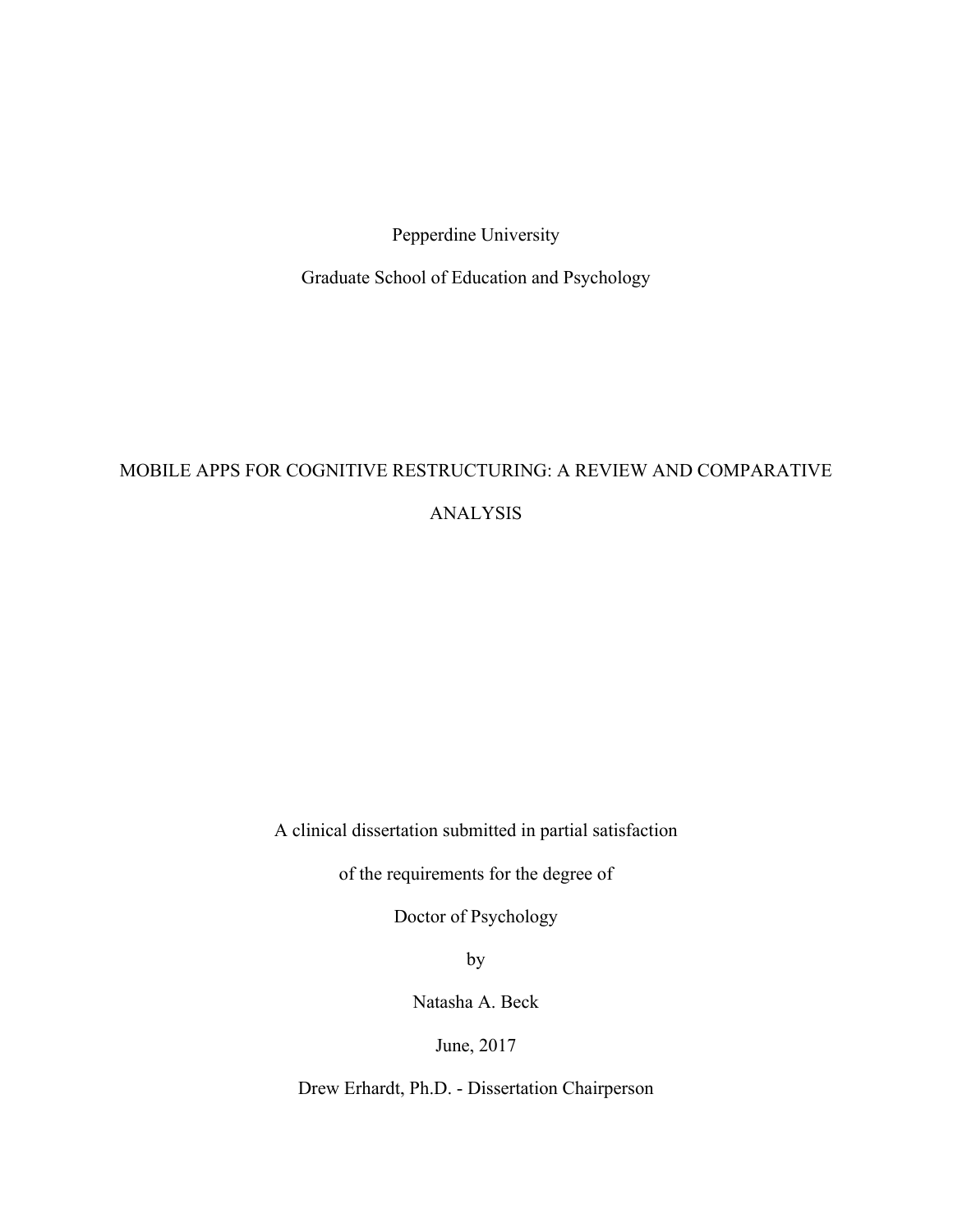This clinical dissertation, written by

#### Natasha A. Beck

under the guidance of a Faculty Committee and approved by its members, has been submitted to and accepted by the Graduate Faculty in partial fulfillment of the requirements for the degree of

#### DOCTOR OF PSYCHOLOGY

Doctoral Committee:

Drew Erhardt, Ph.D., Chairperson

Anat Cohen, Ph.D.

Edrick Dorian, Psy.D.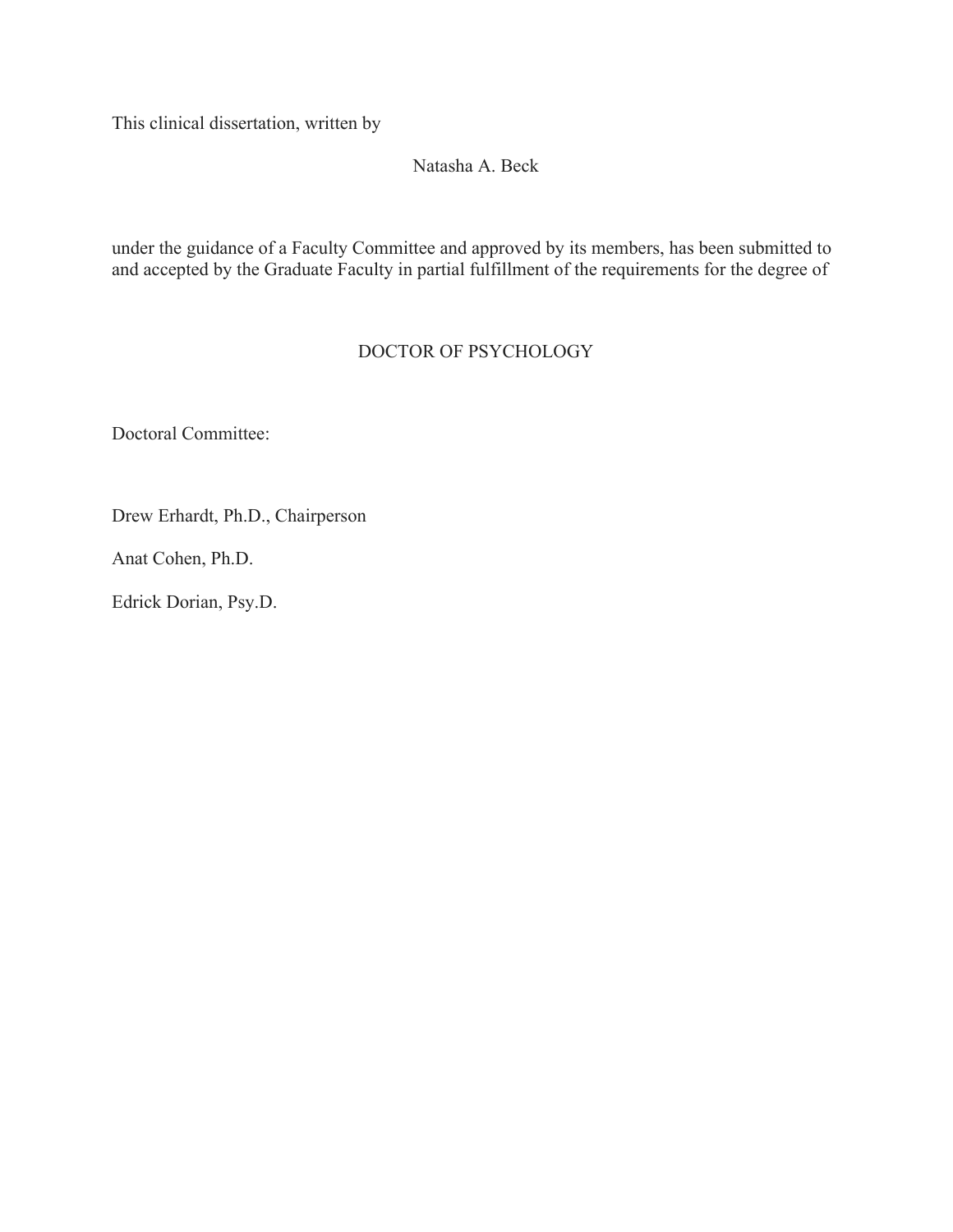© Copyright by Natasha A. Beck (2017) All Rights Reserved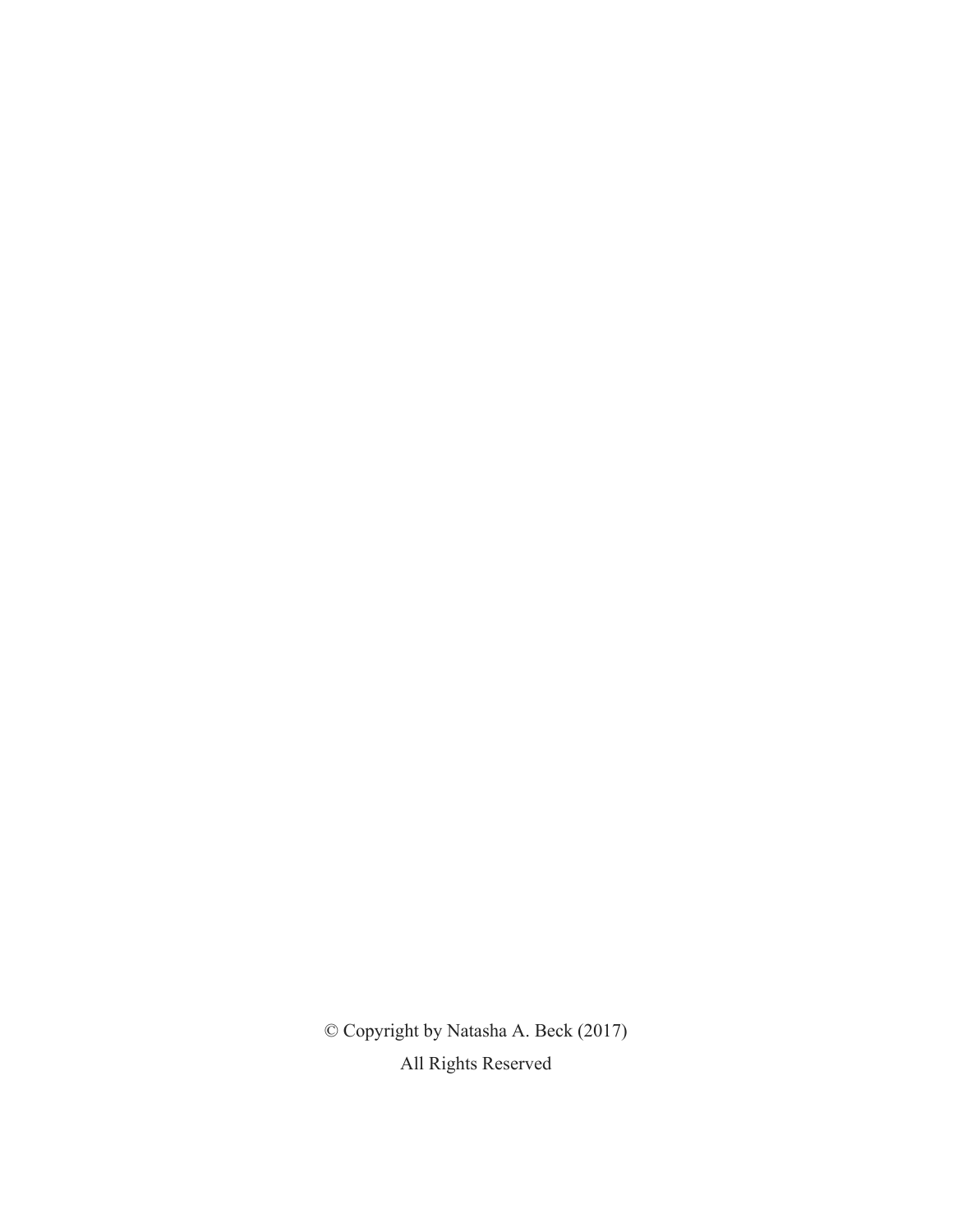| Cognitive Behavioral Therapy and the Integration of Mobile App Technology 16 |  |
|------------------------------------------------------------------------------|--|
|                                                                              |  |
|                                                                              |  |
|                                                                              |  |
|                                                                              |  |
|                                                                              |  |
|                                                                              |  |
|                                                                              |  |
| APPENDIX A: Components of Current Cognitive Restructuring (CR) Apps 48       |  |

## TABLE OF CONTENTS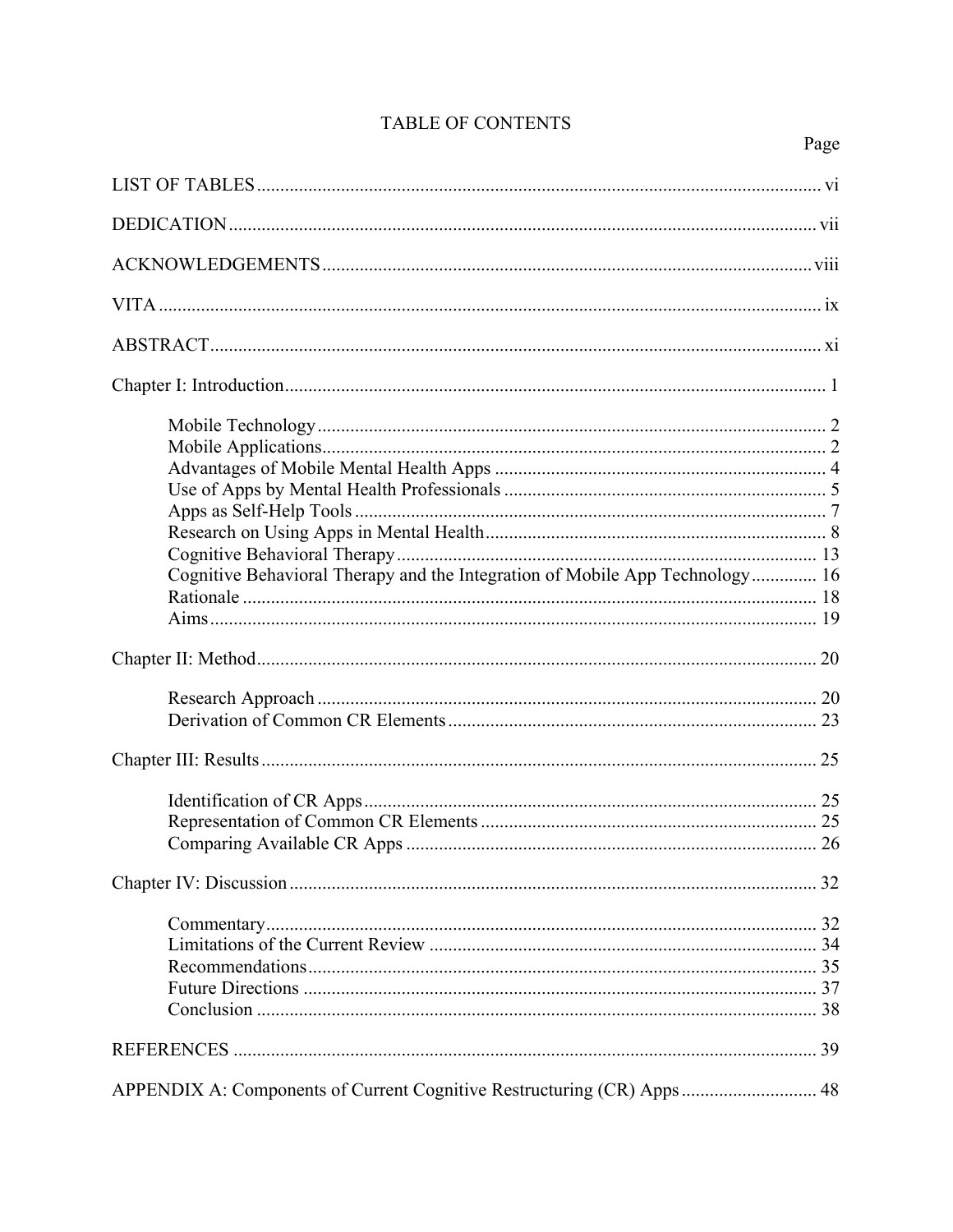# Page APPENDIX B: Cognitive Restructuring (CR) Mobile Apps (as of October 10, 2016) ............... 50 APPENDIX C: Summary Tables of Selected Materials............................................................... 52 APPENDIX D: IRB Approval...................................................................................................... 68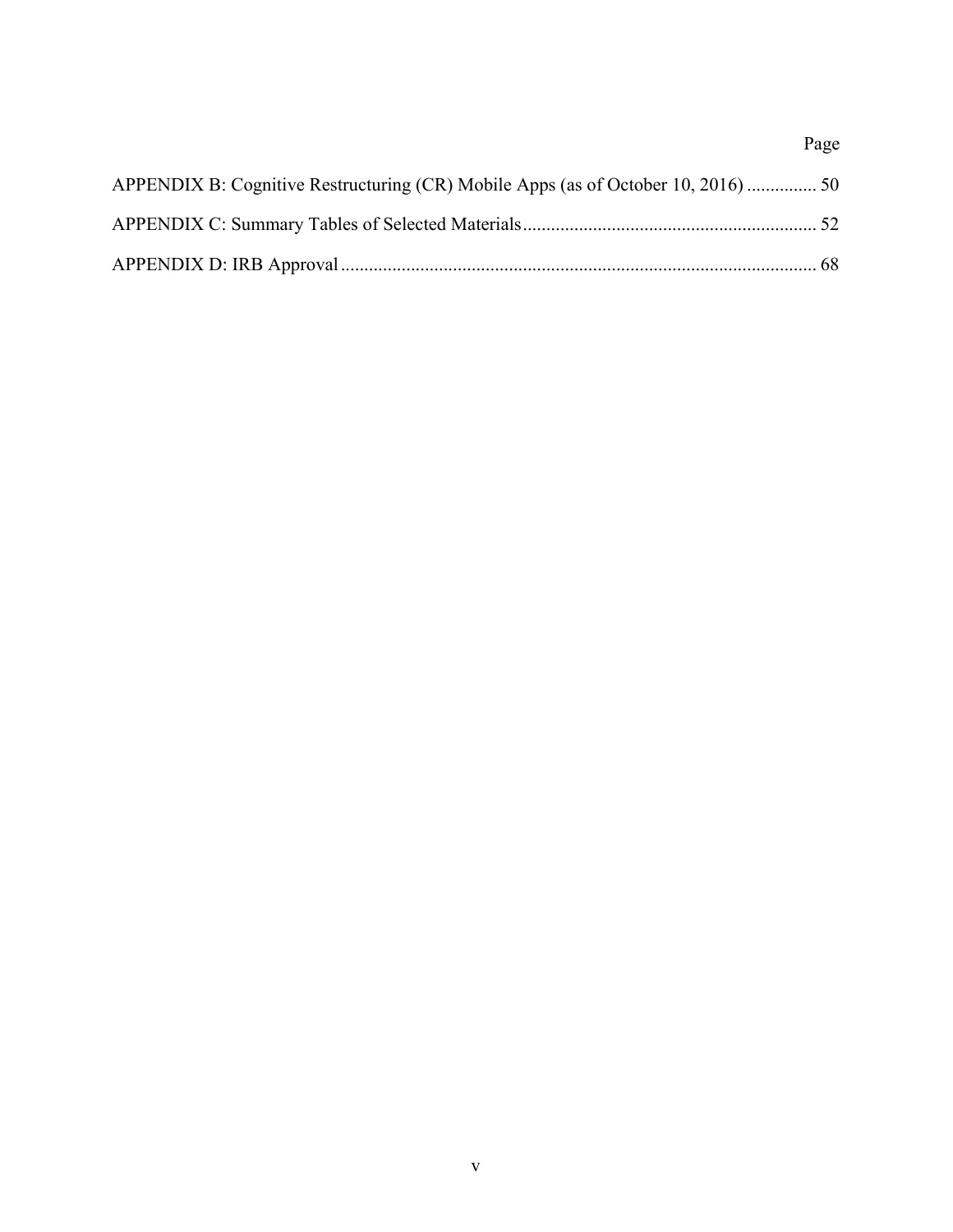## LIST OF TABLES

Page

| Table B1. Cognitive Restructuring (CR) Mobile Apps (as of October 10, 2016) |  |  |  |
|-----------------------------------------------------------------------------|--|--|--|
|                                                                             |  |  |  |
|                                                                             |  |  |  |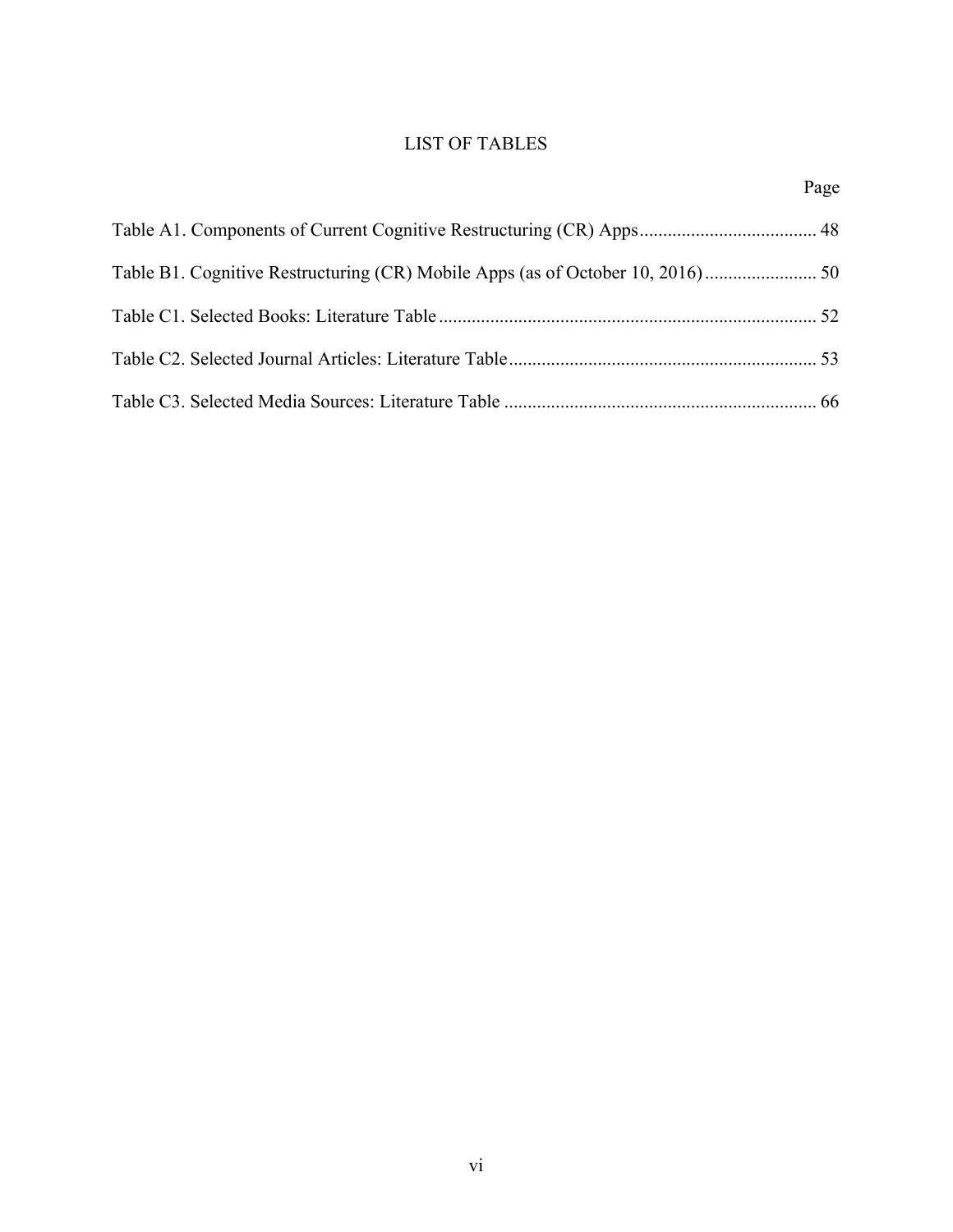## DEDICATION

I would like to dedicate this to: my husband who has supported me throughout my entire journey; my children who inspire my work every day; my sister who has always been there for me, and to my best friend Krystle who kept me on track and pushed me to the finish line.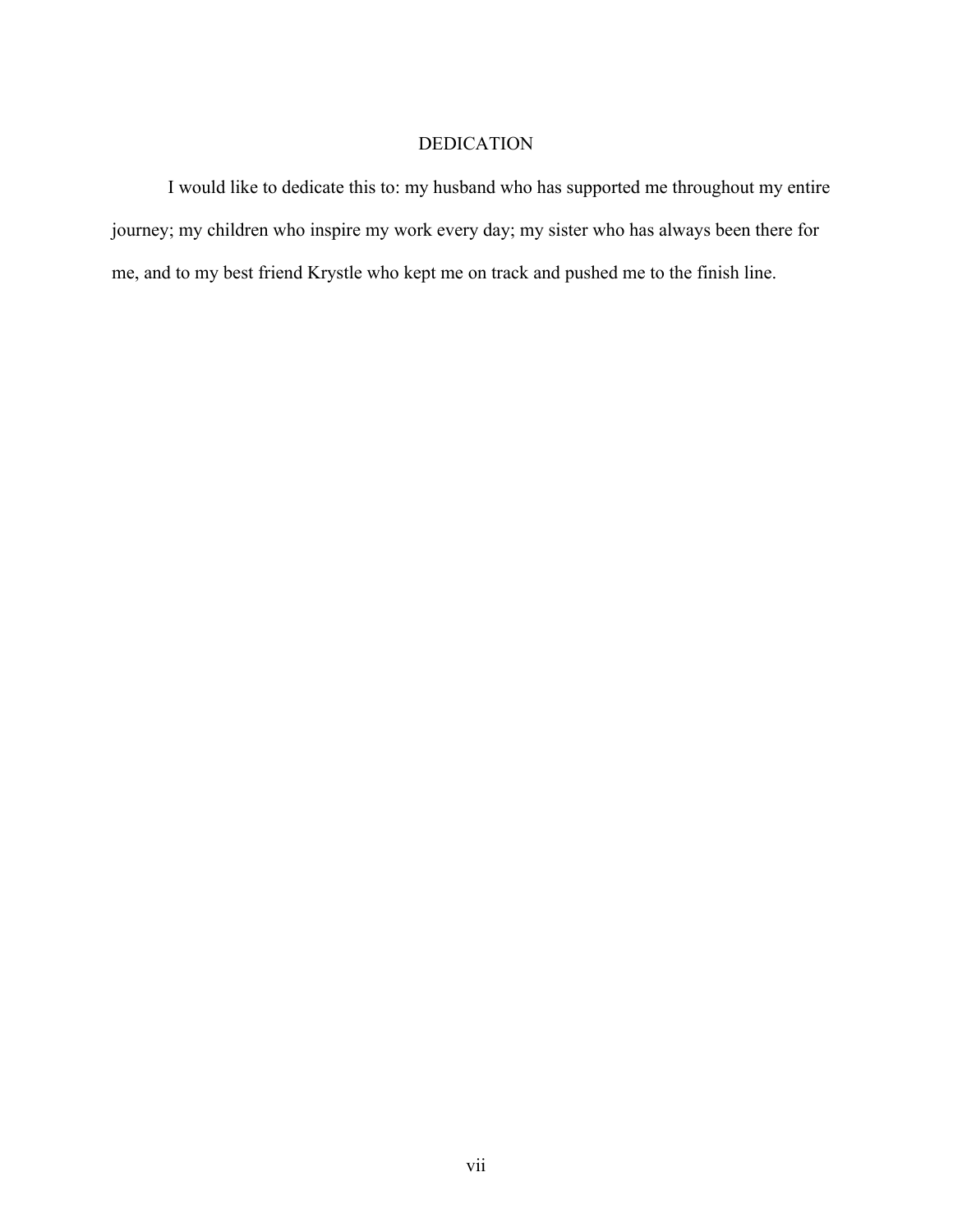## ACKNOWLEDGEMENTS

I would like to acknowledge my dissertation chair, Dr. Drew Erhardt who spent countless hours encouraging and mentoring me along this journey. I would also like to thank my committee members, Dr. Anat Cohen and Dr. Edrick Dorian.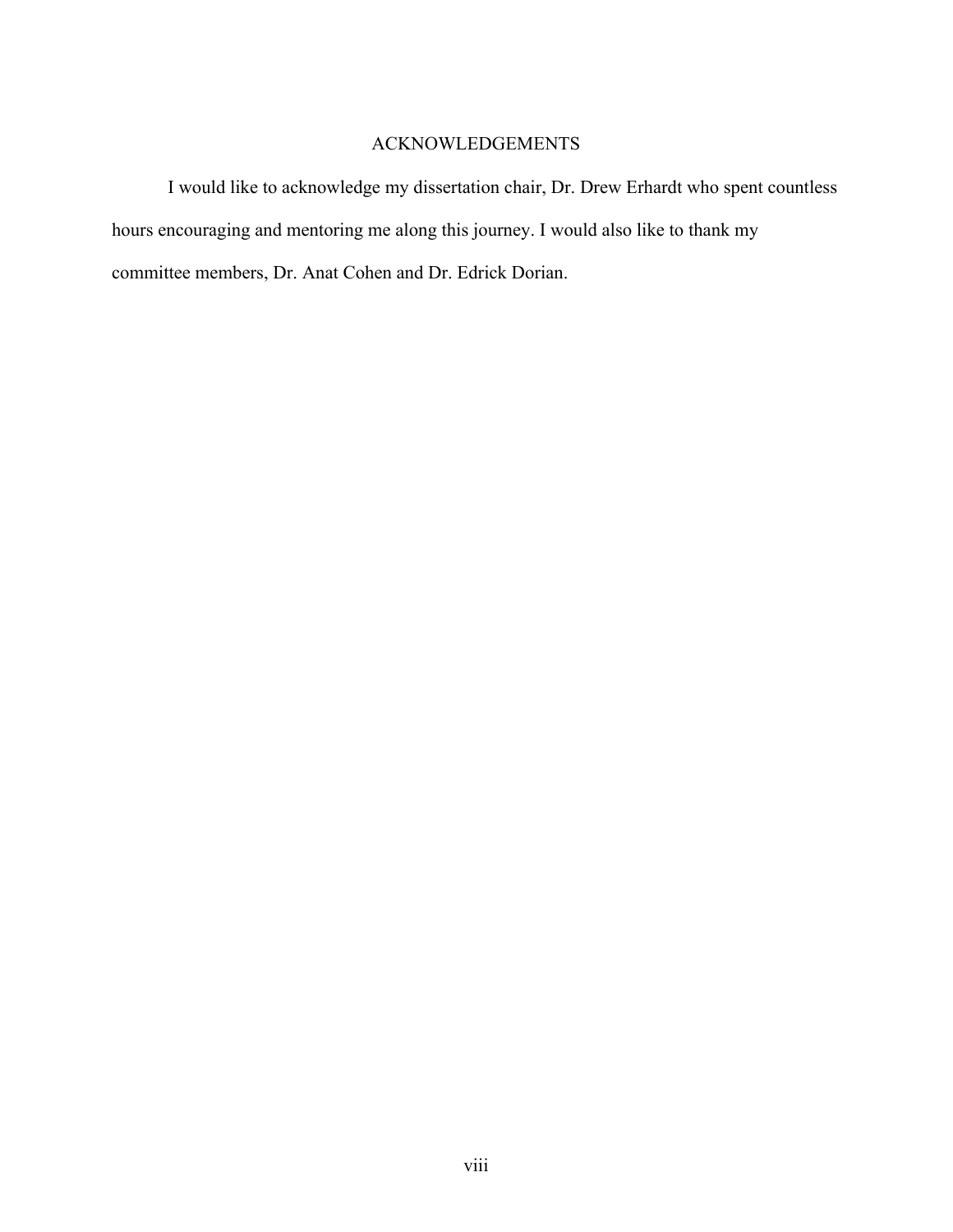#### **EDUCATION**

2008 – Present **Pepperdine University, Graduate School in Education & Psychology** (APA Accredited), Los Angeles, CA.

*Doctoral Student in Clinical Psychology, Psy.D*

- 2007 2008 **University of Southern California, Keck School of Medicine,** Los Angeles, CA. *Master of Public Health, specializing in Child and Family Health*, *MPH,* GPA 3.9
- 2005 2006 **University of Southern California,** Los Angeles, CA. *Post-Baccalaureate Pre-Medical Program*
- 2000 2005 **University of Southern California**, Los Angeles, CA. *Bachelor of Arts, Neuroscience,* GPA 3.85*,* May 2005 *Bachelor of Arts, Psychology,* GPA 3.9*,* May 2005

#### **CLINICAL EXPERIENCE: THERAPY**

- 09/12– 09/1 **The Guidance Center Child and Family Mental Health**, Long Beach, CA *Pre-doctoral Psychology Intern*, *under the supervision of Dawn Vo-Jutabha, Ph.D.*
- 08/11 08/12 **The Help Group Child and Family Center**, Sherman Oaks, CA *Psychology Extern, under supervision of Karen Enyedy, Ph.D. and Priscilla Barajas, Ph.D.*
- 09/08 10/10 **Pepperdine Community Counseling Center**, Encino, CA. *Psychotherapy Extern, under supervision of Anat Cohen, Ph.D.*

#### **CLINICAL EXPERIENCE: ASSESSMENT**

- 09/10 07/11 **UCLA Resnick Hospital & Semel Institute,** Los Angeles, CA *Advanced Child Neuropsychology Extern, under supervision of Jessica Horsfall, Ph.D.*
- 03/10 05/11 **UCLA Semel Institute,** Los Angeles, CA *Child Psychology Extern, under supervision of Melissa Del'Homme, Ph.D.*
- 09/09 09/10 **UCLA Semel Institute/The Help Group,** Sherman Oaks, CA *Child Neuropsychology Extern, under supervision of Philip Levin, Ph.D. and Karen Miller, Ph.D.*

#### **SUPERVISORY EXPERIENCE**

09/10 – 06/11 **Pepperdine Community Counseling Center**, Encino, CA. *Peer Supervisor*, *under supervision of Anat Cohen, Ph.D.*

#### **RESEARCH EXPERIENCE**

12/05 – Present **UCLA Medical Center, Pediatric Neurosurgery Division**, Los Angeles, CA. *Research Assistant for Jorge Lazareff, M.D.*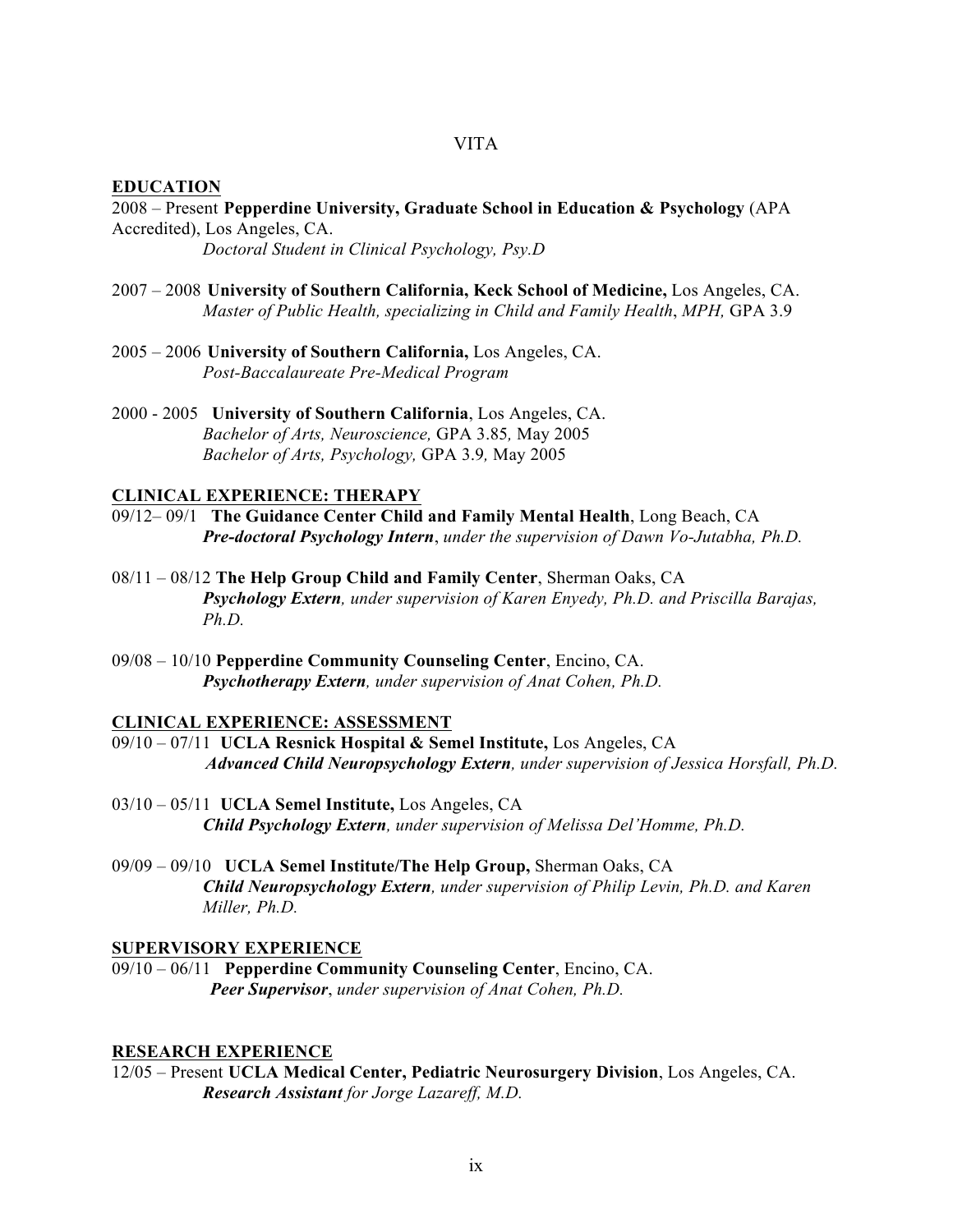- 01/10 07/11 **UCLA Resnick Hospital & Semel Institute,** Los Angeles, CA *Research Extern, under supervision of Jessica Horsfall, Ph.D and Delany Thrasher, Ph.D*
- 11/05 12/07 **USC Cognitive Neuroscience Laboratory,** Los Angeles, CA. *Research Assistant for William McClure, Ph.D*
- 09/04 12/04 **UCLA Center for Autism Research and Education,** Los Angeles, CA *Research Assistant for Marian Sigman, Ph.D*
- 06/04 08/04 **Yale Child Study Center**, New Haven, CT. *Research Assistant for Ami Klin, Ph.D and Fred Volkmar, M.D.*

#### **PUBLICATIONS**

Oswagu, F., **Fagel, N.,** Salamon, N., & Lazareff, J. (2009). Symptomatic prepontine cistern flattening after an arachnoid cyst shunting: A report of 2 cases. *Surgical Neurology, 72*, 418-421.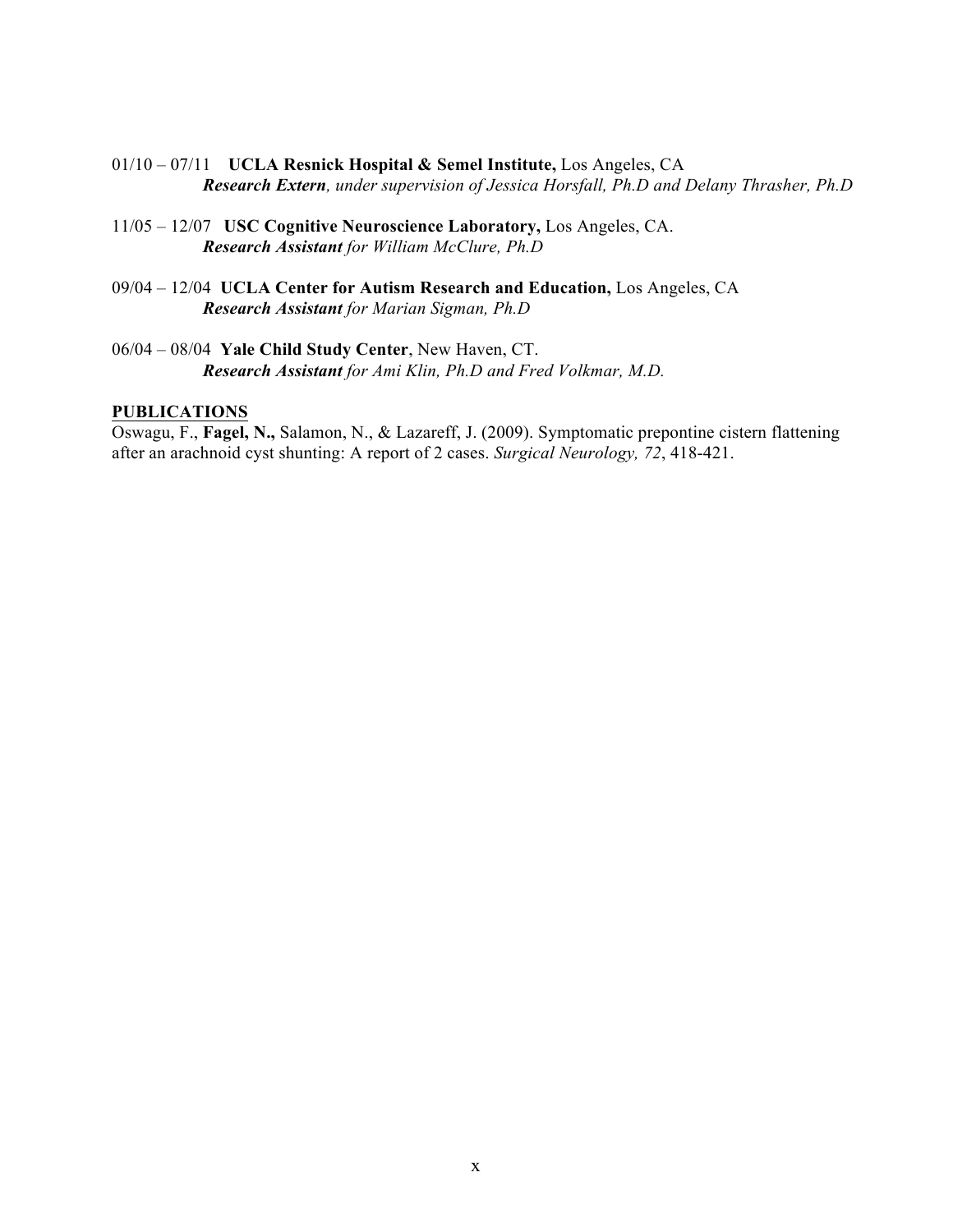#### ABSTRACT

Cognitive restructuring is a central component of cognitive behavioral therapy (CBT) and thought records have for decades been a widely used method for helping clients to identify, evaluate, and modify dysfunctional thoughts. The widespread adoption of mobile technology along with changing habits and expectations of therapy clients have led to the development of numerous mobile apps aimed at replicating this core aspect of CBT. This review identifies, describes, and compares current CBT apps that include digitized versions of thought records. Searches of the Apple App Store, Android Google Play Store, published literature, and relevant websites yielded 19 apps that were reviewed and compared with respect to their representation and sequencing of common cognitive restructuring elements. The apps were also compared across a variety of variables of likely relevance to practicing clinicians, including cost, data security, empirical support, user reviews, provision of additional clinical tools, and the involvement of mental health professionals in their development. The review aims to be a resource for practicing clinicians interested in selecting a cognitive restructuring app that replicates paper-based thought records in digital form. Following a discussion of limitations of the current review, recommendations and future directions are described.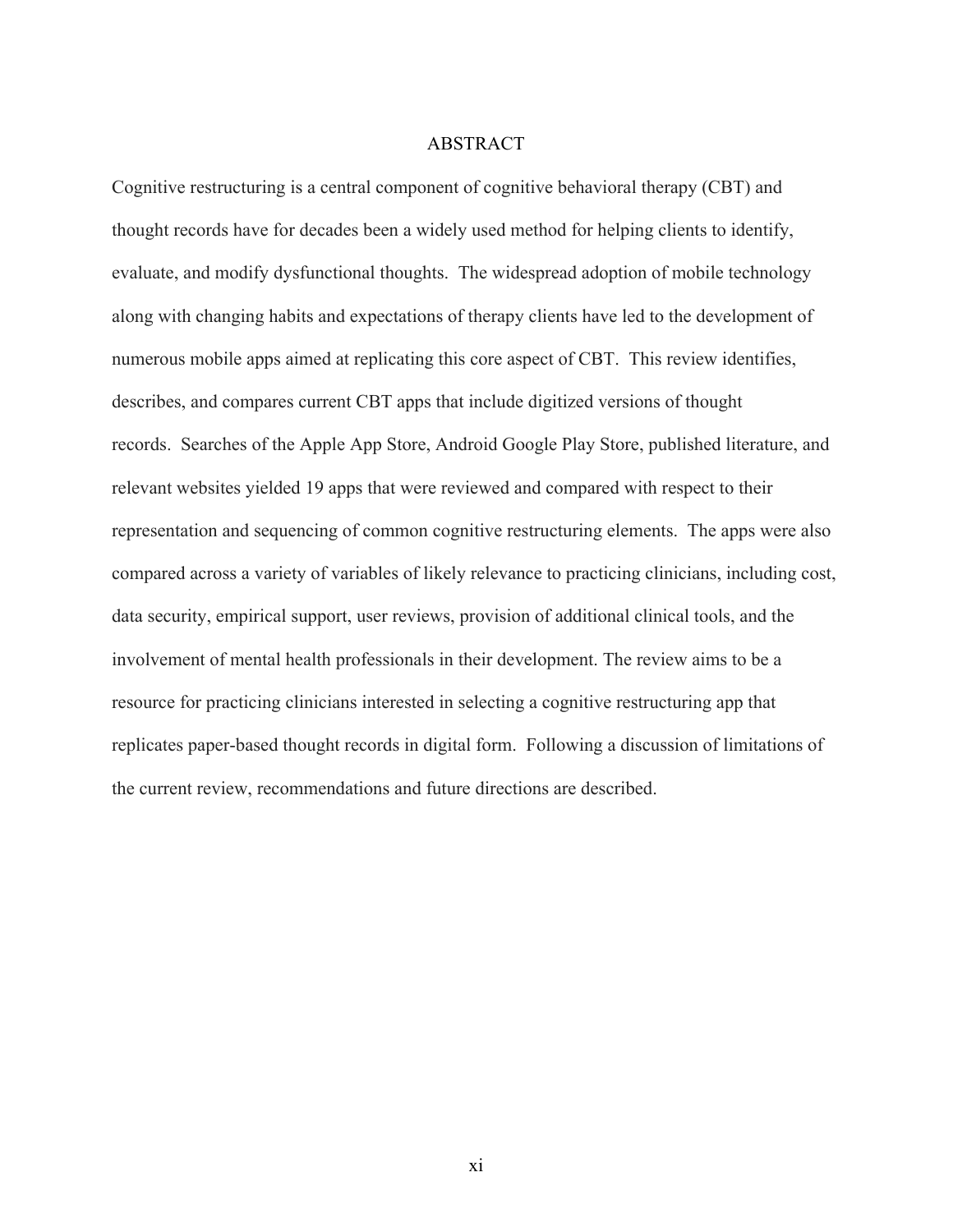#### **Chapter I: Introduction**

Integrating information technology (IT) into health services has become increasingly popular. This integration has been particularly notable in medicine (Harwood et al., 2011), where physicians are increasingly using a wide variety of mobile applications (apps) to facilitate and improve patient care (Cole-Lewis & Kershaw, 2010; Pinnock, Slack, Pagliari, Price, & Sheikh, 2006). The field of psychology has been slower to adopt technological advances (Erhardt  $\&$ Dorian, 2013; Luxton, McCann, Bush, Mishkind, & Reger, 2011; McMinn, Bearse, Heyne, & Smithberger, 2011; Proudfoot, Gordon, & Pavlovic, 2010). Nonetheless, the integration of technology into the mental health field has gradually progressed from teletherapy (beginning in the 1960s), to CDs and DVDs (in the 1990s), to texting, (in the mid 1990s) to the Internet (in the 1990s), and, most recently, to apps for smartphones and other mobile devices (Cucciare & Weingardt, 2007).

Since their introduction in Apple's App Store in 2008, mental health apps have proliferated rapidly with respect to their numbers, purposes, and their adoption by both clinicians as adjunctive therapy tools and consumers as self-help resources (Chan, Torous, Hinton, & Yellowlees, 2014; Erhardt & Dorian, 2013). Mental health apps for mobile devices can be considered the wave of the future with respect to providing mental health practitioners and their clients with accessible tools with the potential for increasing the reach of clinical services, as well as the efficiency and efficacy of psychotherapy. After providing some descriptive information on mobile technology and mobile apps, this chapter will discuss the advantages of mobile mental health apps, their potential uses by practitioners, and the current state of research regarding their usability, feasibility, and efficacy. The status of cognitive-behavioral therapy (CBT), the centrality of cognitive restructuring (CR) to traditional CBT, and the amenability of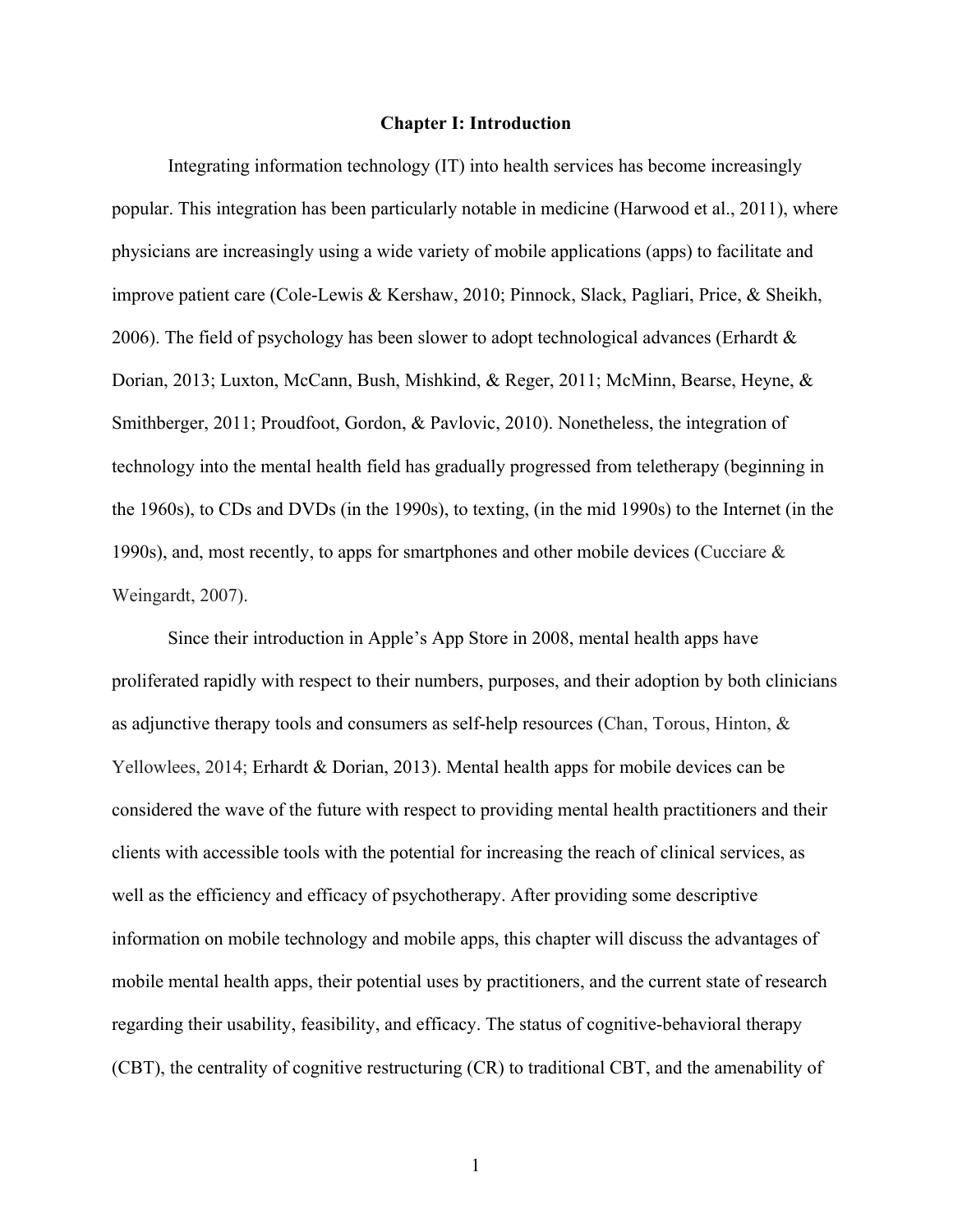both CBT and CR to the incorporation of mobile apps will then be reviewed, as part of the rationale for the proposed dissertation project. Finally, the aims of the proposed project will be identified.

#### **Mobile Technology**

Recent decades have witnessed a revolution in mobile technology. Mobile technology currently refers largely to smartphones and tablet computers, with the former typically encompassing phones, GPS navigation devices, web browsers, and text/instant messaging, among other tools. A smartphone is a mobile phone that offers more advanced computing ability and connectivity than a basic feature phone (Smith, 2012). According to TechCrunch, 80% of all adults who use the Internet now own a smartphone (Perez, 2014). Recent reports estimate there will be over 264 million smartphone users in the U.S. by 2021 (Statista, 2015a). Internationally, smartphone ownership increased from 5% in 2009 to 22% by the end of 2013, which equates to nearly 1.3 billion additional smartphones in use over this period (Heggerstuen, 2013). Notably, an estimated 4 billion people globally will be using smartphones by 2020 (Forbes, 2015).

Additionally, people are increasingly opting to purchase tablets instead of laptop computers, as they are more affordable and portable (Sabino, 2013). Tablets are defined as "a general-purpose computer contained in a single panel" ("Definition: Tablet Computer," n.d., para. 1). According to Statista, the worldwide number of tablet users is forecasted to rise to around 1.46 billion in 2020 (Statista, 2015b).

#### **Mobile Applications**

Advances in mobile technology have led to the emergence of mobile software applications, known colloquially as apps. Mobile apps are computer programs developed for handheld devices such as smartphones and tablets (Parson, 2013). The first mobile software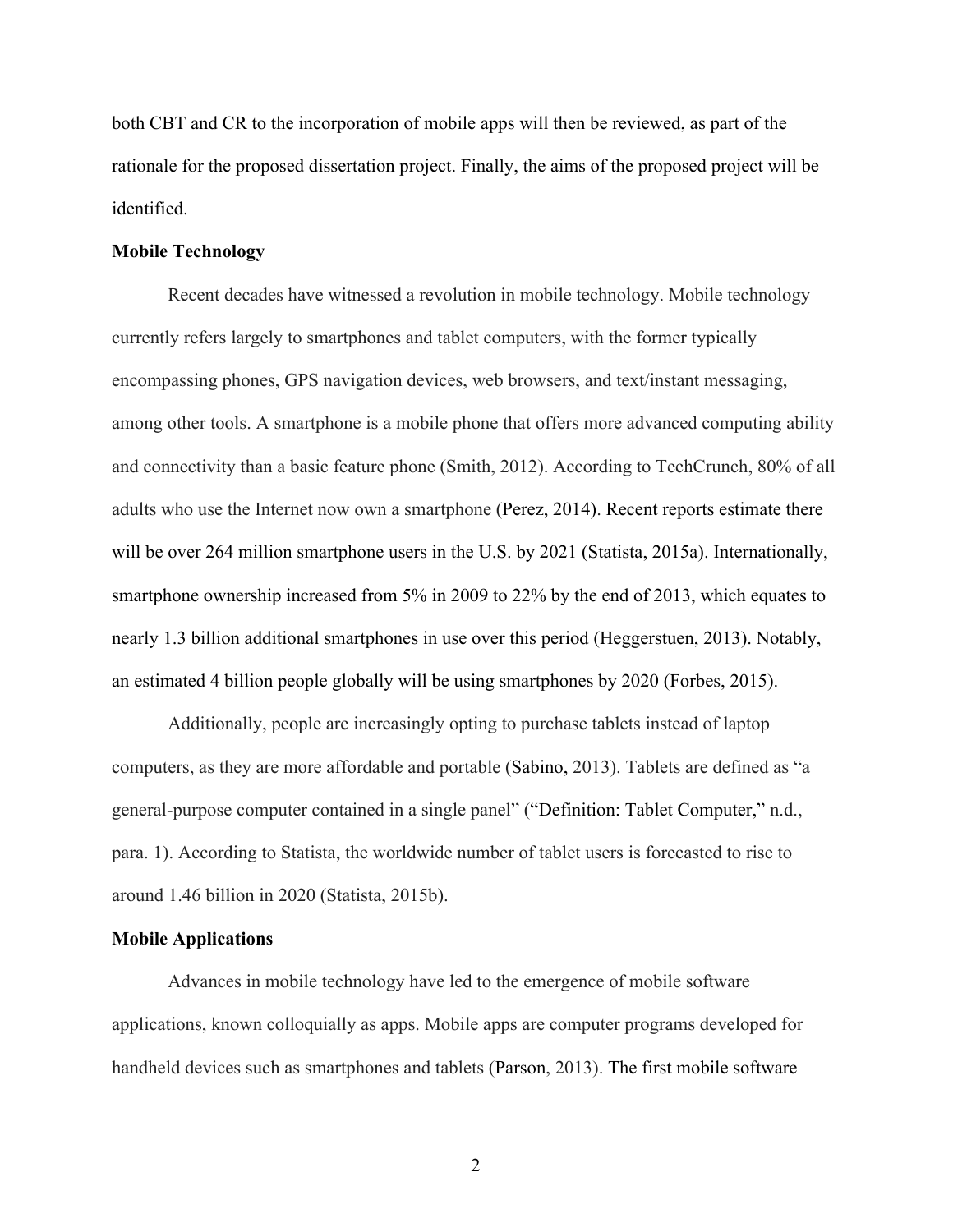applications became available to download on a mobile device in July 2008, coincident with the emergence of application distribution platforms (e.g., Apple App Store; Donker et al., 2013). Mobile apps currently available for download from online stores offer a seemingly limitless number of functions, ranging from navigation to entertainment, from education to exercise, and beyond. As mobile technology has advanced, it has enabled mobile applications to proliferate. In fact, more than 140 billion apps have been downloaded from the iTunes App store since its inception (Statista, 2016).

Android and iOS are currently the dominant platforms for mobile apps. Seventy-eight percent of developers are designing their apps for android phones, whereas 68% are developing for Android tablets (Murray, 2013). Seventy-three percent of developers are designing their apps for iOS devices (Murray, 2013). Half of smartphone owners download apps to their devices (Duggan, 2013). Android accounts for 58% of smartphone app downloads, with iOS commanding a market share of 75% in tablet apps (Allied Business Intelligence Research, 2013). Worldwide app revenues are forecasted to reach 76.52 billion USD in 2017 (Statista, 2015c). The number of apps available for download in the Apple App Store and through Google Play appears to be fairly comparable. For example, an estimated 2.2 million apps were available in the Apple App Store as of January 2017 (Statista, 2017a) whereas 2.8 million apps were available for download through Google Play as of 2017 (Statista, 2017b). Further, as of 2013, there were 70 different app stores, most notably, the Apple App store for iOS devices and Google Play for Android devices (Afilias Technology, 2013).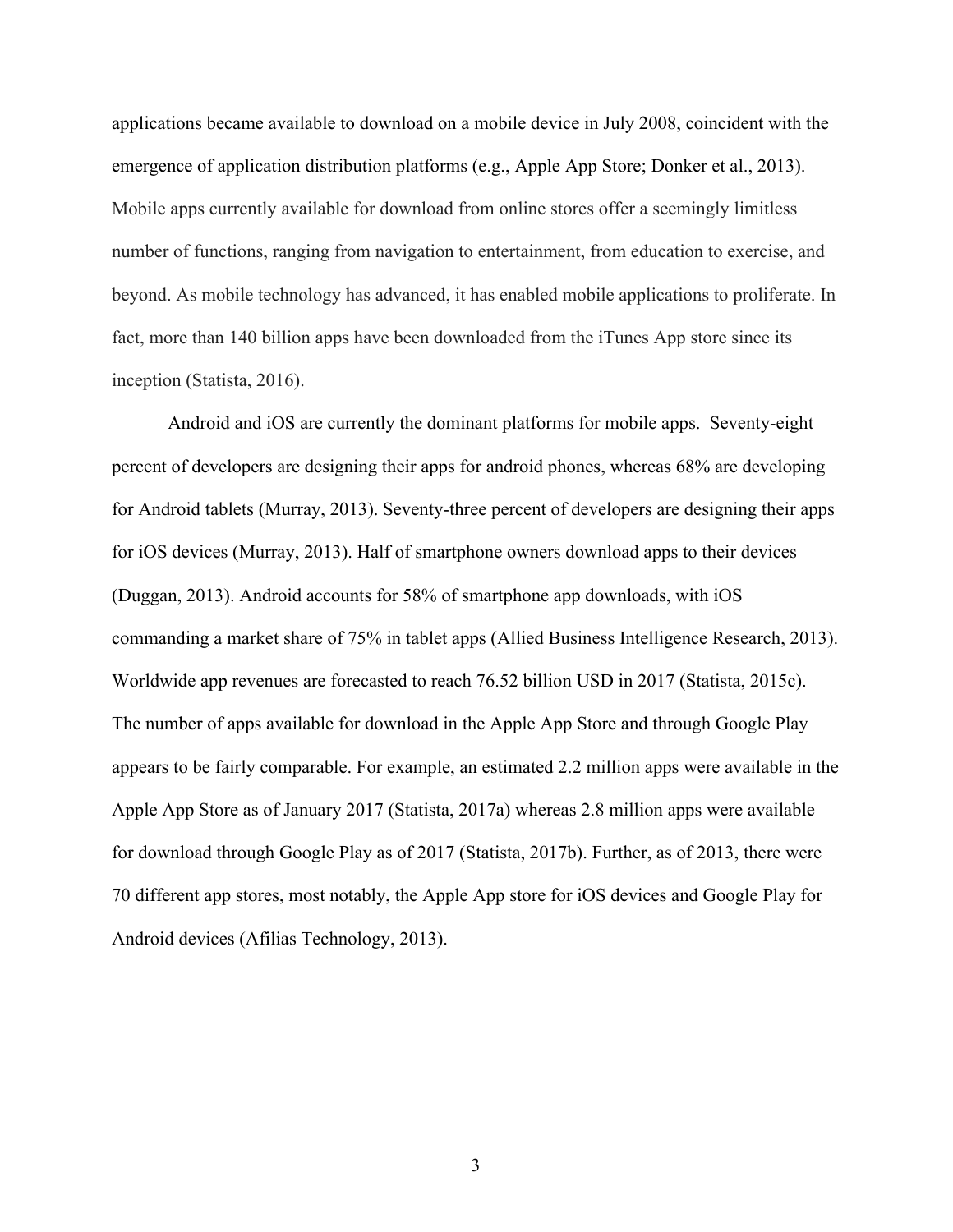#### **Advantages of Mobile Mental Health Apps**

Integrating psychology and technology has numerous advantages, many of which serve to facilitate the dissemination of psychological knowledge or the implementation of psychological interventions. A number of the most commonly cited advantages are reviewed below.

**Convenience.** Apps available on smartphones or tablets are portable and highly accessible across time and settings. They can also free the user (and clinician) from reliance on paper and pen forms (e.g. for mood monitoring, symptom tracking, cognitive restructuring exercises). Apps often provide automatic charting and storing of clinical data, as well as the ability to export content to a therapist for review prior to in-person sessions.

**Privacy and security.** Mobile apps provide users with more privacy (vs. traditional forms or workbooks) and enable them to engage in therapeutic activities discretely without fear of embarrassment or public shame (Watts et al., 2013). They provide an inconspicuous, stigmareducing way to review therapy-related materials or to complete self-monitoring or other homework assignments. Additionally, security is improved over paper forms due to password protection provided on the mobile device and, in some cases, on the app itself.

**Tool integration.** Apps can take advantage of the numerous tools commonly available on mobile devices, such as notification alerts, texting, reminders, Internet browsers, and audio/video capabilities, all of which might be used to facilitate the delivery and/or implementation of therapeutic interventions to the user. Clients may be more likely to complete therapeutic homework when their smartphones are providing reminders and offering the convenience of accessing their assignments at any time or place (Alabi & Gooch, 2011).

**Improved efficiency.** Mobile apps may provide time and cost savings for consumers of mental health services (Enock & McNally, 2013; Harwood et al., 2011). Mental health apps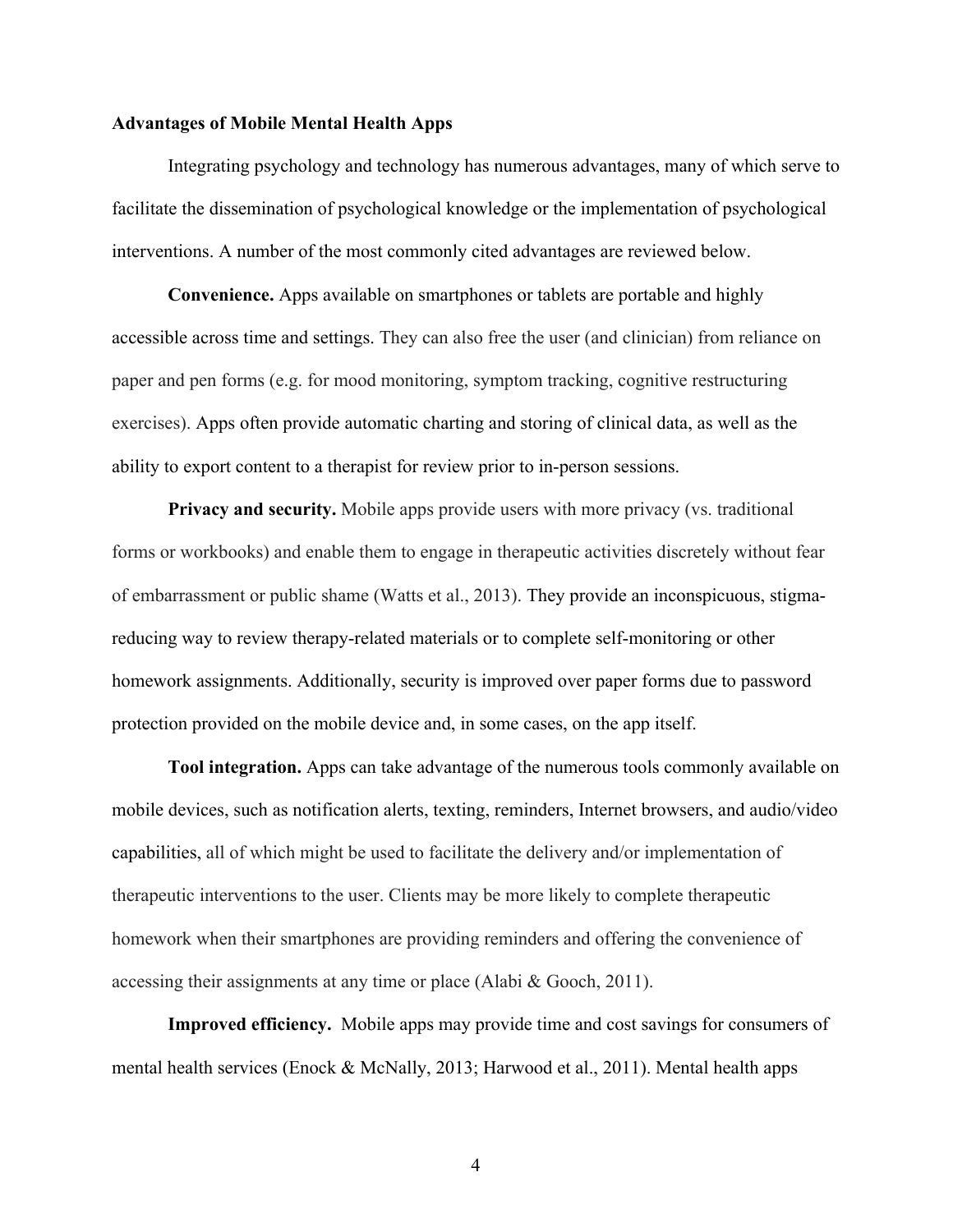themselves tend to be inexpensive, rarely costing users more than a few dollars. For some users with mild levels of psychological difficulties, reliance on a mental health app may obviate the need for face-to-face therapy. For others, the use of apps as an adjunct to therapy may yield savings in terms of more rapid progress and reduced duration of treatment. Mobile apps may enable users to practice and acquire target skills more quickly, while also contributing to generalization of those skills across settings and time. Additionally, clinical data collection is likely to become more efficient and more accurate when done through apps, including those that take advantage of the latest advances in facial recognition and sensing technologies (Gaggioli & Riva, 2013).

**Extending the reach of services.** Mobile apps (due to many of the characteristics referenced above) have the potential to reduce barriers to accessing treatment related to geography, transportation, physical impairments, cost, and stigma (McGinty, Saeed, Simmons, & Yildirim, 2006). Additionally, apps can provide potential clients with greater access to information about presenting problems, psychological symptoms, and available treatments. Thus, apps may promote greater awareness regarding psychological disorders and how to seek appropriate treatment, leading ultimately to greater utilization of mental health services (Harwood et al., 2011).

#### **Use of Apps by Mental Health Professionals**

Mental health clinicians have slowly started to integrate mobile apps into psychotherapy in recent years (Chan et al., 2014; Erhardt & Dorian, 2013; Matthews, Doherty, Sharry, & Fitzpatrick, 2008; Preziosa, Grassi, Gaggioli, & Riva, 2009). Mobile apps can enhance the delivery of traditional mental health services by providing clients with convenient, highly accessible means to extend the work of therapy beyond the therapy room by facilitating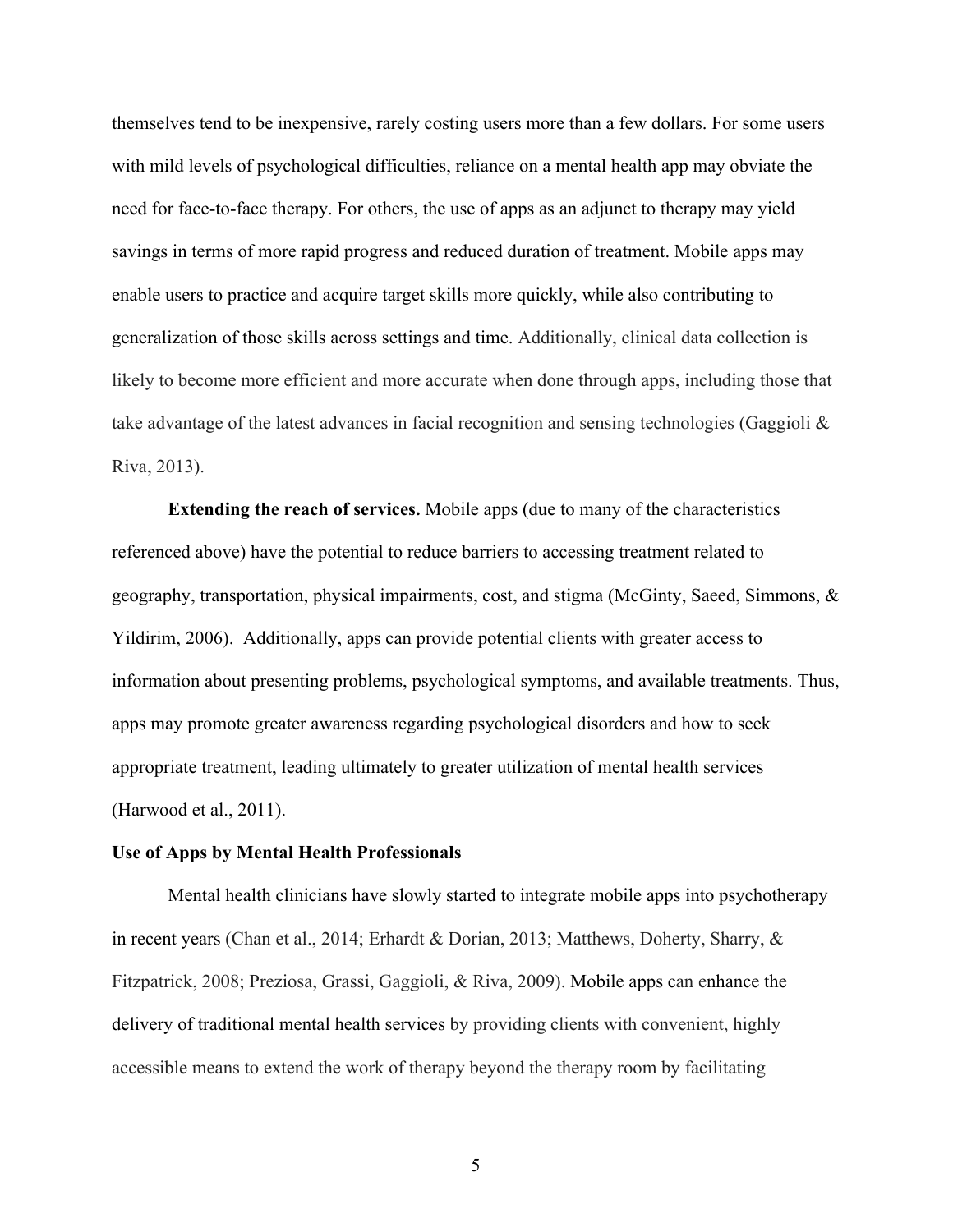homework completion and enabling them to practice and implement target skills at the "point of performance." For example, Kuhn et al. (2014) found clinicians to be receptive to using a prolonged exposure-based mobile app, as it would help their clients' complete homework. The general public, presumably including those who receive mental health services, also appears to be receptive to using mental health apps. Mental health professionals are beginning to capitalize on this receptivity by increasingly integrating mental health apps into treatment.

Mental health professionals are incorporating apps into their practices both as part of their therapy sessions per se and as adjunctive tools that clients utilize outside of sessions. There are several functions that mobile apps can serve for mental health professionals, including psycho-education, assessment and monitoring, skill building, and facilitating specific interventions/treatments.

Some mental health apps are oriented around providing psycho-education by facilitating access to relevant resources. The focus of such apps for professionals may include practice guidelines, diagnostic criteria, guides to evidence-based psychosocial and pharmacologic interventions, medication databases, peer-reviewed research, and psychology-related news.

Clinicians can also use apps to help conduct various aspects of assessment. For example, apps can aid clinicians in assessing their clients' presenting symptoms, obtaining baseline measures, establishing treatment goals, and tracking progress. Assessment data collected via selfmonitoring apps can be easily shared with clinicians, reliably stored, tracked over time, and presented in useful visual displays. Apps can track a variety of clinical variables including mood ratings, thoughts, and a wide range of behaviors (e.g., substance use, disordered eating, sleep, diet, exercise, medication compliance).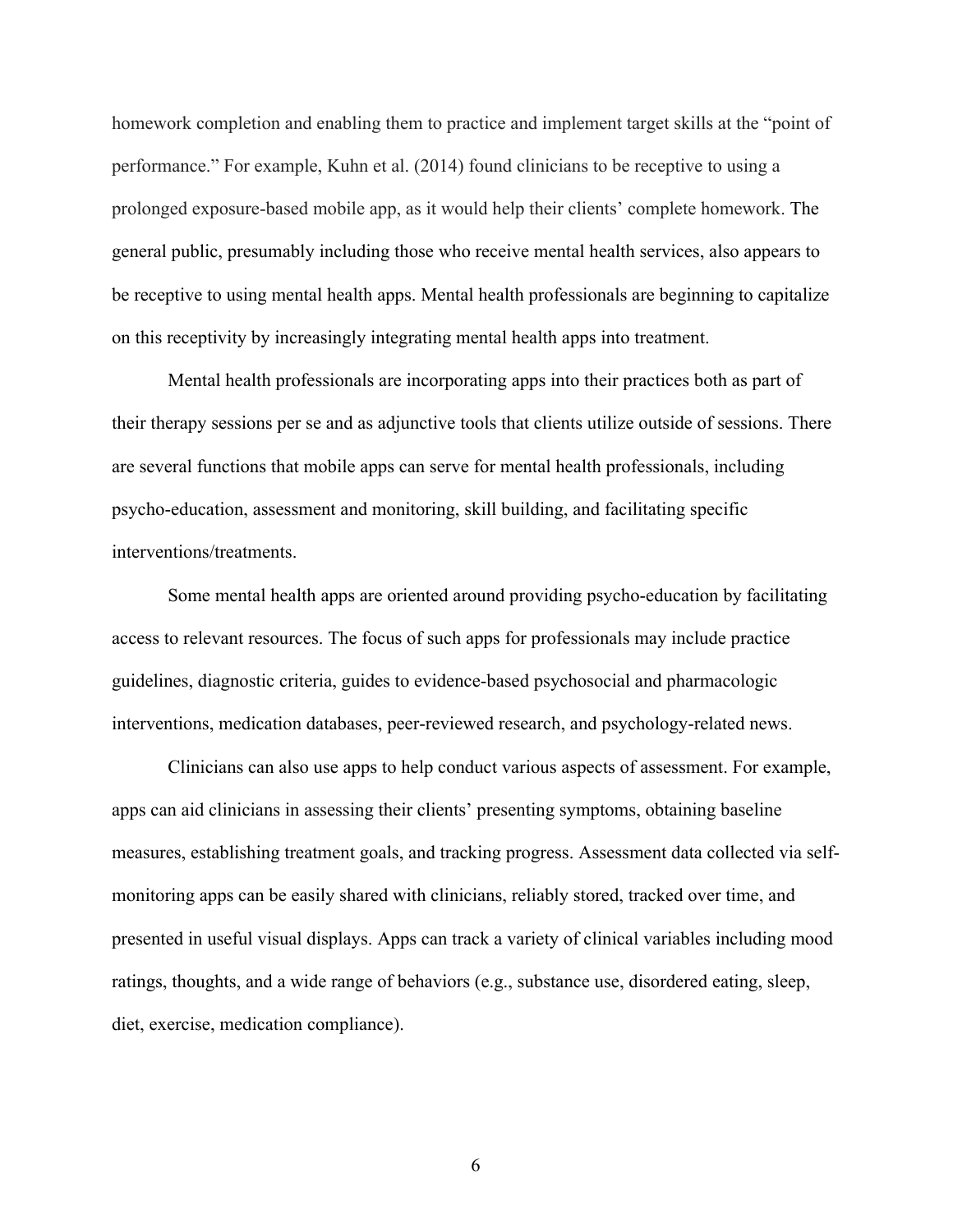Some current mental health apps are oriented around helping clinicians build skills in their clients. Skills targeted by apps include relaxation, mindfulness, cognitive restructuring, emotional regulation, social skills, and parenting techniques. Apps can help individuals develop such skills by providing guided instructions, video tutorials, the recording of practice sessions for therapist review and feedback, as well as the option of real-time coaching by clinicians. Moreover, some apps incorporate gaming elements to elicit greater motivation and reinforcement for practicing and applying target skills (Erhardt & Dorian, 2013).

Clinicians can also use mobile apps in sessions and/or as adjunctive tools to help implement specific interventions or treatments with their clients. Because their use can be adjusted in response to various contextual factors, apps may help patients apply specific therapeutic techniques according to social circumstance, location, activity, and other situational variables. Currently, there are apps that help implement exposure therapy, behavioral activation, automatic thought records, problem-solving therapy and various skills central to dialectical behavior therapy, among others.

#### **Apps as Self-Help Tools**

Consumers currently have a wide variety of self-help materials available to them. Increasingly, the traditional forms of self-help resources (viz., books, workbooks) are being replaced or supplemented by digital resources, most notably, websites and mobile apps. Among the advantages of providing self-help material in these digital formats, in contrast to traditional self-help books, is that they are less expensive, more portable and accessible, and more easily updated with revised or additional information.

There are multiple uses for self-help apps. Psycho-education is a prominent focus or component as individuals can access apps to help facilitate their understanding of a disorder,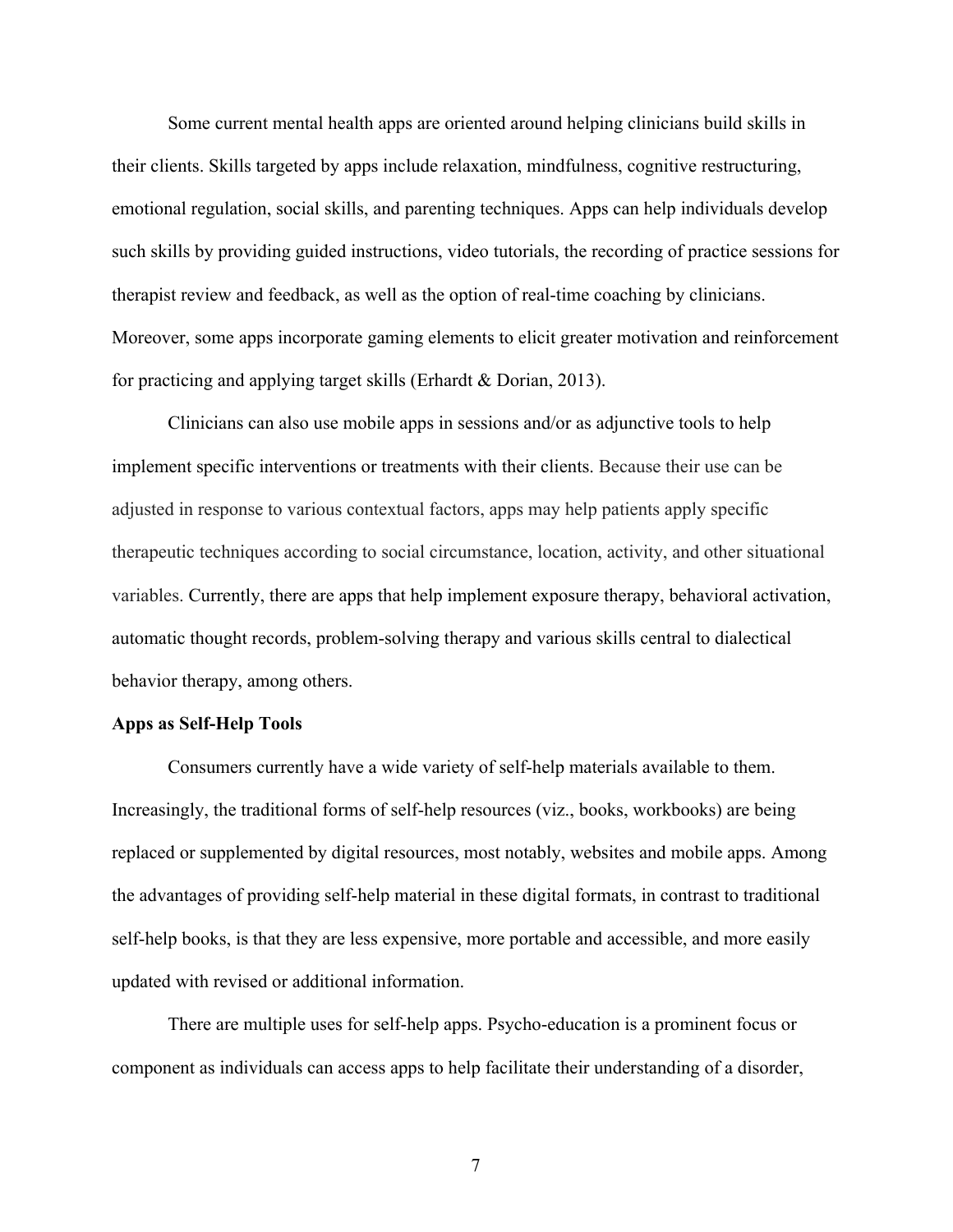identify relevant resources, and familiarize themselves with various established psychosocial and psychotropic treatments. For example, apps oriented around suicide prevention can review common warning signs, help foster social support networks and connect individuals with suicide-related hotlines. Apps can also provide individuals with self-monitoring or selfassessment tools. For example, numerous apps can be set to remind individuals to check-in, in order to rate their moods and note factors that may have influenced them. There are multiple apps designed to help users track a variety of variables ranging from mood to diet to sleep. Mobile apps can also provide self-guided implementation of psychotherapeutic principles and tools. There are apps designed to help users implement a range of psychotherapeutic techniques ranging from self-guided exposures, to cognitive restructuring, to mindful meditation, to token economies. Such apps may help individuals in distress who, for whatever reason, are not seeking professional help, to nonetheless begin a self-guided process of addressing their symptoms at their own pace.

#### **Research on Using Apps in Mental Health**

The use and effects of mental health-related mobile apps have been an increasing focus of empirical studies, literature reviews, and special sections within scientific journals; nevertheless, this field of inquiry is still in its infancy. For example, despite smartphone applications having been in existence for over seven years, there are still more clinical trials examining mental health uses of text messaging than mobile apps (Chan et al., 2014). An exhaustive review of the empirical literature on mental health apps is beyond the scope of this chapter. Rather, this section aims to summarize the current state of this research and describe some representative studies.

Several studies on the feasibility and usability of mental health apps have yielded positive results with respect to user satisfaction, perceived usefulness, and improved adherence to various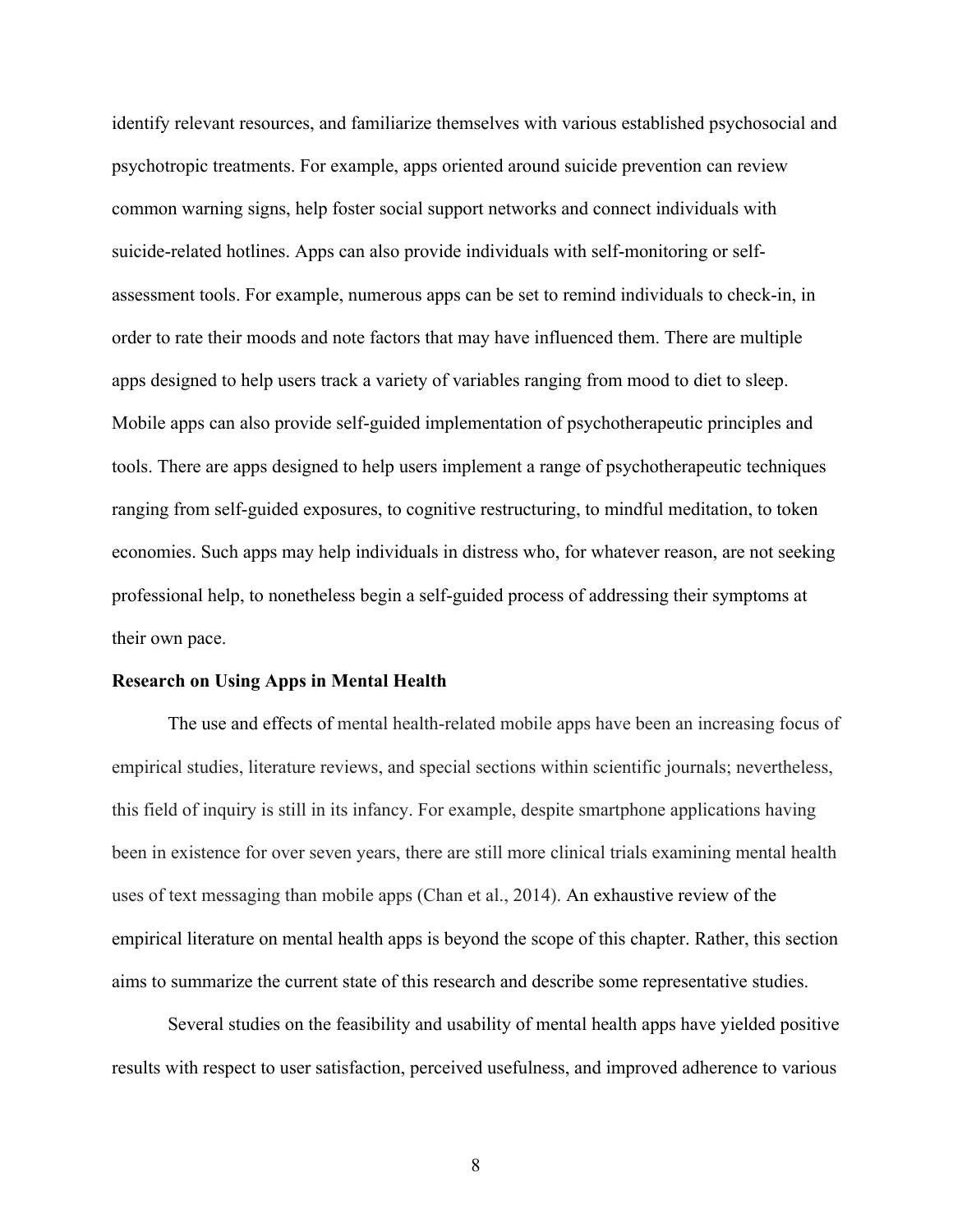components of treatment (e.g., self-monitoring; Erhardt & Dorian, 2013). For example, Ahtinen et al. (2013) conducted a 1-month field study  $(N = 15)$  to assess the feasibility of a mentalwellness training app and to examine its usefulness in helping users learn and integrate stress management skills. Participants benefitted from the app, as it helped them to acquire selfcalming skills. Nearly half (47%) of participants commented on how the app helped them to apply mindfulness in their everyday lives, whereas 73% reported preferring the app's audioguided exercises over text. Of note, the researchers suggested that participants were intrinsically motivated to learn new skills via the app. The results of this study suggest that it is possible to develop engaging mobile apps that are experienced by users as useful for developing target skills and for promoting wellness.

Rizvi, Dimeff, Skutch, Carroll, and Linehan (2011) conducted an uncontrolled pilot study aiming to develop and test the feasibility and outcomes of a mobile app as an adjunct to Dialectical Behavioral Therapy (DBT). The study included 22 participants already enrolled in standard DBT outpatient treatment programs. The app (DBT Coach) was designed to provide coaching in the emotional regulation skill of *opposite action* (to which participants had already been exposed in therapy). Results indicated that the mobile app was engaging and effective. Following the 10-14 day trial, participants typically reported using the app more than once per day and 85% completed the daily assessments that were built into the app. Participants also indicated high degrees of satisfaction with the app. For example, they reported the skill coaching in the app to be helpful 97% of the time and all indicated that they would use the app on their own initiative. Additional findings suggested that use of the app increased participants' knowledge of the target skill and confidence in using it while decreasing the intensity of their distressing emotions, their depressive symptoms, their overall distress, and their urges to use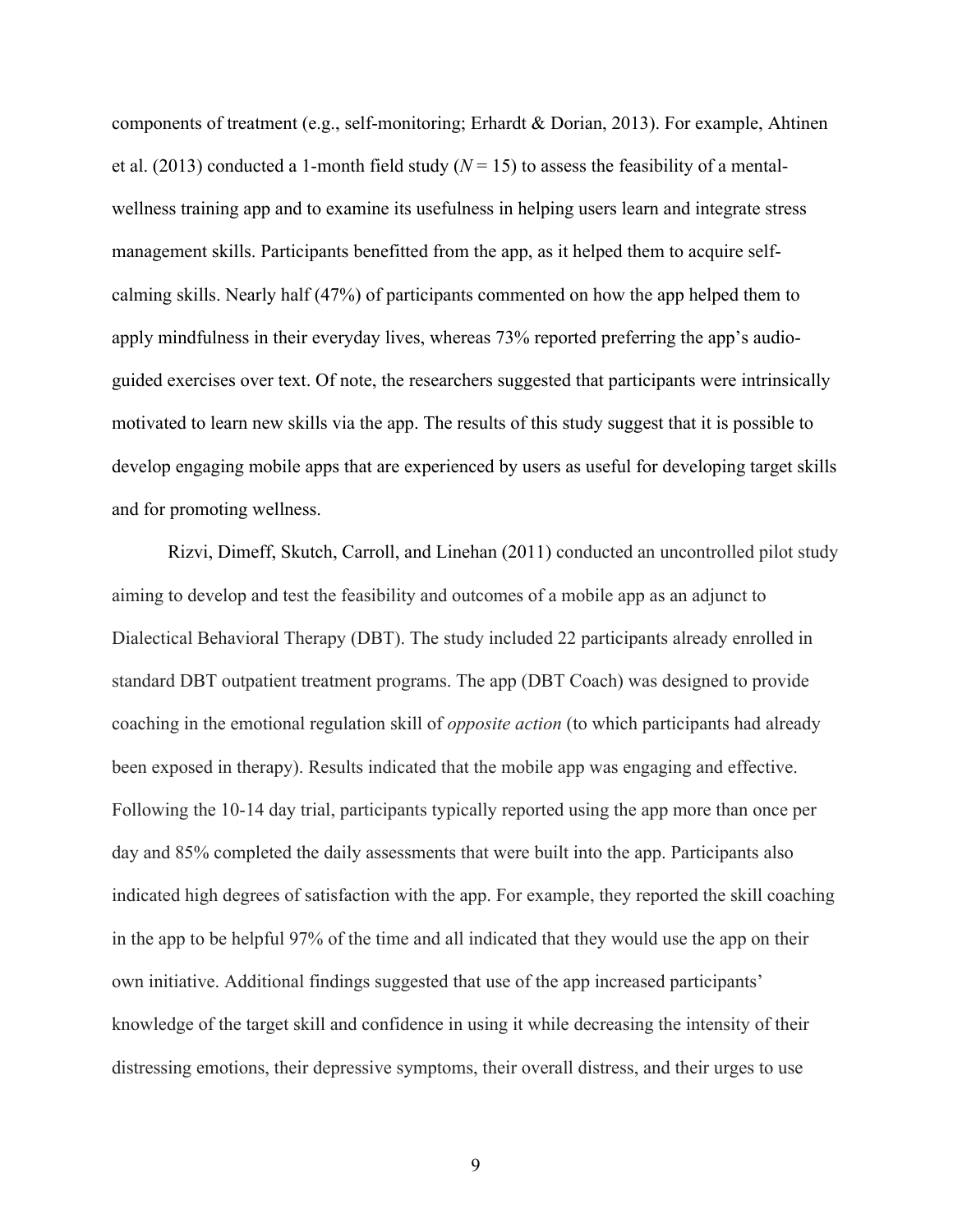substances. Overall, the findings from this pilot study indicate that the mobile app was well received and served as a helpful adjunctive tool for teaching DBT skills and promoting their generalization.

Kuhn et al. (2014) conducted a survey study examining the degree to which clinicians (*N*  $= 163$ ) were satisfied with a PTSD-related prolonged exposure app as well as how helpful they perceived it to be. Overall, clinicians were found to hold favorable perceptions about using a mobile app to facilitate prolonged exposure therapy. Of note, clinicians who were younger than 40 years old, owned a smartphone, and who had previously used a health care app had more favorable perceptions compared to clinicians who were older than 40 years old, did not own a smartphone, and had not used a health app. The researchers also found that owning a smartphone and having favorable perceptions of the app were significant predictors of clinicians' intentions to use the app in the future. Overall, these findings suggest that mental health clinicians are receptive to using a smartphone app to facilitate components of their clinical practice.

In addition to feasibility and usability studies, promising efficacy findings have begun to emerge with respect to mental health apps. Several such efficacy studies, pertaining to a variety of mental health disorders, have found the use of apps to be associated with reduced symptoms. For example, Gustafson et al. (2014) conducted a randomized clinical trial in which patients exiting residential treatment programs for alcoholism were provided a smartphone app with information, resources, and tools designed to support recovery. They found that patients who received treatment as usual plus the app reported significantly fewer risky drinking days (1.39 vs. 2.75;  $p = .003$ ) compared to those participants who received treatment as usual (with no app). These findings indicate that mobile apps may be useful in facilitating treatment gains and their maintenance over time.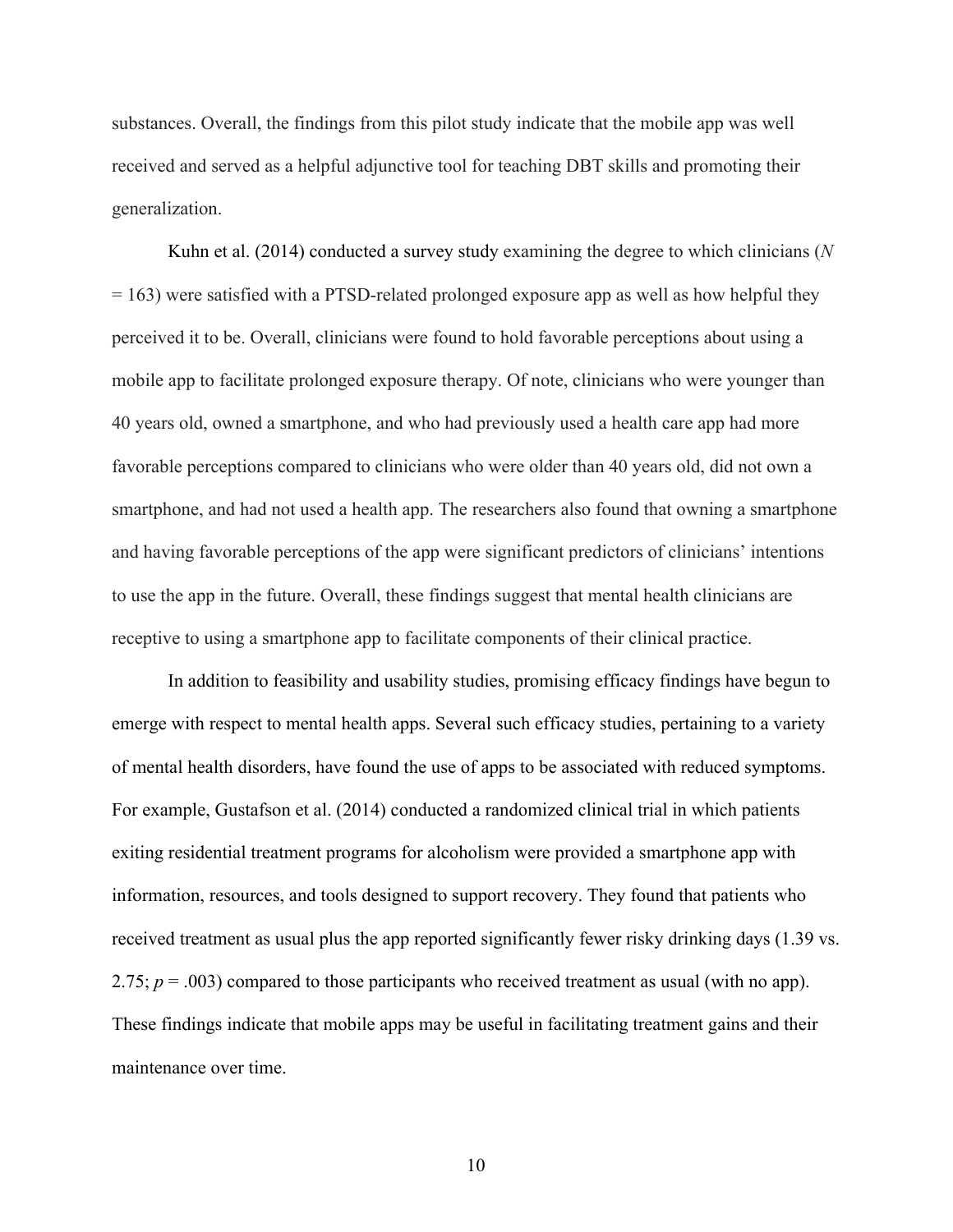In a large-scale, uncontrolled pilot study, Parks, Della Porta, Pierce, Zilca, and Lyubomirsky (2012) tracked happiness seekers' usage of a positive psychology-oriented iPhone app that offered access to eight different happiness-increasing activities. They assessed pre-post changes in mood and happiness ratings over an average of 9 days among a subset of 2,928 participants who purchased the app and demonstrated active use by using at least one of the happiness promoting activities more than once. The researchers found that participants' mood and happiness scores improved from the first to second assessment. Moreover, the more participants used the app and the greater variety of activities they practiced, the greater the increases in their self-reported mood and happiness. These results provide preliminary evidence for the ecological validity of using interventions on a mobile app to improve mood and wellbeing.

Watts et al. (2013) conducted a randomized controlled pilot study that compared the efficacy of delivering a partially guided CBT-based program for depression via mobile app vs. a desktop computer. The main purpose was to establish whether a previously validated computerized program remained efficacious when delivered via a mobile app. Despite a small sample size  $(N = 35)$ , significant results were obtained in both experimental groups (mobile app condition and computerized program condition) in terms of reductions in depressive symptoms as measured by PHQ-9, BDI-II and K-10 scores. However, participants in the mobile app condition had larger reductions in depressive symptoms after the three-month follow-up. These findings provide preliminary support for the efficacy of delivering an evidence-based (viz., CBT) program for depression via a mobile phone app.

Donker et al. (2013) conducted a review of the empirical literature on the efficacy of mental health apps for mobile devices. The strict inclusionary criteria required studies to involve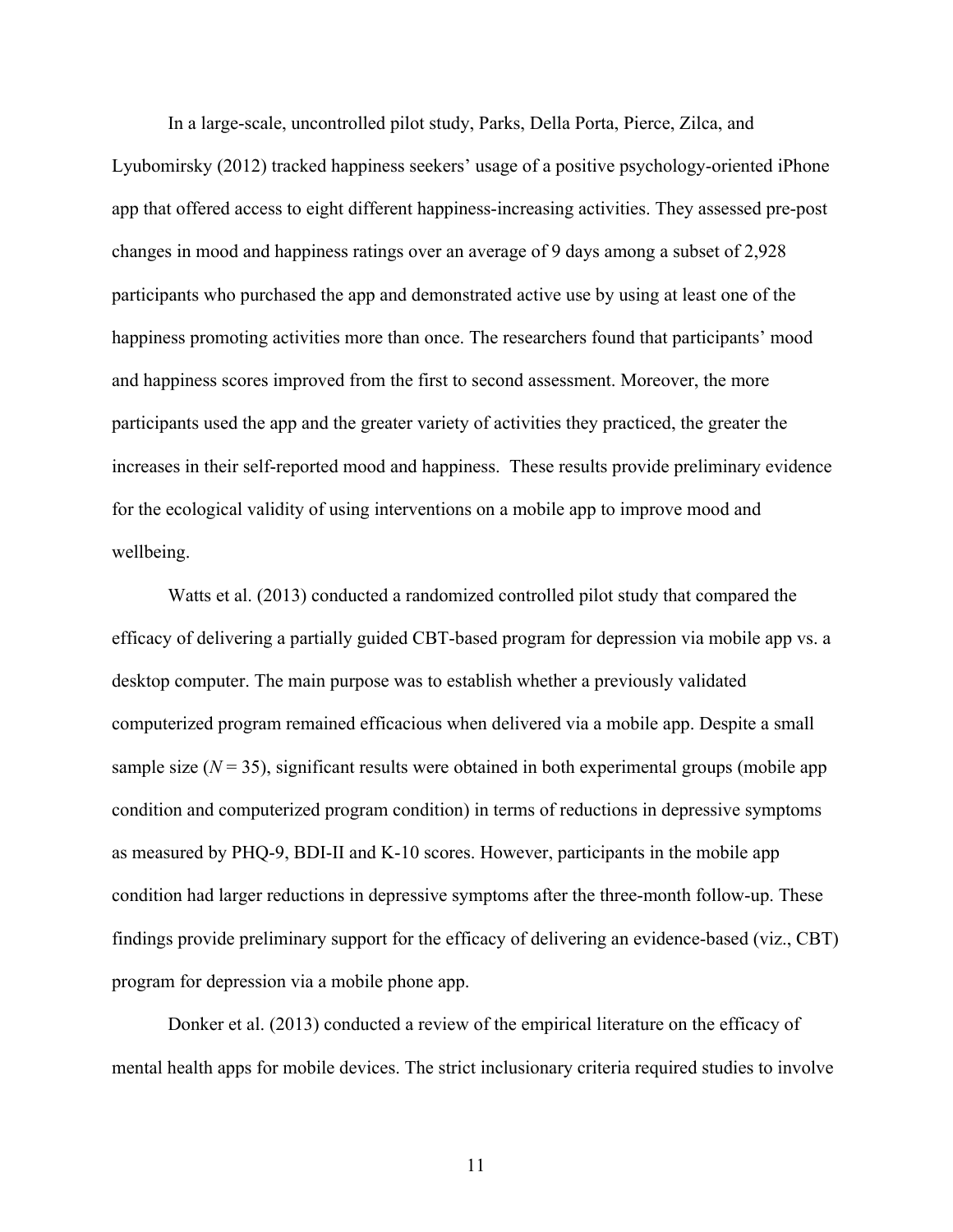mobile mental health apps that could be downloaded from the Google Play or Apple iTunes stores, an intervention component, mental-health symptom-based outcome measures, and either a pre- to posttest design or one that included a control group comparison. Of 5,464 abstracts examined, only eight trials involving five mental health apps were included in the review (additionally, only 2 of the 5 apps included in the review were available for public download). Consistent with the conclusions noted above, moderate to high usability, helpfulness, and satisfaction ratings were reported for those studies that assessed these variables. With respect to efficacy, the results suggested that the apps included in these trials succeeded in reducing depressive symptoms, stress, anxiety, and substance use, at least at posttest assessment or shortterm follow-up.

Thus, the empirical literature conducted to date has yielded promising results with respect to (a) users' receptivity to, perceptions of, and satisfaction with mobile mental health apps and (b) the efficacy of such apps for promoting positive changes in users' symptoms, behaviors, and well-being. However, the conclusions must be considered premature given the relatively small number of studies conducted, the typically small sample sizes, and the preponderance of nonexperimental designs that often lack random assignment or control groups. At present, a very small percentage (viz., well less than 1%) of mental health apps available to consumers and clinicians have any research evidence to support their efficacy. As this research literature base continues to grow in volume and quality, mental health professionals will likely develop greater confidence in the efficacy of mobile apps and be more likely to adopt them as part of their clinical practice.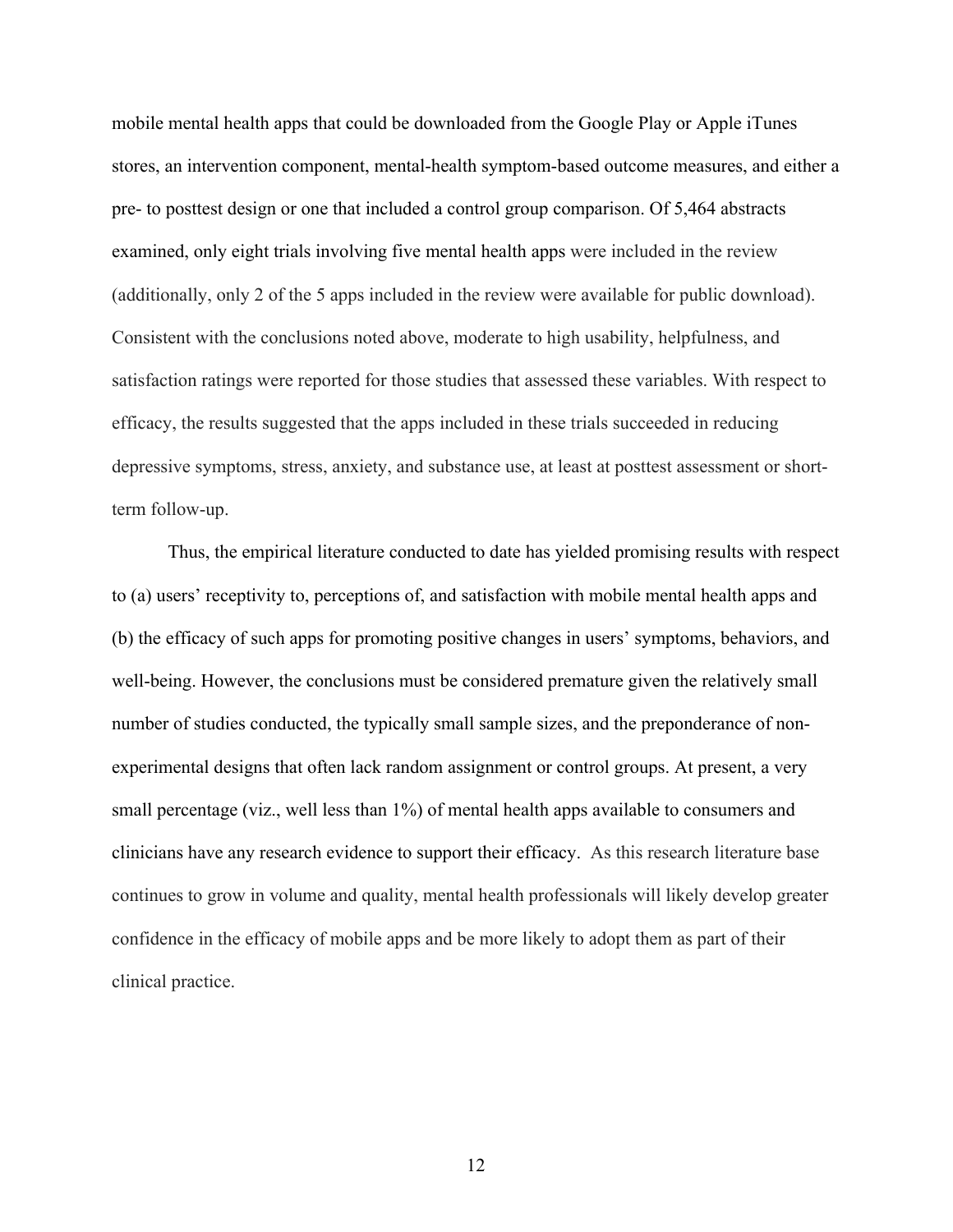#### **Cognitive Behavioral Therapy**

The term CBT applies to a group of psychological treatments rooted in behavioral and cognitive theoretical models and based on scientific evidence. As an approach to treatment, CBT emerged in the 1960s and 1970s, based largely on the seminal work of Albert Ellis and Aaron Beck, and has experienced rapid growth over the subsequent decades. CBT incorporates behavioral theory and therapy, but adds an important role for cognitive mediation. It emphasizes mutual influences between thoughts, emotions and behaviors. A central tenet is the idea that our emotional, behavioral, and physiological reactions to environmental events are often determined in large part by our thoughts and interpretations about those events rather than the events themselves. When those thoughts and interpretations are distorted or otherwise maladaptive, they can contribute to the onset and/or maintenance of mental health problems.

The broad goals of CBT include building a set of skills that enable an individual to be aware of thoughts and emotions; identifying how situations, thoughts and behaviors influence emotions; and improving feelings and overall functioning by changing dysfunctional thoughts and behaviors (Hoffman, Asnaani, Vonk, Sawyer, & Fang, 2012; Stuhlmiller & Tolchard, 2009). CBT typically consists of short-term treatments (often between six and 20 sessions) that focus on teaching clients specific skills (Association for Behavioral and Cognitive Therapies, 2017). CBT is present-centered, problem-focused, collaborative, and active, as it involves helping clients to learn and apply specific skills through in-session practice and frequent homework (Beck, 2011). The key methods of CBT include both behavioral and cognitive strategies. Behavioral methods aim to reduce maladaptive behaviors and promote adaptive ones by systematically applying principles drawn from social learning theory (e.g., modifying antecedents and consequences). Some examples of behavioral interventions include relaxation training, behavioral rehearsal for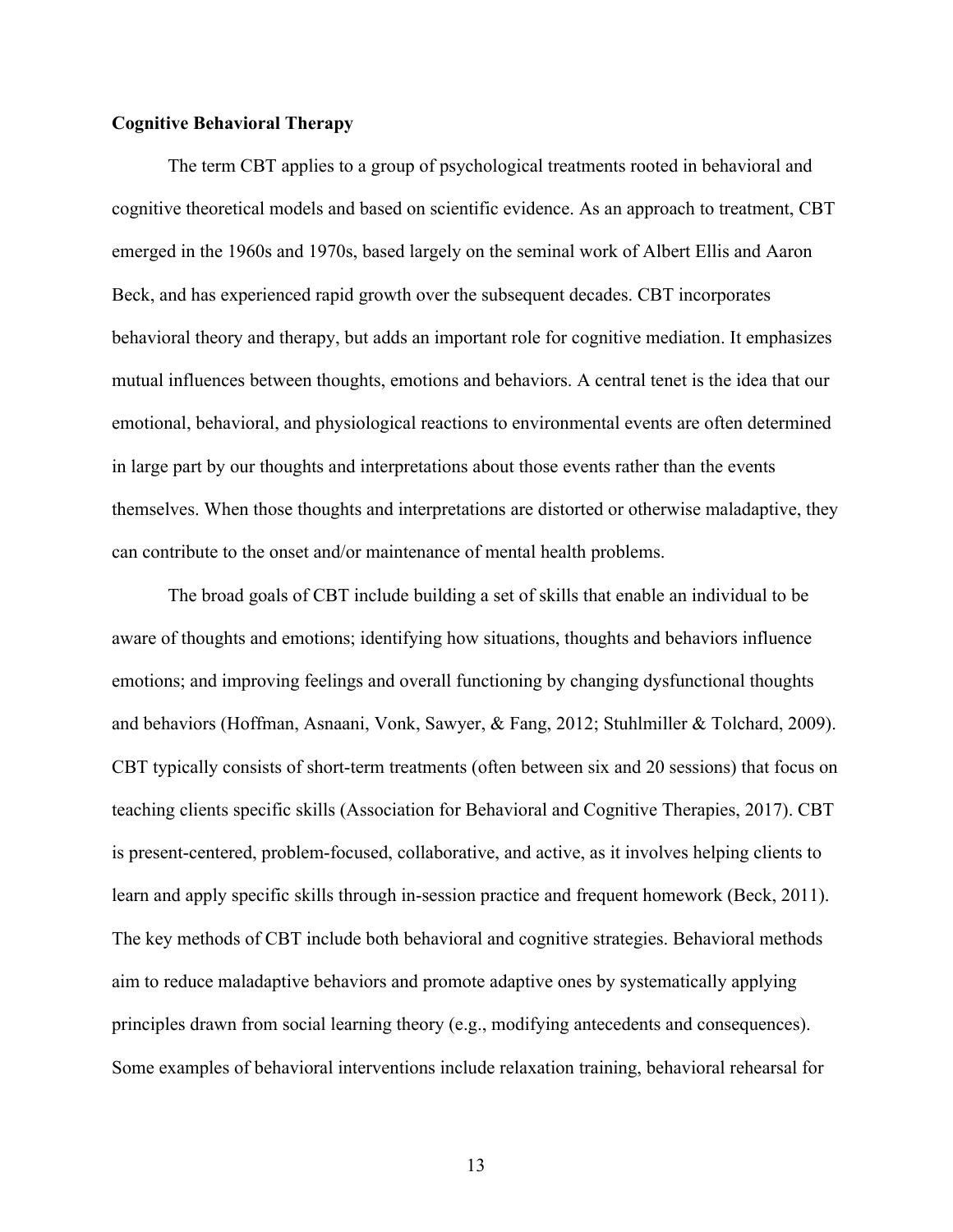social skills, exposure methods to reduce anxiety and avoidance, problem solving, and behavioral activation for depression. Cognitive interventions aim to teach clients to identify and modify maladaptive thoughts, self-statements, and beliefs. They include examining evidence, distancing techniques, strategies for responding to common cognitive distortions, and cognitive restructuring.

Cognitive restructuring (CR) is an integral component of CBT. CR is defined as "structured, goal-directed, and collaborative intervention strategies that focus on the exploration, evaluation and substitution of the maladaptive thoughts, appraisals, and beliefs that maintain psychological disturbance" (Clark, 2014, p. 2). In practice, CR involves teaching individuals how to identify, evaluate, and modify cognitions that appear to be contributing to their distress and/or dysfunction. CR is typically first applied to automatic thoughts (the brief, reflexive thoughts that emerge spontaneously in response to specific situations and that often mediate one's emotional and behavioral responses to such situations) but can also be directed toward changing deeper cognitive structures (e.g., schemas containing one's core beliefs regarding the self, others, relationships, or the world). The three main components of CR include collaborative empiricism, verbal interventions, and empirical hypothesis testing. Collaborative empiricism refers to a therapeutic relationship that involves the clinician and the client sharing their "respective expertise" in order to understand and address the client's problems (Clark, 2014). Cognitive therapists use a variety of verbal interventions to help clients learn how to modify maladaptive cognitions. These include (but are not limited to) examining evidence (often through written Dysfunctional Thought Records), cost/benefit analysis, distancing/decentering (to adopt a different perspective), decatastrophizing, generating alternative explanations, and identifying and countering common cognitive distortions (e.g., all-or-none thinking, mind reading). The last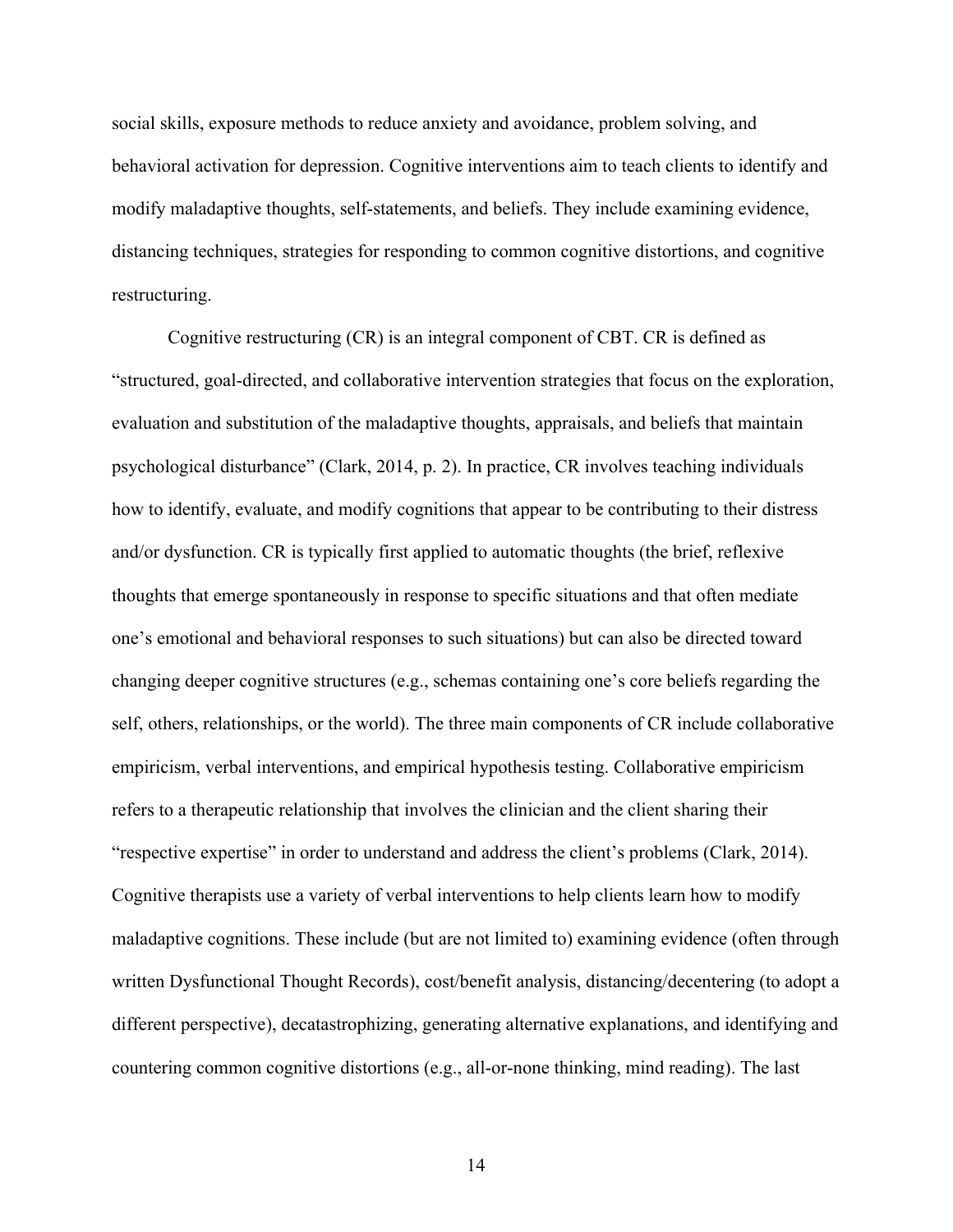component, empirical hypothesis testing can be defined as planned behavioral experiments that help clients gather data to test out the validity of their beliefs. Research has indicated that CR is an effective intervention for anxiety and depression and that its use may contribute to the maintenance of treatment effects over time (although it has not been shown to be any more effective than behavioral interventions in terms of short-term symptom improvement; Clark, 2014).

CBT has become a widely practiced form of psychotherapy, representing the predominant orientation of practicing psychologists (Brown, 2013; Gaudiano, 2008). A 2007 study found that 45.4% of randomly surveyed psychologists identified their theoretical orientation as CBT, a rate that exceeded those reported for all other theoretical orientations (Stewart & Chambless, 2007). According to a survey conducted by Shafran et al. (2009), 69% of 2,300 psychologists in the United States use CBT part time or in combination with other therapies to treat depression and anxiety. Part of the reason for the increasing use of CBT by clinicians likely relates to the impressive evidence base that has accrued for its efficacy.

Despite its relatively recent emergence, CBT has amassed the best evidence for its efficacy among all forms of psychotherapy. Hundreds of well-designed studies have served to validate CBT's efficacy in reducing symptoms and relapse rates, with or without medication, for a wide variety of disorders (Beck, 2011). In fact, CBT has been found to be the most effective non-pharmacological treatment for almost all mental disorders studied (Beck, 2011). Thus, it is not surprising that CBT protocols dominate lists of empirically supported treatments (as defined by the APA Division 12 Task Force in 1995; Chambless & Ollendick, 2001) and that they have emerged as the psychosocial treatments of choice for most adult psychological disorders (Roth & Fonagy, 2005). For example, a meta-analytic review conducted by Tolin (2010) concluded that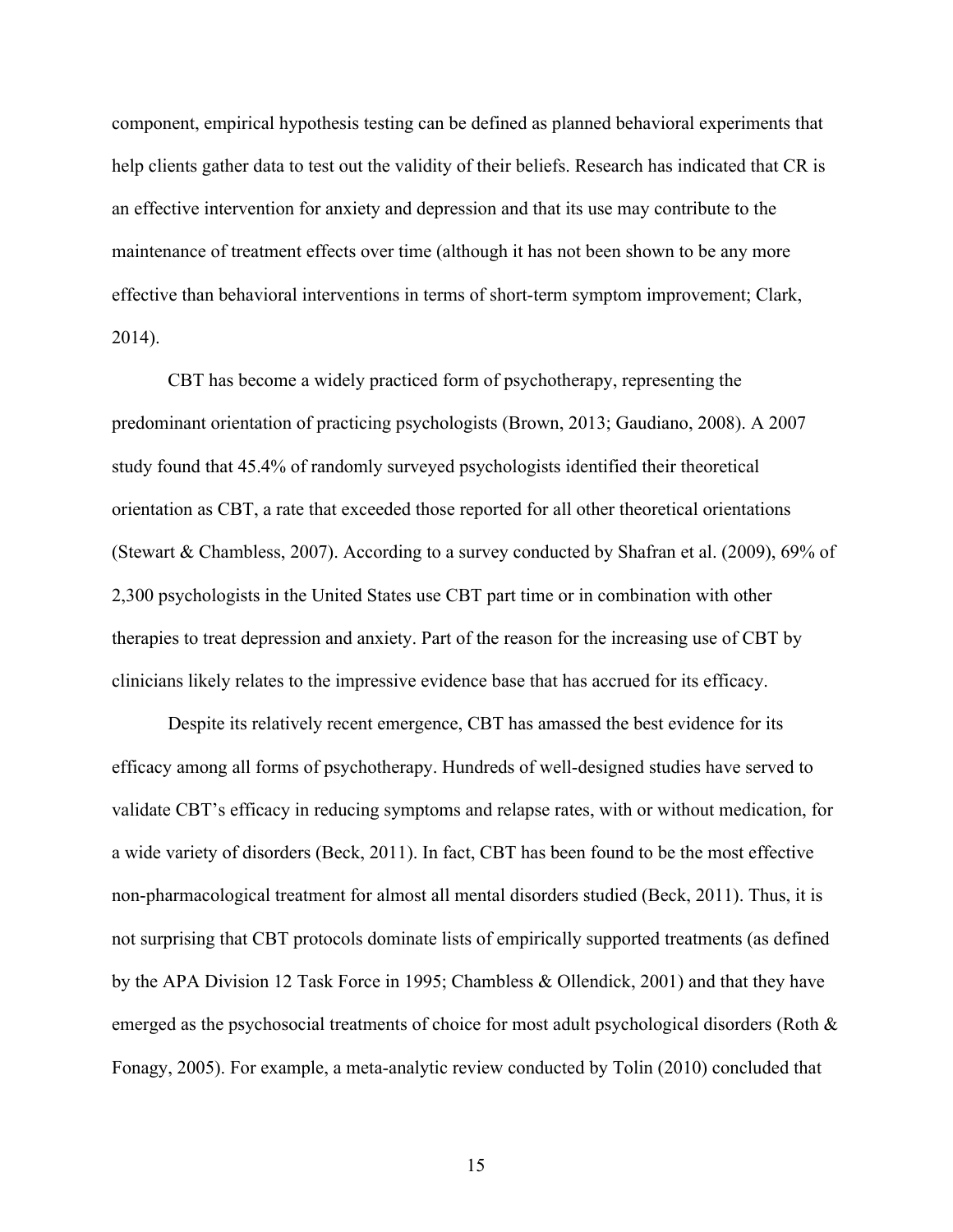CBT should be considered the psychosocial treatment of choice for anxiety and depressive disorders. The outcome literature on CBT has become so voluminous that Hofmann, Asnaani, Vonk, Sawyer and Fang (2012) were able to review over 269 *meta-analyses* of CBT, concluding that CBT showed higher response rates than comparison treatments in a majority of studies and that the overall evidence base for CBT was very strong. In addition to this impressive empirical support, the growth of CBT can be attributed, in part, to the ongoing evolution of the theoretical model upon which its based (Beck & Haigh, 2014) and the adaptations of the theory to explain the onset and/or maintenance of an increasingly wide range of disorders and problems (Barlow, 2014).

#### **Cognitive Behavioral Therapy and the Integration of Mobile App Technology**

As a form of therapy, CBT is particularly amenable to incorporating various forms of technology. The approach's structured format along with its emphases on active client participation, self-monitoring, skill building, and out-of-session assignments to promote behavioral and cognitive changes and to accelerate the acquisition and generalization of target skills all confer a good fit between CBT and the integration of technology.

To date, this integration has largely involved computer- or web-based CBT. Commonly known as computerized CBT (CCBT) or internet-delivered CBT (ICBT), these forms of treatment generally involve delivering CBT via a personal computer or the Internet rather than through face-to-face interactions with a therapist (Enock & McNally, 2013; Nordgren et al. 2014). Interventions can be delivered using an array of multimedia formats and interactive features to engage users and, ideally, promote treatment efficacy. One such computer-based CBT program is Web-TraC, a short-term (eight approximately 50-minute sessions) treatment focused on teaching the user both behavioral and cognitive skills to alleviate depressive symptoms. Other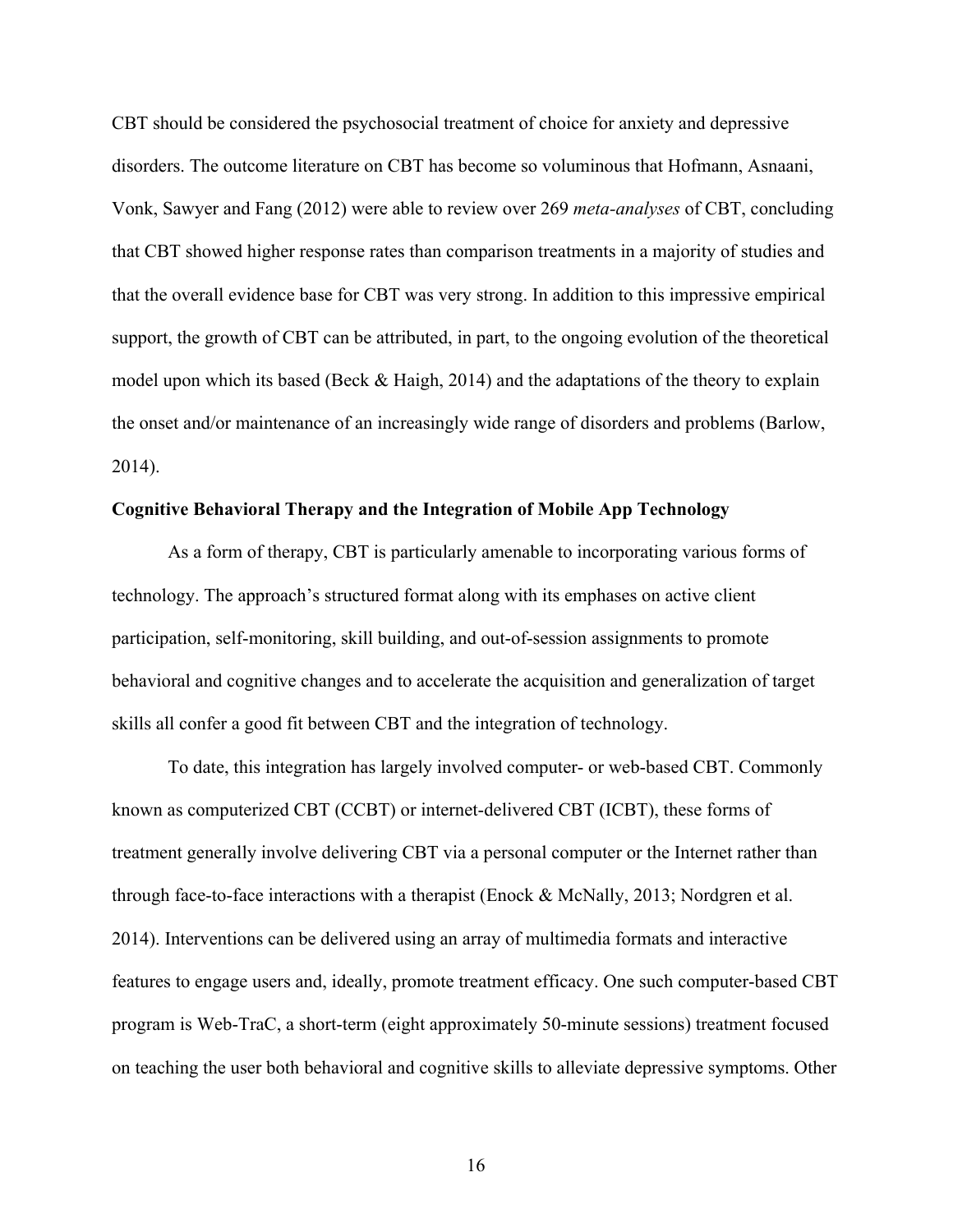computer-based CBT programs offer multi-step interventions for individuals suffering from anxiety, as well as homework activities that build upon topics covered in the weekly sessions (Nordgren et al. 2014).

A considerable body of empirical literature has led to CCBT's emergence as a proven, cost-effective, evidence-based treatment for individuals with depression and anxiety (Andersson, Cuijpers, Carlbring, Riper, & Hedman, 2014; Andersson & Titov, 2014; Cuijpers et al., 2009; Nordgren et al., 2014; Marks et al., 2003; Spek et al., 2007; Stuhlimiller & Tolchard, 2009). For example, a meta-analysis of 17 studies found both web-based and computer-delivered interventions to produce beneficial mental health outcomes in university students (Davies, Morriss, & Glazebrook, 2014). Hoidfodt et al. (2013) examined the effectiveness of a therapistassisted web-based CBT program for individuals suffering from mild to moderate depression. They found that the program was not only helpful in reducing depressive symptoms and anxious worry, but that participants also experienced significant improvements in global life satisfaction. Notably, another meta-analysis of Internet-based psychotherapeutic interventions found that their efficacy did not differ from traditional face-to-face interventions for a variety of presenting problems (Barak, Hen, Boniel-Nissim, & Shapira, 2008). Despite generally modest clinical outcomes and concerns with high attrition rates (Burns et al., 2011), support for CCBT was sufficiently high for the National Institute for Health and Clinical Excellence (NICE) to recommend that it be made available as part of the UK's National Health Service for those with mild- to moderate-depression in lieu of immediate treatment with antidepressant medication (Enock & McNally, 2013).

The efficacy of computerized and Internet-based CBT, along with the near ubiquity of smartphones appear to make the integration of mobile apps into the practice of CBT both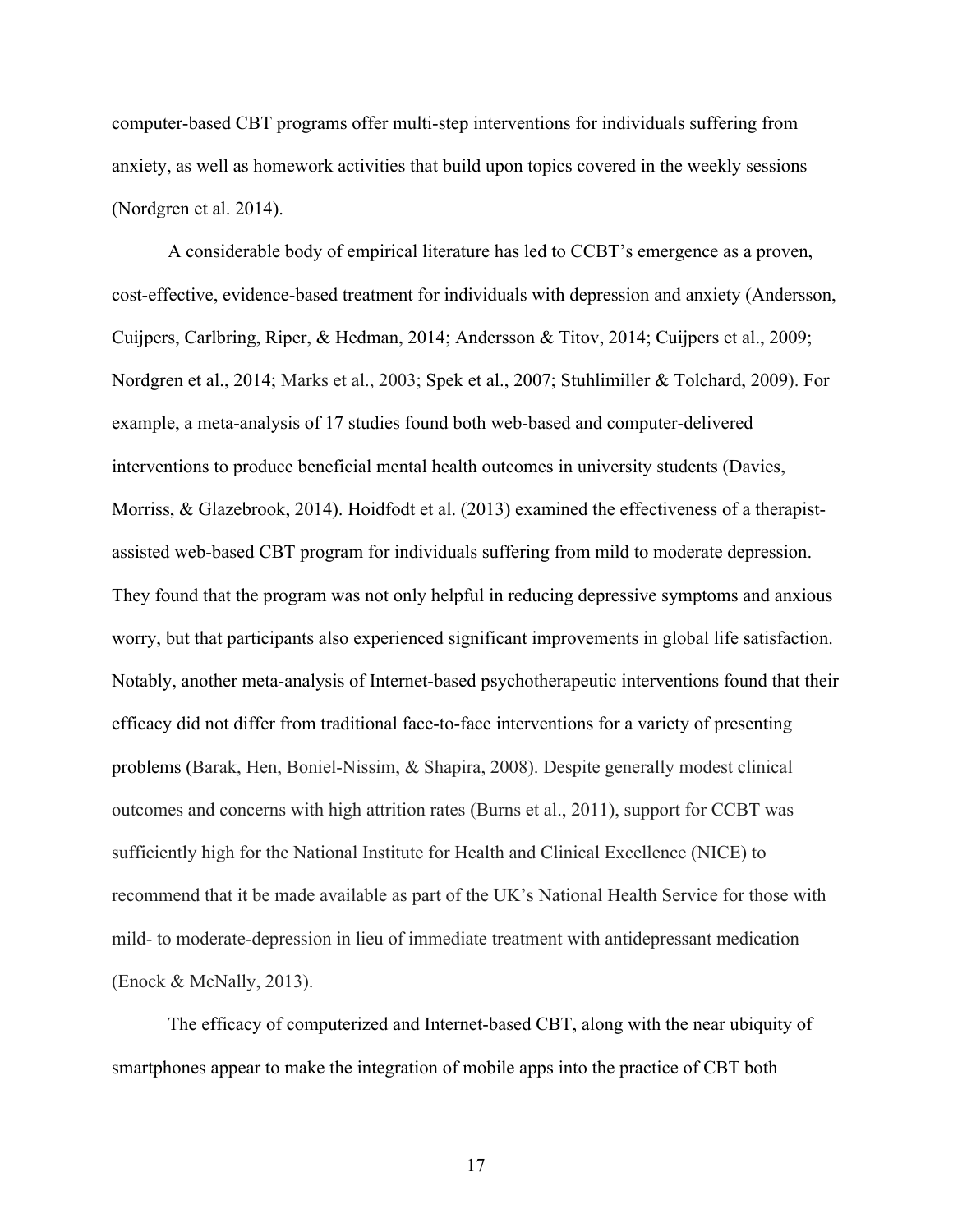promising and inevitable. Thus, it is not surprising that mobile apps related to CBT, like those associated with mental health more generally, have begun to proliferate. Of note, available apps parallel various treatments that fall under the CBT umbrella (e.g., traditional Beck-oriented CBT, third wave approaches such as Dialectical Behavioral Therapy, Acceptance and Commitment Therapy, and Mindfulness) and facilitate specific CBT-related techniques (e.g., self-monitoring, cognitive restructuring, behavioral activation, exposure, mindful meditation, and opposite action). As discussed above, empirical data on mobile mental health apps (many of which are CBT-related) is emerging. Although compromised by some methodological concerns, these data are nonetheless promising with respect to the potential of CBT-related mobile apps to improve the efficacy and efficiency of this popular form of therapy.

#### **Rationale**

CBT is currently the preeminent approach to psychotherapy with respect to evidencebased practice and the training of mental health practitioners. It has also become among the most widely practiced forms of therapy. Subsequent to the emergence and widespread adoption of mobile technology and mobile apps, there has been rapid acceleration in the development of CBT-related apps for therapy and self-help. Many of these apps focus on or include tools to help users implement the cognitive restructuring (CR) interventions that lie at the heart of the dominant form of cognitive therapy developed by Aaron Beck. The early research regarding the usability and efficacy of mental health apps has yielded promising results. Therefore, it appears inevitable that mobile app technology will increasingly be integrated into the everyday practice of CBT. To stay current and competitive, clinicians will need to familiarize themselves with existing CBT-related mobile apps. However, few resources currently exist to guide clinicians in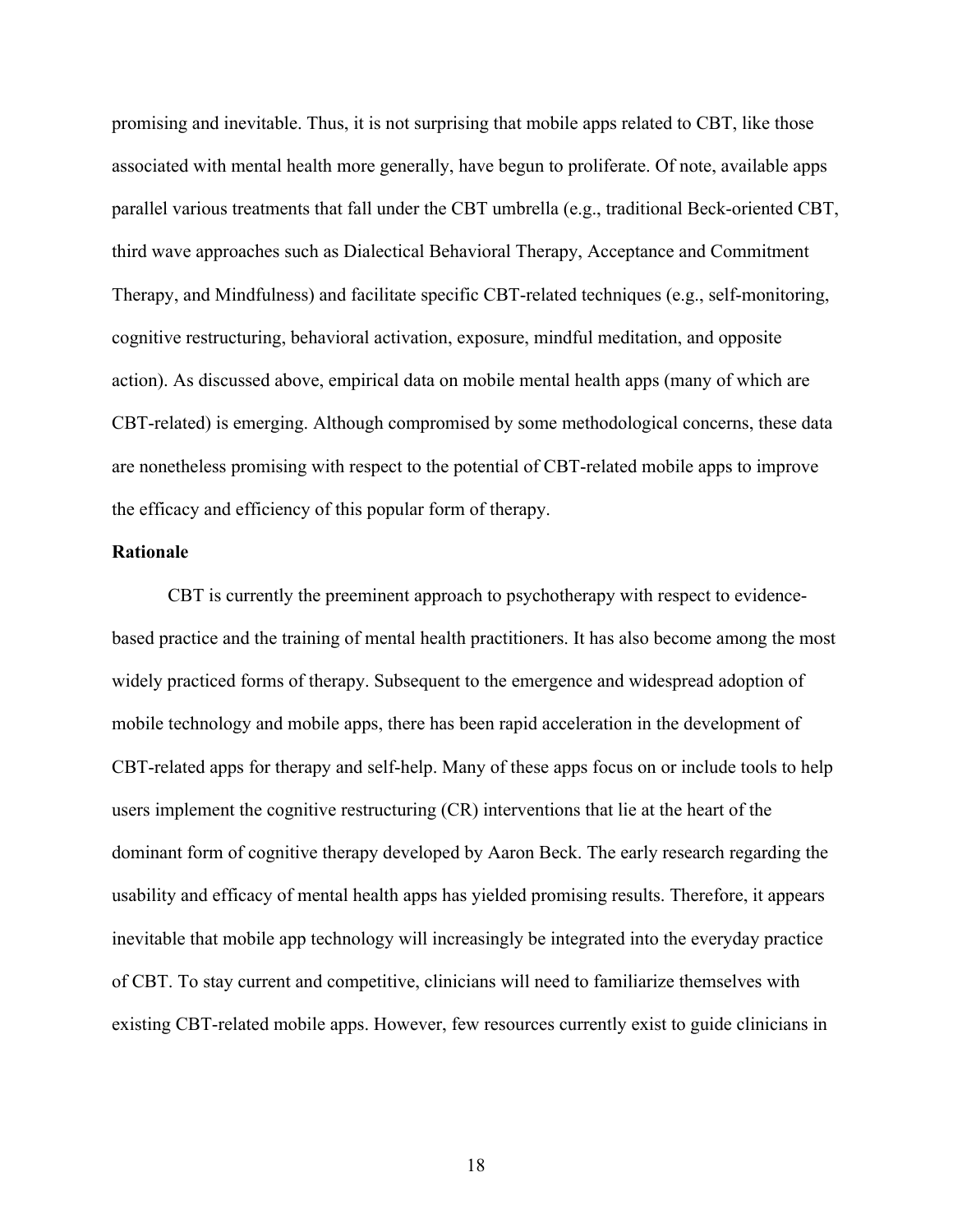identifying and evaluating CBT-related apps of potential relevance to their practice. Thus, a need exists for a review of existing CBT-related mobile apps to help guide clinicians.

#### **Aims**

The dissertation aims to conduct a review that will provide descriptive information and a comparative analysis of existing CBT-related mobile apps. Due to the extensive and heterogeneous nature of existing mobile apps that could be regarded as CBT-related, as well as the centrality of cognitive restructuring interventions to the predominant form of CBT, the review will be limited to apps that include a cognitive restructuring component based on digitized versions of thought records. It is hoped that such a review will help guide CB-oriented clinicians in identifying and selecting mobile apps relevant to their practice.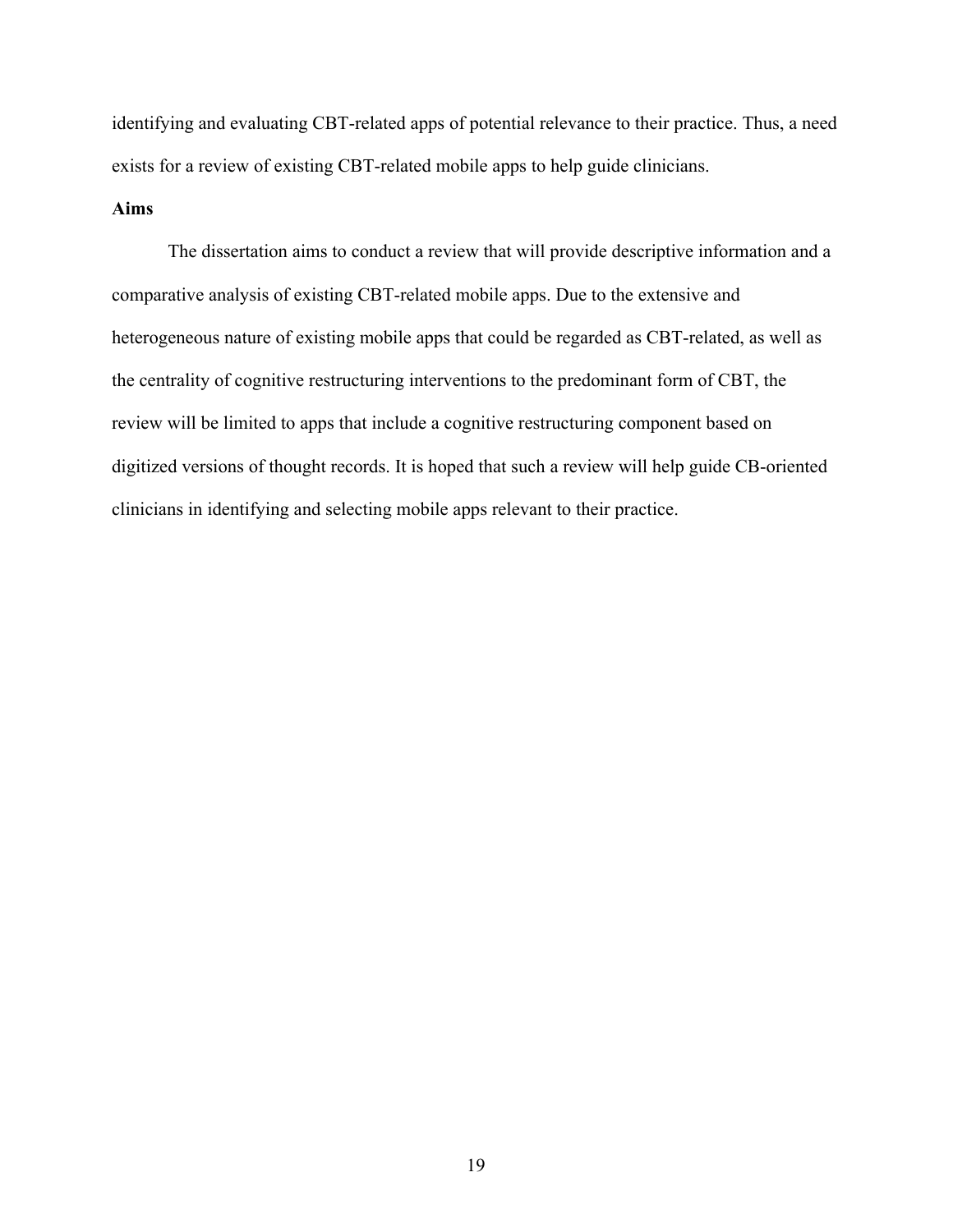#### **Chapter II: Method**

CBT has become a widely practiced form of psychotherapy and is the predominant orientation of practicing mental health professionals (Brown, 2013; Gaudiano, 2008). Hundreds of well-designed studies have served to validate the efficacy of CBT in reducing symptoms and relapse rates for a wide variety of disorders (Beck, 2011). Many CBT protocols that have been established to be efficacious include a cognitive restructuring (CR) component. CR, a core technique of traditional "second-wave" cognitive therapies, involves identifying, evaluating, and modifying faulty thoughts and schemas (Clark, 2014).

Mental health professionals are increasingly incorporating apps into their practices, both within their therapy sessions per se and as adjunctive tools that clients utilize outside of sessions. Mobile apps can serve many functions for mental health professionals and their clients, including psycho-education, assessment and symptom monitoring, skill building, and facilitating the implementation of specific interventions. Many mental health apps that might be adopted by practitioners are CBT-based and include a CR component, but no review or comparative analysis exists at present to guide clinicians or those seeking self-help resources in selecting from among these apps. This study produced an overview and comparative analysis of existing CBT-related mobile applications that include a thought record-based CR component.

#### **Research Approach**

The focus of the dissertation was to review existing CBT-based mobile applications that include a thought record-based CR component. The following steps were taken in order to conduct the review. In order to become familiar with the general topic area related to the dissertation, the student-researcher reviewed the literature on the integration of mobile technology and mental health, with a particular focus on CBT-based mobile applications. The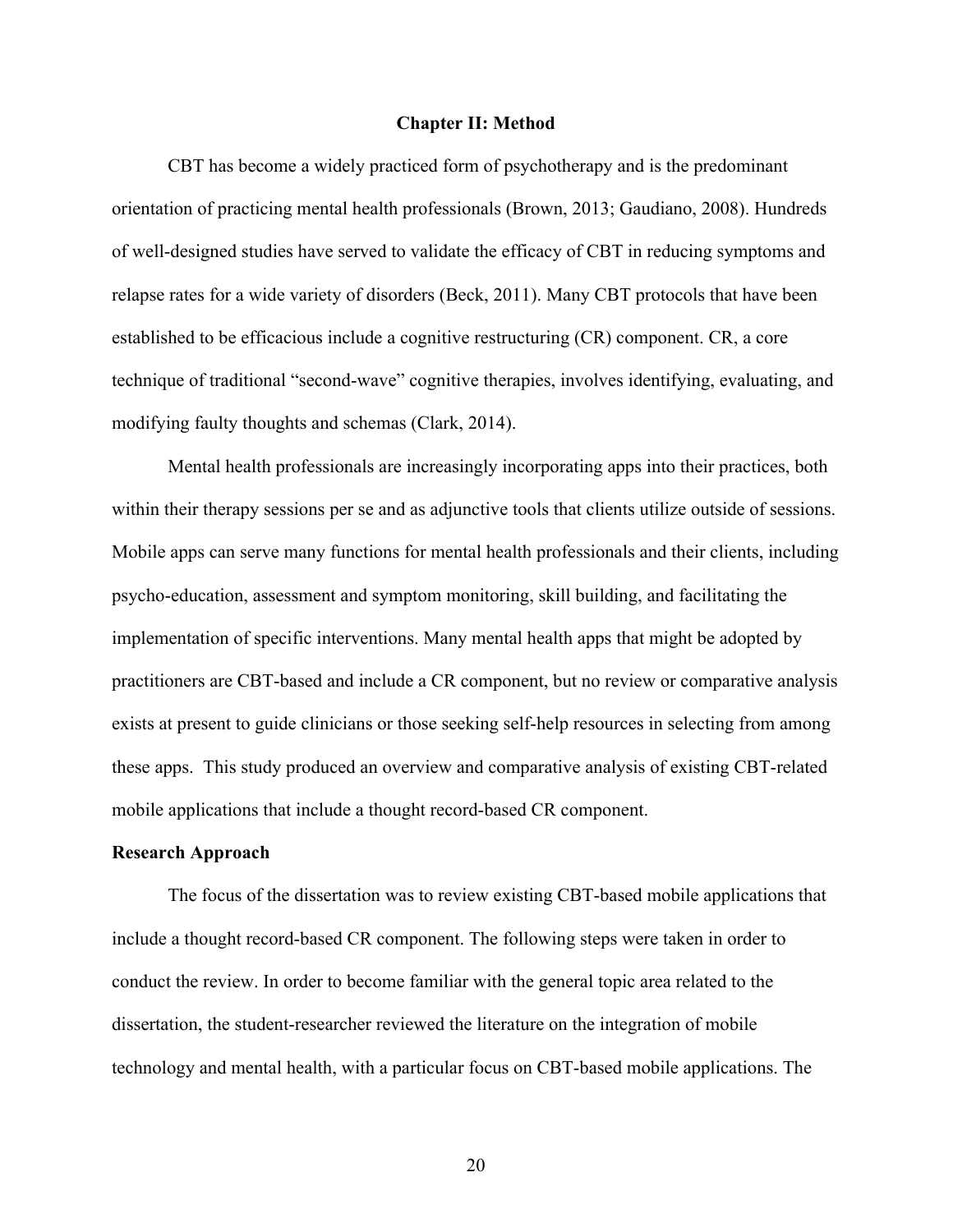relevant literature was identified through searches of the following electronic EBSCOhost databases: PsychInfo, Academic Search Complete, PubMed, Communication and Mass Media Complete, Scopus, and Science Direct. Specific search terms were used to help identify the literature on technology and psychotherapy in general and on mobile apps and CBT more specifically. These terms included psychotherapy, therapy, technology, e-therapy, m-health, mobile development platforms, computer applications, apps, mobile apps, mobile applications, cognitive behavior therapy, cognitive behavioral therapy, CBT, cognitive therapy, and behavior therapy, along with various combinations of these terms.

Following this review of relevant background literature, the mobile apps included in the review were identified. Inputting specific search terms into the search tools provided on both the Apple (iOS) App Store and the Android Google Play Store was the primary method. The search terms included thought, journal, mood, anxiety, tracker, therapist, therapy, depression, thinking, cognitive therapy, e-therapy, psychotherapy, CBT, therapy, cognitive restructuring, cognitive modification, thought record, cognitive behavior therapy, and cognitive behavioral therapy. Secondary methods of identifying apps for the review included published articles/chapters, websites and blogs pertaining to mental health apps, and resource sections of websites for professional organizations pertaining to CBT (e.g., Association for Behavioral and Cognitive Therapies, Academy of Cognitive Therapy). Lastly, app platforms (viz., Apple App Store and Google Play Store) were reviewed, using the same steps as noted above in order to identify any new apps relevant to this review that were unavailable at the time of the initial search.

#### **Inclusionary Criteria**

The inclusionary criteria for the app review were as follows: (a) CBT-based apps that included a CR component, (b) developed for the iOS and/or Android/Google Play platforms (as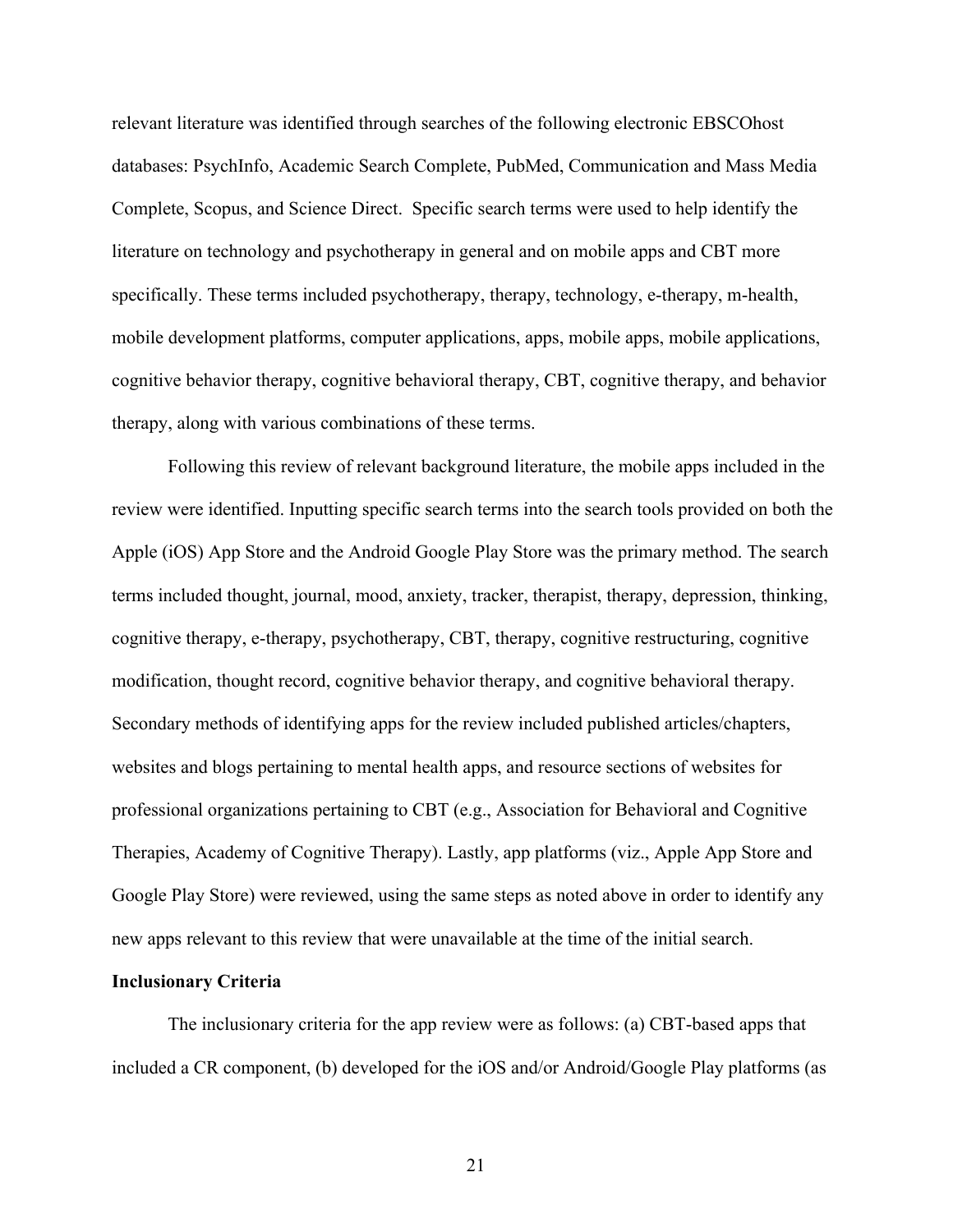these platforms dominate the mobile app market), (c) developed for smartphones and/or tablets, (d) available in English, (e) available in the US market, and (f) designed to provide a digitized version of a thought record.

#### **Exclusionary Criteria**

The exclusionary criteria for the app review included the following: (a) CBT apps that lacked a CR function, (b) solely-audio based (e.g., no text-entry), and (c) delivered as computerbased programs or web applications using server-side or client-side processing (e.g., JavaScript, Facebook) to provide an application-like experience within a web browser.

#### **Data Collection for Apps Selected for Review**

Once the apps included in this review were identified, descriptive data were gathered on each of them. The sources used to gather data on each app included the app's home page on the Apple App Store and/or Google Play Store, the app's website (when applicable), and published scholarly literature (e.g., journal articles, chapters) that included information on any of the target apps. The latter were identified via a literature search with the app name being a key word/search term. Websites and blogs devoted to or including app reviews (e.g., http://sylvainroy.blogspot.com, http://xyo.net/, www.appannie.com, www.appcrawlr.com, www.myhealthapps.net) were also utilized to gather information regarding apps related to CBT. The researcher then conducted a Google search for each target app to identify any relevant sources that were missed through other avenues. Finally, app developers were contacted through email to inquire about the status of empirical support for their app, as well as any additional information relevant to this review. Of note, some apps did not provide an associated website or contact information for their developers.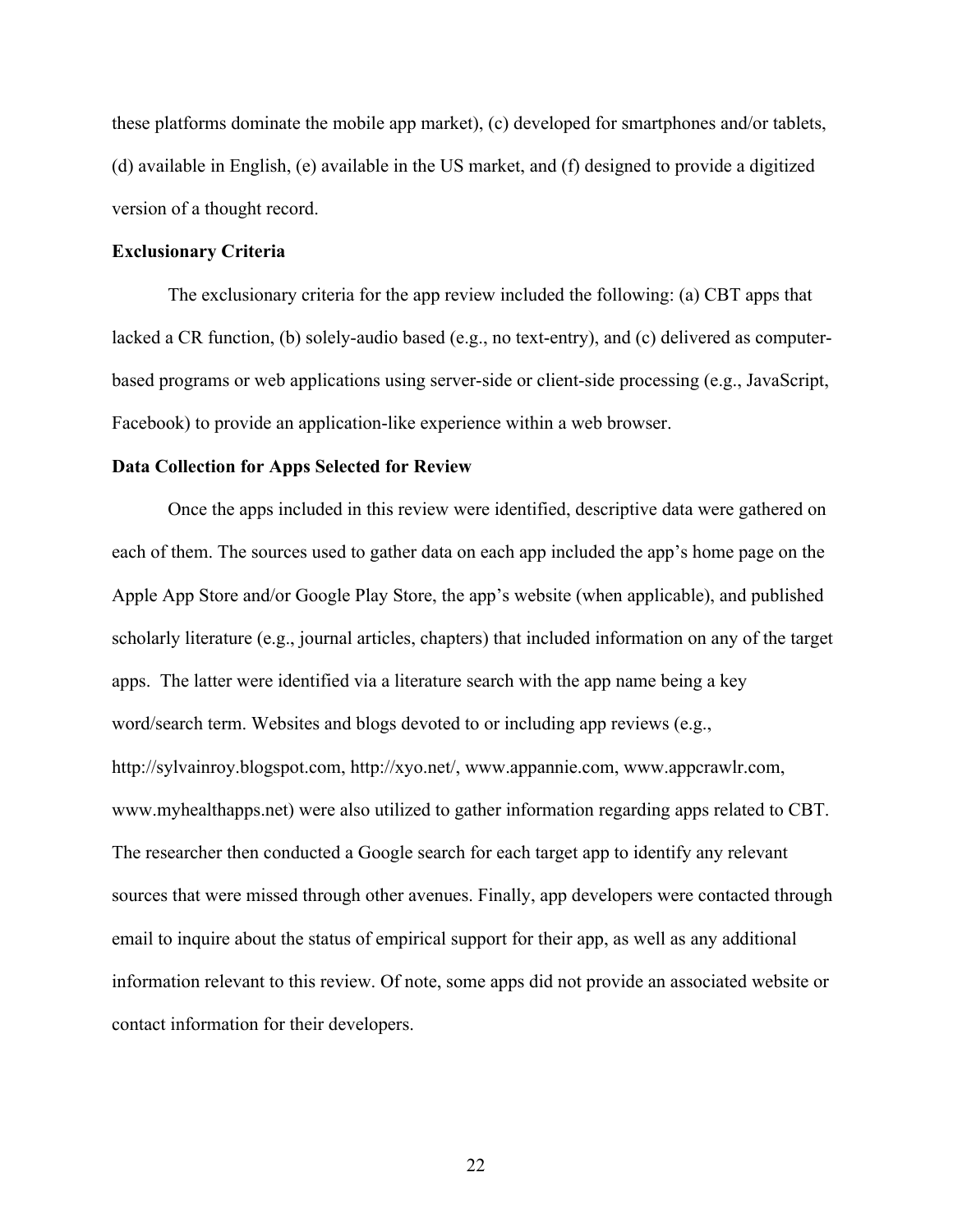Each app was reviewed separately within a summary table through headings addressing a common set of categories. Column headings within the summary table included the app name and website, developer, year released and most recent update, platform, app store category (e.g., "Health & Fitness," "Medical"), number of customer ratings and the quality of those ratings (viz., average star rating), empirical/research support, cost, and links to the app's website (where applicable). The researcher identified if appropriate disclaimers regarding privacy, sharing data, and if seeking out mental health services were included within the app (i.e., statement about when a consumer should seek out therapy with a mental health professional), as well as whether mental health professionals were involved in the app's development. A narrative overview of these summary table data, highlighting overarching themes and notable similarities and distinctions across the reviewed apps, is provided in the discussion section.

#### **Derivation of Common CR Elements**

Various cognitive restructuring (CR) techniques aimed at teaching clients to identify and modify maladaptive thoughts are central to cognitive therapy (Newman, 2016). Mobile apps incorporating CR have largely done so by replicating the use of traditional "Automatic Thought Records" in digital form. In order to provide a basis for evaluating and comparing these digitized versions of thought records, descriptions of traditional CR using thought records provided by four expert sources were reviewed (i.e., Beck, 2011; Greenberger & Padesky, 2016; Leahy, 2003; Wright, Basco, & Thase, 2006). This process identified the following elements as being common to most of these expert descriptions: (a) describe the situation, (b) identify automatic thought(s), (c) rate belief in automatic thought(s), (d) identify emotion(s), (e) rate intensity of emotion(s), (f) evaluate automatic thought(s; for example, prompting the user to consider the evidence for and against their thoughts), (g) modify automatic thought(s), and (h) evaluate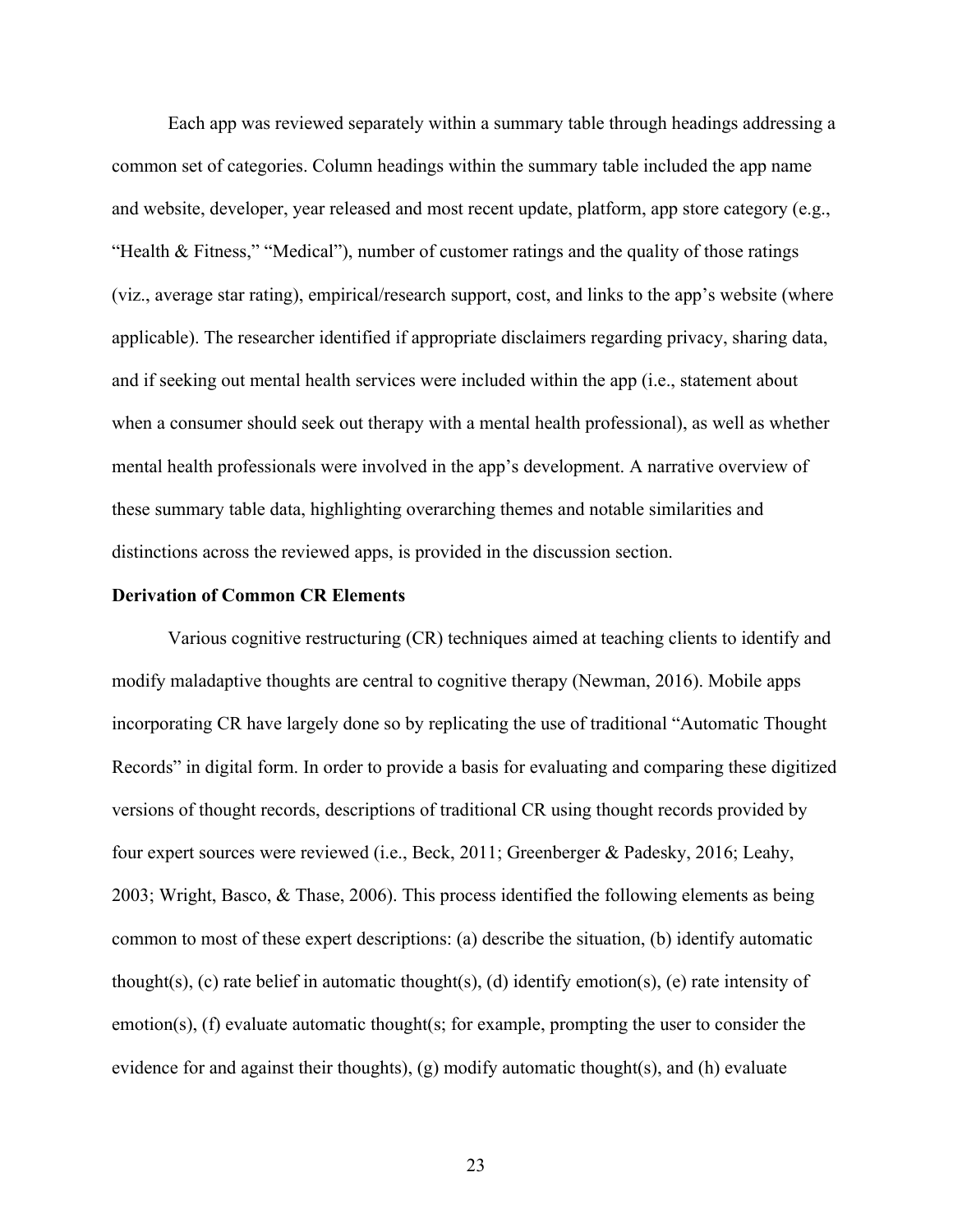impact on emotion(s; Beck, 2011; Greenberger & Padesky, 2016; Leahy, 2003; Wright et al., 2006). Although the majority of these expert sources sequenced these common elements in the order presented above, there were some exceptions. For example, Greenberger and Padesky (2016) have the identification and rating of emotion preceding rather than following the identification of automatic thought(s). However, for the purpose of this dissertation, the common elements in the sequence noted above was considered the standard against which the identified CR apps were evaluated.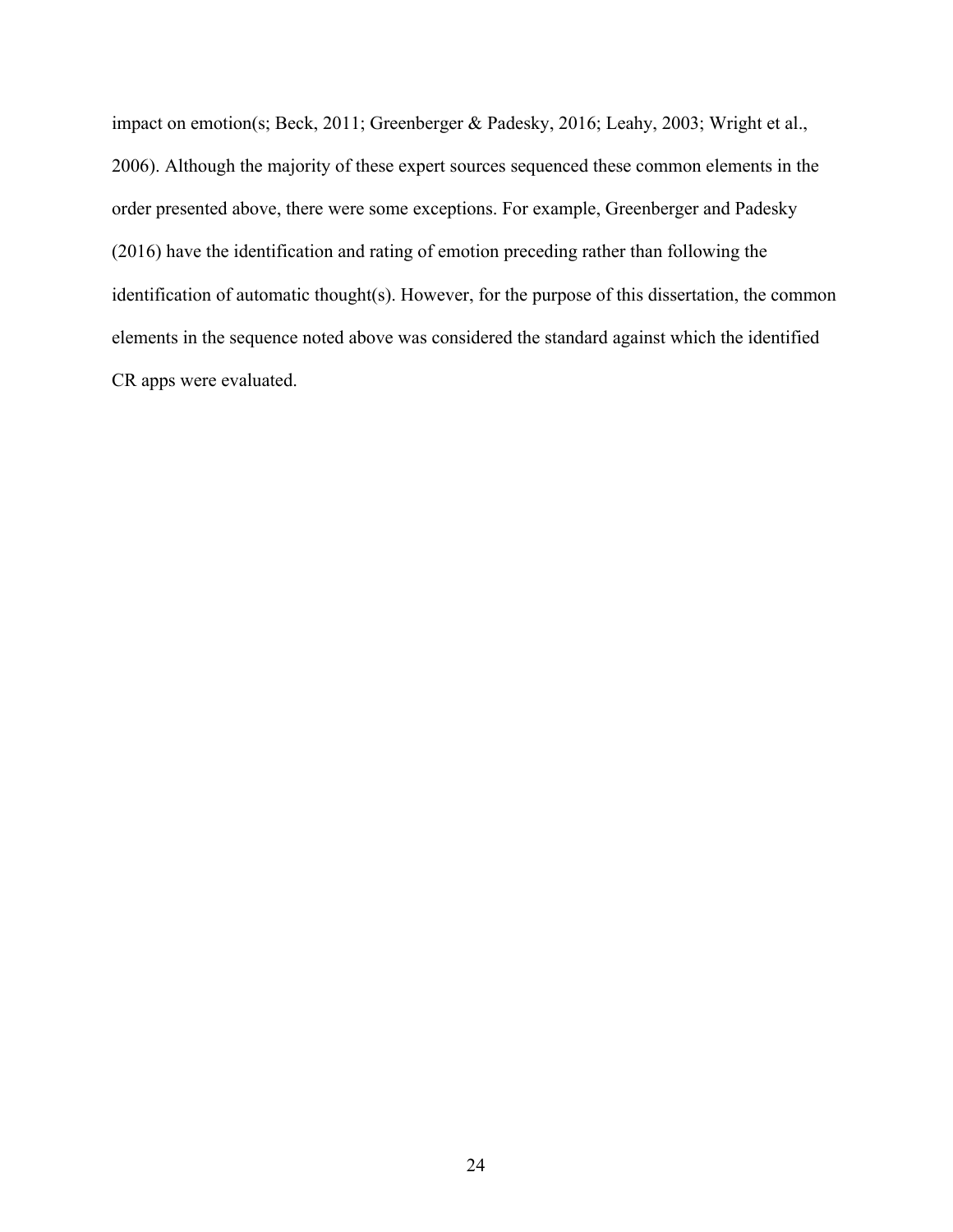#### **Chapter III: Results**

This review aimed to produce an overview and comparative analysis of existing CBTrelated mobile applications that include a cognitive restructuring (CR) component based on automatic thought records. As described in detail in the previous chapter, methods used to identify these apps included targeted searches of the two dominant mobile app platforms (viz., Apple App Store & Google Play), the scholarly literature, and mental health websites and blogs. Descriptive data for each app were gathered and summarized in table form. This chapter summarizes the yield of the search and compares how well the identified apps represent the common elements of CR before describing and comparing them across a variety of variables relevant to practicing clinicians.

#### **Identification of CR Apps**

The use of the previously described search terms initially yielded a total of 305 apps. Applying the inclusionary and exclusionary criteria to those apps that continued to be available for download reduced the total to 19 unique mobile apps. Twelve of these apps were developed solely for Apple iOS, four were developed solely for Google Play, and three were developed for both platforms.

#### **Representation of Common CR Elements**

As described in the previous chapter, expert sources were reviewed to identify common elements to thought record-based cognitive restructuring. The inclusion of these eight common elements in currently available CR apps along with additional elements of CR, non-CR coping skills, and psychoeducational content pertaining to CBT and/or one or more mental health disorders are summarized in Table A1 (See Appendix A). The identified apps include on average, five of the eight common CR elements, and all have at least three of these elements.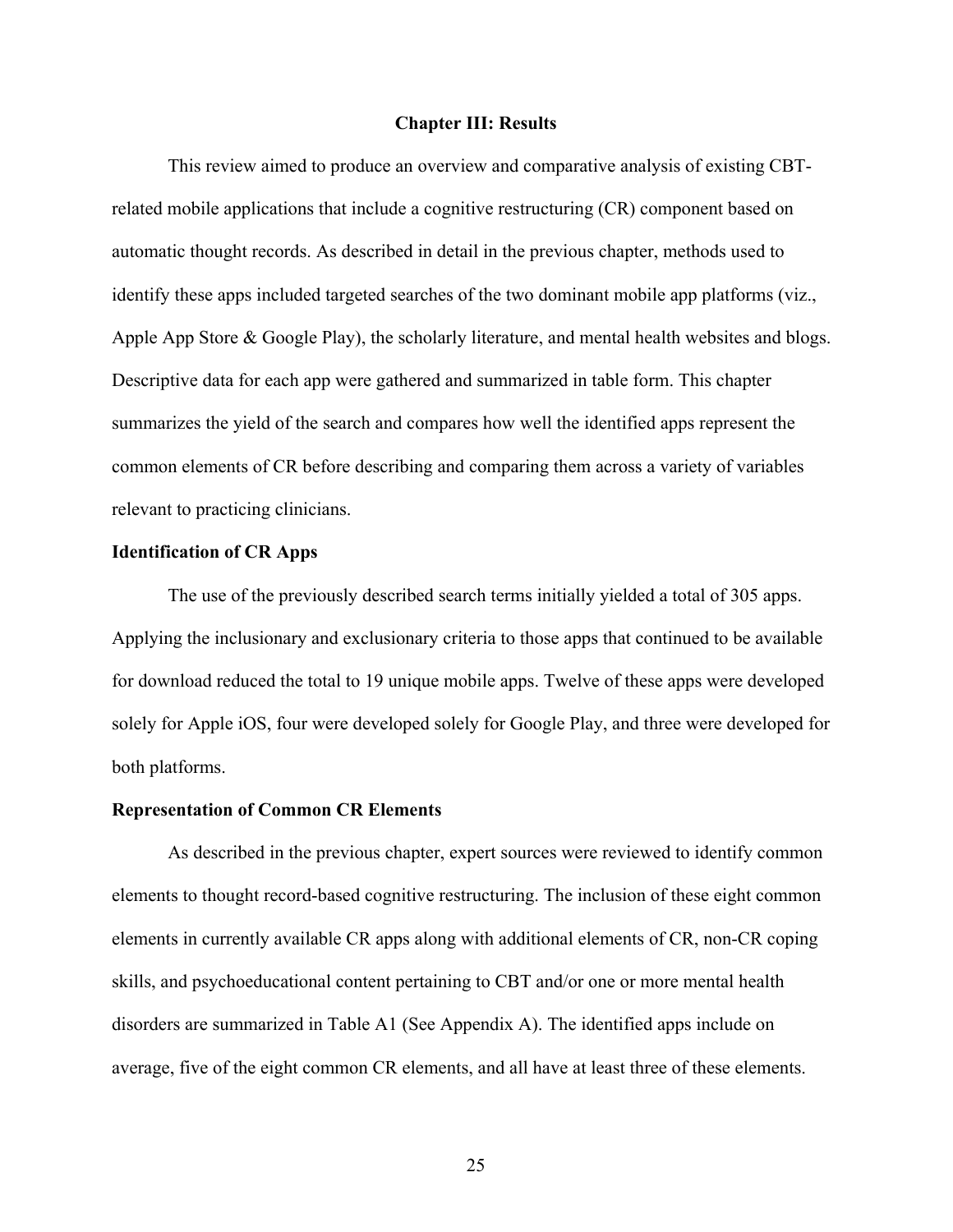Although only four (21%) include all of these elements, 17 apps (89%) include at least five of the eight core components. The common elements most frequently represented include "Describe the Situation" (18 apps; 95%), "Identify Automatic Thought(s)" (19 apps; 100%), "Identify Emotion(s)" (17 apps;  $89\%$ ), "Rate Intensity of Emotion(s)" (16 apps;  $84\%$ ), "Evaluate Automatic Thought(s; e.g., prompting the user to consider the evidence for and against their thoughts; 17 apps; 89%), and "Modify Automatic Thought(s)" (19 apps; 100%). The elements least frequently represented include "Rate Belief in Automatic Thought(s)" (6 apps; 32%), and "Evaluate Impact on Emotion(s)" (15 apps; 79%). Although all the identified apps, as per the inclusionary criteria, include a thought record-based CR component, most (17 apps; 89%) also include additional CR elements (e.g., labeling cognitive distortions) and many include additional (non-CR) coping tools (e.g., guided breathing, journaling; 8 apps; 42%) and/or psychoeducational content (8 apps; 42%; see discussion below).

#### **Comparing Available CR Apps**

Table B1 (see Appendix B) compares the CR apps identified in the current review across a variety of variables likely to be relevant to practicing cognitive behavioral therapists. The emergence of CR apps, like mental health apps more generally, is a recent phenomenon, with the earliest of these apps being released in 2009 and the majority (15; 79%) being released since 2011. Of note, the pace of CR app development seems to be accelerating.

With respect to distribution platforms, CR apps are disproportionately developed for the Apple App Store. Sixty-three percent of the available CR apps were developed exclusively for the App Store whereas only 21% were developed exclusively for Google Play (16% were developed for both platforms). For both platforms, CR apps can typically be found in the "Health and Fitness" category, though some appear in the "Lifestyle" and "Medical" categories.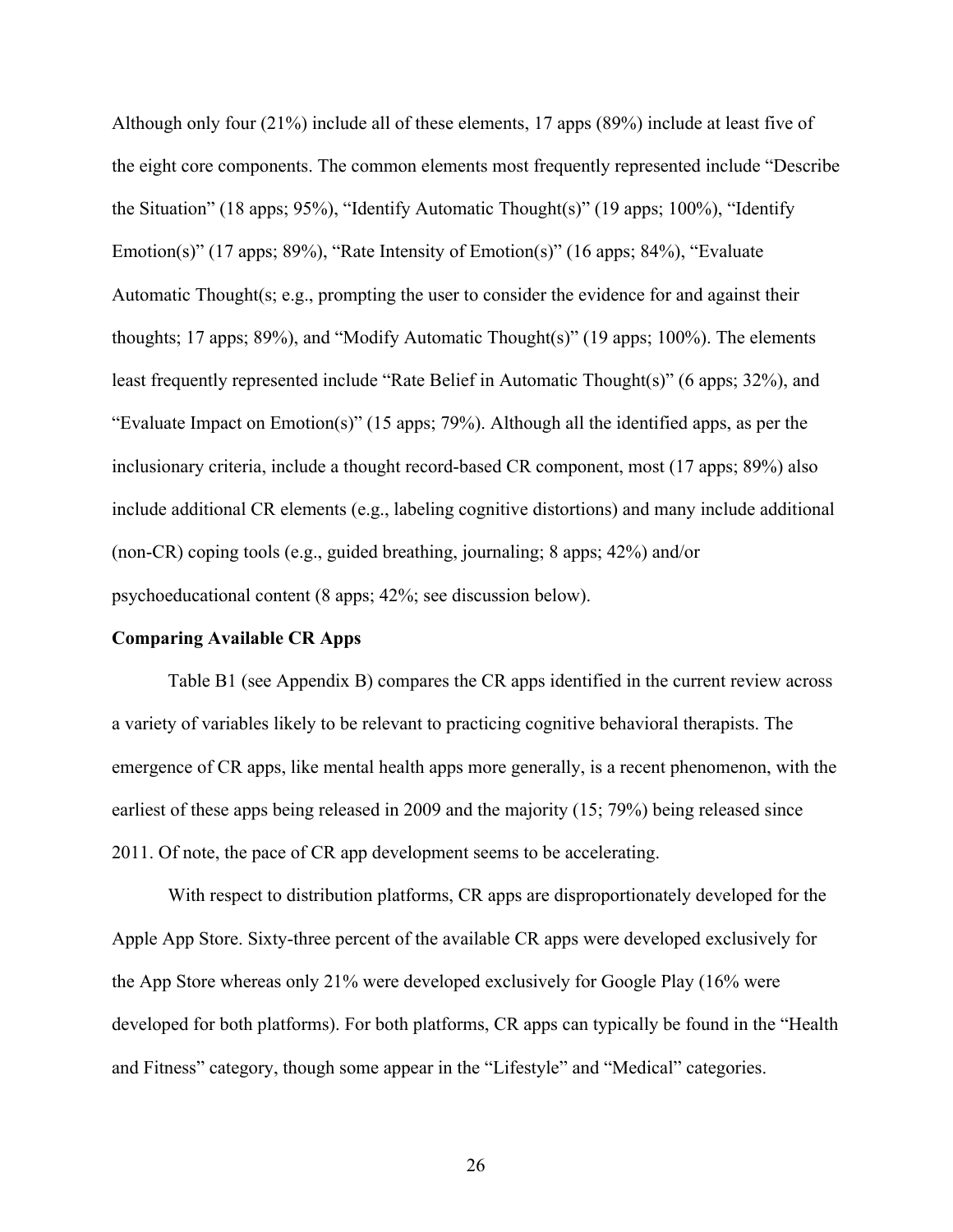**Additional tools.** A majority of the publically available CR apps are multifaceted in that their functionality extends beyond the common CR elements discussed above. Some of these additional components relate to CR whereas others do not. Seventeen (89%) of the identified apps provide CR-components outside of the eight "common elements" identified for this review. These include having users rate the strength of their modified thoughts, label their cognitive distortions, and review strategies to combat cognitive distortions. The most frequent additional CR tool (present in 84% of the reviewed apps) involves having the user label the specific cognitive distortions that apply to their identified thoughts. Notably, however, only 68% of these apps provide users with definitions for the cognitive distortion labels that they are directed to apply to their thoughts. Five (26%) apps provide specific strategies or tips for combating and responding adaptively to common cognitive distortions. Four apps (21%) prompt the user to rate the strength of their belief in their modified thought.

Additional non-CR components include providing coping skill(s; other than CR) and psychoeducation. Non-CR coping skills include meditation, deep breathing, muscle relaxation, behavioral activation, journaling, and mindfulness. Eight (42%) of the reviewed apps provide tools related to one or more of these skills, with relaxation strategies being the most commonly represented. The psychoeducation component, also present in eight (42%) of the identified apps, typically consists of providing a description of disorders (depression, anxiety) and/or explaining CBT (e.g., interconnectedness of thoughts, feelings, and behaviors).

**Inclusion of desirable elements.** Although numerous desirable qualities can be identified for CBT-apps with a CR component, this section will focus on four: (a) the involvement of a mental health professional in the app's development, (b) provision of ethical safeguards, (c) empirical support, and (d) low cost.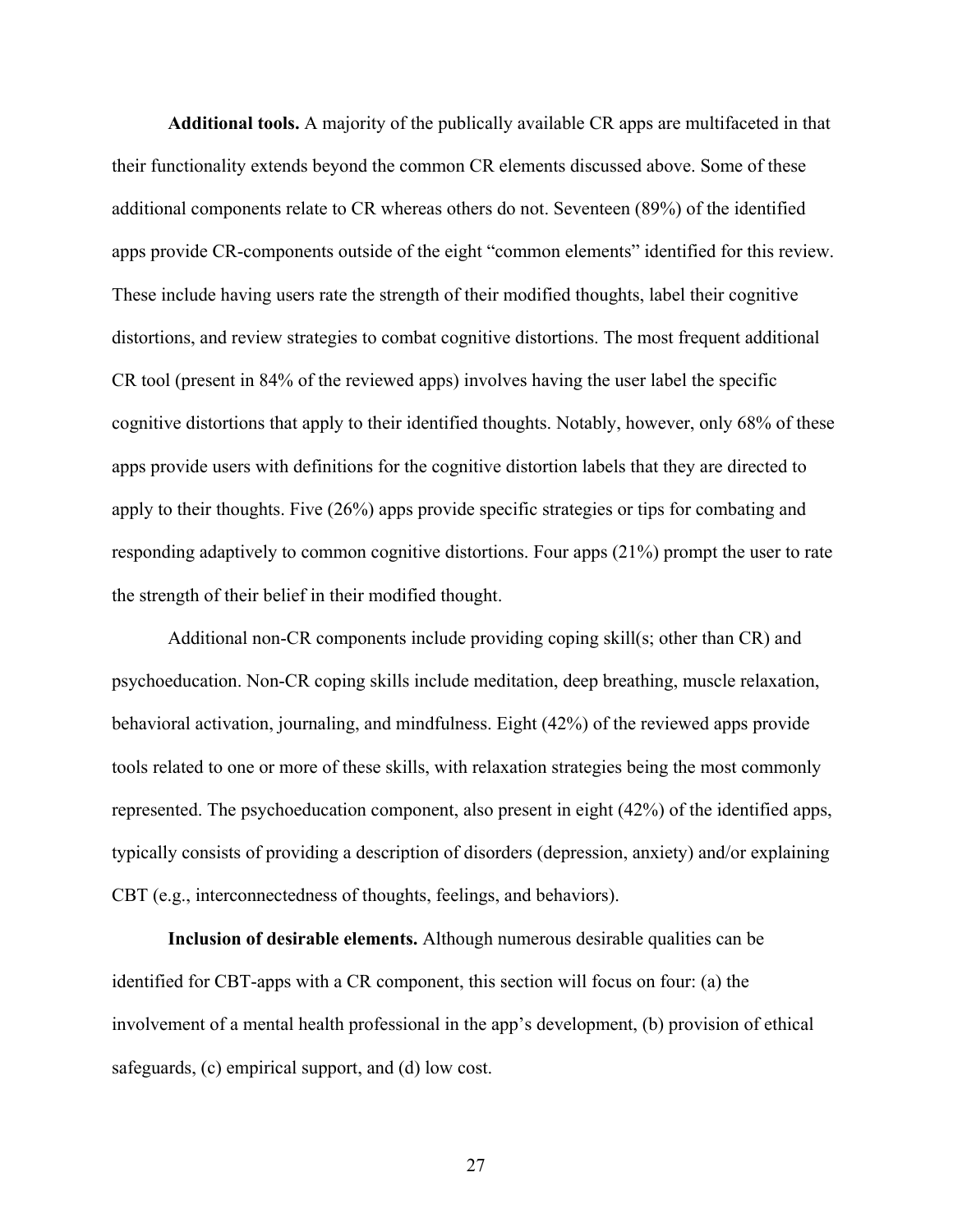Fourteen of the reviewed apps (74%) cite the involvement of mental health professionals in their development, although the nature and extent of that involvement was often unspecified. Mental health professionals (primarily clinical psychologists or licensed clinical social workers) appear to have been involved in the development of 14 (74%) of the identified apps. Five (26%) of the reviewed apps were developed by individuals who are not mental health professionals (e.g., current or former CBT therapy clients, persons citing CBT as a personal passion).

Relevant ethical safeguards include disclaimers and measures to protect the security of users' personal data. The most common disclaimer in CR-apps, like other mental health apps, is a statement clarifying that the app is not intended to substitute for professional mental health services and encouraging users to seek such services should they believe that they might be suffering from a mental health disorder. Fourteen (74%) of the apps provide a disclaimer stating that the app is not a substitute for professional mental health services, and most of these apps also encourage consumers to seek out professional services under certain conditions. Of note, some apps provide general information on how to go about seeking a mental health professional, but most do not provide any specific guidelines.

Security measures include a touch ID and numeric or text passcode identification to open the app. Although all apps are provided with a layer of security offered by the password protection on smartphones themselves, only 10 (53%) of the 19 reviewed apps have a separate security option within the app. With respect to the protection of user data, 14 apps (74%) explicitly inform the user that their personal identifiable information is not collected or stored anywhere but on the user's personal device. Three (16%) apps did not provide any information on their policies with respect to collecting user data.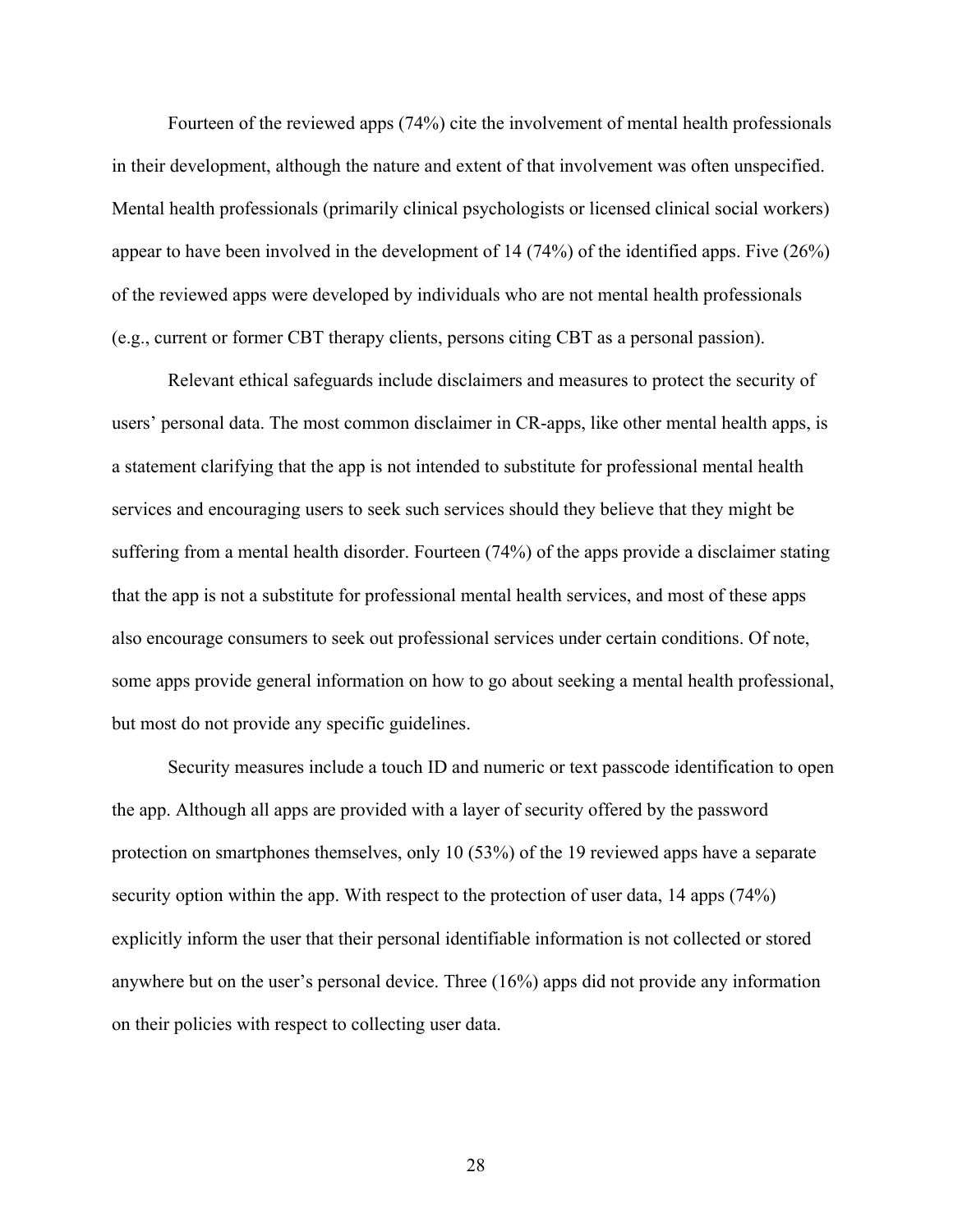Although two apps (10%) report gathering anonymous data for research purposes (with a user opt-out option), there is very little empirical data published on the usability or efficacy of the apps included in the current review. Of the 19 reviewed apps, only one (5%) has empirical support and it derives from an uncontrolled study employing an unselected, opportunistic sample (viz., Kinderman et al., 2016). The developers of seven (36%) apps reported to the author that there was no completed or in-progress research related to their apps. One (5%) app developer reported research on their app is in progress but as of yet unpublished. Although developers of the remaining apps failed to respond to inquiries about completed or ongoing research, web- and literature searches suggest that no studies pertaining to these apps have been published.

With respect to cost, prices for the reviewed apps range considerably but most could be considered low cost. The reviewed apps range in price from free to \$10.99. One app (5%) is \$0.99, six apps (32%) are between \$1 and \$5, and five (26%) cost more than \$5. Although seven (37%) of the reviewed apps are available for free, three (16%) of these free apps offer in-app purchases (e.g., to unlock additional content) and one offers a subscription model (wherein users pay a monthly fee in order to access additional features, such as the ability to export data).

**Target audience and problems.** Information provided within the apps themselves or on their associated websites was reviewed in an effort to identify the primary targeted clinical problems and users for each app. Target problems were more clearly discernable than target users. Most developers did not identify target users explicitly. Two (10%) of the apps identified were specifically designed for youth. However, it is likely that the focus on CR apps skewed the findings toward adult-oriented apps. With respect to target problems, the majority of the reviewed apps are designed to improve mood, with many specifically targeting depression and/or anxiety. Once again, the specific focus on thought record-based CR apps likely contributed to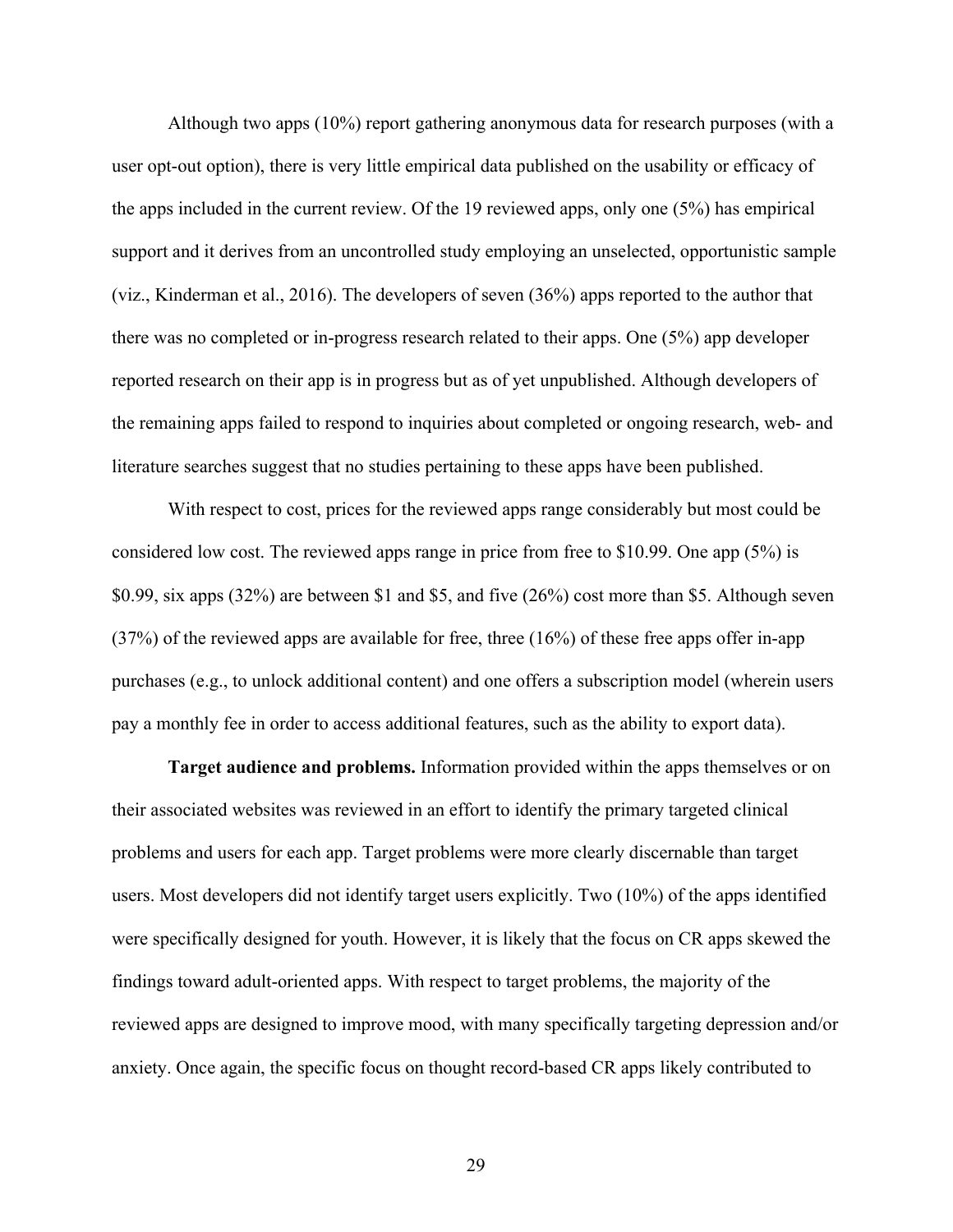this finding, as thought records have traditionally been applied toward the reduction of depressive and anxious symptoms.

In theory, CR apps can be used as stand-alone self-help tools or as adjuncts to therapy (e.g., to help teach and practice targeted skills, to share data with a provider). Apps that enable users to send content to a provider via text or email would appear to be particularly well suited to being therapeutic adjuncts. Although the reviewed apps typically did not specify whether they were designed to be used as self-help tools, therapeutic adjuncts, or both, 15 (79%) allow sharing of user-entered data, presumably for the purpose of integrating it into ongoing therapy with a mental health professional.

**User reviews.** One way to gauge how apps are being receiving by users is through the reviews posted on the Apple App Store and Google Play distribution platforms. On both platforms, users can post ratings on a Likert scale ranging from 1-5 stars (with one being least favorable and 5 being most favorable) as well as written comments (reviews) about apps that they have downloaded. The number of ratings and reviews varies widely across apps (e.g., the number of ratings ranges from 0 to over 5,000), but the number of star ratings for any given app typically far exceeds the number of written reviews. Six apps (32%) had more than ten written reviews, six apps (32%) had fewer than ten written reviews, and 7 (37%) had no written reviews. Although lay users post most of these reviews, some come from mental health professionals.

Overall, the user review data suggest that these CR apps are generally positively received. Averages are not calculated when an app has an insufficient number of ratings, though neither platform identifies the threshold used for "insufficient." Average ratings were not provided for seven (37%) of the reviewed apps. Collectively, the average rating for the remaining apps was 4.0, with average ratings for the individual apps ranging from 3.0 to 5.0.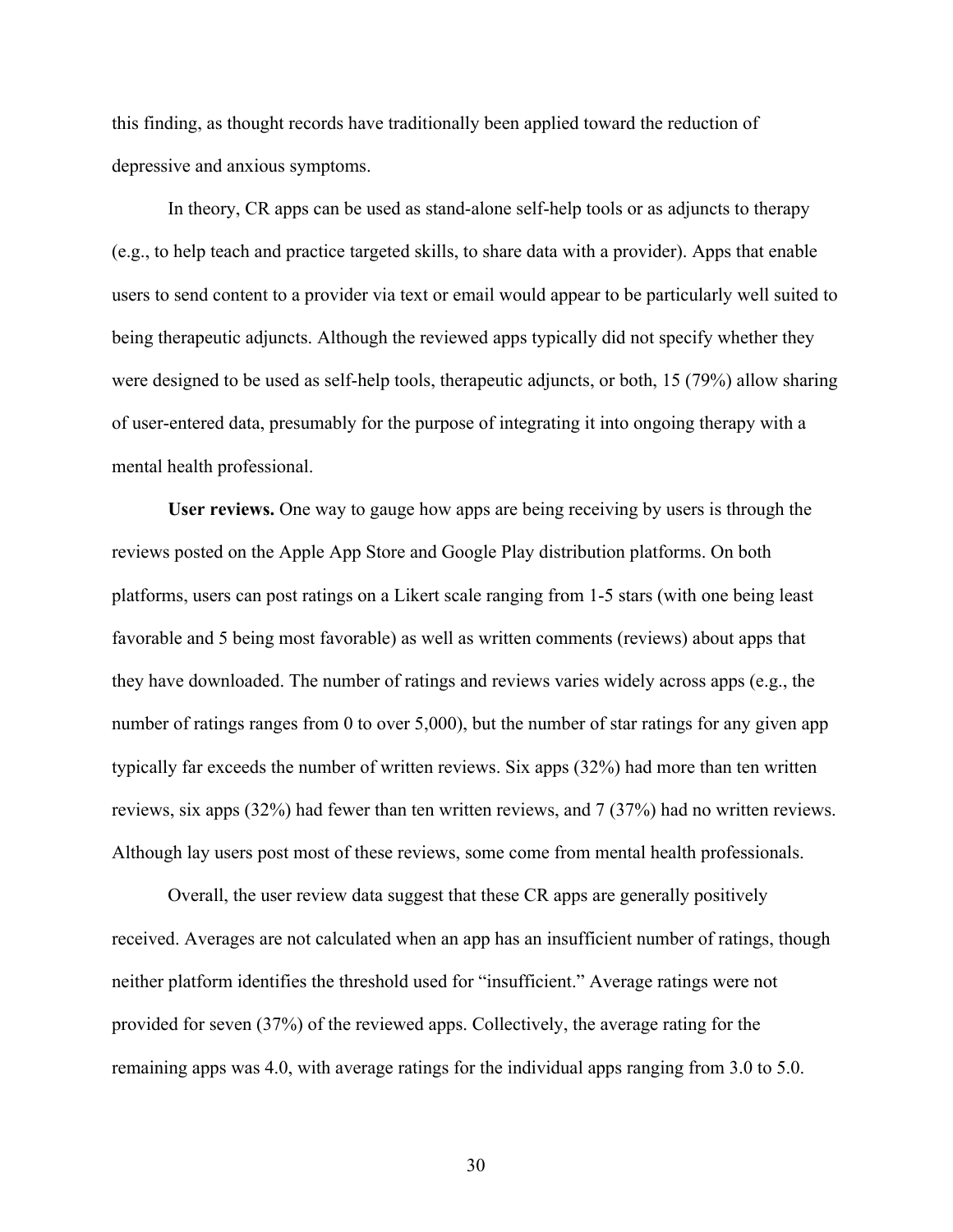Eleven apps (58%) had an average rating of 4.0 or higher whereas only one (5%) had an average rating of less than 4.0.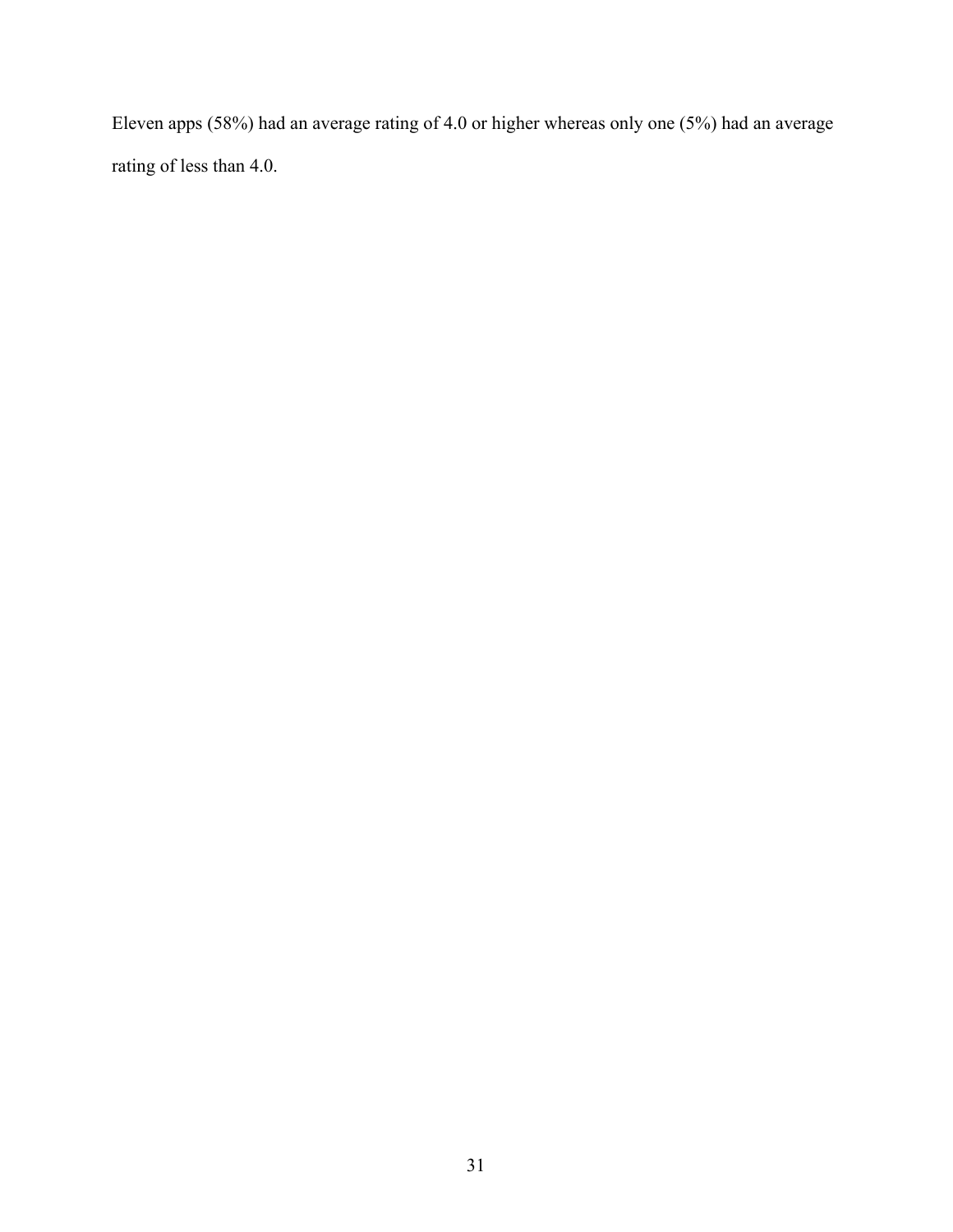#### **Chapter IV: Discussion**

The aim of this dissertation was to conduct a review providing descriptive information and a comparative analysis of existing CBT-related mobile apps that include a thought recordbased cognitive restructuring (CR) component. Nineteen such CR apps were identified and reviewed with respect to their representation and sequencing of common CR elements and their inclusion of additional (non-CR) clinical content. Supplemental information about each app of likely relevance to clinicians considering their use was also gathered.

#### **Commentary**

Although the number of CR-related apps that replicate thought records remains relatively small, the pace of their development appears to be increasing. The majority of these apps are low cost or free and developed for the Apple App Store platform. Although most limit their content to CR (in the form of a digitized thought record, as per the inclusionary criteria), a number of these apps provide users with additional coping skills as well (e.g., relaxation, behavioral activation). Most had mental health professional involvement in the development of the app (typically psychologists or social workers), though more than a quarter apparently did not. With respect to securing user data, it is concerning that nearly half of the apps reviewed did not provide app-based protections (e.g., touch ID; passcodes).

Given that this review focused specifically on apps that include digitized versions of the thought record-based CR process, it is notable that relatively few of the identified apps include all of the common elements of CR as identified from expert sources. However, nearly all of the apps include both a majority of the CR elements and additional CR components (most commonly, the step of labeling cognitive distortions represented in one's automatic thoughts). The CR element of having the individual rate the degree to which he or she believes the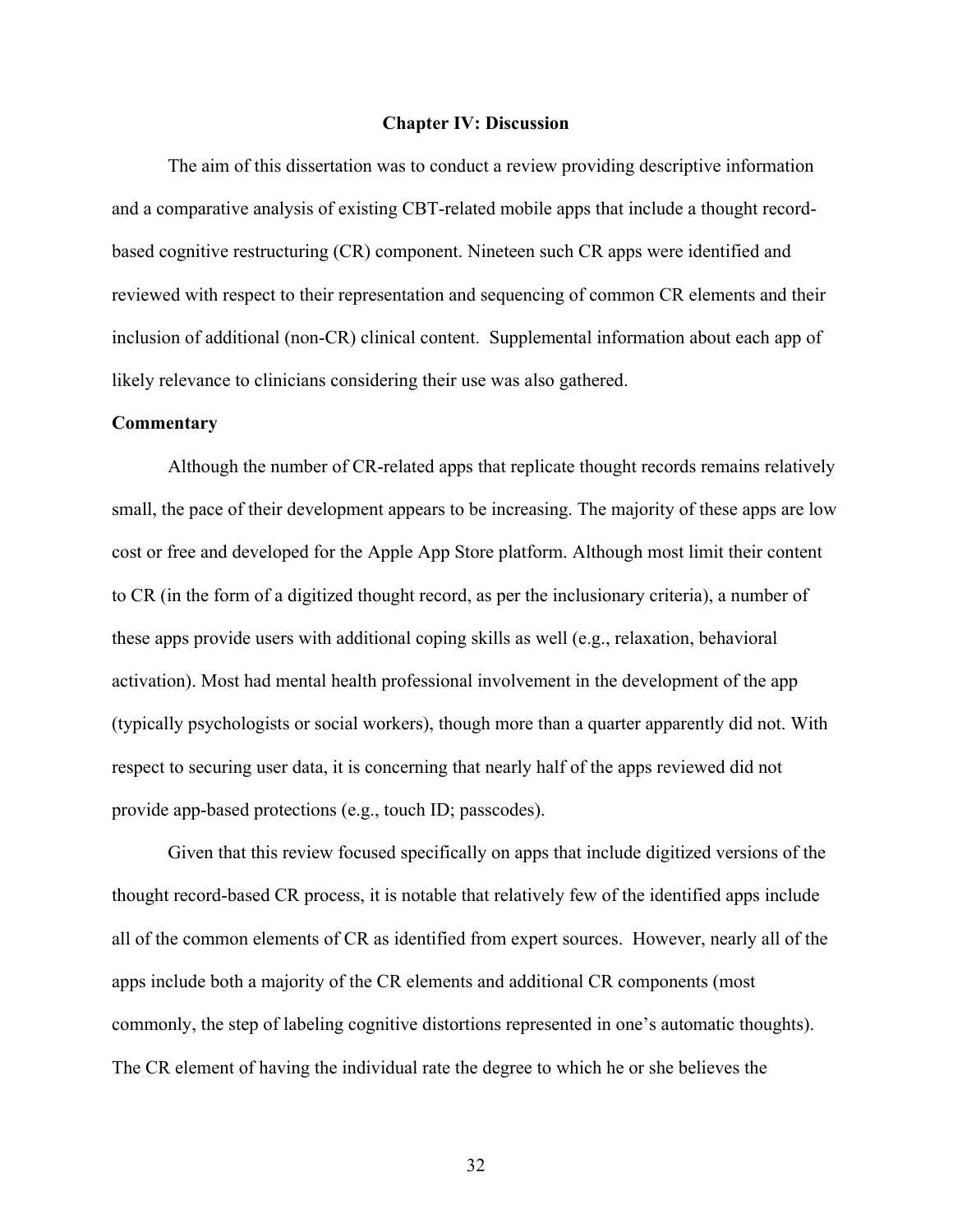identified automatic thought was the least represented (appearing in less than a third of the apps). It appears that the developers of these apps opted to rely far more on changes in intensity of distressing emotions rather than changes in the degree of belief in one's own thought as a means to measure the impact of the CR process. There is also variation in the sequencing of the elements of CR (e.g., whether the process begins with describing a situation in which one experienced distress or with identifying and rating the distressing emotion itself). Thus, clinicians interested in integrating one of these apps into their practice should consider which replicate both the elements and the sequencing that they employ when implementing CR with their clients.

This review, like other reviews of mental health apps (Bakker, Kazantzis, Rickwood, & Rickard, 2016; Donker et al., 2013), underscores the lack of controlled outcome research in this burgeoning area. Among the apps reviewed here, only one has been the focus of any published empirical research (which involved an uncontrolled study employing an unselected, opportunistic sample<sup>1</sup>) and only one additional app appears to be in the process of being evaluated empirically. It is thus unfortunate that, at present, clinicians cannot rely on findings from controlled trials to help inform their decisions about which CR apps to adopt.

Given the lack of empirical data from controlled studies, clinicians will need to rely, in part, on user ratings and reviews in order to evaluate CR apps. Unfortunately, this is a less than ideal data source for a variety of reasons (e.g., few or no posted reviews for some apps; wide variability in the number of ratings available across apps, inconsistency in the way raters use the 1-5 star scale, ambiguity with respect to the bases for low or high numerical ratings, various types of bias related to the sources and content of ratings and reviews). Nonetheless, ratings and

 $\overline{a}$ 

<sup>&</sup>lt;sup>1</sup> This study found statistically significant favorable changes to both negative and positive mood intensity associated with the use of the "Catch It" app (Kinderman et al, 2016).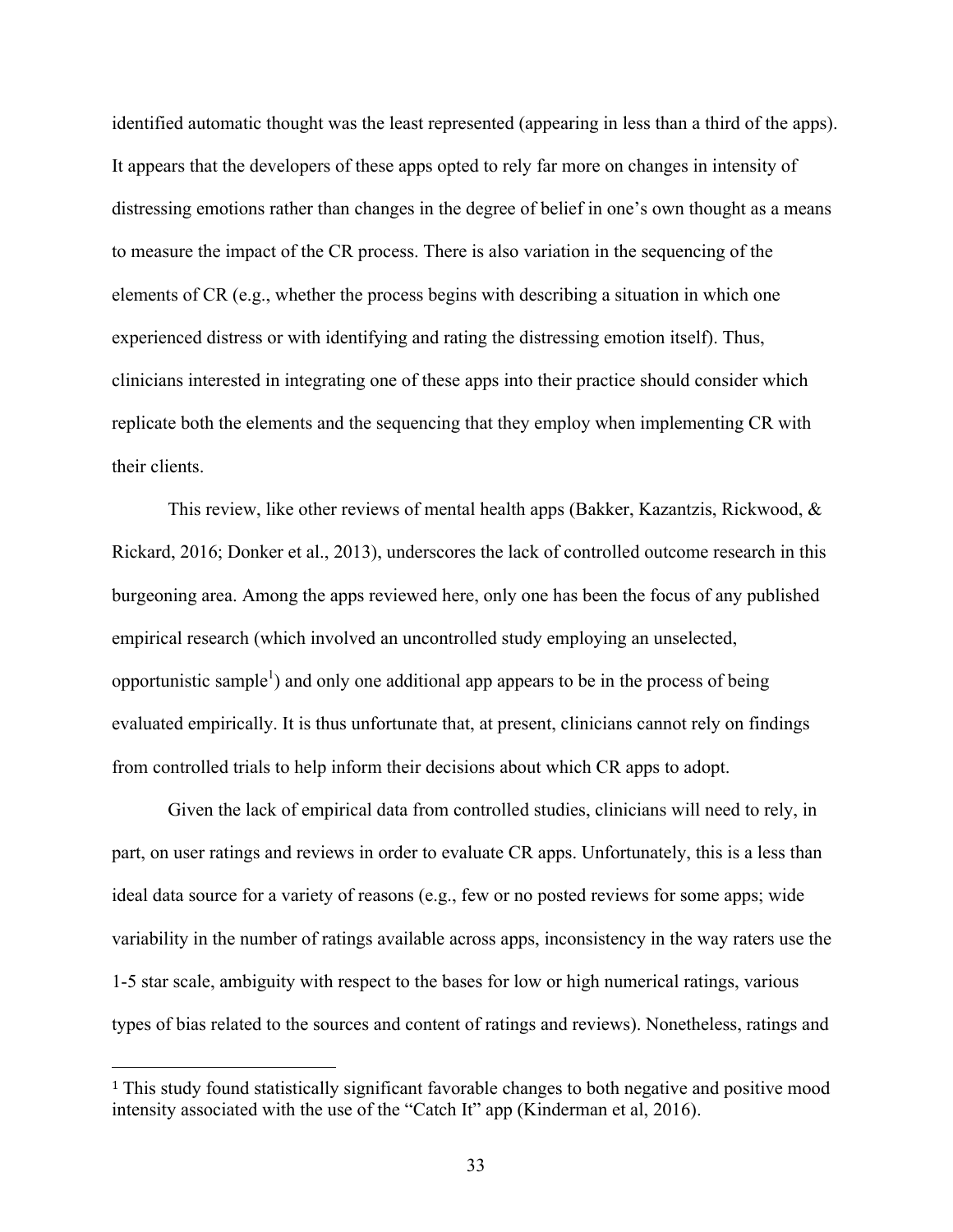reviews do represent a source of user-generated data that clinicians can consider when evaluating CR apps. There is enormous variability in the number of ratings and reviews provided across the apps included in the current review (ranging, for ratings, from none to over 1,000). Notable, only 7 (27%) of the apps had over 100 reviews. Presumably, conclusions drawn about apps with hundreds of ratings and reviews are more reliable and potentially more valid than those from apps with few ratings and reviews. It is encouraging that, in general, these CR apps appear to be well received by users, with an overall mean rating of 4.3 (out of 5) and a range of 3.5 to 5.0. A systematic review of the qualitative comments provided in user reviews was beyond the scope of this project.

#### **Limitations of the Current Review**

The current review has a number of limitations. Mobile apps including a CR tool intended to mirror a thought record might have been missed in the initial search or might have been released since the search was completed. Additionally, any CR apps developed for platforms other than Apple App Store and Google Play (e.g., Windows Store, Amazon App Store, Blackberry World) were excluded. Also excluded were CBT-oriented apps with a CR component that does not aim to replicate a thought record (e.g., Bust PTSD).

Other limitations relate to how current and complete the provided information is regarding the apps included in this review. Given the frequency with which existing apps are updated, some of the information provided on the reviewed apps may no longer be current. Additionally, some information is incomplete because it was either unavailable or not sufficiently detailed to clarify the status of certain apps. For example, the original release date for apps that have been updated is unavailable on the Google Play platform. For other apps, the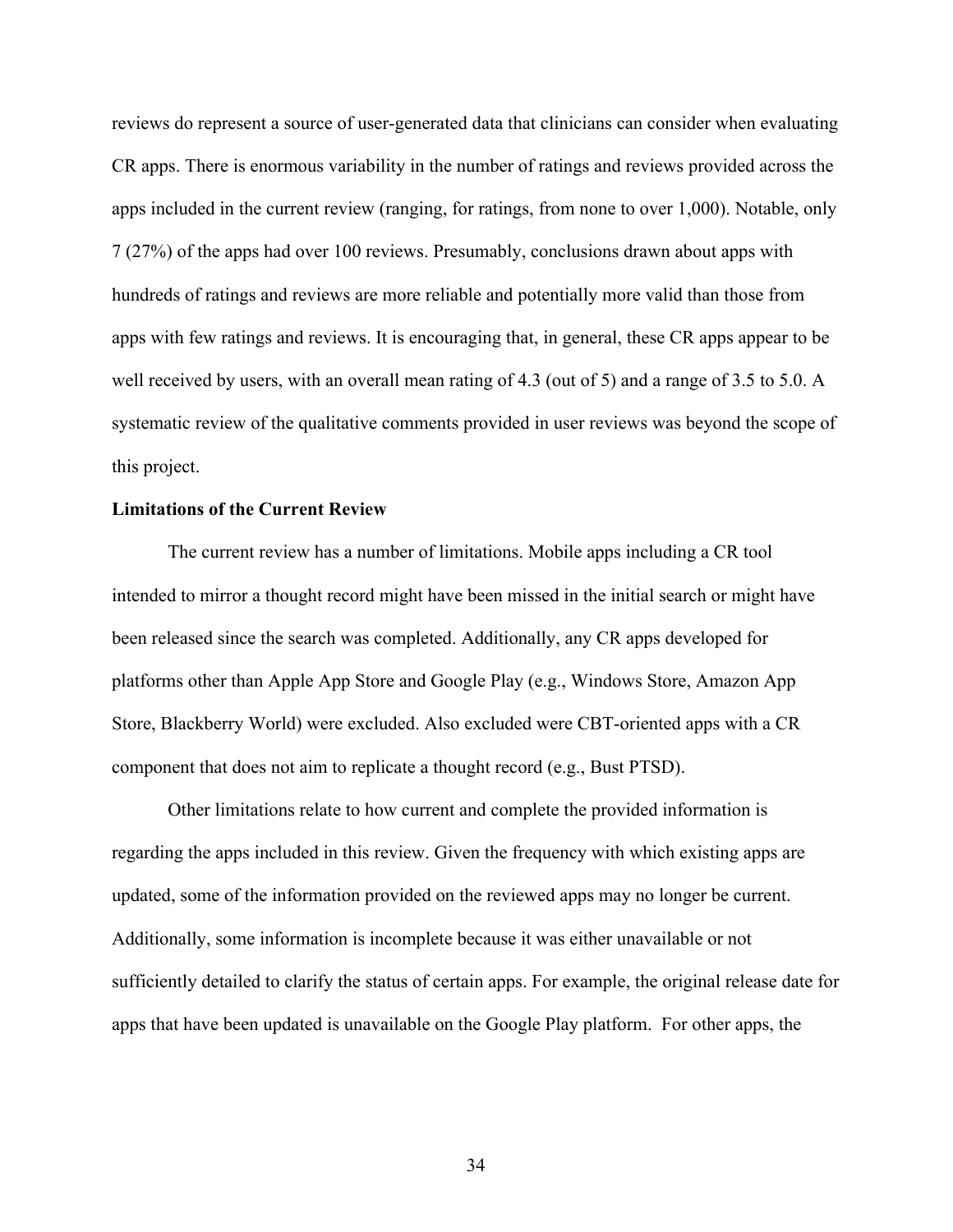nature and extent of the involvement of mental health professionals in their development is unclear.

#### **Recommendations**

The results of the current review suggest a number of steps likely to benefit both consumers seeking self-help resources and clinicians deciding which apps to recommend to their clients. Although it is understandable why developers would choose not to narrow their potential consumer base by specifying the target users and target problems for their apps, efforts should nonetheless be made to clarify in greater detail the groups the apps are designed to help and the types of symptoms they are intended to alleviate. This would enable a more careful process of optimizing the match between user and app. The ability of clinicians and consumers to adequately vet apps would also be enhanced if more detailed information were provided about the involvement of mental health professionals in the app-development process, including the credentials of those involved and the specific nature of their contributions. Although 74% of the CR apps in the current review had some form of mental health professional involvement, the qualifications of those professionals and the nature of their involvement were often unclear.

Components of these apps designed to familiarize users and potential users with their purpose, features, and operation were often found to be lacking. Absent or underrepresented on some of the websites associated with these apps was content helping users to understand and navigate the apps, the provision of supplemental resources, and, in some cases, contact information for the developers. Video-based tutorials for clinicians and the public should be included within the app or on the associated website in order to position users to be familiar with the key features and navigation of the app so as to maximize its benefits. Additionally, the amount and quality of psychoeducational material within these apps themselves pertaining to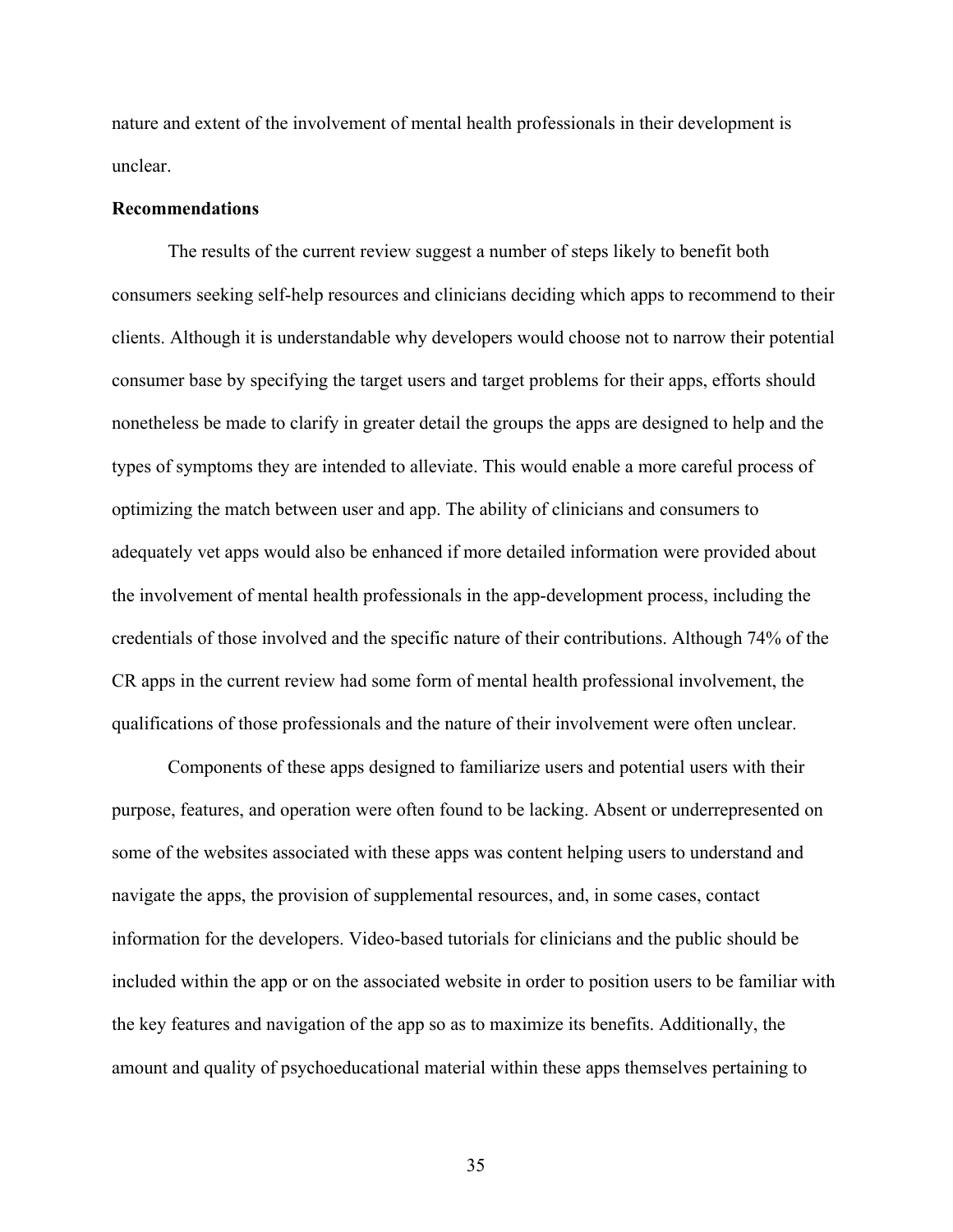CBT and/or particular mental health disorders could be improved, as less than half of the reviewed apps contained such content.

Nearly all the apps included in the current review are only available in English.<sup>2</sup> Given the rapid adoption of digital technology around the globe and by demographically diverse groups within nations, the reach and impact of leading CR apps could be expanded considerably were they to be made available to non-English speaking populations.

The lack of data from controlled trials to guide CBT clinicians (and savvy consumers) in their selection of CR apps (and mental health apps in general) is a significant shortcoming in the burgeoning field of mobile mental health. Empirical investigations employing randomized control trials should be conducted in order to systematically examine the usability, acceptability, and efficacy of the available CR apps. Although initial trials may well involve the developers of the apps being studied, future research would ideally be conducted by investigators unaffiliated with those apps, so as to reduce the potential for investigator bias. Once the efficacy of some of these CR apps is established, controlled trials comparing the efficacy of leading CR apps (both as self-help tools and as therapeutic adjuncts) should be pursued.

It is also recommended that developers of these and future CR apps improve their efforts to secure the privacy of user data. Over 40% of the apps reviewed here did not include passcodes or touch ID security features within the app itself. Not only should these features be standard components of mental health apps, but also encryption should be considered for any user information that is sent over the Internet (e.g., a thought record summary sent to one's therapist). Although app accreditation programs that are well developed, widely used, and broadly accepted

 $2$  The Adult, Teen, and Kid CBT\*ABC way apps are also available in Spanish.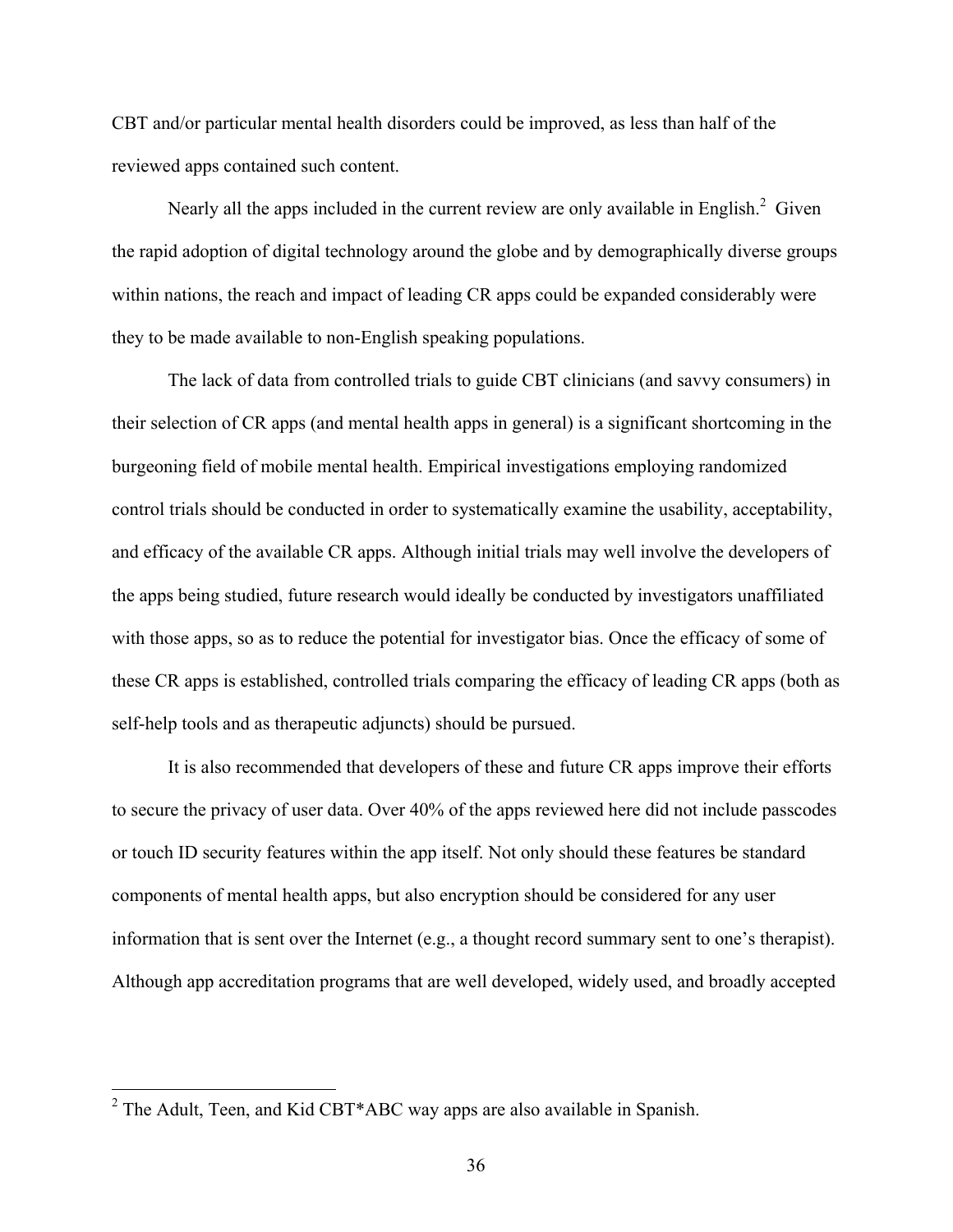have yet to be established, their emergence might ultimately compel developers to improve their efforts to protect user data.

### **Future Directions**

In addition to the aforementioned recommendations pertaining to CR apps, a number of future directions for the field can be identified. The focus of future app reviews could be expanded to include CR apps that do not aim to replicate thought records and to focus on CBTbased apps more generally. Additional research efforts pertaining to CBT apps should be aimed at conducting qualitative analyses of user reviews and clarifying how often apps that are downloaded are actually used and how they are used (e.g., via app usage data).

In some ways, currently available technology is being underutilized in the type of apps included in the current review and future efforts should aim to make such apps smarter and more individually tailored. Most of the apps reviewed here merely replicate paper thought records in digitized form and provide information via static text. Greater engagement and impact are likely to result from apps that learn about the user over time, provide summative, data-based insights about the user's mood, behavior, and/or thinking habits, and individually tailor recommendations to users<sup>3</sup>. The increased incorporation of gamification strategies to engage and motivate users represents another avenue to enhance currently available CBT apps.

The proliferation of mental health apps needs to be matched by efforts to promote their acceptance and implementation among clinicians. Many practitioners, particularly those who have been licensed for some time, may be relatively unaware of the range of CBT-based apps available and how they might be used to enhance their practices and benefit their clients. These

<sup>&</sup>lt;sup>3</sup> The *Moodnotes* app reviewed herein provides an example of such efforts through its provision of an "Insights" tool that aggregates user-entered data over time to provide tailored information on a person's use of the app, typical moods, and most common thought distortions along with adaptive strategies to respond to each.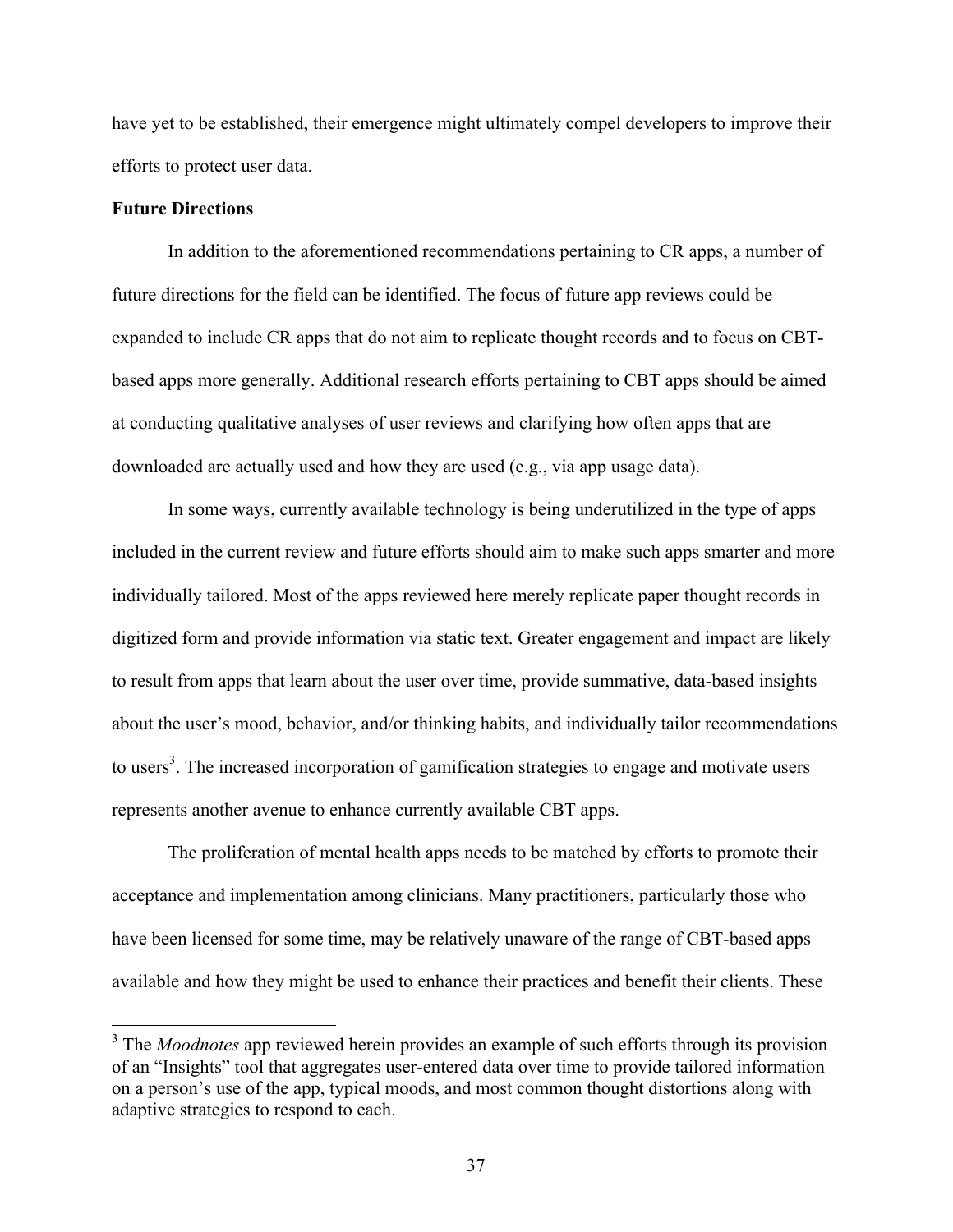gaps might be addressed through workshops at professional conferences, web- and print-based features produced by professional organizations, direct marketing and advertising efforts to professionals (e.g., via community boards for psychological associations), and through YouTube videos and podcasts.

### **Conclusion**

CR has long been a cornerstone of cognitive therapy, yet the field is still in the early stages of developing and integrating mobile apps designed to facilitate this aspect of treatment. Nonetheless, a variety of these apps exist and they show considerable promise for enhancing traditional therapeutic efforts to teach clients to appreciate the impact of their thinking on their moods and to identify and alter dysfunctional thoughts that are contributing to their distress. It is hoped that the current review proves to be helpful to practicing clinicians interested in selecting a CR app intended to replicate traditional paper-based thought records in digital form. It should help mental health professionals to familiarize themselves with these apps, compare them across a variety of relevant dimensions, and make more informed choices when selecting a CR app to incorporate into their clinical work.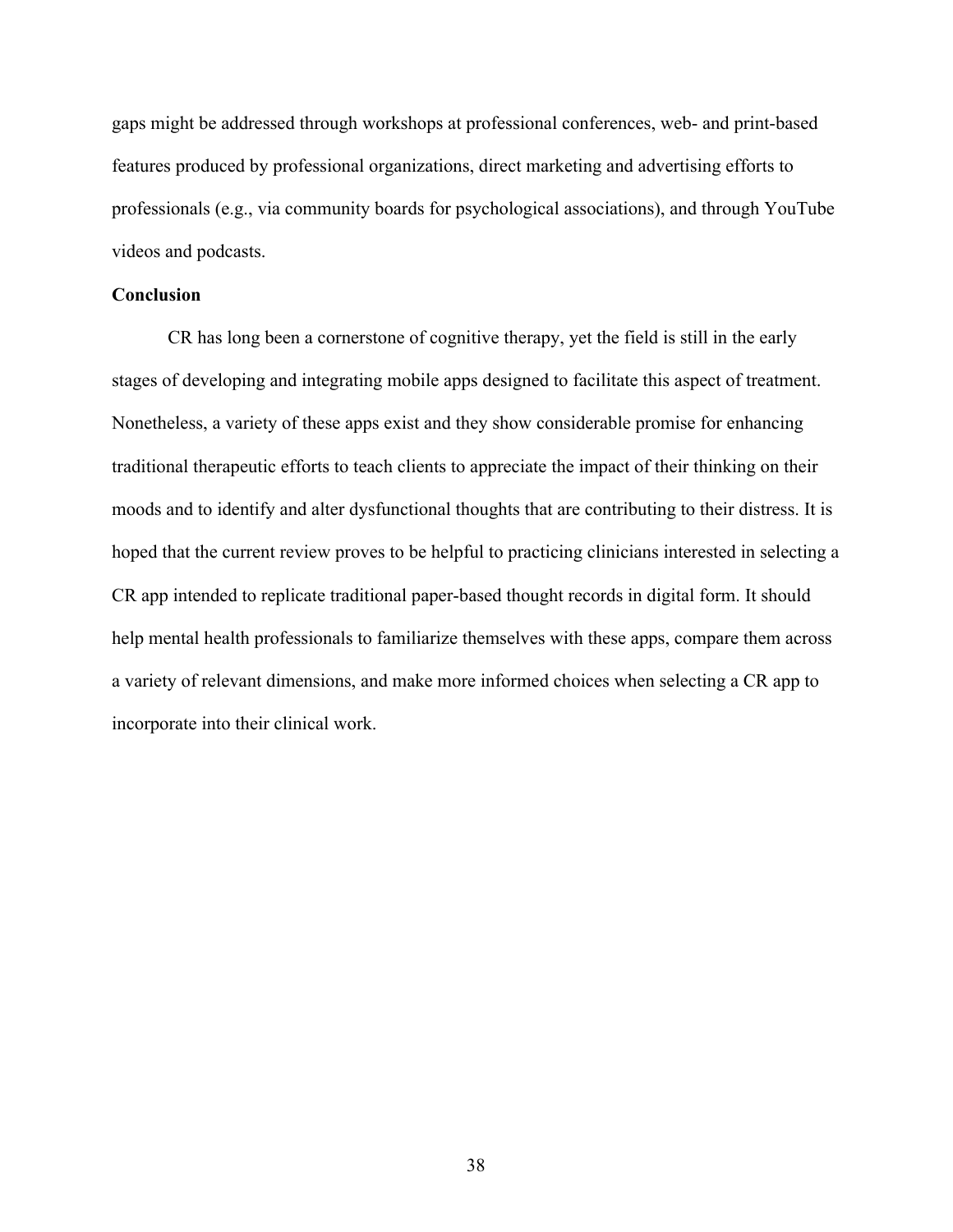#### REFERENCES

- Allied Business Intelligence Research. (2013). Android will account for 58% of smartphone app downloads in 2013, with iOS commanding a market share of 75% in tablet apps. Retrieved from https://www.abiresearch.com/press/android-will-account-for-58-ofsmartphone-app-down
- Afilias Technology. (2013, May 26). Global mobile statistics 2013 section E: Mobile apps, app stores, pricing and failure rates. Retrieved from http://mobithinking.com/mobilemarketing-tools/latest-mobile-stats/e#appusers
- Ahtinen, A., Mattila, E., Valkkynen, P., Kaipainen, K., Vanhala, T., Ermes, M., . . . Lappalainen, R. (2013). Mobile mental wellness training for stress management: Feasibility and design implications based on one-month field study. *Journal of Medical Internet Research, 1*(2). https://doi.org/10.2196/mhealth.2596.
- Alabi, H. I., & Gooch, B. (2011, October). *The accessibility toolkit*. Paper presented at the 10th SIGPLAN symposium on new ideas, new paradigms, and reflections on programming and software, Portland, OR. https://doi.org/10.1145/2089131.2089136
- Andersson, G., Cuijipers, P., Carlbring, P., Riper, H., & Hedman, E. (2014). Guided internetbased vs. face-to-face cognitive behavior therapy for psychiatric and somatic disorders: A systematic review and meta-analysis. *World Psychiatry, 13,* 288-295 https://doi.org/10.1002/wps.20151
- Andersson, G., & Titov, N. (2014). Advantages and limitations of internet-based interventions for common mental disorders. *World Psychiatry, 13*, 4-11. https://doi.org/10.1002/wps.20083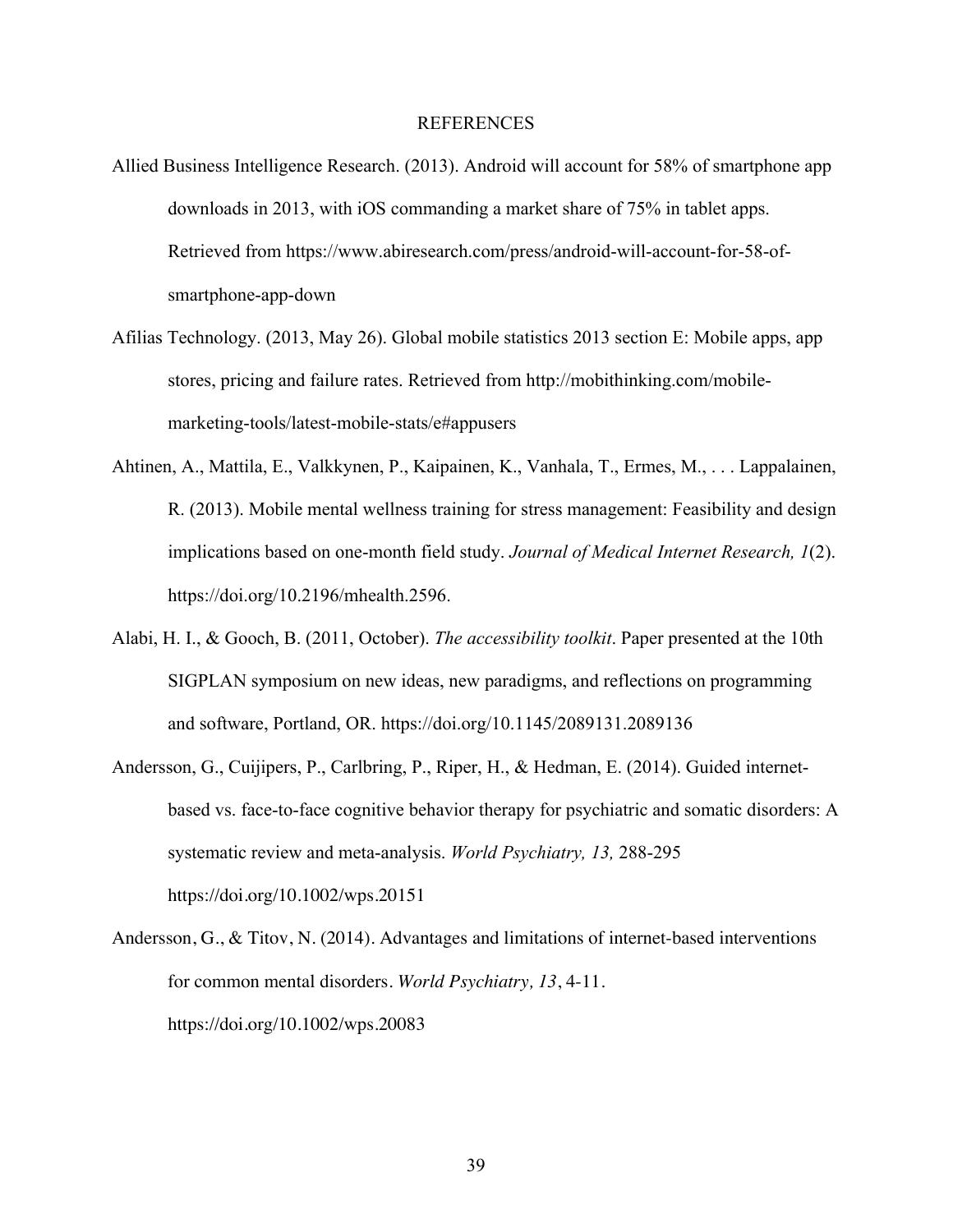- Association for Behavioral and Cognitive Therapies. (2017). About psychological treatment: What is cognitive behavior therapy (CBT)? Retrieved from http://www.abct.org/Information/?m=mInformation&fa=\_WhatIsCBTpublic
- Barak, A., Hen, L., Boniel-Nissim, M., & Shapira, N. (2008). A comprehensive review and a meta-analysis of the effectiveness of internet-based psychotherapeutic interventions. *Journal of Technology in Human Services, 26*(2), 109-160. https://doi.org/10.1080/15228830802094429
- Bakker, D., Kazantzis, N., Rickwood, D., & Rickard, N. (2016). Mental health smartphone apps: Review and evidence-based recommendations for future developments*. JMIR Mental Health, 1*. https://doi.org/10.2196/mental.4984.
- Barlow, D. (Ed.) (2014). *Clinical handbook of psychological disorders* (5<sup>th</sup> ed.). New York, NY: Guilford.
- Beck, A. T., & Haigh, E. A. P. (2014). Advances in cognitive theory and therapy: The generic cognitive model. *Annual Review of Clinical Psychology, 10*, 1–24. https://doi.org/10.1146/annurev-clinpsy-032813-153734
- Beck, J. S. (2011) *Cognitive behavior therapy: Basics and beyond*. New York, NY: Guilford.
- Brown, H. (2013, March 25). Looking for evidence that therapy works. *The New York Times*. Retrieved from http://well.blogs.nytimes.com/2013/03/25/looking-for-evidence-thattherapy-works/?  $r=0$
- Burns, M. N., Begale, M., Duffecy, J., Gergle, D., Karr, C. J., Giangrande, E., & Mohr, D. C. (2011). Harnessing context sensing to develop a mobile intervention for depression. *Journal of Medical Internet Research, 13*(3). https://doi.org/10.2196/jmir.1838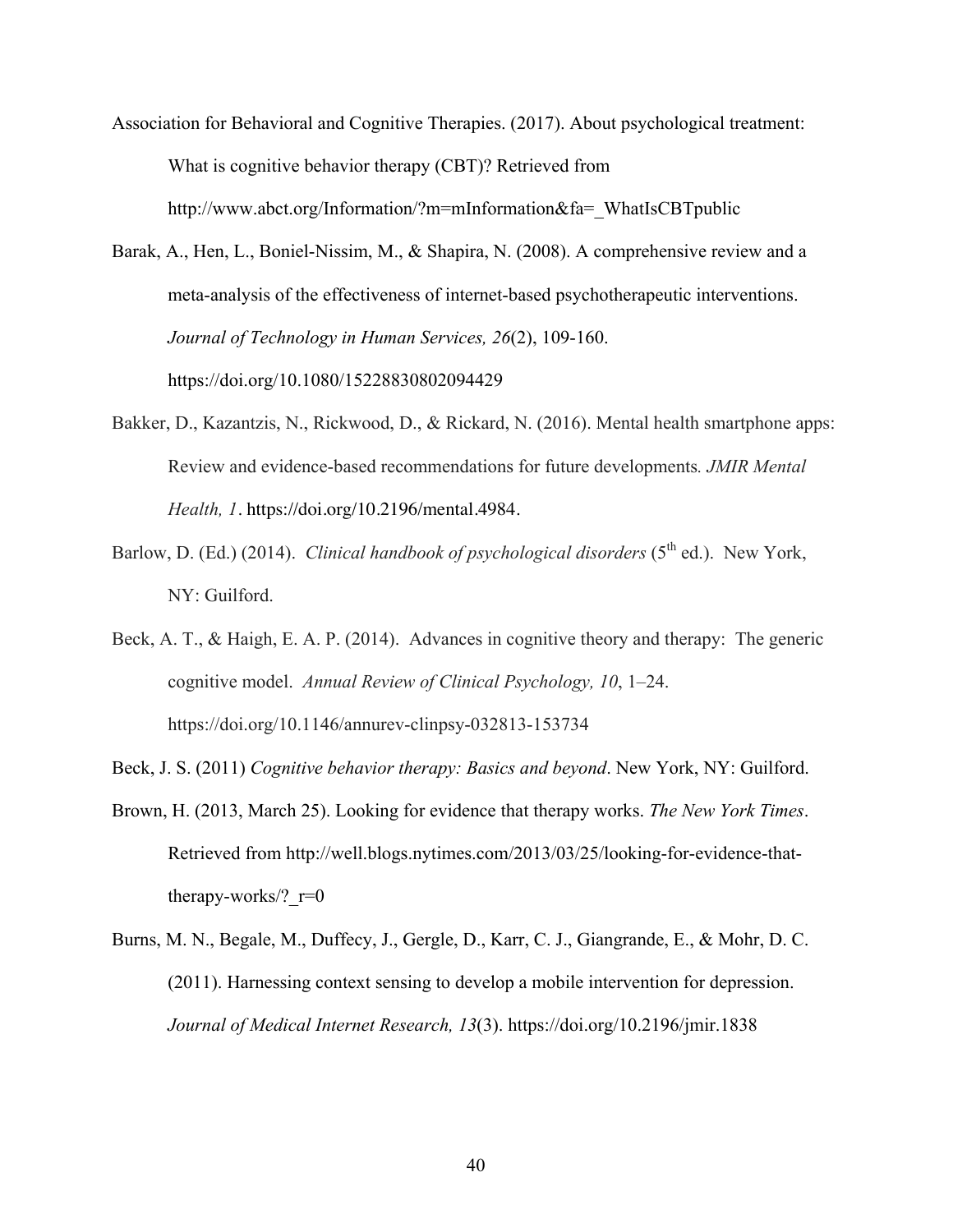- Chambless, D. L., & Ollendick, T.H. (2001). Empirically supported psychological interventions: controversies and evidence. *Annual Review of Psychology, 52,* 685-716*.* https://doi.org/10.1146/annurev.psych.52.1.685
- Chan, S. R., Torous, J., Hinton, L., & Yellowlees, P. (2014). Mobile tele-mental health: Increasing applications and a move to hybrid models of care. *Healthcare, 2,* 220-233. https://doi.org/10.3390/healthcare2020220
- Clark, D. A (2014). Cognitive restructuring. In S. G. Hofmann, D. J. A. Dozois, W. Rief, & J. Smits (Eds.), *The Wiley handbook of cognitive behavioral therapy: Part one: General strategies* (pp. 1-22)*.* https://doi.org/10.1002/9781118528563.wbcbt02
- Cole-Lewis, H., & Kershaw, T. (2010). Text messaging as a tool for behavior change in disease prevention and management. *Epidemiologic Reviews, 32*, 56-69. https://doi.org/10.1093/epirev/mxq004
- Cucciare, M. A., & Weingardt, K. R. (2007). Integrating information technology into the evidence-based practice of psychology. Clinical *Psychology, 11*(2), 61-70. https://doi.org/10.1080/13284200701675775
- Cuijpers, P., Marks, I., van Straten, A., Cavanagh, K., Gega, L., & Andersson, G. (2009). Computer-aided psychotherapy for anxiety disorders: A meta-analytic review. *Cognitive Behaviour Therapy, 38*, 66-82. https://doi.org/10.1080/16506070802694776
- Davies, E. B., Morriss, R., & Glazebrook, C. (2014). Computer-delivered and web-based interventions to improve depression, anxiety, and psychological well-being of university students: A systematic review and meta-analysis. *Journal of Medical Internet Research, 16*. https://doi.org/10.2196/jmir.3142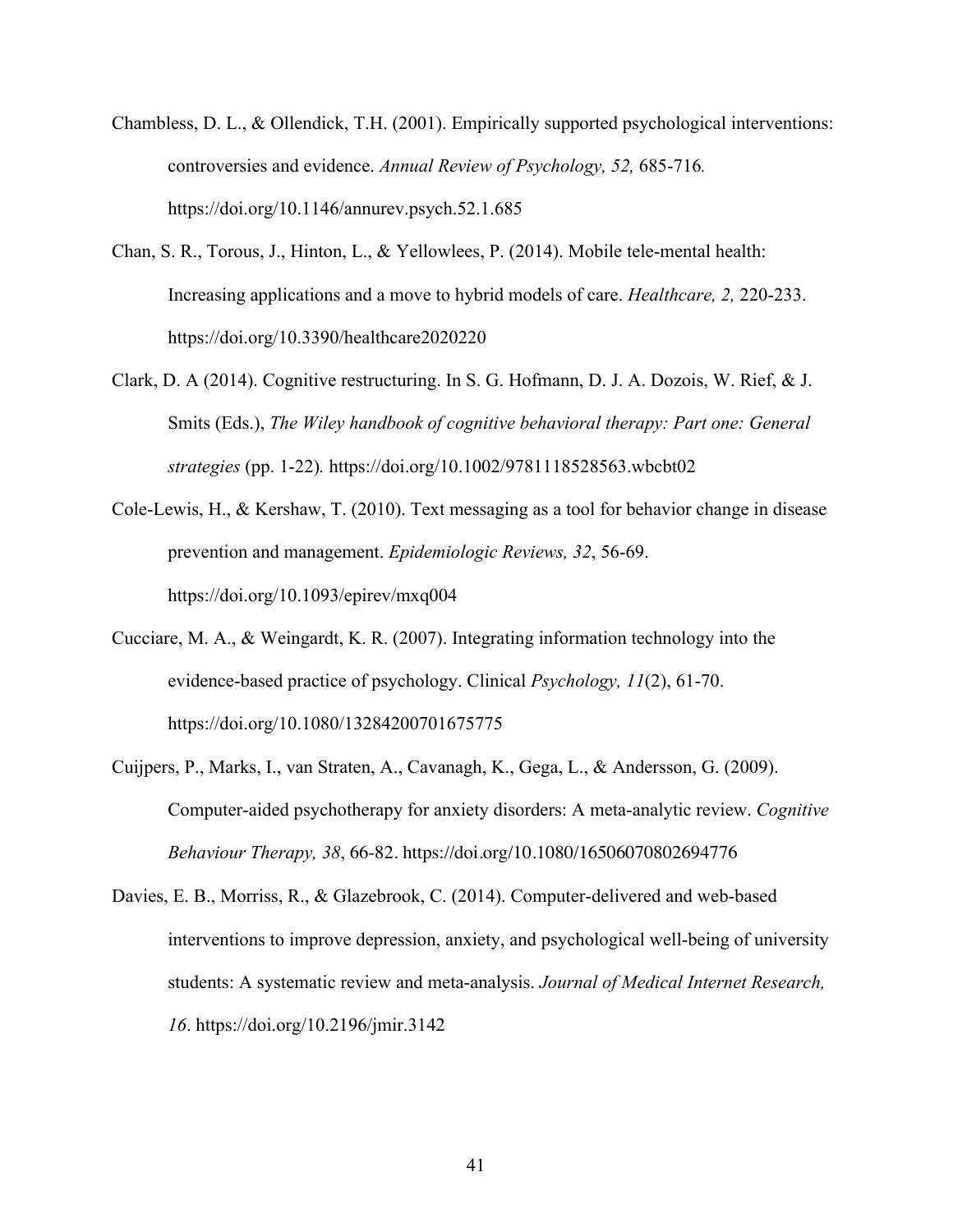- Definition: Tablet computer. (n.d.). In *PC encyclopedia*. Retrieved from http://www.pcmag.com/encyclopedia/term/52520/tablet-computer
- Donker, T., Petrie, K., Proudfoot, J., Clarke, J., Birch, M., & Christensen, H. (2013). Smartphones for smarter delivery of mental health programs: A systematic review. *Journal of Medical Internet Research, 15*. https://doi.org/10.2196/jmir.2791
- Duggan, M. (2013). Cell phone activities 2013*.* Retrieved from http://www.pewinternet.org/2013/09/19/cell-phone-activities-2013/
- Enock, P. M., & McNally, R. J. (2013). How mobile apps and other web-based interventions can transform psychological treatment and the treatment development cycle. *The Behavior Therapist 36*, 56-66.
- Erhardt, D., & Dorian, E. (2013). Going mobile: A case vignette illustrating the integration of mobile technology in psychotherapy. *Independent Practitioner, 33*(1), 15-21. Retrieved from http://www.drdorian.com/news/files/goingmobile-erhardt0026dorian.pdf
- Forbes. (2015, March 25). Benchmark capital secrets to success [Video file]. Retrieved from https://www.youtube.com/watch?v=b\_nChmdMOgs
- Gaggioli, A., & Riva, G. (2013). From mobile mental health to mobile wellbeing: Opportunities and challenges. *Studies in Health Technology and Informatics, 184*, 141-147 https://doi.org/10.3233/978-1-61499-209-7-141
- Gaudiano, B. A. (2008). Cognitive-behavioral therapies: Achievements and challenges. *Evidence-Based Mental Health, 11*(1), 5-7. https://doi.org/10.1136/ebmh.11.1.5
- Gustafson, D., McTavish, F., Chih, M., Atwood, A., Johnson, R., Boyle, M., . . . Shah, D. (2014) A smartphone application to support recovery from alcoholism. *JAMA Psychiatry, 71*(5), 566-572. https://doi.org/10.1001/jamapsychiatry.2013.4642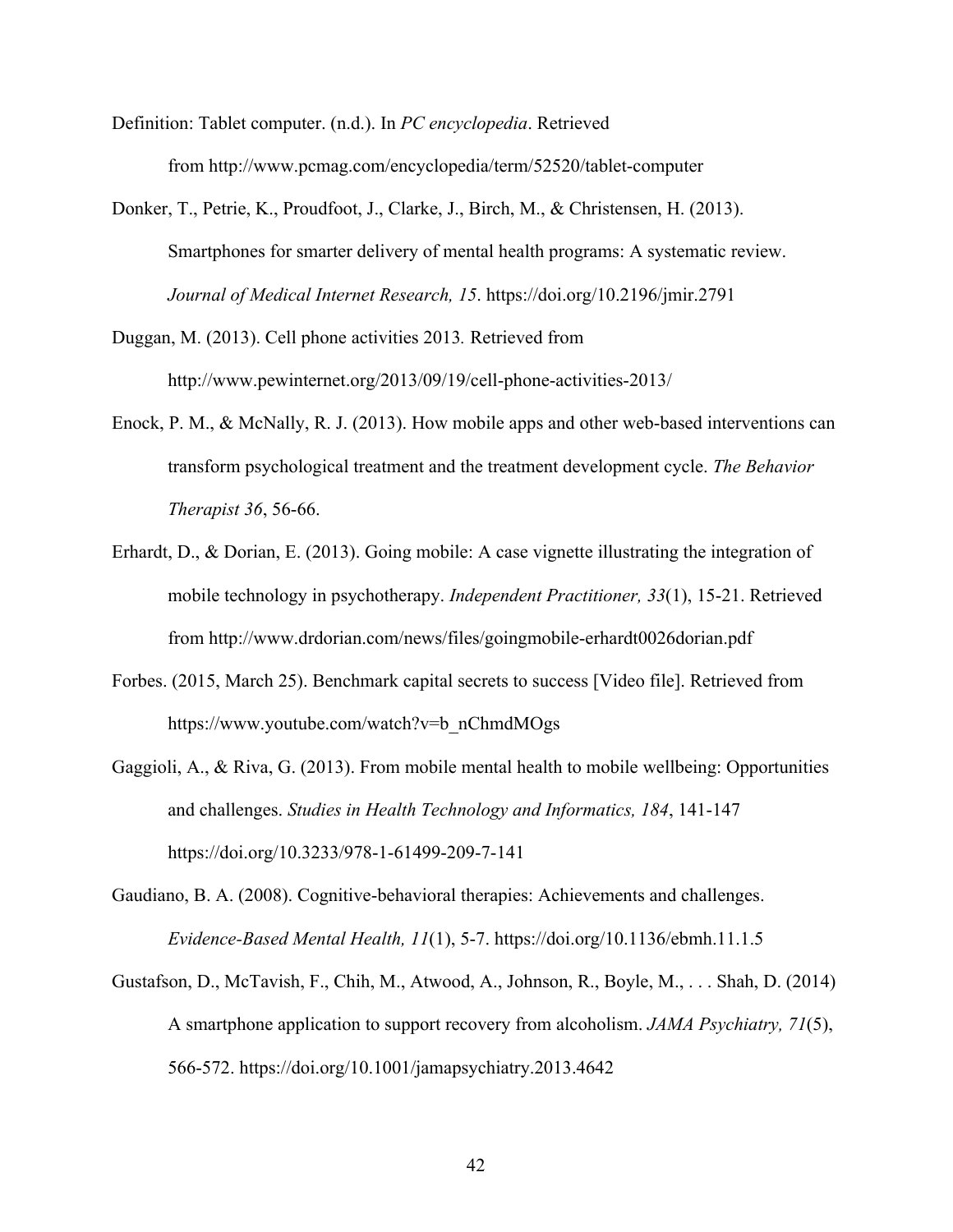- Harwood, M. T., Pratt, D., Beutler, L. E., Bongar, B. M., Lenore, S., & Forrester, B. T. (2011). Technology, telehealth, treatment enhancement, and selection. *Professional Psychology: Research and Practice, 42*(6), 448-454. https://doi.org/10.1037/a0026214
- Hoifodt, R. S., Lillevoll, K. R., Griffiths, K. M., Wilsgaard, T., Eisemann, M., Waterloo, K., Kolstrup, N. (2013). The clinical effectiveness of web-based cognitive behavioral therapy with face-to-face therapist support for depressed primary care patients: Randomized controlled trial. *Journal of Medical Internet Research, 15*. https://doi.org/10.2196/jmir.2791
- Hoffmann, S. G., Asnaani, A., Vonk, I. J., Sawyer, A. T., & Fang, A. (2012). The efficacy of cognitive behavioral therapy: A review of meta-analyses. *Cognitive Therapy and Research, 36*, 427-440. https://doi.org/10.1007/s10608-012-9476-1
- Kinderman, P., Hagan, P., King, S., Bowman, J., Chahal, J., Gan, L., . . . Tai, S. (2016). The feasibility and effectiveness of catch it, an innovative CBT smartphone app. *British Journal of Psychiatry Open, 2*, 204-209. https://doi.org/10.1192/bjpo.bp.115.002436
- Kuhn, E., Eftekhari, A., Hoffman, J. E., Crowley, J. J., Ramsey, K. M., Reger, G. M., & Ruzek, I. (2014). Clinician perceptions of using a smartphone app with prolonged exposure therapy. *Administration and Policy in Mental Health and Mental and Mental Health Services Research, 41*, 800-807. https://doi.org/10.1007/s10488-013-0532-2

Luxton, D. D., McCann, R. A., Bush, N. E., Mishkind, M. C., & Reger, G.M. (2011). mHealth for mental health: Integrating smartphone technology in behavioral healthcare. *Professional Psychology: Research and Practice, 42*(6), 505-512. https://doi.org/10.1037/a0024485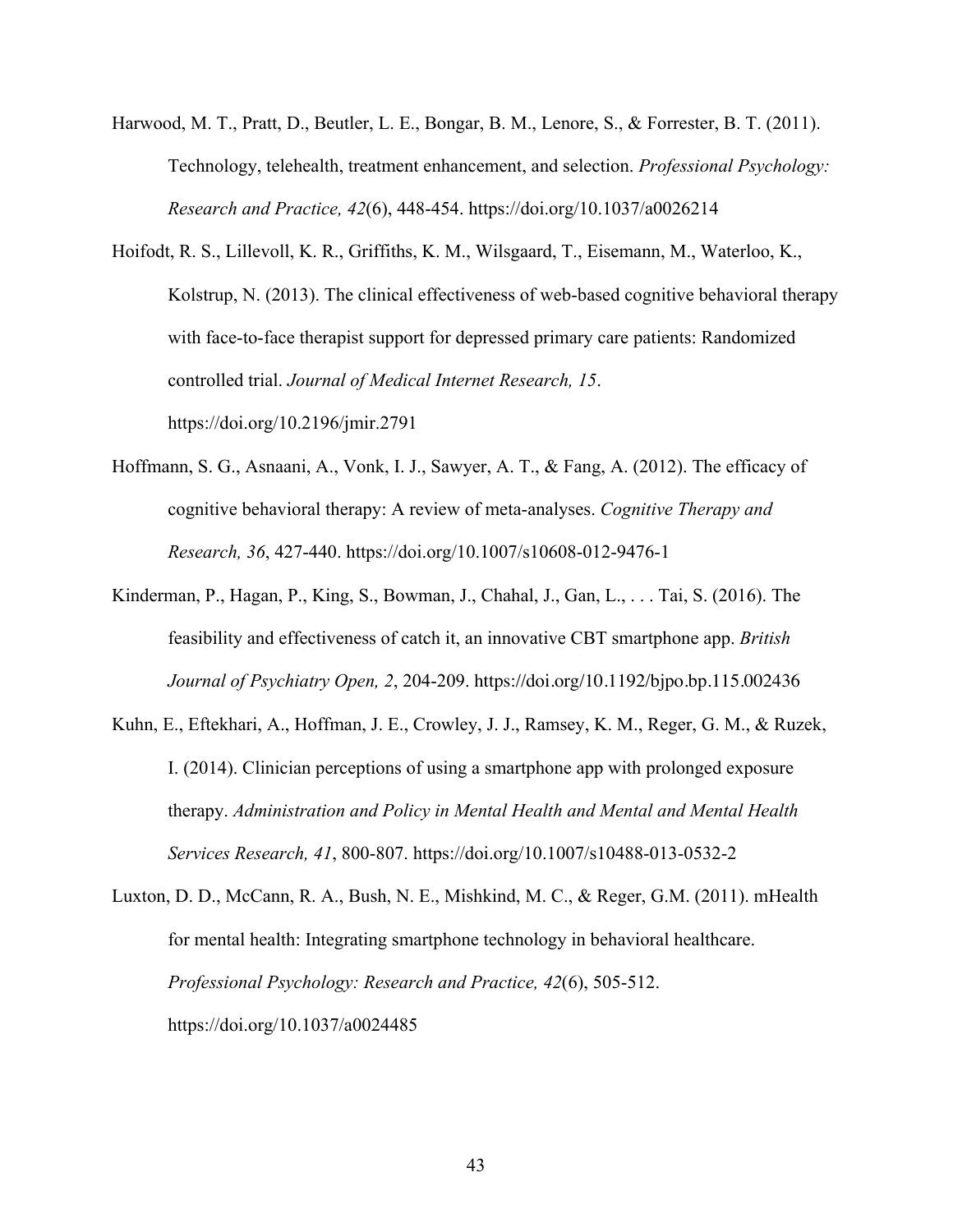- Marks, I.M., Mataix-Cols, D., Kenwright, M., Cameron, R., Hirsch, S., & Gega, L. (2003). Pragmatic evaluation of computer –aided self-help for anxiety and depression. *British Journal of Psychiatry, 183,* 57-65. https://doi.org/10.1192/bjp.183.1.57
- Matthews, M., Doherty, G., Sharry, J., & Fitzpatrick, C. (2008). Mobile phone charting for adolescents. *British Journal of Guidance & Counselling, 36*(2), 113-129. https://doi.org/10.1080/03069880801926400
- McGinty, K., Saeed, S., Simmons, S. C., & Yildirim, Y. (2006) Telepsychiatry and e-mental health services: Potential for improving access to mental health care. *Psychiatric Quarterly, 77,* 335-342. https://doi.org/10.1007/s11126-006-9019-6
- McMinn, M., Bearse, J., Heyne, L., Smithberger, A., & Erb, A. (2011) Technology and independent practice: Survey findings and implications*. Professional Psychology Research and Practice, 42*, 176-184. https://doi.org/10.1037/a0022719
- Murray, A. C. (2013, December 6). App development: IT's new mobile priority [Web log post]*.* Retrieved from http://www.informationweek.com/interop/app-development-its-newmobile-priority/d/d-id/1112948
- Nordgren, L., Hedman, E., Etienne, J., Bodin, J., Kadowaki, A., Eriksson, S., . . . Carlbring, P. (2014). Effectiveness and cost-effectiveness of individually tailored Internet-delivered cognitive behavior therapy for anxiety disorders in a primary care population: A randomized controlled trial. *Behaviour Research and Therapy*, 59, 1-11. https://doi.org/http://dx.doi.org/10.1016/j.brat.2014.05.007
- Parks, A. C., Della Porta, M. D., Pierce, R. S., Zilca, R., & Lyubomirsky, S. (2012). Pursuing happiness in everyday life: The characteristics and behaviors of online happiness seekers. *American Psychological Association,12*(6), 1222-1234. https://doi.org/10.1037/a0028587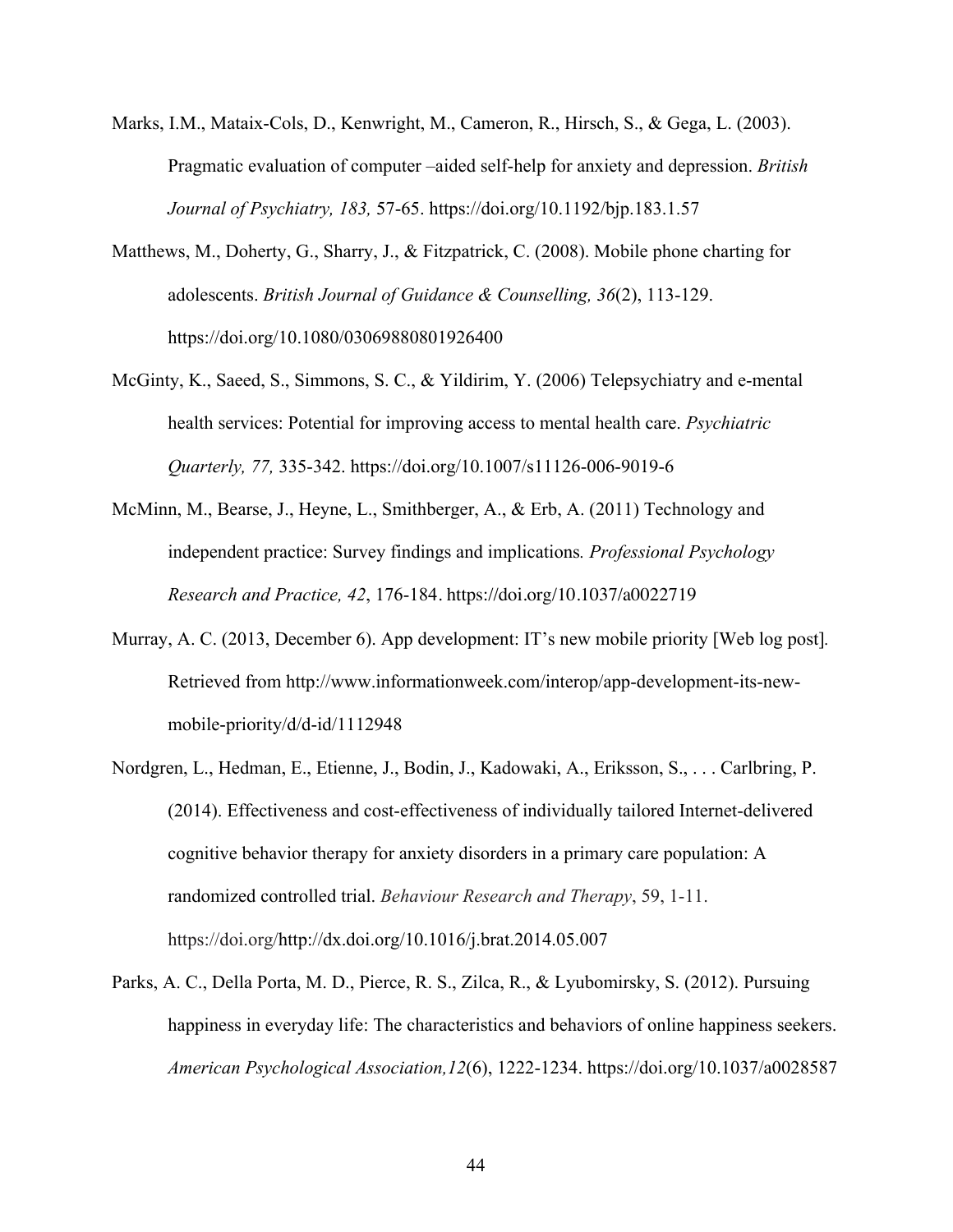Parson, A. (2013). What is a smartphone app? Retrieved from https://www.techwalla.com/articles/what-is-a-smartphone-app#ixzz1sGnC8CXy

- Perez, S. (2014). iTunes App Store now has 1.2 million apps, has seen 75 billion downloads to date [Web log post]. Retrieved from http://techcrunch.com/2014/06/02/itunes-app-storenow-has-1-2-million-apps-has-seen-75-billion-downloads-to-date/
- Pinnock, H., Slack, R., Pagliari, C., Price, D., & Sheikh, A. (2006). Professional and patient attitudes to using mobile phone technology to monitor asthma: Questionnaire survey. *Primary Care Respiratory Journal, 15*(4), 237-245. https://doi.org/10.1016/j.pcrj.2006.03.001
- Preziosa, A., Grassi, A., Gaggioli, A., & Riva, G. (2009). Therapeutic applications of the mobile phone. *British Journal of Guidance and Counselling, 37*(3), 313-325. https://doi.org/10.1080/03069880902957031
- Proudfoot, J., Gordon, P., & Pavlovic, D. H. (2010). Community attitudes to the appropriation of mobile phones for monitoring and managing depression, anxiety, and stress. *Journal of Medical Internet Research, 12*(5). https://doi.org/10.2196/jmir.1475
- Rizvi, S. L., Dimeff, L. A., Skutch, J., Carroll, D., & Linehan, M. M. (2011). A pilot study of the DBT coach: An interactive mobile phone application for individuals with borderline personality disorder and substance use disorder. *Behavior Therapy, 42,* 589-600. https://doi.org/10.1016/j.beth.2011.01.003
- Roth, A., & Fonagy, P. (2005). *What works for whom? A critical review of psychotherapy research.* New York, NY: Guilford.
- Sabino, J. (2013). Tablet shipments will overrun PCs in Q4 of 2013: IDC forecast [Web log post]. Retrieved from Headlines & Global News: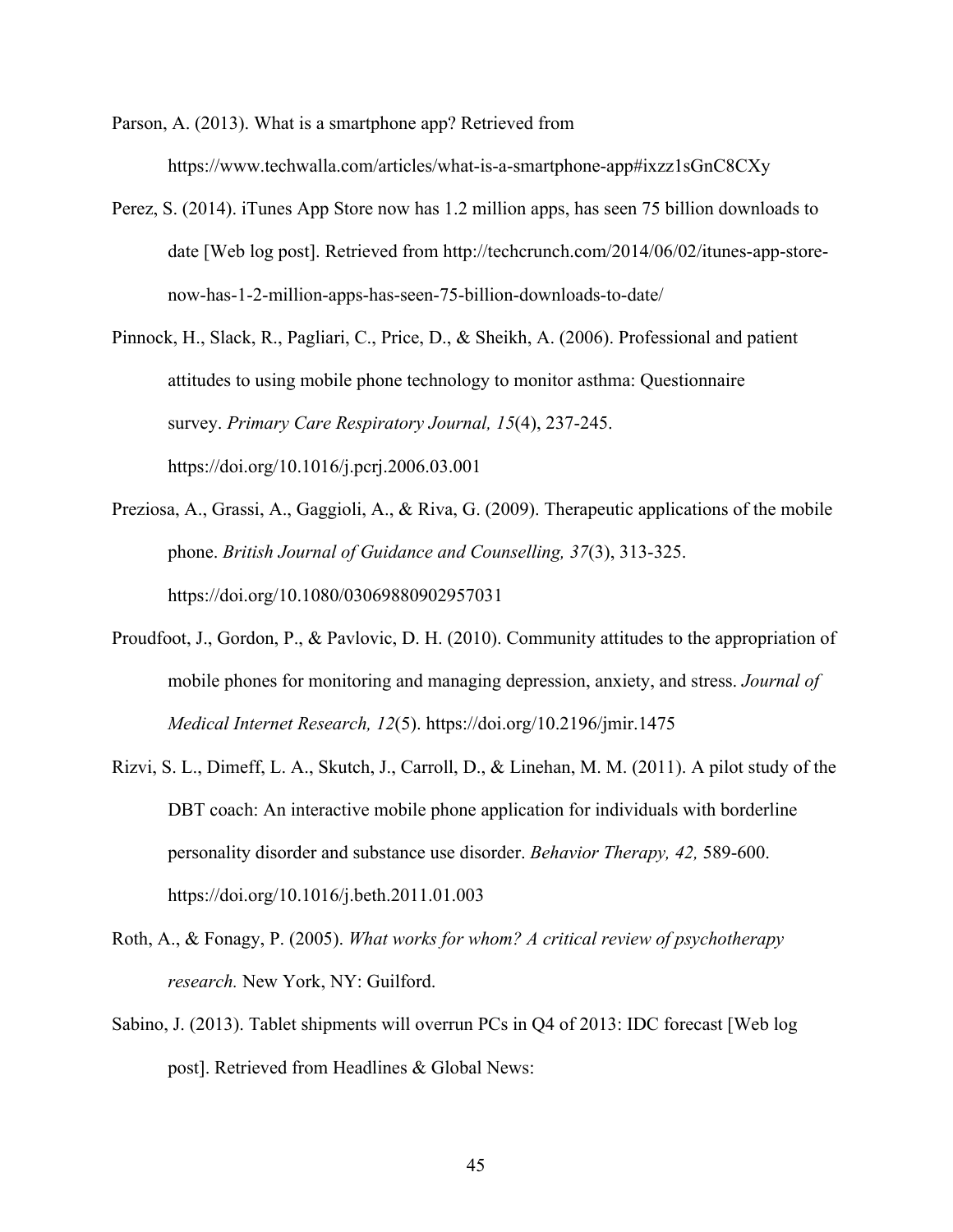http://www.hngn.com/articles/12201/20130912/tablet-shipments-will-overrun-pcs-q4- 2013-idc-forecast.htm

- Shafran, R. S., Clark, D. M., Fairburn, C. G., Arntz, A., Barlowe, D. H., Ehlers, A., & Wilson, G. T. (2009). Mind the gap: Improving the dissemination of CBT. *Behaviour Research and Therapy, 47*, 902-909. https://doi.org/10.1016/j.brat.2009.07.003
- Smith, A. (2012). 46% of American adults are smartphone owners [Report]*.* Retrieved from Pew Research Center: http://www.pewinternet.org/2012/03/01/nearly-half-of-american-adultsare-smartphone-owners/
- Spek, V., Cuijpers, P., Nyklicek, L., Riper, H., Keyzer, J., Pop, V. (2007). Internet-based cognitive behaviour therapy for symptoms of depression and anxiety: A meta-analysis. *Psychological Medicine, 37,* 319-328. https://doi.org/10.1017/S0033291706008944
- Statista. (2015a). Number of smartphone users in the U.S. from 2010 to 2016 (in millions). Retrieved from http://www.statista.com/statistics/201182/forecast-of-smartphone-usersin-the-use/
- Statista. (2015b). Number of tablet users worldwide from 2013 to 2018 (in billions*).* Retrieved from http://www.statista.com/statistics/377977/tablet-users-worldwide-forecast
- Statista. (2015c). Worldwide mobile app revenues from 2011 to 2017 (in billion U.S. dollars). Retrieved from http://www.statista.com/statistics/269025/worldwide-mobile-apprevenue-forecast/
- Statista. (2016). Cumulative number of apps downloaded from the apple app store from July 2008 to September 2016. Retrieved from https://www.statista.com/statistics/263794/number-of-downloads-from-the-apple-appstore/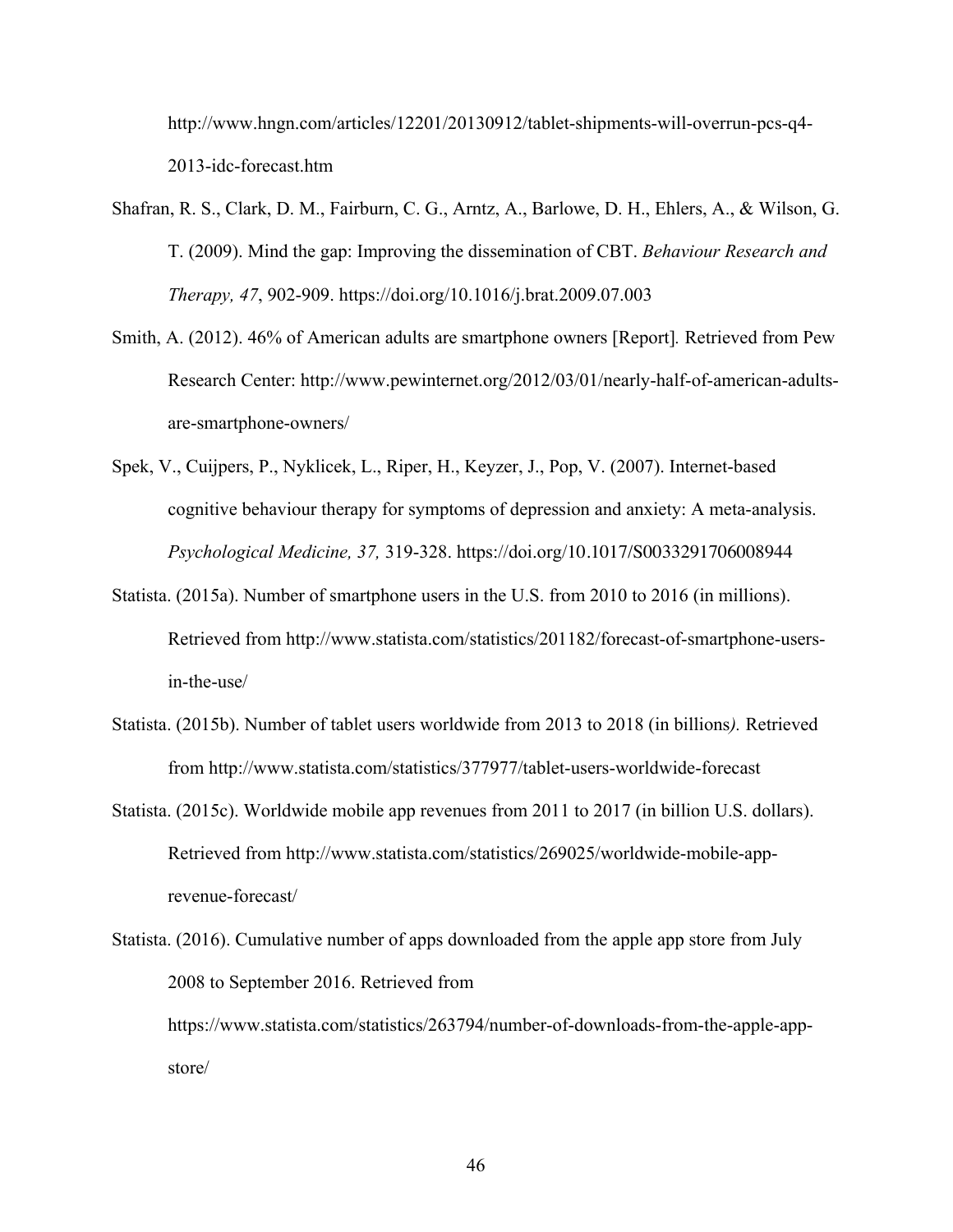- Statista. (2017a). Number of available apps in the apple app store from July 2008 to January 2017. https://www.statista.com/statistics/263795/number-of-available-apps-in-the-appleapp-store/
- Statista. (2017b). Number of available applications in the google play store from December 2009 to March 2017. https://www.statista.com/statistics/266210/number-of-availableapplications-in-the-google-play-store/
- Stewart, R.E., & Chambless, D.L. (2007). Does psychotherapy research inform treatment decisions in private practice? *Journal of Clinical Psychology, 63*(3), 267-281. https://doi.org/10.1002/jclp.20347
- Stuhlmiller, C., & Tolchard, B. (2009). Computer-assisted CBT for depression and anxiety: Increasing accessibility to evidence-based mental health treatment. *Journal of Psychosocial Nursing and Mental Health Services, 47*(7), 32-39. https://doi.org/10.3928/02793695-20090527-01
- Tolin, D. F. (2010). Is cognitive-behavioral therapy more effective than other therapies? A metaanalytic review. *Clinical Psychology Review, 30*, 710-720. https://doi.org/10.1016/j.cpr.2010.05.003
- Watts, S., MacKenzie, A., Thomas, C., Griskaitis, A., Mewton, L., Williams, A., & Andrews, G. (2013). CBT for depression: A pilot RCT comparing mobile phone vs. computer. *BMC Psychiatry, 13*(49), 1-9. https://doi.org/10.1186/1471-244X-13-49
- Wright, J. H., Basco, M. R., & Thase, M. E. (2006). *Learning cognitive-behavior therapy: An illustrated guide.* Washington, DC: American Psychological Association.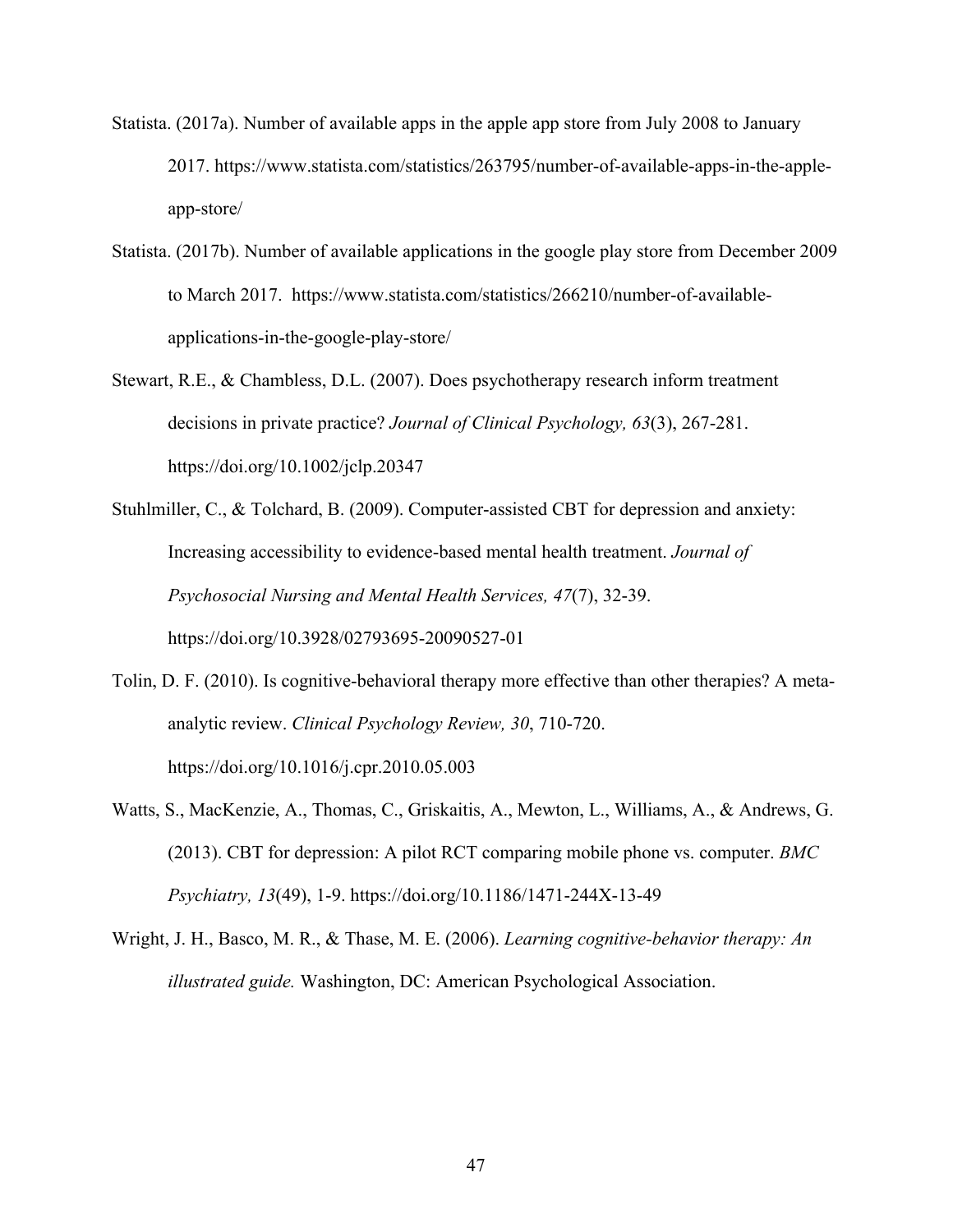## APPENDIX A

## Components of Current Cognitive Restructuring (CR) Apps

 **\_\_\_\_\_\_\_\_\_\_\_ \_\_\_\_\_\_\_\_\_\_\_\_\_\_\_\_\_\_\_\_\_\_\_\_\_\_\_\_\_\_\_\_\_\_\_\_\_\_\_\_\_\_\_\_\_\_\_\_\_\_\_\_\_\_\_\_\_\_\_\_\_\_\_\_\_\_\_ \_\_\_\_\_\_\_\_\_\_\_\_\_\_\_\_\_\_\_\_\_\_\_\_**

## **App Name CR Component CR Component Additional Components**

## Table A1

## *Components of Current Cognitive Restructuring (CR) Apps*

|                                  | Describe<br>Situation | Identify<br>Automatic<br>Thought(s) | Rate Belief in<br>Automatic<br>Though(s) | Identify<br>Emotion $(s)$ | Rate Intensity<br>of $Emotion(s)$ | Evaluate<br>Automatic<br>Thought $(s)^a$ | Modify<br>Automatic<br>Though(s) | Evaluate<br>Impact on<br>Emotion(s) | Rate<br>Belief in | Label<br>Modified Cognitive<br>Thought Distortion | Includes<br>Non-CR<br>Coping<br>Skill(s) | Psycho-<br>education <sup>b</sup> |
|----------------------------------|-----------------------|-------------------------------------|------------------------------------------|---------------------------|-----------------------------------|------------------------------------------|----------------------------------|-------------------------------------|-------------------|---------------------------------------------------|------------------------------------------|-----------------------------------|
| Adult CBT*ABC way                | Yes                   | Yes                                 | Yes                                      | Yes                       | Yes                               | Yes                                      | Yes                              | Yes                                 | Yes               | Yes <sup>d</sup>                                  | N <sub>o</sub>                           | N <sub>o</sub>                    |
|                                  | $1^{\circ}$           | $\overline{2}$                      | 3                                        | $\overline{4}$            | 5                                 | 6                                        |                                  | 9                                   | 8                 | 10                                                |                                          |                                   |
| Catch It                         | Yes                   | Yes                                 | N <sub>o</sub>                           | Yes                       | Yes                               | Yes                                      | Yes                              | Yes                                 | N <sub>o</sub>    | N <sub>o</sub>                                    | N <sub>o</sub>                           | Yes                               |
|                                  | 3                     | 4                                   |                                          |                           | 2                                 | 5                                        | 6                                | 7                                   |                   |                                                   |                                          |                                   |
| CBT Thought Record<br>Diary      | Yes<br>3              | Yes<br>4                            | N <sub>o</sub>                           | Yes                       | Yes<br>2                          | Yes<br>6                                 | Yes                              | Yes<br>8                            | N <sub>o</sub>    | Yes <sup>e</sup>                                  | No                                       | N <sub>o</sub>                    |
| Cloud Clinic                     | Yes                   | Yes<br>$\overline{4}$               | N <sub>o</sub>                           | Yes<br>2                  | Yes<br>3                          | Yes<br>6                                 | Yes                              | Yes<br>8                            | N <sub>o</sub>    | Yes <sup>e</sup>                                  | Yes                                      | Yes                               |
| Cognitive Diary CBT<br>Self-Help | Yes                   | Yes<br>4                            | Yes<br>5                                 | Yes<br>2                  | Yes<br>3                          | Yes                                      | Yes<br>8                         | Yes<br>10                           | Yes<br>9          | Yes <sup>e</sup><br>6                             | No                                       | Yes                               |
| Depression CBT Self-             | Yes                   | Yes                                 | Yes                                      | Yes                       | Yes                               | Yes                                      | Yes                              | Yes                                 | Yes               | Yes <sup>e</sup>                                  |                                          |                                   |
| Help Guide                       |                       | $\overline{4}$                      | 5                                        | 2                         | 3                                 |                                          | 9                                | 10                                  | 9                 | 6                                                 | Yes                                      | Yes                               |
| iCBT                             | Yes                   | Yes<br>$\overline{4}$               | N <sub>o</sub>                           | Yes<br>2                  | Yes<br>3                          | Yes<br>6                                 | Yes                              | Yes<br>8                            | N <sub>o</sub>    | Yes <sup>e</sup><br>$\overline{\phantom{0}}$      | N <sub>o</sub>                           | N <sub>o</sub>                    |
| iCouch CBT                       | Yes                   | Yes<br>$\overline{c}$               | N <sub>o</sub>                           | Yes<br>3                  | Yes<br>4                          | N <sub>o</sub>                           | Yes<br>6                         | Yes<br>$\tau$                       | N <sub>o</sub>    | Yes <sup>e</sup><br>$\overline{\phantom{0}}$      | No                                       | Yes                               |
| Kid CBT*ABC way                  | Yes                   | Yes<br>2                            | No                                       | Yes<br>3                  | Yes<br>4                          | Yes<br>5                                 | Yes<br>6                         | Yes<br>7                            | No                | N <sub>o</sub>                                    | N <sub>o</sub>                           | N <sub>o</sub>                    |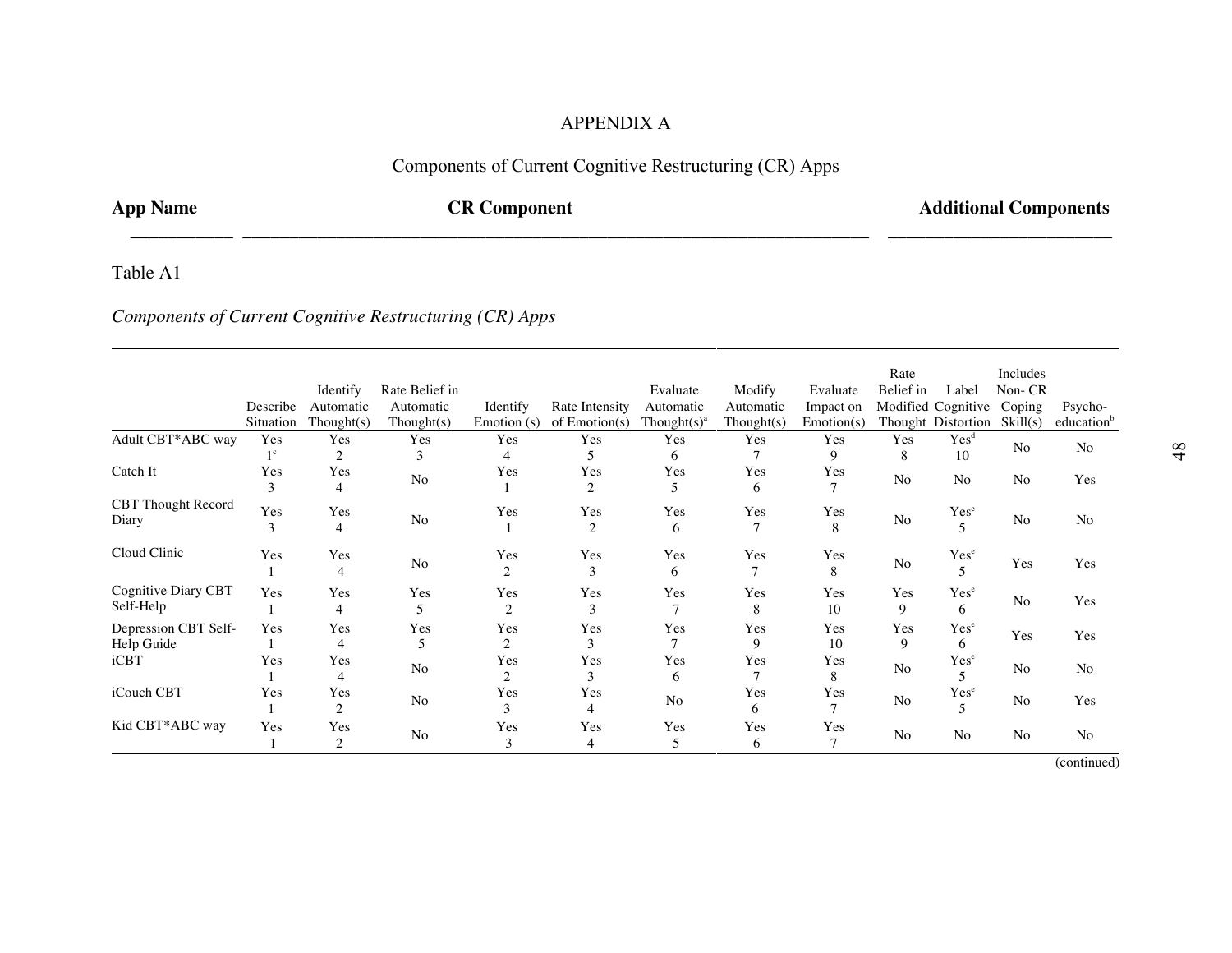|                                          | Describe<br>Situation | Identify<br>Automatic<br>Thought $(s)$ | Rate Belief in<br>Automatic<br>Thought(s) | Identify<br>Emotion (s) | Rate Intensity<br>of Emotion(s) | Evaluate<br>Automatic<br>Thought $(s)^a$ | Modify<br>Automatic<br>Thought(s) | Evaluate<br>Impact on<br>Emotion(s) | Rate<br>Belief in | Label<br>Modified Cognitive<br>Thought Distortion | Includes<br>Non-CR<br>Coping<br>Skill(s) | Psycho-<br>education <sup>b</sup> |
|------------------------------------------|-----------------------|----------------------------------------|-------------------------------------------|-------------------------|---------------------------------|------------------------------------------|-----------------------------------|-------------------------------------|-------------------|---------------------------------------------------|------------------------------------------|-----------------------------------|
| MoodKit-Mood<br><b>Improvement Tools</b> | Yes                   | Yes<br>$\overline{4}$                  | No                                        | Yes<br>$\overline{2}$   | Yes<br>3                        | Yes <sup>f</sup>                         | Yes<br>6                          | Yes<br>$\overline{7}$               | No                | $\frac{Yes^{e}}{5}$                               | Yes                                      | Yes                               |
| Moodnotes                                | Yes                   | Yes<br>$\overline{4}$                  | No                                        | Yes<br>$\overline{c}$   | Yes<br>3                        | Yes<br>8                                 | Yes<br>6                          | Yes<br>$\overline{7}$               | No                | $\mathbf{Yes}^{\text{e}}$<br>5                    | Yes                                      | No                                |
| Mood Tools-<br>Depression Aid            | Yes<br>3              | Yes<br>$\overline{4}$                  | N <sub>o</sub>                            | Yes                     | Yes<br>$\overline{2}$           | Yes<br>6                                 | Yes<br>$\tau$                     | Yes<br>8                            | No                | Yes <sup>e</sup><br>$\overline{\phantom{0}}$      | Yes                                      | Yes                               |
| <b>NeatCBT</b>                           | Yes                   | Yes<br>$\overline{2}$                  | No                                        | Yes<br>3                | Yes<br>$\overline{4}$           | No                                       | Yes<br>6                          | Yes<br>$\tau$                       | N <sub>o</sub>    | Yes <sup>e</sup><br>5                             | No                                       | No                                |
| Pacifica                                 | Yes<br>$\overline{2}$ | Yes<br>3                               | N <sub>o</sub>                            | Yes                     | N <sub>o</sub>                  | Yesf                                     | Yes<br>5                          | N <sub>o</sub>                      | No                | Yes <sup>e</sup><br>4                             | Yes                                      | No                                |
| Pocket CBT                               | Yes                   | Yes<br>$\overline{c}$                  | Yes<br>3                                  | Yes<br>$\overline{4}$   | Yes<br>5                        | Yes<br>8                                 | Yes 7                             | No                                  | No                | Yes <sup>d</sup><br>6                             | N <sub>o</sub>                           | No                                |
| Stress & Anxiety<br>Companion            | Yes                   | Yes<br>2                               | No                                        | No                      | Yes<br>3                        | Yes <sup>f</sup>                         | Yes<br>5                          | Yes<br>6                            | No                | Yes <sup>d</sup><br>4                             | Yes                                      | Yes                               |
| Teen CBT*ABC way                         | Yes                   | Yes<br>$\overline{2}$                  | Yes<br>3                                  | Yes<br>4                | Yes<br>5                        | Yes<br>6                                 | Yes<br>7                          | Yes<br>9                            | Yes<br>8          | No                                                | No                                       | No                                |
| The CBT App                              | Yes                   | Yes<br>$\overline{2}$                  | Yes<br>5                                  | Yes<br>3                | No                              | Yes<br>4                                 | Yes                               | N <sub>o</sub>                      | No                | Yes <sup>e</sup><br>6                             | Yes                                      | Yes                               |
| Thought Challenger                       | N <sub>o</sub>        | Yes                                    | N <sub>o</sub>                            | N <sub>o</sub>          | No                              | Yes<br>2                                 | Yes<br>$\overline{4}$             | No                                  | No                | Yes <sup>e</sup><br>$\mathcal{L}$                 | No                                       | No                                |

Note. Table reflects CR app as of October 10, 2016. <sup>a</sup>Includes content to guide clients in the evaluation and/or modification of automatic thoughts. <sup>b</sup>Includes psychoeducational content related to cognitive behavioral therapy and/or one or more mental health disorders. Numbers convey sequencing of CR components within an app. <sup>d</sup>Cognitive distortions are listed but not defined. "Cognitive distortions are listed and defined. <sup>[</sup>Guidance on evaluating thoughts provided via an "i" (information) or a "?" screen.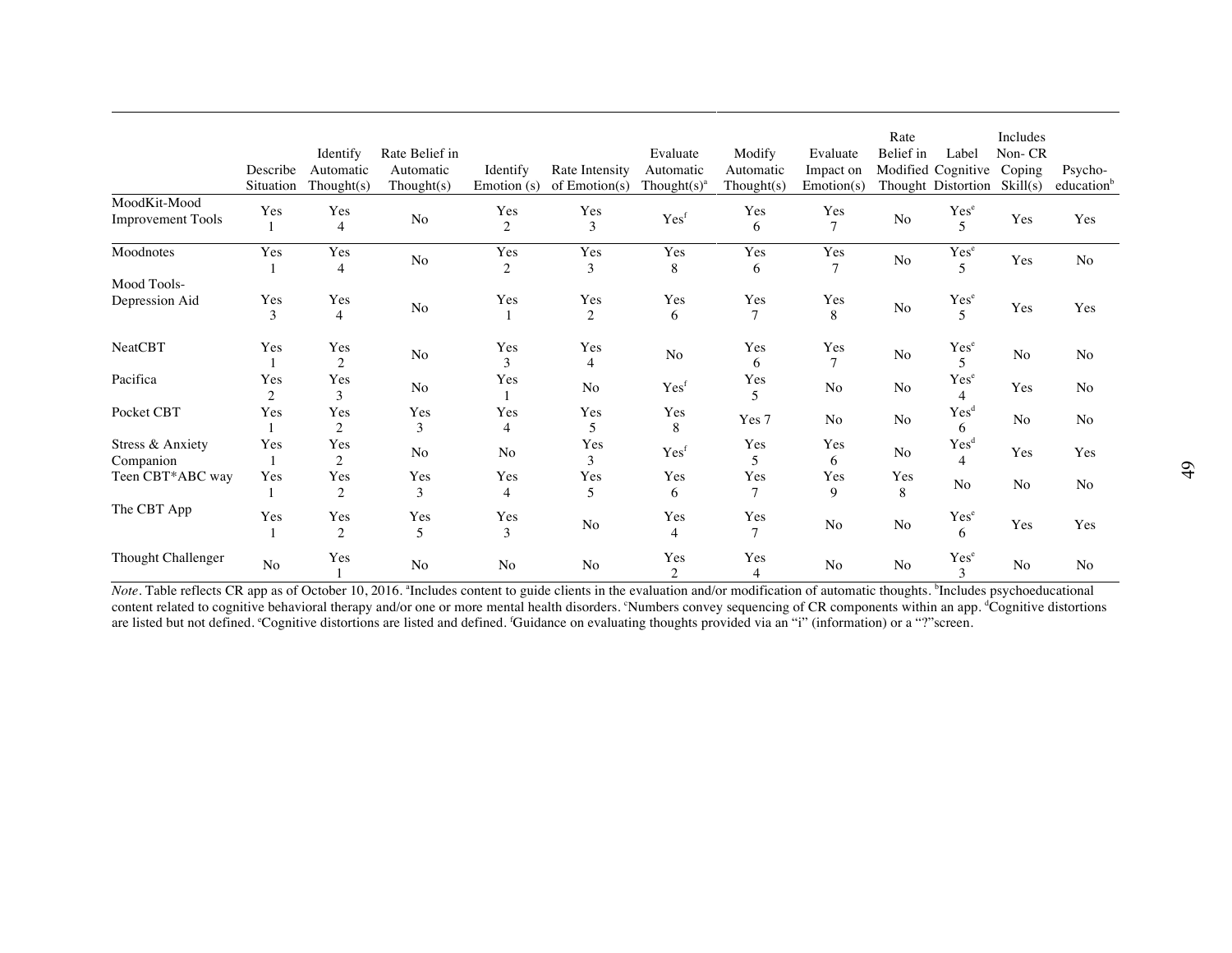## APPENDIX B

# Cognitive Restructuring (CR) Mobile Apps (as of October 10, 2016)

## Table B1

# *Cognitive Restructuring (CR) Mobile Apps (as of October 10, 2016)*

| Name/<br>Website                                                              | Developer                                         | Year<br>Released/<br>Most<br>Recent<br>Update <sup>a</sup> | Plat-<br>form                            | Cate-<br>gory                                         | Mean Star<br>Rating <sup>b</sup>                                             | Number of<br>Customer<br>Reviews <sup>c</sup> | Cost             | Involvement<br>of Mental<br>Health Prof-<br>essionals | Security <sup>d</sup> | "Not a<br>Substitute for<br>Therapy"<br>Disclaimer | Exportable<br>User data <sup>e</sup> | Empirical<br>Support |
|-------------------------------------------------------------------------------|---------------------------------------------------|------------------------------------------------------------|------------------------------------------|-------------------------------------------------------|------------------------------------------------------------------------------|-----------------------------------------------|------------------|-------------------------------------------------------|-----------------------|----------------------------------------------------|--------------------------------------|----------------------|
| Adult CBT*ABC<br>way<br>www.tikalbaytek.c<br>om                               | TikalBayTek<br>, Inc.                             | 2012/2012                                                  | Apple<br>App<br>Store                    | Health $&$<br>Fitness                                 | Apple App<br>Storef                                                          | 2                                             | \$6.99           | Yes                                                   | N <sub>o</sub>        | Yes                                                | Yes                                  | N <sub>o</sub>       |
| Catch It-Making<br>Sense of Your<br>Moods<br>appstore.liv.ac.uk/c<br>atch-it/ | Universities<br>of Liverpool<br>and<br>Manchester | 2014/2016                                                  | Apple<br>App<br>Store;<br>Google<br>Play | Lifestyle                                             | Apple App<br>Store <sup>f</sup> Google<br>Play 4.2 ( $N =$<br>83)            | Apple App<br>Store: 1:<br>Google<br>$Play: -$ | Free             | Yes                                                   | Yes                   | Yes                                                | Yes                                  | Yes <sup>g</sup>     |
| <b>CBT</b> Thought<br>Record Diary<br>moodtools.org                           | MoodTools                                         | 2015/2016                                                  | Apple<br>App<br>Store:<br>Google<br>Play | Medical<br>(Apple)<br>Health &<br>Fitness<br>(Google) | Apple App<br>Store: $4.0(N)$<br>$= 11$ ) Google<br>Play: $4.2(N)$<br>$= 193$ | Apple App<br>Store: 9<br>Google<br>$Play: -$  | Free             | No                                                    | Yes                   | Yes                                                | Yes                                  | No                   |
| Cloud Clinic<br>cloudclinic.net.au                                            | Cloud<br>Psychology<br>Pty Ltd.                   | 2013/2013                                                  | Apple<br>App<br>Store                    | Medical                                               | Apple App<br>Storef                                                          | $\boldsymbol{0}$                              | \$7.99           | Yes                                                   | Yes                   | Yes                                                | Yes                                  | No                   |
| Cognitive Diary<br>CBT Self-Help<br>excelatlife.com                           | Excel at life                                     | 2011/2015                                                  | Google<br>Play                           | Medical                                               | Google Play:<br>4.2<br>$(N = 1,248)$                                         | $\overline{a}$                                | Freeh<br>(\$7.99 | Yes                                                   | Yes                   | Yes                                                | N <sub>o</sub>                       | N <sub>o</sub>       |
| Depression CBT<br>Self-Help Guide<br>excelatlife.com                          | Excel at Life                                     | 2016<br>(update)                                           | Google<br>Play                           | Medical                                               | Google Play:<br>4.2 $(N =$<br>1,287)                                         | $\sim$                                        | Freeh<br>(\$7.99 | Yes                                                   | Yes                   | Yes                                                | No                                   | N <sub>o</sub>       |
| iCBT<br>bonfireda.com                                                         | Bonfire<br>Development<br>Advisors                | 2010/2016                                                  | Apple<br>App<br>Store                    | Medical                                               | Apple App<br>Store: $4.0(N)$<br>$= 66$                                       | 45                                            | \$5.99           | N <sub>o</sub>                                        | Yes                   | N <sub>o</sub>                                     | Yes                                  | No                   |
| iCouch CBT<br>icouch.me/                                                      | iCouch Inc                                        | 2011/2015                                                  | Apple<br>App<br>Store                    | Health $&$<br>Fitness                                 | Apple App<br>Store: $3.5(N)$<br>$= 34$                                       | 26                                            | \$2.99           | No                                                    | Yes                   | N <sub>o</sub>                                     | Yes                                  | N <sub>0</sub>       |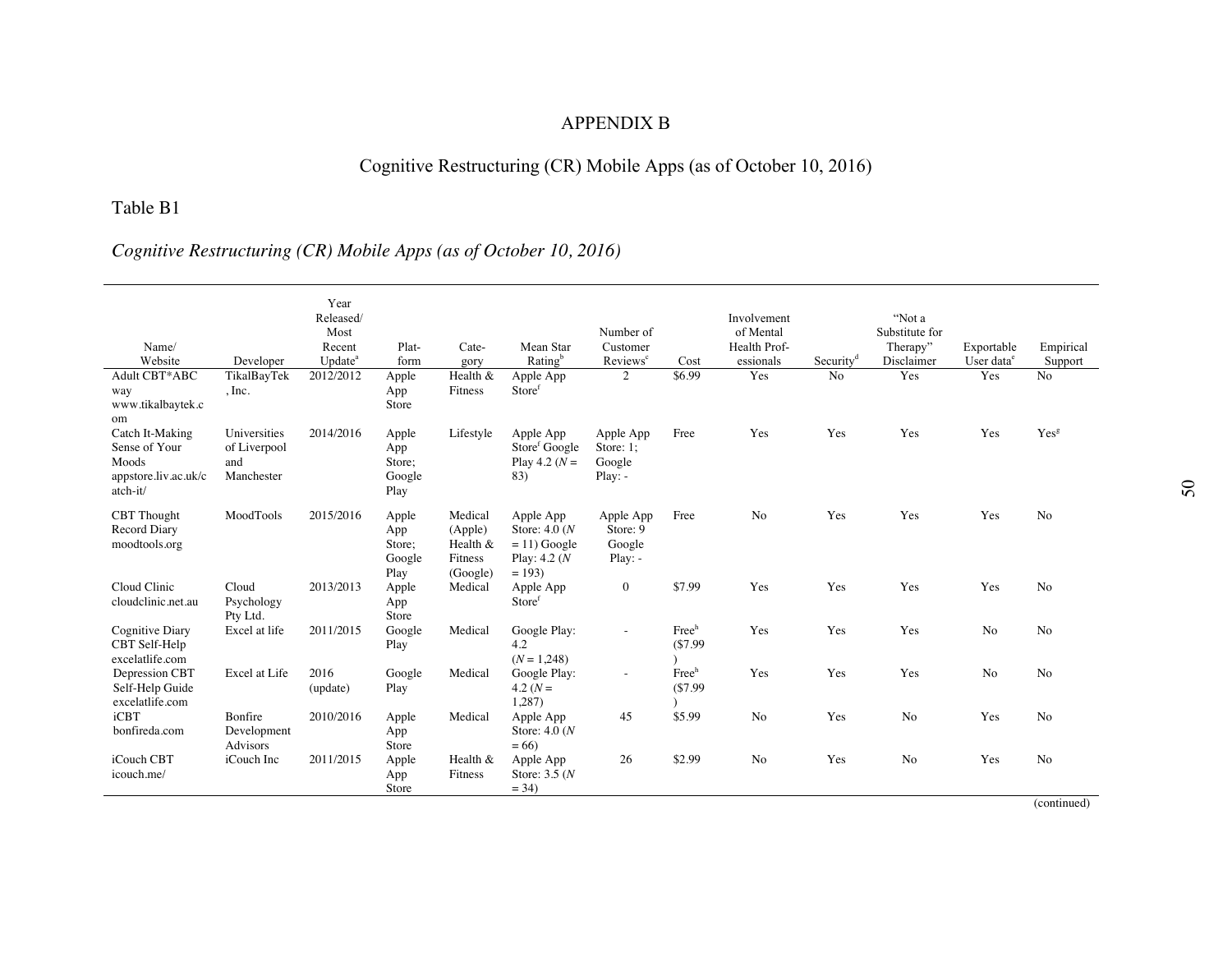| Name/<br>Website                                                                                               | Developer                       | Year<br>Released/<br>Most<br>Recent<br>Update <sup>a</sup> | Plat-<br>form                            | Cate-<br>gory         | Mean Star<br>Rating <sup>b</sup>                                                 | Number of<br>Customer<br>Reviews <sup>c</sup> | Cost                             | Involvement<br>of Mental<br>Health Prof-<br>essionals | Security <sup>d</sup> | "Not a<br>Substitute for<br>Therapy"<br>Disclaimer | Exportable<br>User data <sup>e</sup> | Empirical<br>Support |
|----------------------------------------------------------------------------------------------------------------|---------------------------------|------------------------------------------------------------|------------------------------------------|-----------------------|----------------------------------------------------------------------------------|-----------------------------------------------|----------------------------------|-------------------------------------------------------|-----------------------|----------------------------------------------------|--------------------------------------|----------------------|
| Kid CBT*ABC                                                                                                    | TikalBayTek                     | 2012/2012                                                  | Apple                                    | Health &              | Apple App                                                                        | $\mathbf{0}$                                  | \$6.99                           | Yes                                                   | No                    | Yes                                                | Yes                                  | No.                  |
| way<br>tikalbaytek.com                                                                                         | , Inc.                          |                                                            | App<br>Store                             | Fitness               | Storef                                                                           |                                               |                                  |                                                       |                       |                                                    |                                      |                      |
| MoodKit-Mood<br><b>Improvement Tools</b><br>thriveport.com/                                                    | Thriveport,<br><b>LLC</b>       | 2011/16                                                    | Apple<br>App<br>Store                    | Health $&$<br>Fitness | Apple App<br>Store: $4.5(N)$<br>$= 368$                                          | 278                                           | \$4.99                           | Yes                                                   | Yes                   | Yes                                                | Yes                                  | No <sup>i</sup>      |
| Moodnotes<br>moodnotes.thrivep<br>ort.com/                                                                     | Thriveport,<br>LLC and<br>ustwo | 2015/16                                                    | Apple<br>App<br>Store                    | Health &<br>Fitness   | Apple App<br>Store: $4.5(N)$<br>$= 468$                                          | 299                                           | \$3.99                           | Yes                                                   | Yes                   | Yes                                                | Yes                                  | N <sub>o</sub>       |
| Mood Tools-<br>Depression Aid<br>moodtools.org/                                                                | MoodTools                       | 2016<br>(update)                                           | Google<br>Play                           | Medical               | Google Play:<br>4.3<br>$(N = 2,181)$                                             | $\omega$                                      | Freeh<br>$(S1 -$<br>\$49.9<br>9) | Yes                                                   | No                    | No                                                 | Yes                                  | N <sub>o</sub>       |
| <b>NeatCBT</b><br>nathanmckaskle.co<br>m                                                                       | Nathan<br>McKaskle              | 2015/16                                                    | Apple<br>App<br>Store                    | Health &<br>Fitness   | Apple App<br>Storef                                                              | $\overline{2}$                                | \$1.99                           | No                                                    | No                    | No                                                 | Yes                                  | No                   |
| Pacifica - Anxiety,<br>Stress, $\&$<br>Depression relief<br>based on CBT &<br>Mindfulness<br>thinkpacifica.com | Pacifica<br>Labs, Inc.          | 2015/16                                                    | Apple<br>App<br>Store;<br>Google<br>Play | Health $&$<br>Fitness | Apple App<br>Store: $4.5(N)$<br>$= 1,082$<br>Google Play:<br>4.3 $(N =$<br>5,120 | 720                                           | Free <sup>h</sup>                | Yes                                                   | Yes                   | No                                                 | Yes <sup>j</sup>                     | N <sub>0</sub>       |
| Pocket CBT<br>pocketcbt.com                                                                                    | Cogitate<br>Software Ltd        | 2014/16                                                    | Apple<br>App<br>Store                    | Health &<br>Fitness   | Apple App<br>Store <sup>f</sup>                                                  | 2                                             | \$4.99                           | Yes                                                   | N <sub>o</sub>        | Yes                                                | Yes                                  | N <sub>o</sub>       |
| Stress & Anxiety<br>Companion<br>www.companionap<br>proach.com                                                 | Prosper                         | 2014/15                                                    | Apple<br>App<br>Store                    | Health &<br>Fitness   | Apple App<br>Store: $5.0(N)$<br>$= 16$                                           | 14                                            | \$4.99                           | Yes                                                   | N <sub>o</sub>        | Yes                                                | Yes                                  | N <sub>o</sub>       |
| Teen CBT*ABC<br>way<br>tikalbaytek.com                                                                         | TikalBayTek<br>, Inc.           | 2012/12                                                    | Apple<br>App<br>Store                    | Health &<br>Fitness   | Apple App<br>Storef                                                              | $\boldsymbol{0}$                              | \$6.99                           | Yes                                                   | No                    | Yes                                                | Yes                                  | No                   |
| The CBT $Appk$                                                                                                 | Kristian<br>Daoud               | 2014/14                                                    | Apple<br>App<br>Store                    | Medical               | Apple App<br>Storef                                                              | $\mathbf{1}$                                  | \$0.99                           | No                                                    | No                    | Yes                                                | Yes                                  | N <sub>o</sub>       |
| Thought<br>Challenger<br>intellicare.cbits.nor<br>thwestern.edu/                                               | <b>CBITs</b>                    | 2016<br>(update)                                           | Google<br>Play                           | Health &<br>Fitness   | Google Play:<br>4.1 $(N = 13)$                                                   |                                               | Free                             | Yes                                                   | No                    | Yes                                                | No                                   | No                   |

Note. Dashes convey unreported/unavailable data. <sup>a</sup>Year released not available for Google Play apps that have been updated. <sup>b</sup>Based on 1-5 star ratings in U.S. market only. 'The Google Play platform does not provide the total number of reviews submitted for its apps. "Touch ID and/or passcode protection within the app itself. "Via email, text, and/or airprint. 'Insufficient number of ratings to generate a mean. <sup>g</sup>Kinderman et al., 2016. <sup>h</sup>Paid version available (e.g., subscription model, to remove advertisements, to access additional features). The figure in the parentheses refers to the cost of the paid version or the monthly subscription fee. Research in progress. Available only with a paid subscription. KNo Website available.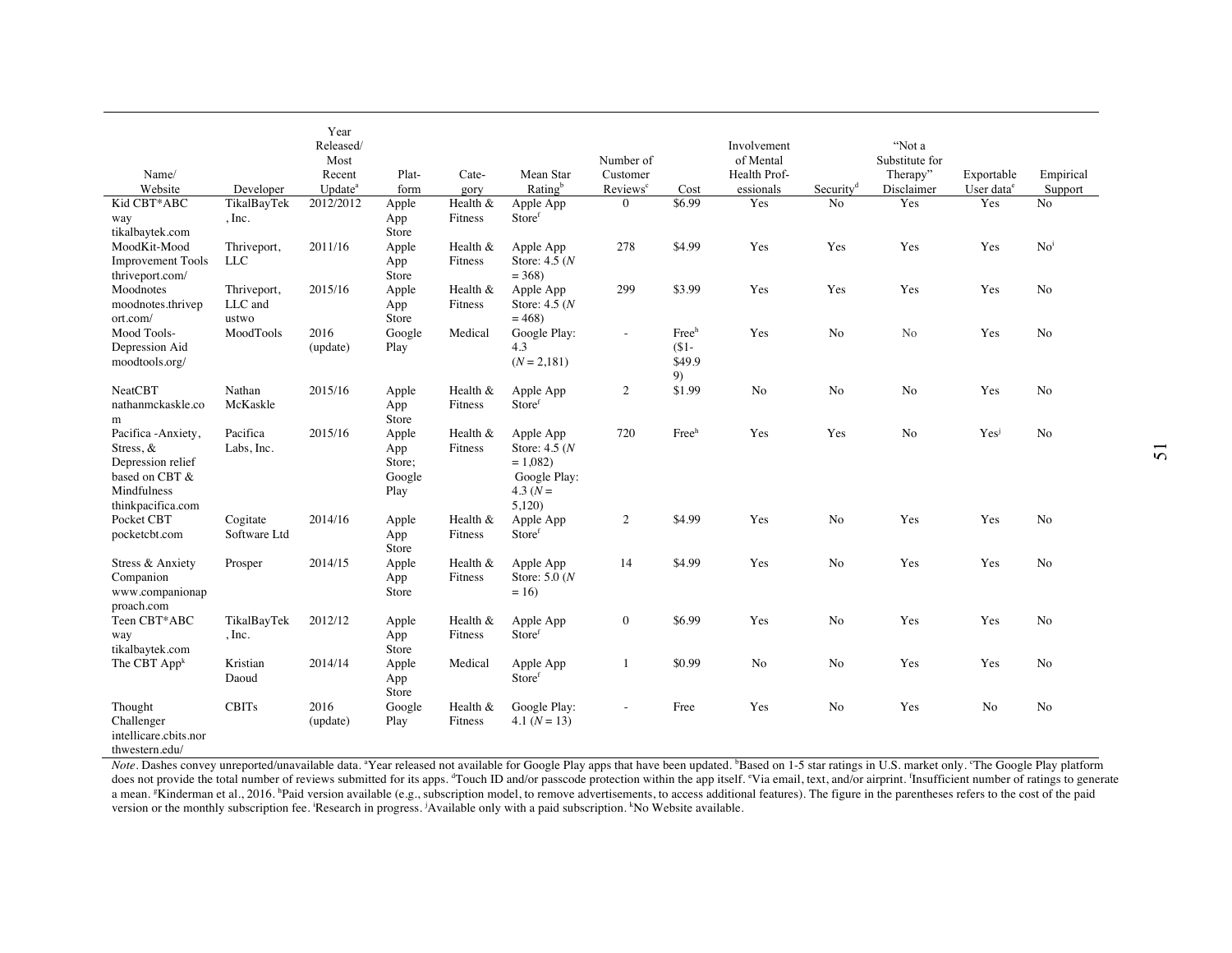## APPENDIX C

# Summary Tables of Selected Materials

# Table C1

## *Selected Books: Literature Table*

| Author/Year   | Book Title/Ed.       | Summary                            | Key Points                                                                                                 | Comments                                                                                         |
|---------------|----------------------|------------------------------------|------------------------------------------------------------------------------------------------------------|--------------------------------------------------------------------------------------------------|
| Beck, J.S.    | Cognitive behavior   | The leading text for               | Book demonstrates how to engage patients, develop a                                                        | Reproducible clinical tools, including the Cognitive                                             |
| (2011)        | therapy: Basics      | students and practicing            | sound case conceptualization, plan treatment, and                                                          | Therapy Rating Scale and other therapist and client                                              |
|               | and beyond           | therapists who want to             | structure sessions effectively. Core cognitive,                                                            | materials, can be downloaded and printed; This                                                   |
|               |                      | learn the fundamentals             | behavioral, and experiential techniques are explicated                                                     | edition contains new elements including: chapters on                                             |
|               |                      | of cognitive behavior              | and strategies are presented for troubleshooting                                                           | the evaluation session and behavioral activation.                                                |
|               |                      | therapy (CBT)                      | difficulties and preventing relapse. An extended case                                                      | Increased emphasis on the therapeutic relationship,                                              |
|               |                      |                                    | example and many vignettes and transcripts illustrate                                                      | building on patients' strengths, and homework                                                    |
|               |                      |                                    | CBT in action.                                                                                             |                                                                                                  |
| Barlow, D.    | Clinical handbook    | This clinical reference            | Showcasing evidence-based psychotherapy models, it                                                         | New topics included in this edition include:                                                     |
| (Ed.) (2014). | of psychological     | guide is recognized as             | presents state-of-the-art information on each clinical                                                     | treatment innovations, the latest empirical findings,                                            |
|               | disorders (5th ed.). | the premier guide to               | problem and explains the conceptual and empirical                                                          | and changes to diagnostic criteria in DSM-5. It also                                             |
|               |                      | understanding and                  | bases of their respective therapeutic approaches.                                                          | includes added chapters on acceptance-based                                                      |
|               |                      | treating frequently<br>encountered | Procedures for assessment, case formulation,                                                               | treatment of generalized anxiety disorder, comorbid                                              |
|               |                      | psychological disorders            | treatment planning, and intervention are described in<br>detail. Also includes extended case examples with | depression and substance abuse, demonstrating a<br>transdiagnostic approach, and sleep disorders |
|               |                      | in adults                          | session transcripts illustrating each component of                                                         |                                                                                                  |
|               |                      |                                    | treatment                                                                                                  |                                                                                                  |
| Roth, A.,     | What works for       | The second edition                 | Detailed evidence is presented for the efficacy of                                                         | The book illustrates evidence demonstrating CBT as                                               |
| Fonagy, P.    | whom? A critical     | provides a systematic,             | widely used interventions for frequently encountered                                                       | a strongly supported therapy of choice for most of                                               |
| (2005)        | review of            | comprehensive, and                 | mental disorders and for special populations,                                                              | the psychological disorders in adults                                                            |
|               | psychotherapy        | balanced evaluation of             | including children and adolescents and older adults.                                                       |                                                                                                  |
|               | research (2nd ed.)   | the current status of all          | The concepts that underpin psychotherapy research                                                          |                                                                                                  |
|               |                      | major                              | are explicated, and methodological challenges in                                                           |                                                                                                  |
|               |                      | psychotherapeutic                  | translating research into practice addressed. The paper                                                    |                                                                                                  |
|               |                      | approaches                         | also examined the impact of therapist and client                                                           |                                                                                                  |
|               |                      |                                    | characteristics on outcome, regardless of the specific                                                     |                                                                                                  |
|               |                      |                                    | interventions used                                                                                         |                                                                                                  |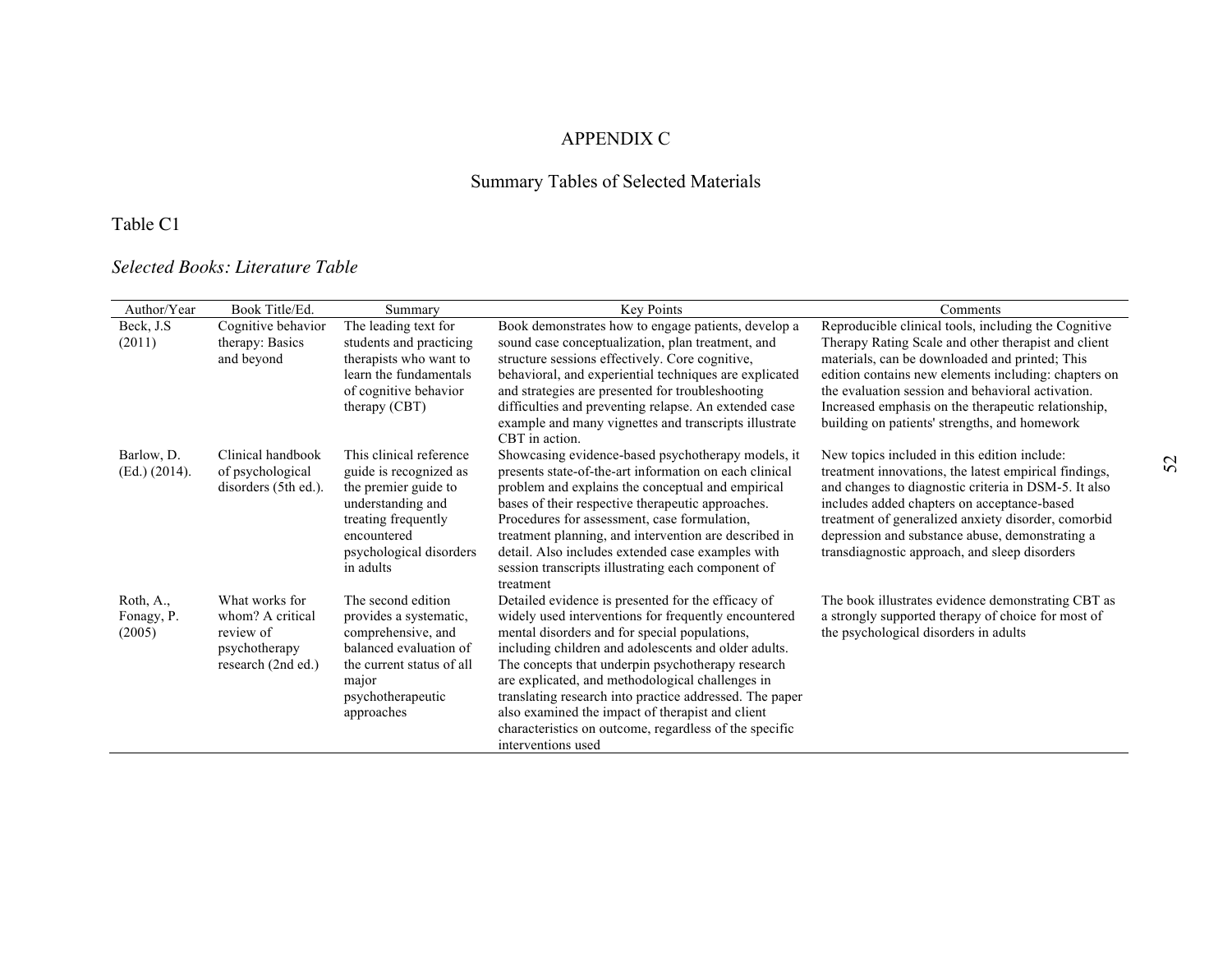## Table C2

## *Selected Journal Articles: Literature Table*

| Author/Year                                                                                                                                             | Journal/Vol.                                                 | Title                                                                                                                                 | Purpose                                                                                                                                                                                                                                                                                                                                                                                   | Summary/Key Findings/Methods/Demographics                                                                                                                                                                                                                                                                                                                                                                                                                                                                                                                                                                                                                                                                                                                                                                                                                                                     | Comments                                                                                                                                                                                                                                                                                                    |
|---------------------------------------------------------------------------------------------------------------------------------------------------------|--------------------------------------------------------------|---------------------------------------------------------------------------------------------------------------------------------------|-------------------------------------------------------------------------------------------------------------------------------------------------------------------------------------------------------------------------------------------------------------------------------------------------------------------------------------------------------------------------------------------|-----------------------------------------------------------------------------------------------------------------------------------------------------------------------------------------------------------------------------------------------------------------------------------------------------------------------------------------------------------------------------------------------------------------------------------------------------------------------------------------------------------------------------------------------------------------------------------------------------------------------------------------------------------------------------------------------------------------------------------------------------------------------------------------------------------------------------------------------------------------------------------------------|-------------------------------------------------------------------------------------------------------------------------------------------------------------------------------------------------------------------------------------------------------------------------------------------------------------|
| Ahtinen, A., Mattila,<br>E., Valkkynen, P.,<br>Kaipainen, K.,<br>Vanhala, T., Ermes,<br>M., Sairanen, E.,<br>Myllymaki, T., &<br>Lappalainen, R. (2013) | Journal of<br>Medical<br>Internet<br>Research, $1(2)$        | Mobile mental<br>wellness for stress<br>management:<br>feasibility and<br>design implications<br>based on one-month<br>field study    | The objective of this study was to<br>study the usage, acceptance, and<br>usefulness of a mobile mental<br>wellness training application<br>among working-age individuals,<br>and to derive preliminary design<br>implications for mobile apps for<br>stress management                                                                                                                   | 1 month field study with 15 working age participants. Usage of<br>the app was studied based on the usage log files of the<br>application. Changes in wellness were measured by three<br>validated questionnaires on stress, satisfaction with life, and<br>psychological flexibility at the beginning and end of the study<br>and by user experience questionnaires after one week's and one<br>month's use. Additionally user experience interviews were also<br>conducted after one-month's use. Five design implications were<br>derived: $(1)$ provide exercised for everyday life, $(2)$ find proper<br>place and time for challenging content (3) focus on self-<br>improvement and learning instead of external rewards (4) guide<br>gently but do not restrict choice, and (5) provide an easy and<br>flexible tool for self-reflection.                                              | Mood charting within the<br>app helped identify<br>clients emotions as they<br>arise in a session, app<br>was used adjunctively to<br>help put into place coping<br>skills learned in the<br>session.                                                                                                       |
| Alabi, H.I., & Gooch,<br>B. (2011).                                                                                                                     | <b>ACM</b> Digital<br>Library                                | The accessibility<br>tool kit                                                                                                         | The paper focuses on the creation<br>of an inclusive mobile application,<br>design tools and techniques.                                                                                                                                                                                                                                                                                  | The authors discuss the accessibility tool kit they developed.<br>The application was based on existing and future research in<br>the realm of accessibility. Initially, this tool kit was only<br>available to academic researchers developing user studies. The<br>authors noted the most common design standard was to design<br>for the average user and successful usage of a mobile device<br>usually requires physical stability, tactility, accuracy, and<br>control.                                                                                                                                                                                                                                                                                                                                                                                                                 | The paper walks the<br>reader through the steps<br>utilized to develop a<br>mobile application. The<br>authors suggest that<br>efforts needs to be<br>extended to provide<br>designers a forum to<br>receive advice, support,<br>documentation and code<br>examples to support their<br>accessibility needs |
| Barak, A., Hen, L.,<br>Boniel-Nissim, M., &<br>Shapira, N. (2008).                                                                                      | Journal of<br>Technology in<br>Human<br>Services.<br>26(2/4) | A comprehensive<br>review and a meta-<br>analysis of the<br>effectiveness of<br>internet-based<br>psychotherapeutic<br>interventions. | The paper focused on empirical<br>articles published on the<br>effectiveness of non-traditional<br>therapy forms. Research on the<br>effects of online therapy,<br>including type of therapy (self-<br>help web-based therapy versus<br>online communication-based<br>etherapy) are reviewed. Strong<br>support for the adoption of online<br>psychological interventions are<br>provided | The study researched 64 empirical articles that examined the<br>effectiveness of online therapy of different forms and<br>performed a meta-analysis of all the studies reported in them.<br>These studies involved a total of 9,764 clients who were treated<br>through various internet-based psychological interventions for a<br>variety of problems, whose effectiveness was assessed. The<br>overall mean weighted effect size was found to be 0.53, which<br>the authors indicated as similar to the average effect size of<br>traditional, face-to-face therapy. The findings of this meta-<br>analysis, and review of additional internet therapy studies not<br>included in the meta-analysis, provide strong support for the<br>adoption of online psychological interventions as a legitimate<br>therapeutic activity and suggest several insights in regard to its<br>application | CBT was found to be<br>more effective than any<br>other therapeutic<br>technique applied online.<br>Behavioral techniques<br>were rated as inferior to<br>any other therapeutic<br>techniques supporting the<br>position of critical<br>literature to focus solely<br>on CBT focused apps.                  |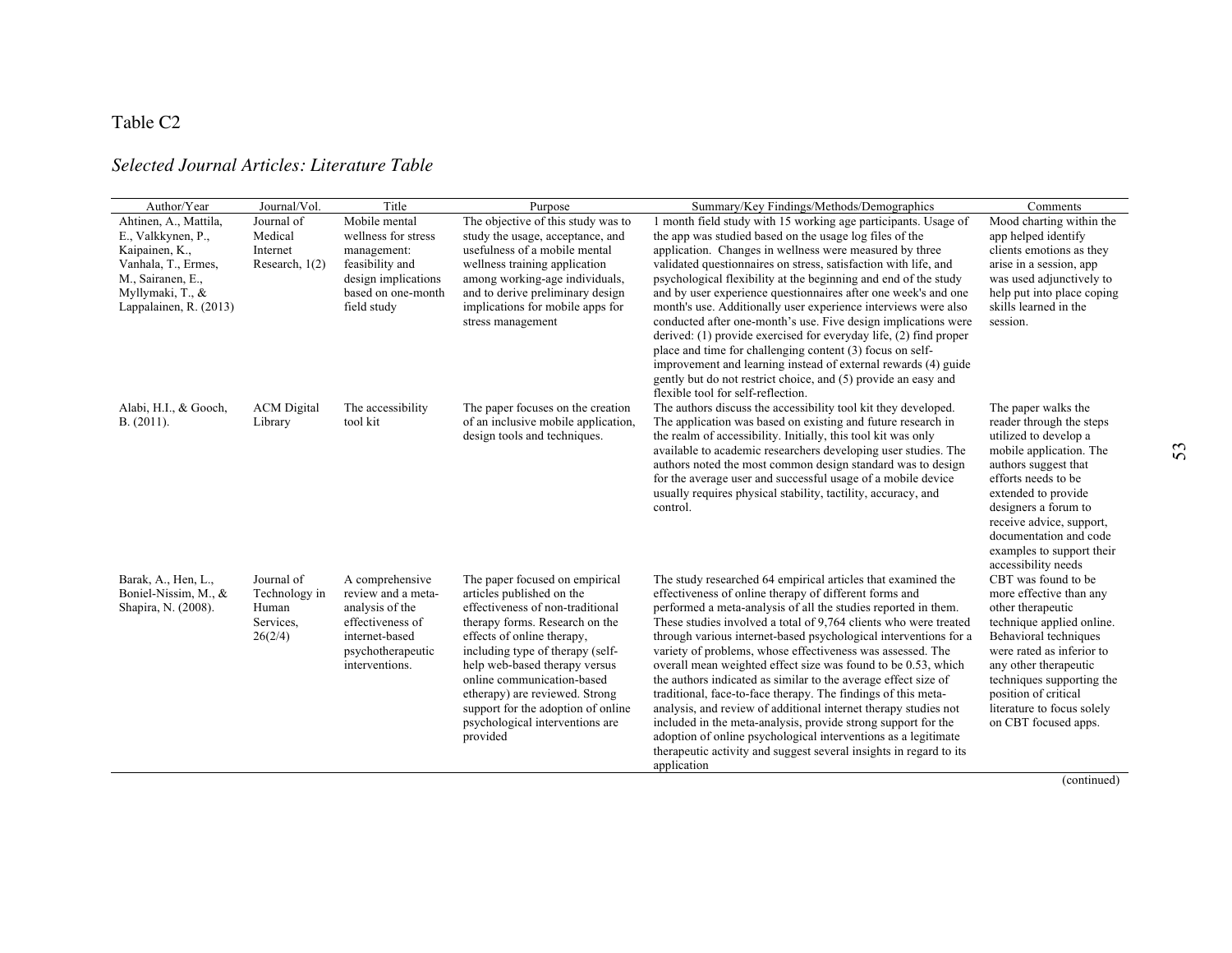| Author/Year             | Journal/Vol. | Title                | Purpose                                                      | Summary/Key Findings/Methods/Demographics                           | Comments                                       |
|-------------------------|--------------|----------------------|--------------------------------------------------------------|---------------------------------------------------------------------|------------------------------------------------|
| Beck, A. T., & Haigh,   | Annual       | Advances in          | Highlights the generic cognitive                             | New additions to the theory include continuity of adaptive and      | The GCM has the                                |
| E. A. P. $(2014)$       | Review of    | cognitive theory     | model which represents a set of                              | maladaptive function, dual information processing, energizing       | potential to be the only                       |
|                         | Clinical     | and therapy: The     | common principles that can be                                | of schemas, and attentional focus. The model includes a theory      | empirically supported                          |
|                         | Psychology,  | generic cognitive    | applied across the spectrum of                               | of modes, an organization of schemas relevant to expectancies,      | general theory of                              |
|                         | 10           | model.               | psychological disorders. The                                 | self-evaluations, rules, and memories. A description of the new     | psychopathology. The                           |
|                         |              |                      | updated theoretical model                                    | theoretical model is followed by a presentation of the              | model may aid in training                      |
|                         |              |                      | provides a framework for                                     | corresponding applied model, which provides a template for          | and dissemination by                           |
|                         |              |                      | addressing significant questions                             | conceptualizing a specific disorder and formulating a case.         | serving as an alternative                      |
|                         |              |                      | regarding the phenomenology<br>of disorders not explained in |                                                                     | to traditional cognitive<br>behavioral therapy |
|                         |              |                      | previous iterations of the original                          |                                                                     | protocols.                                     |
|                         |              |                      | model.                                                       |                                                                     |                                                |
| Burns, M.N., Begale,    | Journal of   | Harnessing context   | The purpose of this study was to                             | 8 adults with major depressive disorder were enrolled in a          | Mobilyze! is a scalable.                       |
| M., Duffecy, J.,        | Medical      | sensing to develop a | investigate the technical                                    | single-arm pilot study to receive Mobilyze! and complete            | feasible intervention with                     |
| Gergle, D., Karr, C.J., | Internet     | mobile intervention  | feasibility, functional reliability,                         | clinical assessments for 8 weeks. Brief telephone calls and         | preliminary evidence of                        |
| Giangrande, E., Mohr,   | Research,    | for depression.      | and patient satisfaction with                                | emails with a clinician were used to promote adherence.             | efficacy. The authors                          |
| D.C. $(2011)$ .         | 13(3)        |                      | Mobilyze!, a mobile phone- and                               | Promising accuracy rates $(60\% \text{ to } 91\%)$ were achieved by | identify app as the first                      |
|                         |              |                      | Internet-based intervention                                  | learners predicting categorical contextual states (e.g., location). | ecological momentary                           |
|                         |              |                      | including ecological momentary                               | For states rated on scales (e.g., mood), predictive capability was  | intervention for unipolar                      |
|                         |              |                      | intervention and context sensing.                            | poor. Participants were satisfied with the phone application and    | depression, as well as one                     |
|                         |              |                      |                                                              | improved significantly on self-reported depressive symptoms         | of the first attempts to use                   |
|                         |              |                      |                                                              | and interview measures of depressive symptoms. Participants         | context sensing to                             |
|                         |              |                      |                                                              | also became less likely to meet criteria for major depressive       | identify mental health-                        |
|                         |              |                      |                                                              | disorder diagnosis; Comorbid anxiety symptoms also<br>decreased.    | related states.                                |
| Chambless, D.L., $\&$   | Annual       | Empirically          | Focused on the work of several                               | Arguments for and against identification and dissemination of       | CBT protocols dominate                         |
| Ollendick, T.H.         | Review of    | supported            | task forces and other groups                                 | empirically supported treatments were provided; no evidence         | lists of empirically                           |
| (2001).                 | Psychology,  | psychological        | reviewing empirically supported                              | was found that empirically supported treatments could not be        | supported treatments--as                       |
|                         | 52, 685-716  | interventions:       | treatments in the United States.                             | beneficially applied in real clinical settings by those trained or  | defined by the APA                             |
|                         |              | controversies and    | United Kingdom and elsewhere -                               | supervised in their use and little support for whether they affect  | Division 12 Task Force                         |
|                         |              | evidence             | also a long list of empirically                              | quality of life                                                     |                                                |
|                         |              |                      | supported treatments were                                    |                                                                     |                                                |
|                         |              |                      | identified                                                   |                                                                     |                                                |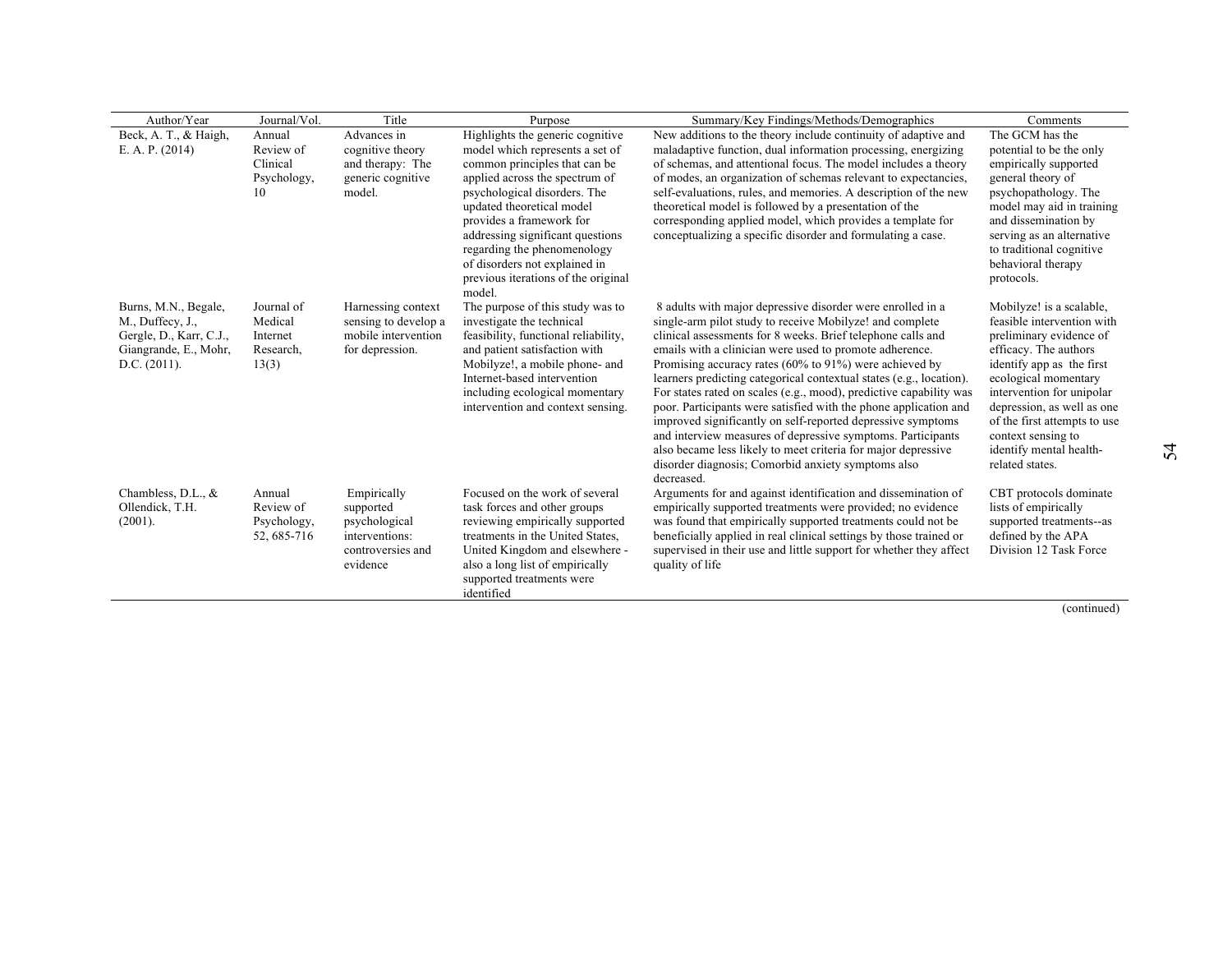| Author/Year             | Journal/Vol.  | Title                                | Purpose                                                           | Summary/Key Findings/Methods/Demographics                                                                                | Comments                                         |
|-------------------------|---------------|--------------------------------------|-------------------------------------------------------------------|--------------------------------------------------------------------------------------------------------------------------|--------------------------------------------------|
| Chan, S.R., Torous, J., | Healthcare, 2 | Mobile Tele-Mental                   | This paper provides an overview                                   | Advantages of mobile devices—in the context of healthcare—                                                               | The paper excluded                               |
| Hinton, L., $\&$        |               | Health: Increasing                   | of mobile telemental                                              | can be used for treatment monitoring and adherence,                                                                      | personal digital assistant                       |
| Yellowlees, P. (2014)   |               | Applications and a                   | health and its current trends, as                                 | appointment reminders, community mobilization, health                                                                    | (PDA) devices that did                           |
|                         |               | Move to Hybrid                       | well as future opportunities as                                   | promotion, health surveys and surveillance, patient monitoring,                                                          | not include a network                            |
|                         |               | Models of Care                       | applied to patient care in                                        | decision support systems, and patient record keeping, as well as                                                         | connection, and cellular                         |
|                         |               |                                      | both academic research and                                        | for the delivery healthcare of direct patient services via audio or                                                      | phones and early                                 |
|                         |               |                                      | commercial ventures. For the                                      | video systems. Although smartphone use has pervaded                                                                      | smartphones that did not                         |
|                         |               |                                      | purposes of the paper, smartphone                                 | mainstream culture, health applications are less pervasive.<br>Disadvantages were found to include: low healthcare       | include modern<br>smartphone capabilities        |
|                         |               |                                      | devices were targeted                                             | penetration rates for application usage slow, unequal access to                                                          | including advanced                               |
|                         |               |                                      |                                                                   | mobile devices. Different age groups, for instance, have lower                                                           | processing power.                                |
|                         |               |                                      |                                                                   | rates of adoption of mobile devices, low socioeconomic status                                                            | graphics, ability to run                         |
|                         |               |                                      |                                                                   | still prevents some patients from being able to afford them.                                                             | mobile applications, and                         |
|                         |               |                                      |                                                                   | Finally, the use of technology itself is dependent on the                                                                | interactive capabilities                         |
|                         |               |                                      |                                                                   | patient's technological aptitude and understanding how to                                                                | such as touchscreens.                            |
|                         |               |                                      |                                                                   | effectively use digital information, and thus, e-health literacy is                                                      |                                                  |
|                         |               |                                      |                                                                   | paramount, and this still affects a proportion of the population                                                         |                                                  |
|                         |               |                                      |                                                                   | who are older than those "digital natives" who have lived their<br>whole lives with the Internet                         |                                                  |
| Clough, B.A., $\&$      | Clinical      |                                      |                                                                   |                                                                                                                          | This review also                                 |
| Casey, L.M (2011)       | Psychology    | Technological<br>adjuncts to enhance | The purpose of the paper was to<br>examine technological adjuncts | Research has shown mobile phones and PDAs to be effective<br>for electronic data collection and intervention techniques. | identified limitations of                        |
|                         | Review 31     | current                              | used to enhance psychotherapy                                     | Although these two devices provide similar services, mobile                                                              | technologies currently                           |
|                         |               | psychotherapy                        | practice. Four types of                                           | phones may be a more practical and feasible choice for                                                                   | used. The psychological                          |
|                         |               | practices: a review                  | technological adjuncts were                                       | clinicians due to increased functionality and high penetration                                                           | community would benefit                          |
|                         |               |                                      | identified; mobile phones,                                        | rates. Mobile phones also have the added advantage of being                                                              | from standardized                                |
|                         |               |                                      | personal digital assistant (PDAs),                                | personally and socially linked with client programs. This may                                                            | procedures and software                          |
|                         |               |                                      | biofeedback, and virtual reality.                                 | increase client engagement during and between therapy                                                                    | for devices, as well as                          |
|                         |               |                                      |                                                                   | sessions, and increase adherence with homework tasks.                                                                    | ethical guidelines for                           |
|                         |               |                                      |                                                                   | Applications may also be able to remind clients to take required                                                         | their use. Appropriate                           |
|                         |               |                                      |                                                                   | medications throughout the day. There is a current lack of<br>research investigating client compliance to technological  | data management systems<br>are also a necessity. |
|                         |               |                                      |                                                                   | adjuncts in traditional face-to-face therapy. Interestingly,                                                             | Importantly, technologies                        |
|                         |               |                                      |                                                                   | researchers have also speculated that client compliance may be                                                           | should fit with the                              |
|                         |               |                                      |                                                                   | greater for mobile phone adjuncts than for other technological                                                           | treatment protocol and be                        |
|                         |               |                                      |                                                                   | adjuncts. Mobile phones have been found to be popular even                                                               | acceptable to both                               |
|                         |               |                                      |                                                                   | among people who may not normally use computers or other                                                                 | therapist and client                             |
|                         |               |                                      |                                                                   | technologies                                                                                                             |                                                  |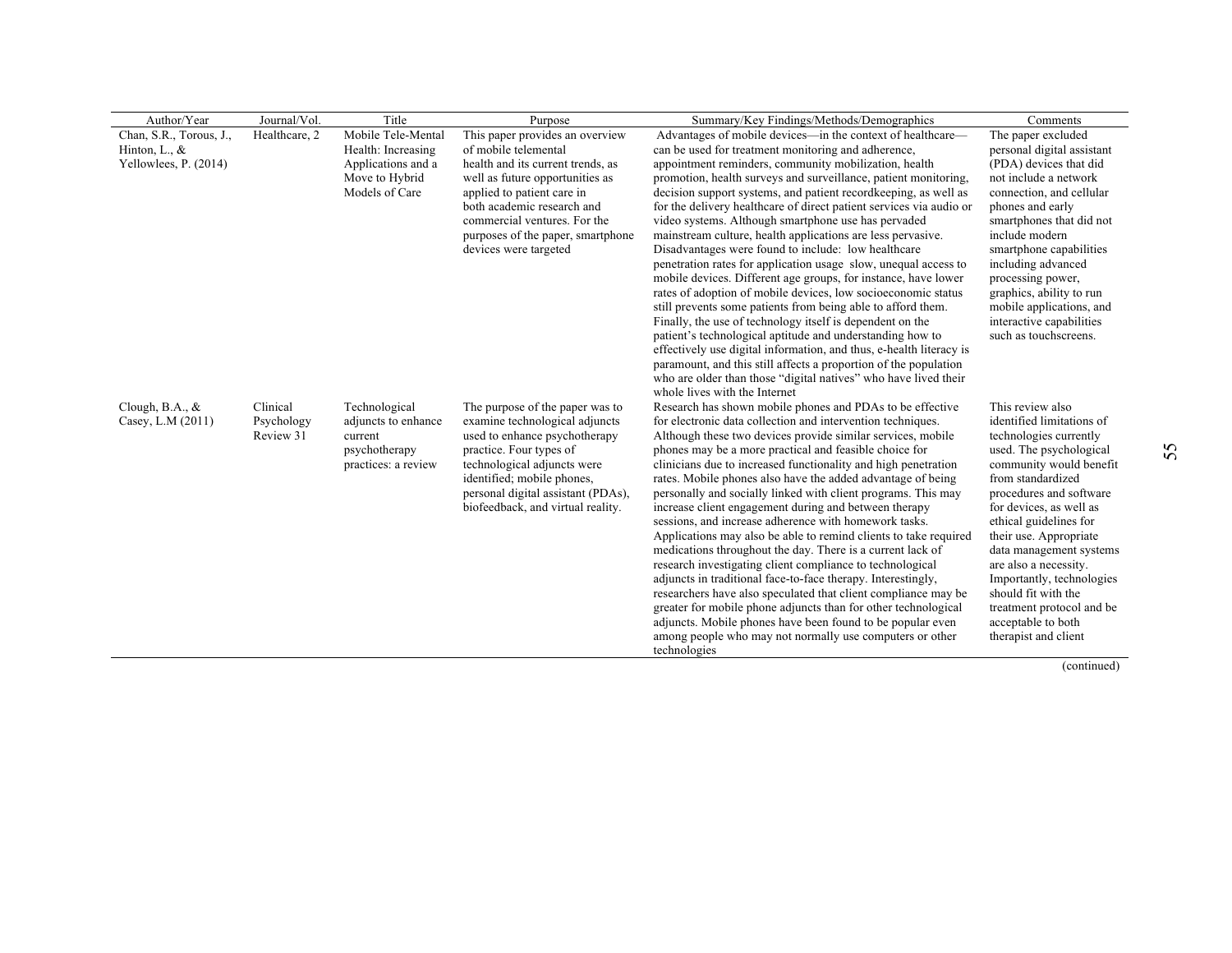| Author/Year        | Journal/Vol.  | Title                                 | Purpose                                                             | Summary/Key Findings/Methods/Demographics                                                                                           | Comments                                           |
|--------------------|---------------|---------------------------------------|---------------------------------------------------------------------|-------------------------------------------------------------------------------------------------------------------------------------|----------------------------------------------------|
| Cole-Lewis, H.,    | Epidemiologic | Text messaging as a                   | This review provides an overview                                    | Twelve randomized controlled trials published between                                                                               | Evidence for text                                  |
| Kershaw, T. (2010) | Reviews, 32   | tool for behavioral                   | of behavior change interventions                                    | 2005 and June 2009 of interventions for disease prevention                                                                          | messaging in disease                               |
|                    |               | change in disease                     | for disease management and                                          | and management using text messaging were reviewed. Nine                                                                             | prevention and                                     |
|                    |               | prevention and                        | prevention delivered through text                                   | countries were represented, only one of which is a developing                                                                       | management                                         |
|                    |               | management                            | messaging                                                           | country. Evidence on behavior change and clinical outcomes                                                                          | interventions was                                  |
|                    |               |                                       |                                                                     | was compiled from randomized or quasi-experimental                                                                                  | observed for weight loss,                          |
|                    |               |                                       |                                                                     | controlled trials of text messaging interventions published in<br>peer review journals by June 2009. Only those using text          | smoking cessation, and<br>diabetes management.     |
|                    |               |                                       |                                                                     | messaging as a primary mode of communication were included.                                                                         | Effects appeared to exist                          |
|                    |               |                                       |                                                                     | Seventeen articles representing 12 studies (5 disease prevention                                                                    | among adolescents and                              |
|                    |               |                                       |                                                                     | and 7 disease management) were included. Intervention length                                                                        | adults, among minority                             |
|                    |               |                                       |                                                                     | ranged from 3 months to 12 months, none had long-term                                                                               | and nonminority                                    |
|                    |               |                                       |                                                                     | follow-up, and message frequency varied. Of 9 sufficiently                                                                          | populations, and across                            |
|                    |               |                                       |                                                                     | powered studies, the majority of studies found evidence of a                                                                        | nationalities. This                                |
|                    |               |                                       |                                                                     | short-term effect regarding a behavioral or clinical outcome                                                                        | evidence is consistent                             |
|                    |               |                                       |                                                                     | related to disease prevention and management. Of those that                                                                         | with existing literature                           |
|                    |               |                                       |                                                                     | found no evidence of effect, only one had sufficient power to                                                                       | suggesting that mobile                             |
|                    |               |                                       |                                                                     | detect an effect in the primary outcome. 8 found evidence to                                                                        | phones are a useful tool                           |
|                    |               |                                       |                                                                     | support text messaging as a tool for behavior change. Effects                                                                       | for interventions                                  |
|                    |               |                                       |                                                                     | exist across age, minority status, and nationality.                                                                                 |                                                    |
| Cucciare, M.,      | Clinical      | Integrating                           | The study reviewed randomized<br>controlled studies control studies | The study stated the use of IT in mental health services delivery                                                                   | This article highlighted                           |
| Weingardt, K.R.    | Psychology,   | information                           | conducted between 1999 and 2006                                     | can result in extending the reach of these services to individuals                                                                  | the scarcity of research<br>needed to clarify cost |
| (2007)             | 11(2)         | technology into the<br>evidence-based | that have used information                                          | to geographical and other barriers that limit the access to care,<br>reducing stigma associated with certain psychological problems | effectiveness.                                     |
|                    |               | practice of                           | technology (IT) systems to assist                                   | and providing a cost effective method for delivering EBP. The                                                                       | Additionally, the authors,                         |
|                    |               | psychology                            | clinicians in the delivery of                                       | article also highlighted the strengths of these integrations such                                                                   | although emphasizing the                           |
|                    |               |                                       | evidence based practices (EBP)                                      | as: reducing the cost of treatment, the amount of time spent                                                                        | effectiveness of IT                                |
|                    |               |                                       |                                                                     | conducting treatment, without jeopardizing treatment efficacy,                                                                      | integration with                                   |
|                    |               |                                       |                                                                     | extending the reach of EBP to individuals who would otherwise                                                                       | psychology do not                                  |
|                    |               |                                       |                                                                     | not be able to access it and reducing stigma allowing                                                                               | suggest clinicians create                          |
|                    |               |                                       |                                                                     | individuals to disclose emotional problems and increasing                                                                           | their own IT systems but                           |
|                    |               |                                       |                                                                     | awareness and demand of mental health services.                                                                                     | rather utilize what has                            |
|                    |               |                                       |                                                                     |                                                                                                                                     | already been established                           |
|                    |               |                                       |                                                                     |                                                                                                                                     | and provide these                                  |
|                    |               |                                       |                                                                     |                                                                                                                                     | resources to patients.                             |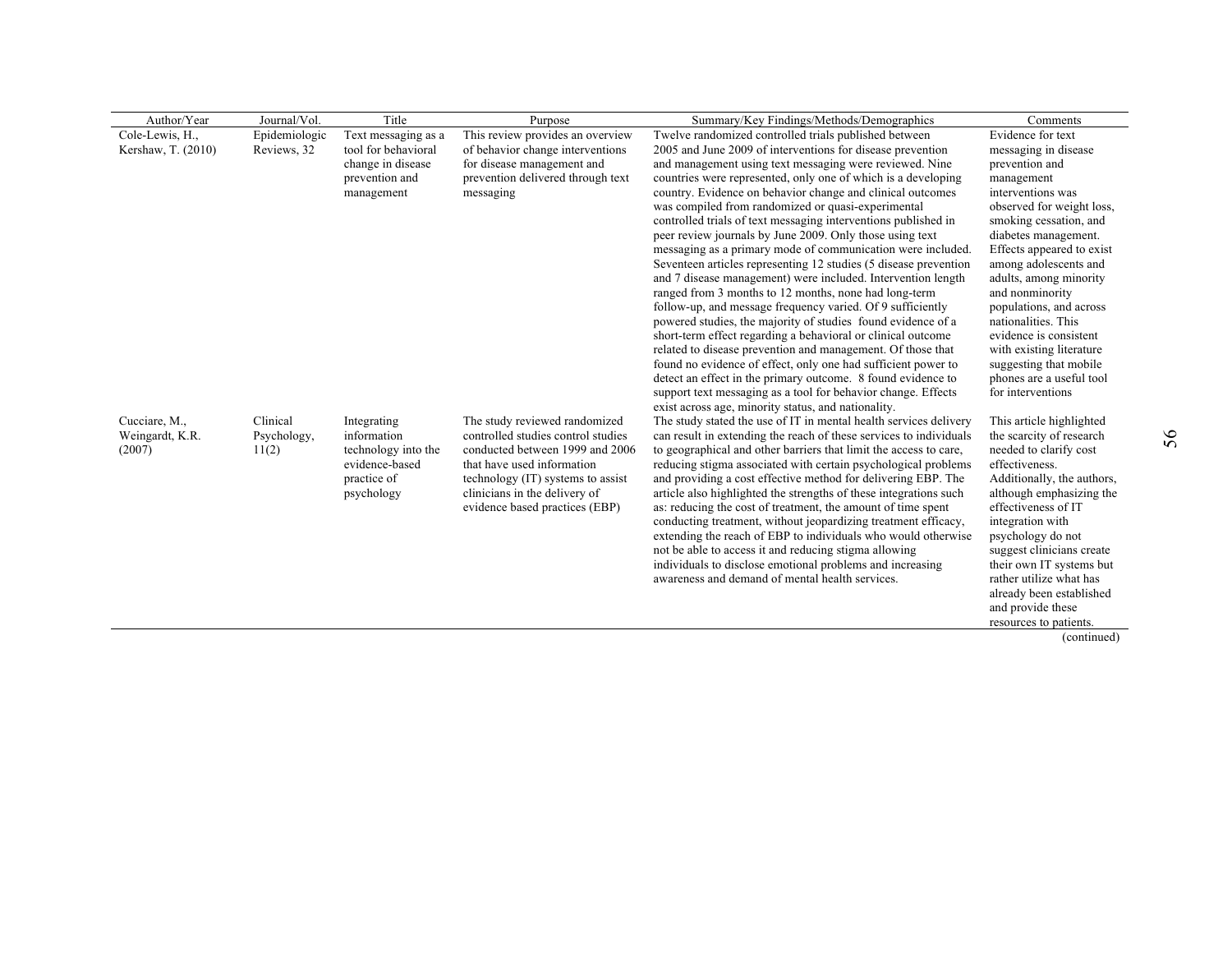| Author/Year                                       | Journal/Vol.          | Title                                  | Purpose                                                       | Summary/Key Findings/Methods/Demographics                                                                                | Comments                                             |
|---------------------------------------------------|-----------------------|----------------------------------------|---------------------------------------------------------------|--------------------------------------------------------------------------------------------------------------------------|------------------------------------------------------|
| Davies, E.B., Morriss,                            | Journal of            | Computer-                              | The intent of the study was to                                | Several databases were searched using keywords relating to                                                               | The findings suggest                                 |
| R., Glazebrook, C.                                | Medical               | Delivered and Web-                     | systematically review and analyze                             | higher education students, mental health, and eHealth                                                                    | Web-based and                                        |
| (2014)                                            | Internet              | <b>Based Interventions</b>             | trials of Web-based and computer-                             | interventions. The eligibility criteria for studies included in the                                                      | computer-delivered                                   |
|                                                   | Research, 16          | to Improve                             | delivered interventions to improve                            | review were: (1) the study aimed to improve symptoms relating                                                            | interventions can be                                 |
|                                                   |                       | Depression,                            | depression, anxiety, psychological                            | to depression, anxiety, psychological distress, and stress, (2) the                                                      | effective in improving                               |
|                                                   |                       | Anxiety, and                           | distress, and stress in university                            | study involved computer-delivered or Web-based interventions                                                             | students' depression,                                |
|                                                   |                       | Psychological Well-                    | students.                                                     | accessed via computer, laptop, or tablet, (3) the study was a                                                            | anxiety, and stress                                  |
|                                                   |                       | Being of University                    |                                                               | randomized controlled trial, and (4) the study was trialed on                                                            | outcomes when compared                               |
|                                                   |                       | Students: A                            |                                                               | higher education students. Trials were reviewed and outcome                                                              | to inactive controls.                                |
|                                                   |                       | <b>Systematic Review</b>               |                                                               | data analyzed through random effects meta-analyses for each                                                              |                                                      |
|                                                   |                       | and Meta-Analysis                      |                                                               | outcome and each type of trial arm comparison. Cochrane                                                                  |                                                      |
|                                                   |                       |                                        |                                                               | Collaboration risk of bias tool was used to assess study quality.                                                        |                                                      |
|                                                   |                       |                                        |                                                               | A total of 17 trials were identified, in which seven were the                                                            |                                                      |
|                                                   |                       |                                        |                                                               | same three interventions on separate samples; 14 reported                                                                |                                                      |
|                                                   |                       |                                        |                                                               | sufficient information for meta-analysis. The majority $(n=13)$                                                          |                                                      |
|                                                   |                       |                                        |                                                               | were website-delivered and nine interventions were based on                                                              |                                                      |
|                                                   |                       |                                        |                                                               | cognitive behavioral therapy (CBT).                                                                                      |                                                      |
| Donker, T., Petrie, K.,<br>Proudfoot, J., Clarke, | Journal of<br>Medical | Smartphones for<br>Smarter Delivery of | The authors goal was to<br>systematically review the research | A comprehensive literature search (2008-2013) in MEDLINE,<br>Embase, the Cochrane Central Register of Controlled Trials, | The majority of apps that<br>are currently available |
| J., Birch, M., &                                  | Internet              | Mental Health                          | evidence supporting the efficacy                              | PsycINFO, PsycTESTS, Compendex, and Inspec was                                                                           | lack scientific evidence                             |
| Christensen, H. (2013)                            | Research, 15,         | Programs: A                            | of mental health apps for mobile                              | conducted. The authors included trials that examined the effects                                                         | about their efficacy.                                |
|                                                   | e247                  | <b>Systematic Review</b>               | devices (such as smartphones and                              | of mental health apps (for depression, anxiety, substance use,                                                           | Given the small number                               |
|                                                   |                       |                                        | tablets) for all ages.                                        | sleep disturbances, suicidal behavior, self-harm, psychotic                                                              | of studies and                                       |
|                                                   |                       |                                        |                                                               | disorders, eating disorders, stress, and gambling) delivered on                                                          | participants included in                             |
|                                                   |                       |                                        |                                                               | mobile devices with a pre- to posttest design or compared with                                                           | this review, the high risk                           |
|                                                   |                       |                                        |                                                               | a control group. The control group could consist of wait list,                                                           | of bias, and unknown                                 |
|                                                   |                       |                                        |                                                               | treatment-as-usual, or another recognized treatment. In total,                                                           | efficacy of long-term                                |
|                                                   |                       |                                        |                                                               | 5464 abstracts were identified. Of those, 8 papers describing 5                                                          | follow-up, current                                   |
|                                                   |                       |                                        |                                                               | apps targeting depression, anxiety, and substance abuse met the                                                          | findings should be                                   |
|                                                   |                       |                                        |                                                               | inclusion criteria. Four apps provided support from a mental                                                             | interpreted with caution,                            |
|                                                   |                       |                                        |                                                               | health professional. Results showed significant reductions in                                                            | pending replication. Two                             |
|                                                   |                       |                                        |                                                               | depression, stress, and substance use. Within-group and                                                                  | of the 5 evidence-based                              |
|                                                   |                       |                                        |                                                               | between-group intention-to-treat effect sizes ranged from 0.29-                                                          | mental health apps are                               |
|                                                   |                       |                                        |                                                               | 2.28 and 0.01-0.48 at posttest and follow-up, respectively.                                                              | currently commercially                               |
|                                                   |                       |                                        |                                                               |                                                                                                                          | available in app stores.                             |
| Enock, P.M., McNally,                             | The Behavior          | How mobile apps                        | The article describes recent                                  | Web-TRaC methods constitute a new approach for developing,                                                               | their usefulness will                                |
| R.J., (2013).                                     | Therapist 36          | and other web-                         | developments in computer-based                                | testing, disseminating, continually evaluating, and optimizing                                                           | surely be limited for                                |
|                                                   |                       | based interventions                    | treatment we will refer to modern                             | web-based treatments. Web-TRaC offers benefits that the                                                                  | some populations, such as                            |
|                                                   |                       | can                                    | computer-based treatment as                                   | traditional psychotherapeutic treatment development cycle                                                                | low-functioning patients                             |
|                                                   |                       | transform                              | "web-based," given the nearly                                 | lacks.                                                                                                                   | and those unable to                                  |
|                                                   |                       | psychological                          | ubiquitous use of the Internet for                            |                                                                                                                          | access the delivery                                  |
|                                                   |                       | treatment and the                      | delivering computerized content.                              |                                                                                                                          | platforms.                                           |
|                                                   |                       | treatment                              |                                                               |                                                                                                                          |                                                      |
|                                                   |                       | development cycle                      |                                                               |                                                                                                                          |                                                      |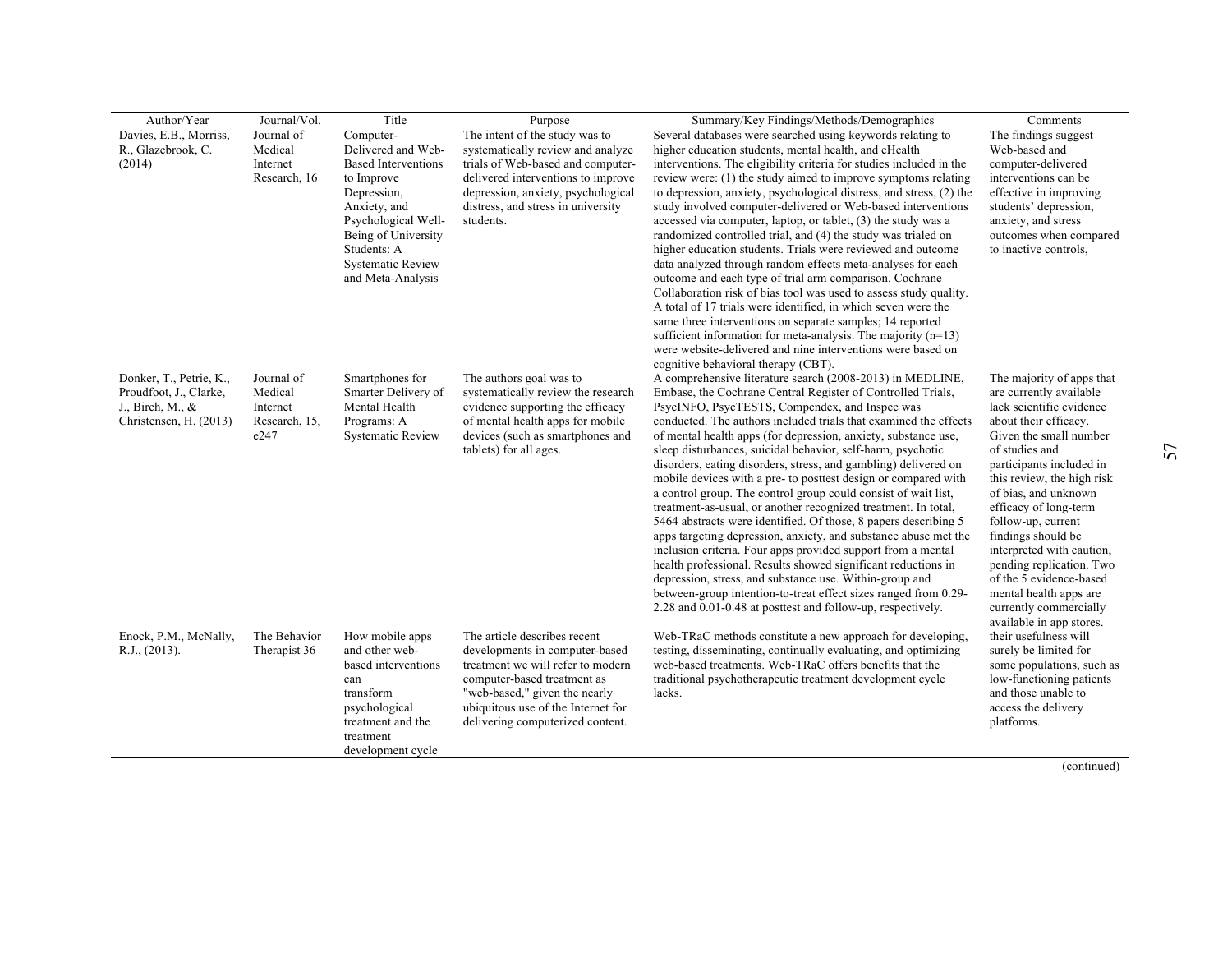| Author/Year                                                                                                                                                                        | Journal/Vol.                                                     | Title                                                                                                           | Purpose                                                                                                                                                                                                     | Summary/Key Findings/Methods/Demographics                                                                                                                                                                                                                                                                                                                                                                                                                                                                                                                                                                                                                                                                                                                                                                        | Comments                                                                                                                                                                                                                                                                                                               |
|------------------------------------------------------------------------------------------------------------------------------------------------------------------------------------|------------------------------------------------------------------|-----------------------------------------------------------------------------------------------------------------|-------------------------------------------------------------------------------------------------------------------------------------------------------------------------------------------------------------|------------------------------------------------------------------------------------------------------------------------------------------------------------------------------------------------------------------------------------------------------------------------------------------------------------------------------------------------------------------------------------------------------------------------------------------------------------------------------------------------------------------------------------------------------------------------------------------------------------------------------------------------------------------------------------------------------------------------------------------------------------------------------------------------------------------|------------------------------------------------------------------------------------------------------------------------------------------------------------------------------------------------------------------------------------------------------------------------------------------------------------------------|
| Erhardt, D., Dorian, E.<br>(2013)                                                                                                                                                  | Independent<br>Practitioner,<br>33(1)                            | Going mobile: a<br>case vignette<br>illustrating the<br>integration of<br>mobile technology<br>in psychotherapy | This article provides a case<br>vignette drawn from the authors<br>work using MoodKit app they<br>developed.                                                                                                | The article utilizes MoodKit app which is based on principles<br>and techniques of cognitive behavioral therapy. The app was<br>developed as a self-help resource or to enhance psychotherapy.<br>The app used in the vignette utilizes four distinct "tools" (1)<br>behavioral activation (2) cognitive restructuring (3) journaling<br>$\&$ (4) mood tracking. Overall the case illustrated numerous<br>advantages associated with mental health apps: It reduces the<br>dependence of paper forms while protecting privacy, it allowed<br>access to therapeutic information and techniques, was<br>convenient, elicited higher levels of client engagement and<br>accelerated the pace of therapy by promoting more frequent<br>practice and more rapid acquisition and generalization of<br>targeted skills. | Despite their very recent<br>introduction, it is clear<br>that mobile apps<br>represent an extremely<br>useful adjunctive tool<br>with the potential to make<br>therapy more accessible,<br>efficient, and portable for<br>clients while improving<br>the implementation and<br>impact of therapeutic<br>interventions |
| Gaggioli, A., Riva, G.<br>(2013).                                                                                                                                                  | Studies in<br>Health<br>Technology<br>and<br>Informatics,<br>184 | From Mobile<br>Mental Health to<br>Mobile<br>Wellbeing:<br>Opportunities and<br>Challenges                      | In this contribution, we describe<br>recent developments in the field of<br>mobile<br>healthcare (or mHealth), by<br>focusing in particular on mobile<br>mental health<br>applications.                     | In this paper, recent developments in the field of mobile<br>healthcare (or mHealth) are described, by focusing in particular<br>on mobile mental health applications. Potential benefits<br>associated with this approach include: inducing positive and<br>pleasant experiences; supporting individuals in reaching, and<br>engaging in self-actualizing experiences. Finally, technology<br>helps to support and improve the connectedness between<br>individuals, groups, and organizations.<br>Open challenges associated with the implementation of mobile<br>health care is also provided including: lack of evidence-based<br>validation, privacy, security and ethical concerns.                                                                                                                        | The combination of smart<br>phones, wearable sensor<br>devices and social<br>media offer new ways of<br>monitoring and<br>promoting mental and<br>physical wellbeing.                                                                                                                                                  |
| Gaudiano, B.A. (2008)                                                                                                                                                              | Evidence-<br><b>Based Mental</b><br>Health, 11                   | cognitive-<br>behavioral<br>therapies:<br>achievements and<br>challenges                                        | This paper provides a thorough<br>overview of the advantages in<br>using CBT as well as the<br>challenges clinicians face with<br>implementing this evidence-based<br>practice.                             | This review paper provides a introductory background on CBT<br>including reasons related to why CBT is considered an<br>increasingly popular and evidence based practice, criticisms of<br>traditional CBT, introduction on what is considered "third-<br>wave" CBT (i.e., DBT $\&$ ACT), and future considerations for<br>CBT: refined understanding of the most effective and essential<br>strategies contained in this approach.                                                                                                                                                                                                                                                                                                                                                                              | CBT is a preferred<br>orientation for a majority<br>of psychologist due to its<br>"common-sense and clear<br>principles."                                                                                                                                                                                              |
| Gustafson, D.,<br>McTavish, F., Chih,<br>M., Atwood, A.,<br>Johnson, R., Boyle,<br>M., Levy, M., Driscoll,<br>H., Chisholm, S.,<br>Dillenburg, L., Isham,<br>A., & Shah, D. (2014) | <b>JAMA</b><br>Psychiatry<br>(need volume)                       | A smartphone<br>application to<br>support recovery<br>from alcoholism                                           | to determine whether patients<br>leaving residential treatment for<br>alcohol use disorders with a<br>smartphone application to support<br>recovery have fewer risky<br>drinking days than control patients | unmasked randomized clinical trial involving 3 residential<br>programs; 349 patients who met the criteria for DSM-IV<br>alcohol dependence when they entered residential treatment<br>were randomized treatment as usual $(n=179)$ or treatment as<br>usual plus a smartphone $(n=170)$ with the Addiction-<br>Comprehensive Health Enhancement Support System<br>(application designed to improve continuing care for alcohol<br>use disorders). The intervention and follow-up period lasted 8<br>and 4 months. For the 8 months of                                                                                                                                                                                                                                                                            | patients who received<br>treatment reported lower<br>mean number of risky<br>drinking days-This study<br>indicated how clinicians<br>can use apps to facilitate<br>interventions with their<br>clients outside of session                                                                                              |

58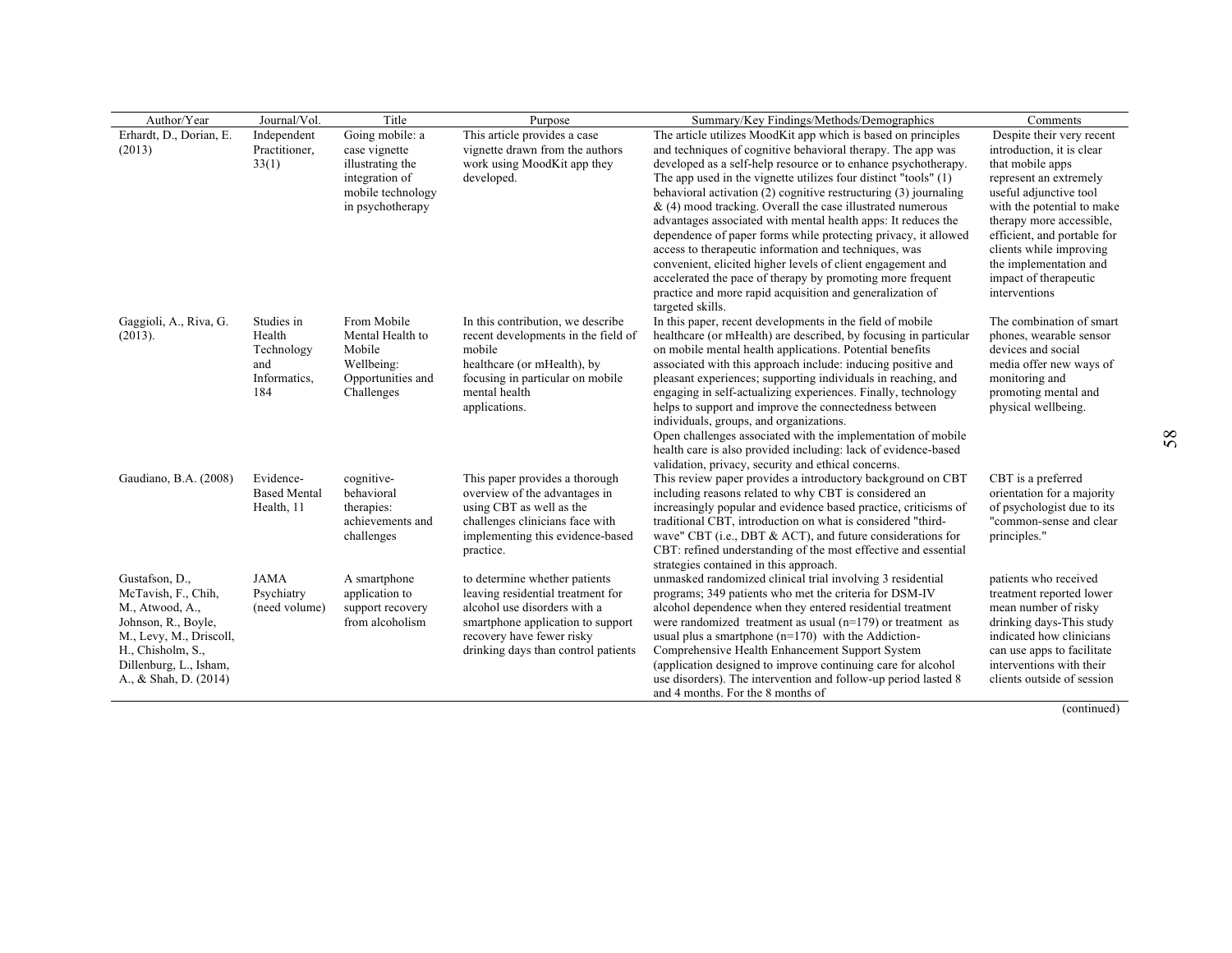| Harwood, T.M, $\overline{\&}$<br>Technology,<br>The article summarized some of<br>This article discussed the ethical and clinical implications of<br>The article briefly<br>Professional<br>the key developments in the field<br>Pratt, D. (2011)<br>Psychology:<br>Telehealth,<br>technological applications in psychology. It reviewed the<br>described different<br>and underlined some of the ethical<br>relevant research literature and offered suggestions for future<br>Research and<br>approaches to telehealth<br>Treatment<br>and clinical implications of these<br>research in the crossroads of technology and psychology. From<br>and extract from extant<br>Practice.<br>Enhancement, and<br>technological applications in<br>general to specific, this article moved from technology and<br>research literature<br>$42(6)$ ,<br>Selection<br>clinical psychology<br>psychology, to telehealth, to VR, and lastly to a detailed<br>suggestions for future<br>discussion of the application of STS to a computer program<br>research in areas of<br>named InnerLife<br>overlap between<br>technology and<br>psychology<br>The Clinical<br>To evaluate the effectiveness and<br>Hoifodt, R.S.,<br>Journal of<br>Participants ( $N=106$ ) aged between 18 and 65 years were<br>The intervention<br>Medical<br>Effectiveness of<br>recruited from primary care and randomly allocated to a<br>combining MoodGYM<br>Lillevoll, K.R.,<br>acceptability of a guided Web-<br>based intervention for mild to<br>treatment condition comprising 6 weeks of therapist-assisted<br>Web-Based<br>and brief therapist<br>Griffiths, K.M.,<br>Internet<br>Research, 15,<br>Cognitive<br>moderate depression, which could<br>Web-based cognitive behavioral therapy (CBT), or to a 6-week<br>support can be an<br>Wilsgaard, T.,<br><b>Behavioral Therapy</b><br>delayed treatment condition. The intervention included the<br>effective treatment of<br>Eisemann. M.,<br>e153<br>be suitable for implementation in<br>With Face-to-Face<br>Norwegian version of the MoodGYM program, brief face-to-<br>Waterloo, K., &<br>depression in a sample of<br>general practice.<br>face support from a psychologist, and reminder emails. The<br>Kolstrup, N. (2013)<br>Therapist Support<br>primary care patients.<br>The intervention<br>for Depressed<br>primary outcome measure, depression symptoms, was<br>measured by the Beck Depression Inventory-II (BDI-II).<br>Primary Care<br>alleviates depressive<br>Patients:<br>Secondary outcome measures included the Beck Anxiety<br>symptoms and has a<br>Inventory (BAI), the Hospital Anxiety and Depression Scale<br>significant positive effect<br>Randomized | Author/Year | Journal/Vol. | Title | Purpose | Summary/Key Findings/Methods/Demographics | Comments |
|-----------------------------------------------------------------------------------------------------------------------------------------------------------------------------------------------------------------------------------------------------------------------------------------------------------------------------------------------------------------------------------------------------------------------------------------------------------------------------------------------------------------------------------------------------------------------------------------------------------------------------------------------------------------------------------------------------------------------------------------------------------------------------------------------------------------------------------------------------------------------------------------------------------------------------------------------------------------------------------------------------------------------------------------------------------------------------------------------------------------------------------------------------------------------------------------------------------------------------------------------------------------------------------------------------------------------------------------------------------------------------------------------------------------------------------------------------------------------------------------------------------------------------------------------------------------------------------------------------------------------------------------------------------------------------------------------------------------------------------------------------------------------------------------------------------------------------------------------------------------------------------------------------------------------------------------------------------------------------------------------------------------------------------------------------------------------------------------------------------------------------------------------------------------------------------------------------------------------------------------------------------------------------------------------------------------------------------------------------------------------------------------------------------------------------------------------------------------------------------------------------------------------------------------------------------------------------------------------------------------------------------------------------------------------------------------------------------------|-------------|--------------|-------|---------|-------------------------------------------|----------|
|                                                                                                                                                                                                                                                                                                                                                                                                                                                                                                                                                                                                                                                                                                                                                                                                                                                                                                                                                                                                                                                                                                                                                                                                                                                                                                                                                                                                                                                                                                                                                                                                                                                                                                                                                                                                                                                                                                                                                                                                                                                                                                                                                                                                                                                                                                                                                                                                                                                                                                                                                                                                                                                                                                                 |             |              |       |         |                                           |          |
|                                                                                                                                                                                                                                                                                                                                                                                                                                                                                                                                                                                                                                                                                                                                                                                                                                                                                                                                                                                                                                                                                                                                                                                                                                                                                                                                                                                                                                                                                                                                                                                                                                                                                                                                                                                                                                                                                                                                                                                                                                                                                                                                                                                                                                                                                                                                                                                                                                                                                                                                                                                                                                                                                                                 |             |              |       |         |                                           |          |
|                                                                                                                                                                                                                                                                                                                                                                                                                                                                                                                                                                                                                                                                                                                                                                                                                                                                                                                                                                                                                                                                                                                                                                                                                                                                                                                                                                                                                                                                                                                                                                                                                                                                                                                                                                                                                                                                                                                                                                                                                                                                                                                                                                                                                                                                                                                                                                                                                                                                                                                                                                                                                                                                                                                 |             |              |       |         |                                           |          |
|                                                                                                                                                                                                                                                                                                                                                                                                                                                                                                                                                                                                                                                                                                                                                                                                                                                                                                                                                                                                                                                                                                                                                                                                                                                                                                                                                                                                                                                                                                                                                                                                                                                                                                                                                                                                                                                                                                                                                                                                                                                                                                                                                                                                                                                                                                                                                                                                                                                                                                                                                                                                                                                                                                                 |             |              |       |         |                                           |          |
|                                                                                                                                                                                                                                                                                                                                                                                                                                                                                                                                                                                                                                                                                                                                                                                                                                                                                                                                                                                                                                                                                                                                                                                                                                                                                                                                                                                                                                                                                                                                                                                                                                                                                                                                                                                                                                                                                                                                                                                                                                                                                                                                                                                                                                                                                                                                                                                                                                                                                                                                                                                                                                                                                                                 |             |              |       |         |                                           |          |
|                                                                                                                                                                                                                                                                                                                                                                                                                                                                                                                                                                                                                                                                                                                                                                                                                                                                                                                                                                                                                                                                                                                                                                                                                                                                                                                                                                                                                                                                                                                                                                                                                                                                                                                                                                                                                                                                                                                                                                                                                                                                                                                                                                                                                                                                                                                                                                                                                                                                                                                                                                                                                                                                                                                 |             |              |       |         |                                           |          |
|                                                                                                                                                                                                                                                                                                                                                                                                                                                                                                                                                                                                                                                                                                                                                                                                                                                                                                                                                                                                                                                                                                                                                                                                                                                                                                                                                                                                                                                                                                                                                                                                                                                                                                                                                                                                                                                                                                                                                                                                                                                                                                                                                                                                                                                                                                                                                                                                                                                                                                                                                                                                                                                                                                                 |             |              |       |         |                                           |          |
|                                                                                                                                                                                                                                                                                                                                                                                                                                                                                                                                                                                                                                                                                                                                                                                                                                                                                                                                                                                                                                                                                                                                                                                                                                                                                                                                                                                                                                                                                                                                                                                                                                                                                                                                                                                                                                                                                                                                                                                                                                                                                                                                                                                                                                                                                                                                                                                                                                                                                                                                                                                                                                                                                                                 |             |              |       |         |                                           |          |
|                                                                                                                                                                                                                                                                                                                                                                                                                                                                                                                                                                                                                                                                                                                                                                                                                                                                                                                                                                                                                                                                                                                                                                                                                                                                                                                                                                                                                                                                                                                                                                                                                                                                                                                                                                                                                                                                                                                                                                                                                                                                                                                                                                                                                                                                                                                                                                                                                                                                                                                                                                                                                                                                                                                 |             |              |       |         |                                           |          |
|                                                                                                                                                                                                                                                                                                                                                                                                                                                                                                                                                                                                                                                                                                                                                                                                                                                                                                                                                                                                                                                                                                                                                                                                                                                                                                                                                                                                                                                                                                                                                                                                                                                                                                                                                                                                                                                                                                                                                                                                                                                                                                                                                                                                                                                                                                                                                                                                                                                                                                                                                                                                                                                                                                                 |             |              |       |         |                                           |          |
|                                                                                                                                                                                                                                                                                                                                                                                                                                                                                                                                                                                                                                                                                                                                                                                                                                                                                                                                                                                                                                                                                                                                                                                                                                                                                                                                                                                                                                                                                                                                                                                                                                                                                                                                                                                                                                                                                                                                                                                                                                                                                                                                                                                                                                                                                                                                                                                                                                                                                                                                                                                                                                                                                                                 |             |              |       |         |                                           |          |
|                                                                                                                                                                                                                                                                                                                                                                                                                                                                                                                                                                                                                                                                                                                                                                                                                                                                                                                                                                                                                                                                                                                                                                                                                                                                                                                                                                                                                                                                                                                                                                                                                                                                                                                                                                                                                                                                                                                                                                                                                                                                                                                                                                                                                                                                                                                                                                                                                                                                                                                                                                                                                                                                                                                 |             |              |       |         |                                           |          |
|                                                                                                                                                                                                                                                                                                                                                                                                                                                                                                                                                                                                                                                                                                                                                                                                                                                                                                                                                                                                                                                                                                                                                                                                                                                                                                                                                                                                                                                                                                                                                                                                                                                                                                                                                                                                                                                                                                                                                                                                                                                                                                                                                                                                                                                                                                                                                                                                                                                                                                                                                                                                                                                                                                                 |             |              |       |         |                                           |          |
|                                                                                                                                                                                                                                                                                                                                                                                                                                                                                                                                                                                                                                                                                                                                                                                                                                                                                                                                                                                                                                                                                                                                                                                                                                                                                                                                                                                                                                                                                                                                                                                                                                                                                                                                                                                                                                                                                                                                                                                                                                                                                                                                                                                                                                                                                                                                                                                                                                                                                                                                                                                                                                                                                                                 |             |              |       |         |                                           |          |
|                                                                                                                                                                                                                                                                                                                                                                                                                                                                                                                                                                                                                                                                                                                                                                                                                                                                                                                                                                                                                                                                                                                                                                                                                                                                                                                                                                                                                                                                                                                                                                                                                                                                                                                                                                                                                                                                                                                                                                                                                                                                                                                                                                                                                                                                                                                                                                                                                                                                                                                                                                                                                                                                                                                 |             |              |       |         |                                           |          |
|                                                                                                                                                                                                                                                                                                                                                                                                                                                                                                                                                                                                                                                                                                                                                                                                                                                                                                                                                                                                                                                                                                                                                                                                                                                                                                                                                                                                                                                                                                                                                                                                                                                                                                                                                                                                                                                                                                                                                                                                                                                                                                                                                                                                                                                                                                                                                                                                                                                                                                                                                                                                                                                                                                                 |             |              |       |         |                                           |          |
|                                                                                                                                                                                                                                                                                                                                                                                                                                                                                                                                                                                                                                                                                                                                                                                                                                                                                                                                                                                                                                                                                                                                                                                                                                                                                                                                                                                                                                                                                                                                                                                                                                                                                                                                                                                                                                                                                                                                                                                                                                                                                                                                                                                                                                                                                                                                                                                                                                                                                                                                                                                                                                                                                                                 |             |              |       |         |                                           |          |
|                                                                                                                                                                                                                                                                                                                                                                                                                                                                                                                                                                                                                                                                                                                                                                                                                                                                                                                                                                                                                                                                                                                                                                                                                                                                                                                                                                                                                                                                                                                                                                                                                                                                                                                                                                                                                                                                                                                                                                                                                                                                                                                                                                                                                                                                                                                                                                                                                                                                                                                                                                                                                                                                                                                 |             |              |       |         |                                           |          |
|                                                                                                                                                                                                                                                                                                                                                                                                                                                                                                                                                                                                                                                                                                                                                                                                                                                                                                                                                                                                                                                                                                                                                                                                                                                                                                                                                                                                                                                                                                                                                                                                                                                                                                                                                                                                                                                                                                                                                                                                                                                                                                                                                                                                                                                                                                                                                                                                                                                                                                                                                                                                                                                                                                                 |             |              |       |         |                                           |          |
| Controlled Trial<br>(HADS), the Satisfaction with Life Scale (SWLS), and the<br>on anxiety symptoms and                                                                                                                                                                                                                                                                                                                                                                                                                                                                                                                                                                                                                                                                                                                                                                                                                                                                                                                                                                                                                                                                                                                                                                                                                                                                                                                                                                                                                                                                                                                                                                                                                                                                                                                                                                                                                                                                                                                                                                                                                                                                                                                                                                                                                                                                                                                                                                                                                                                                                                                                                                                                         |             |              |       |         |                                           |          |
| EuroQol Group 5-Dimension Self-Report Questionnaire (EQ-<br>satisfaction with life. The                                                                                                                                                                                                                                                                                                                                                                                                                                                                                                                                                                                                                                                                                                                                                                                                                                                                                                                                                                                                                                                                                                                                                                                                                                                                                                                                                                                                                                                                                                                                                                                                                                                                                                                                                                                                                                                                                                                                                                                                                                                                                                                                                                                                                                                                                                                                                                                                                                                                                                                                                                                                                         |             |              |       |         |                                           |          |
| 5D). All outcomes were based on self-report and were assessed<br>reduction of depression                                                                                                                                                                                                                                                                                                                                                                                                                                                                                                                                                                                                                                                                                                                                                                                                                                                                                                                                                                                                                                                                                                                                                                                                                                                                                                                                                                                                                                                                                                                                                                                                                                                                                                                                                                                                                                                                                                                                                                                                                                                                                                                                                                                                                                                                                                                                                                                                                                                                                                                                                                                                                        |             |              |       |         |                                           |          |
| at baseline, post intervention, and at 6-month follow-up.<br>and anxiety symptoms                                                                                                                                                                                                                                                                                                                                                                                                                                                                                                                                                                                                                                                                                                                                                                                                                                                                                                                                                                                                                                                                                                                                                                                                                                                                                                                                                                                                                                                                                                                                                                                                                                                                                                                                                                                                                                                                                                                                                                                                                                                                                                                                                                                                                                                                                                                                                                                                                                                                                                                                                                                                                               |             |              |       |         |                                           |          |
| Results: Post intervention measures were completed by 37<br>was largely maintained at                                                                                                                                                                                                                                                                                                                                                                                                                                                                                                                                                                                                                                                                                                                                                                                                                                                                                                                                                                                                                                                                                                                                                                                                                                                                                                                                                                                                                                                                                                                                                                                                                                                                                                                                                                                                                                                                                                                                                                                                                                                                                                                                                                                                                                                                                                                                                                                                                                                                                                                                                                                                                           |             |              |       |         |                                           |          |
| $(71%)$ and 47 (87%) of the 52 participants in the intervention<br>6-month follow-up, and                                                                                                                                                                                                                                                                                                                                                                                                                                                                                                                                                                                                                                                                                                                                                                                                                                                                                                                                                                                                                                                                                                                                                                                                                                                                                                                                                                                                                                                                                                                                                                                                                                                                                                                                                                                                                                                                                                                                                                                                                                                                                                                                                                                                                                                                                                                                                                                                                                                                                                                                                                                                                       |             |              |       |         |                                           |          |
| and 54 participants in the delayed treatment group.<br>positive gains in life                                                                                                                                                                                                                                                                                                                                                                                                                                                                                                                                                                                                                                                                                                                                                                                                                                                                                                                                                                                                                                                                                                                                                                                                                                                                                                                                                                                                                                                                                                                                                                                                                                                                                                                                                                                                                                                                                                                                                                                                                                                                                                                                                                                                                                                                                                                                                                                                                                                                                                                                                                                                                                   |             |              |       |         |                                           |          |
| respectively. Of the 52 participants in the treatment program,<br>satisfaction were partly<br>maintained.<br>31 (60%) adhered to the program, and overall treatment                                                                                                                                                                                                                                                                                                                                                                                                                                                                                                                                                                                                                                                                                                                                                                                                                                                                                                                                                                                                                                                                                                                                                                                                                                                                                                                                                                                                                                                                                                                                                                                                                                                                                                                                                                                                                                                                                                                                                                                                                                                                                                                                                                                                                                                                                                                                                                                                                                                                                                                                             |             |              |       |         |                                           |          |
| satisfaction was high.                                                                                                                                                                                                                                                                                                                                                                                                                                                                                                                                                                                                                                                                                                                                                                                                                                                                                                                                                                                                                                                                                                                                                                                                                                                                                                                                                                                                                                                                                                                                                                                                                                                                                                                                                                                                                                                                                                                                                                                                                                                                                                                                                                                                                                                                                                                                                                                                                                                                                                                                                                                                                                                                                          |             |              |       |         |                                           |          |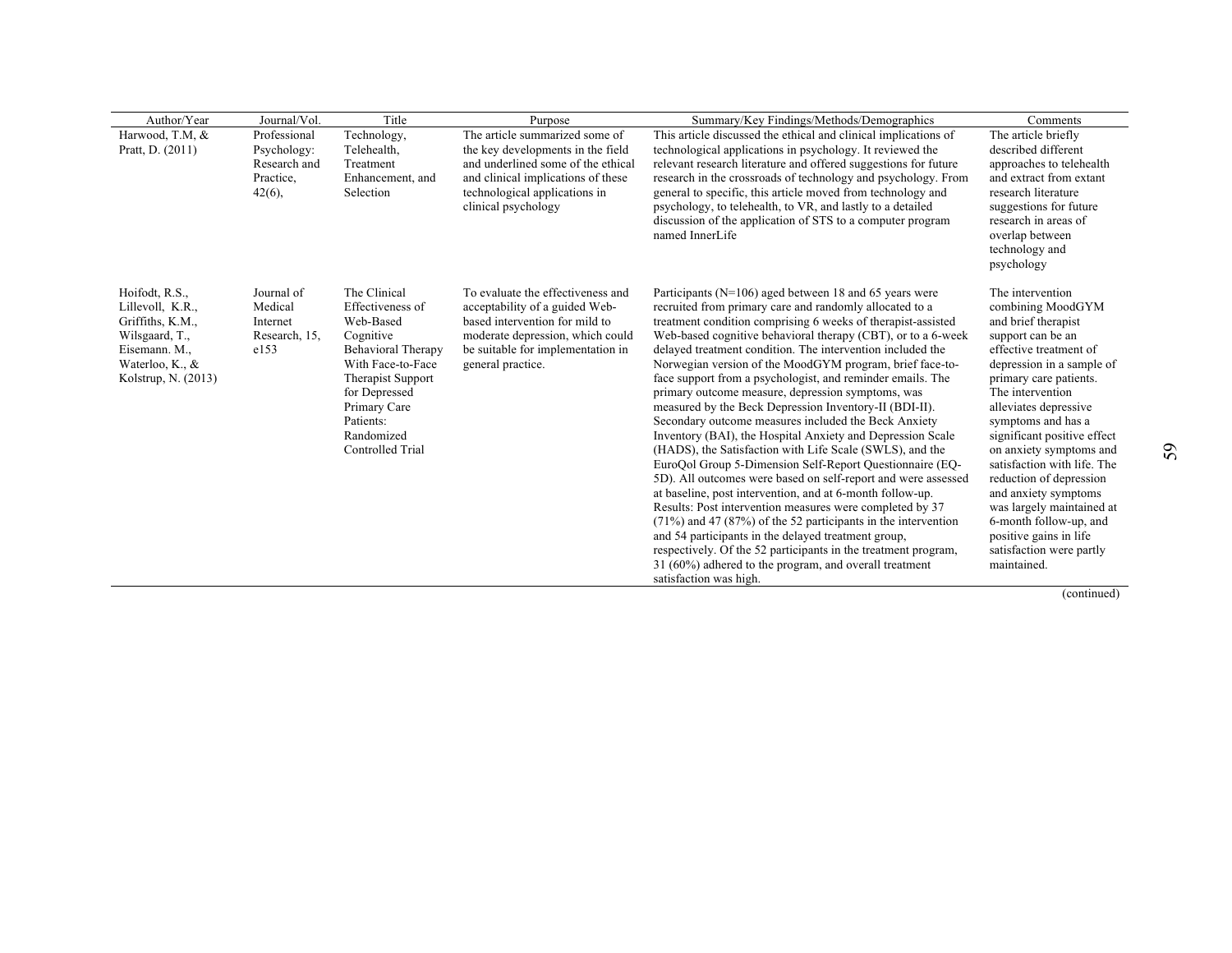| Author/Year            | Journal/Vol.    | Title                | Purpose                             | Summary/Key Findings/Methods/Demographics                                                                       | Comments                   |
|------------------------|-----------------|----------------------|-------------------------------------|-----------------------------------------------------------------------------------------------------------------|----------------------------|
| Hoffmann, S.G.,        | Cognitive       | The efficacy of      | The goal of this review was to      | Authors identified 269 meta-analytic studies                                                                    | In general, the evidence   |
| Asnaani, A., Vonk,     | Therapy and     | cognitive            | provide a comprehensive survey      | and reviewed of those a representative sample of 106 meta-                                                      | base of CBT is very        |
| I.J., Sawyer, A.T.,    | Research, 36    | behavioral therapy:  | of meta-analyses examining the      | analyses examining CBT for the following problems:                                                              | strong. However,           |
| Fang, A. (2012).       |                 | a review of meta-    | efficacy of CBT.                    | substance use disorder, schizophrenia and other psychotic                                                       | additional research is     |
|                        |                 | analyses.            |                                     | disorders, depression and dysthymia, bipolar disorder,                                                          | needed to examine the      |
|                        |                 |                      |                                     | anxiety disorders, somatoform disorders, eating disorders,                                                      | efficacy of CBT for        |
|                        |                 |                      |                                     | insomnia, personality disorders, anger and aggression,                                                          | randomized controlled      |
|                        |                 |                      |                                     | criminal behaviors, general stress, distress due to general                                                     | studies. Moreover, except  |
|                        |                 |                      |                                     | medical conditions, chronic pain and fatigue, distress                                                          | for children and elderly   |
|                        |                 |                      |                                     | related to pregnancy complications and female hormonal                                                          | populations, no meta-      |
|                        |                 |                      |                                     | conditions. Additional meta-analytic reviews examined the                                                       | analytic studies of CBT    |
|                        |                 |                      |                                     | efficacy of CBT for various problems in children and                                                            | have been reported on      |
|                        |                 |                      |                                     | elderly adults. The strongest support exists for CBT of                                                         | specific subgroups, such   |
|                        |                 |                      |                                     | anxiety disorders, somatoform disorders, bulimia, anger                                                         | as ethnic minorities and   |
|                        |                 |                      |                                     | control problems, and general stress. Eleven studies compared                                                   | low income samples.        |
|                        |                 |                      |                                     | response rates between CBT and other treatments or                                                              |                            |
|                        |                 |                      |                                     | control conditions. CBT showed higher response rates than                                                       |                            |
|                        |                 |                      |                                     | the comparison conditions in seven of these reviews and<br>only one review reported that CBT had lower response |                            |
|                        |                 |                      |                                     | rates than comparison treatments.                                                                               |                            |
| Kuhn, E., Eftekhari,   | Administratio   | Clinician            | This study investigated mental      | 163 mental health clinicians' were involved. After reading a                                                    | this technology may        |
| A., Hoffman, J.E.,     | n and Policy    | perceptions of using | health clinicians' perceptions of a | description of the app, participants rated perceptions of it based                                              | allow practitioners to     |
| Crowley, J.J., Ramsey, | in Mental       | a smartphone app     | patient-facing smartphone           | on diffusion of innovations theory constructs. Perceptions were                                                 | serve more clients and     |
| K.M., Reger, G.M.,     | Health and      | with prolonged       | application (app) for prolonged     | generally favorable regarding the app's relative advantage over                                                 | address a wider array of   |
| Ruzek, .I. (2014)      | Mental and      | exposure therapy.    | exposure (PE) therapy for           | existing PE practices, compatibility with their values and needs,                                               | patient needs. traditional |
|                        | Mental Health   |                      | posttraumatic stress disorder,      | and complexity. Age (40 years), smartphone ownership, and                                                       | modes of individual and    |
|                        | <b>Services</b> |                      | before its public release           | having used apps in care related to more favorable perceptions.                                                 | small group treatment      |
|                        | Research, 41    |                      |                                     | Smartphone ownership, relative advantage, and complexity                                                        | delivery fail to enable    |
|                        |                 |                      |                                     | significantly predicted intention to use the app if it were                                                     | widespread diffusion of    |
|                        |                 |                      |                                     | available. These findings suggest that clinicians are receptive to                                              | evidence-based             |
|                        |                 |                      |                                     | using a PE app                                                                                                  | interventions and that     |
|                        |                 |                      |                                     |                                                                                                                 | technologies (e.g., web    |
|                        |                 |                      |                                     |                                                                                                                 | and phone interventions)   |
|                        |                 |                      |                                     |                                                                                                                 | can potentially reduce     |
|                        |                 |                      |                                     |                                                                                                                 | costs of intervention      |
|                        |                 |                      |                                     |                                                                                                                 | while improving client     |
|                        |                 |                      |                                     |                                                                                                                 | engagement and             |
|                        |                 |                      |                                     |                                                                                                                 | scalability of services    |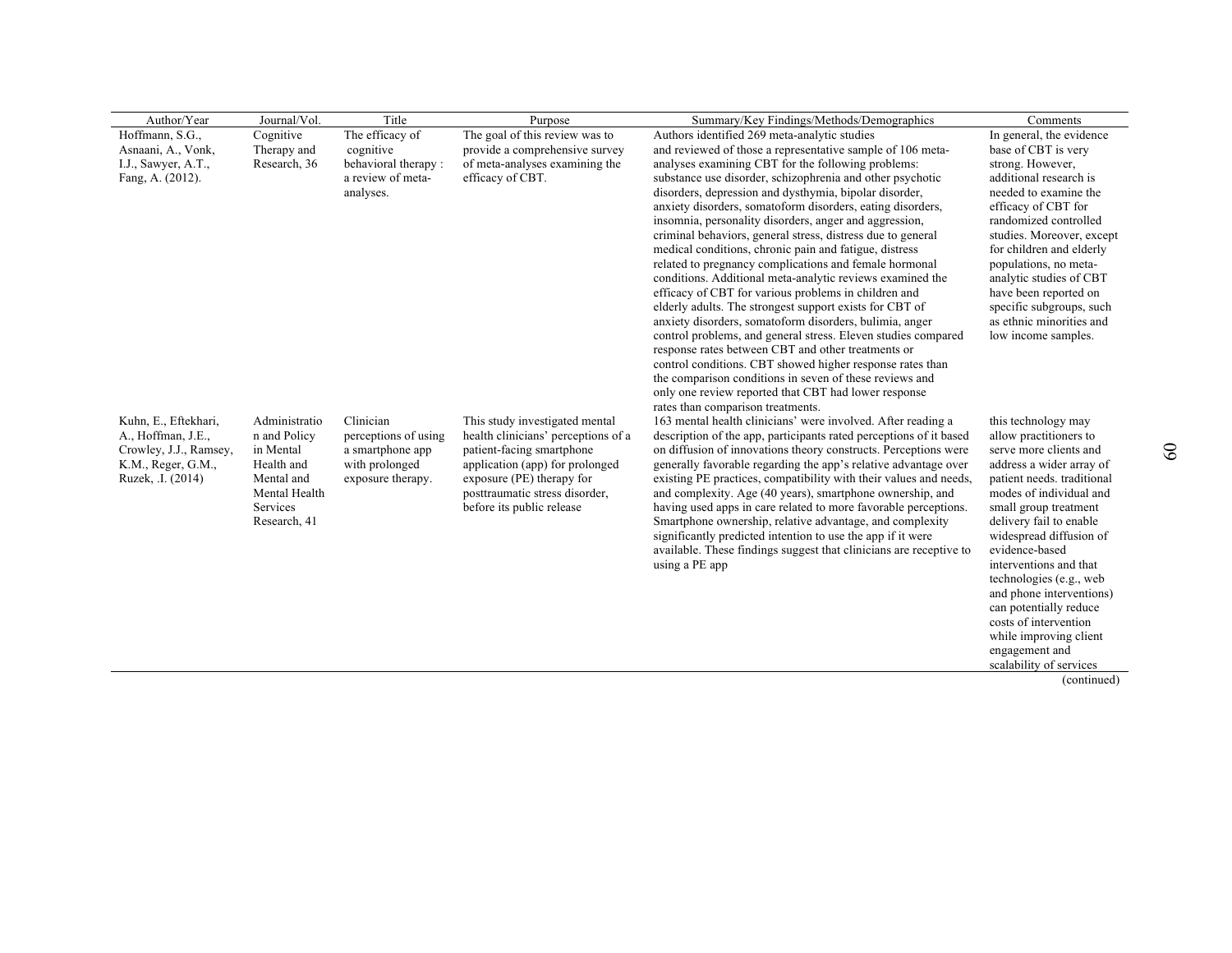| Author/Year                                                                                              | Journal/Vol.                                                     | Title                                                                                                | Purpose                                                                                                                                                                                                                                                                                                                 | Summary/Key Findings/Methods/Demographics                                                                                                                                                                                                                                                                                                                                                                                                                                                                                                                                                                                                                                                                                                                                                              | Comments                                                                                                                                                                                                                                                                                                                                                                                                       |
|----------------------------------------------------------------------------------------------------------|------------------------------------------------------------------|------------------------------------------------------------------------------------------------------|-------------------------------------------------------------------------------------------------------------------------------------------------------------------------------------------------------------------------------------------------------------------------------------------------------------------------|--------------------------------------------------------------------------------------------------------------------------------------------------------------------------------------------------------------------------------------------------------------------------------------------------------------------------------------------------------------------------------------------------------------------------------------------------------------------------------------------------------------------------------------------------------------------------------------------------------------------------------------------------------------------------------------------------------------------------------------------------------------------------------------------------------|----------------------------------------------------------------------------------------------------------------------------------------------------------------------------------------------------------------------------------------------------------------------------------------------------------------------------------------------------------------------------------------------------------------|
| Luxton, D.D.,<br>McCann, R.A., Bush,<br>N.E., Mishkind, M.C.,<br>& Reger, G.M. (2011)                    | Professional<br>Psychology:<br>Research and<br>Practice, $42(6)$ | mHealth for Mental<br>Health: Integrating<br>Smartphone<br>Technology in<br>Behavioral<br>Healthcare | The article provides an overview<br>of smartphone use in behavioral<br>healthcare and discusses options<br>for integrating mobile technology<br>into clinical practice.                                                                                                                                                 | The article discusses the use of "apps" within clinical practice.<br>Specifically, the authors demonstrate how the smartphones<br>two-way communication functionality brings new capabilities<br>for telemental health: apps can be used to self-monitor and<br>assess symptoms, these assessments can then be shared with<br>clinicians to improve mental health and generalize skills<br>beyond therapy office. apps can help patients audio record<br>homework review including date stamping increasing<br>homework compliance, apps can be coaches providing real time<br>audio and visual instruction when a patient practices a skill.<br>areas of concern include: security and privacy, usability and<br>acceptance issues, and quality standards and safety.                                 | The article provides a<br>good definition of<br>smartphones and provides<br>a breakdown of mobile<br>phone and application<br>based software statistics.<br>The paper highlights<br>reasons why mobile<br>technology should be<br>integrated into clinical<br>practice and discusses<br>limitations, practical<br>issues and<br>recommendations for<br>moving forward with<br>mobile technology<br>integration |
| Marks, I.M., Mataix-<br>Cols, D., Kenwright,<br>M., Cameron, R.,<br>Hirsch, S., & Gega, L.<br>$(2003)$ . | <b>British Journal</b><br>of Psychiatry,<br>183                  | Pragmatic<br>evaluation of<br>computer-aided<br>self-help for anxiety<br>and depression.             | Open evaluation of a free clinic<br>giving immediate computer-aided<br>cognitive-behavioral therapy<br>(CBT)<br>self-help plus brief advice from a<br>therapist.                                                                                                                                                        | Test of outcome of self referrals who used one of four computer<br>aided CBT systems for depression, phobia/panic, general<br>anxiety or obsessive-compulsive disorder. The equivalent of<br>one full-time clinician managed 355 referrals over a year. Of<br>the 266who had a screening interview 79% were suitable.<br>Completers and non-completers of computer-aided CBT had<br>similar pre-treatment features, with very chronic, moderately<br>severe problems. Completers of the computer aided self-help<br>had a mean total of an hour's live therapist supportover12<br>weeks. They improved significantly and clinically meaningfully<br>with three of the four systems and felt 'fairly satisfied'.<br>Improvement resembled that in controlled<br>and other trials of computer-aided CBT. | Computer-aided self help<br>is a 'clinician extender'<br>that greatly cuts per<br>patient therapist time<br>without impairing<br>improvement. It could<br>reduce the per-patient<br>cost of CBT.                                                                                                                                                                                                               |
| Mathews, M., Doherty,<br>G., Sharry, J., $\&$<br>Fitzpatrick, C. (2008)                                  | <b>British Journal</b><br>of Guidance &<br>Counselling<br>36(2)  | Mobile phone mood<br>charting for<br>adolescents                                                     | The paper examines the potential<br>benefits of the mobile phone for<br>self-charting moods in comparison<br>to existing methods in current<br>practice. The paper describes a<br>mobile phone application<br>designed by the authors which<br>allows adolescents to record<br>moods on their personal mobile<br>phones | The paper presents evidence that the mobile phone may be an<br>effective platform for allowing many adolescents to record their<br>moods, although some may still prefer other methods like paper<br>charts. The study found that adolescents are more likely to<br>complete a mood diary that is presented on a mobile phone than<br>when a similar diary is presented as a paper chart. The mobile<br>phone diary was able to appraise compliance. this was cost-<br>effective, user friendly and client centered. The mobile phone<br>also has limitations such as cost of data transmission and screen<br>size and the mobile phone is not for all situations or for all<br>clients                                                                                                                | The authors propose that<br>a personal mobile device<br>is more suitable for<br>adolescents than other<br>devices                                                                                                                                                                                                                                                                                              |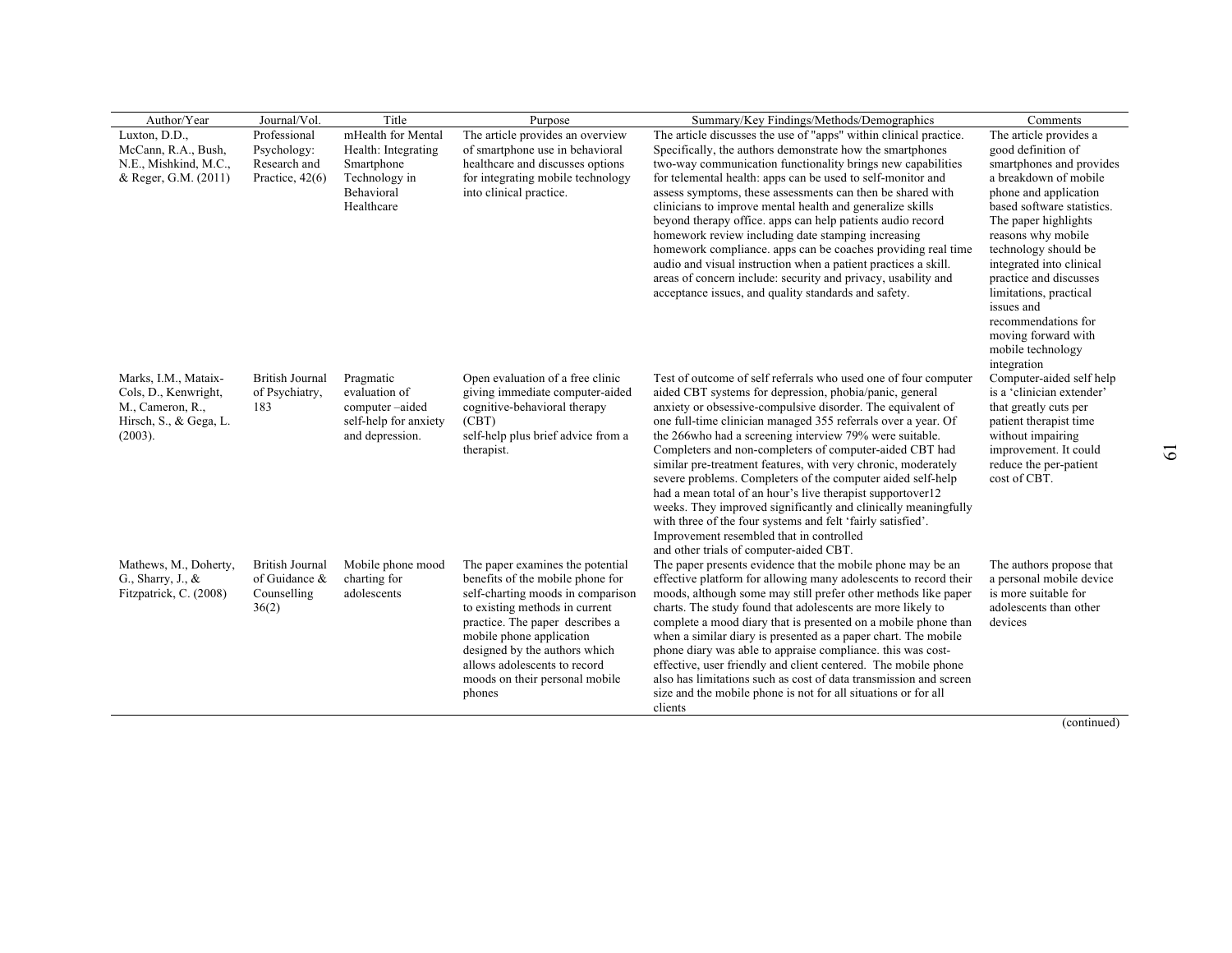| Author/Year             | Journal/Vol.    | Title                       | Purpose                            | Summary/Key Findings/Methods/Demographics                                                                                     | Comments                    |
|-------------------------|-----------------|-----------------------------|------------------------------------|-------------------------------------------------------------------------------------------------------------------------------|-----------------------------|
| McGinty, K.L., Saeed,   | Psychiatric     | Telepsychiatry and          | The authors discuss the required   | Authors highlight how access to adequate mental health                                                                        |                             |
| S., Simmons, S.C.,      | Quarterly, 77   | e-Mental Health             | technology, common                 | services is still problematic in many parts of the United States,                                                             |                             |
| YilDirim, Y. (2006)     |                 | Services: Potential         | common applications and barriers   | especially rural areas. The authors utilized "The New Freedom                                                                 |                             |
|                         |                 | for Improving               | associated with the                | Commission on Mental Health" as the basis for needing a                                                                       |                             |
|                         |                 | Access to Mental            | implementation of telepsychiatry   | transformation of the mental health care delivery system in the                                                               |                             |
|                         |                 | Health Care                 | and e-mental health services.      | United States. This transformed system would be focused on                                                                    |                             |
|                         |                 |                             |                                    | building resilience and                                                                                                       |                             |
|                         |                 |                             |                                    | facilitating recovery. One way to address these identified                                                                    |                             |
|                         |                 |                             |                                    | disparities would be promoting the use of telepsychiatry and e-                                                               |                             |
|                         |                 |                             |                                    | mental health services. Definitions, applications and barriers to                                                             |                             |
|                         |                 |                             |                                    | introducing these technologies are discussed.                                                                                 |                             |
| Nordgren, L., Hedman,   | Behaviour       | Effectiveness and           | The aim of this trial was to       | One hundred participants were recruited through their primary-                                                                | Individually tailored       |
| E., Etienne, J., Bodin, | Research and    | cost-effectiveness          | investigate                        | care contact and randomized to either treatment or an active                                                                  | ICBT is an effective and    |
| J., Kadowaki, A.,       | Therapy, 59     | of individually             | the effectiveness and cost-        | control group. The treatment consisted of 7e10 weekly                                                                         | cost-effective treatment    |
| Eriksson, S.,           |                 | tailored                    | effectiveness of ICBT when         | individually assigned modules guided by online therapists. At                                                                 | for primary-care patients   |
| Lindkvist, E.,          |                 | Internet-delivered          | tailoring the treatment to address | post-treatment, 46% of the treatment group had achieved                                                                       | with anxiety disorders      |
| Andersson, G.,          |                 | cognitive behavior          | comorbidities                      | clinically significant improvement on the primary outcome                                                                     | with or without             |
| Carlbring, P (2014)     |                 | therapy for anxiety         | and preferences for primary-care   | measure (CORE-OM) and between-group effect sizes ranged                                                                       | comorbidities.              |
|                         |                 | disorders                   | patients with a principal anxiety  | from $d \frac{1}{4} 0.20$                                                                                                     |                             |
|                         |                 | in a primary care           | disorder                           | to 0.86, with a mean effect of $d \frac{1}{4}$ 0.59. At one-year follow-up,                                                   |                             |
|                         |                 | population: A<br>randomized |                                    | within-group effect sizes varied between $d \frac{1}{4} 0.53$ to 1.00. Cost                                                   |                             |
|                         |                 | controlled trial            |                                    | analysis showed significant reduction of total costs for the<br>ICBT group, the results were maintained at one-year follow-up |                             |
|                         |                 |                             |                                    | and the incremental cost-effectiveness ratio favored ICBT                                                                     |                             |
|                         |                 |                             |                                    | compared to control group.                                                                                                    |                             |
| Pinnock H, Slack R,     | Primary Care    | Professional and            | The authors aimed to explore the   | The participants were provided a piloted questionnaire with                                                                   | The low completion rate     |
| Pagliari C, Price D,    | Respiratory     | patient attitudes to        | attitudes of patients and primary  | closed and open-ended questions and assessing attitudes to                                                                    | probably reflects the       |
| Sheikh A. (2006).       | Journal, 15(4), | using mobile                | care professionals to using mobile | using electronic self-monitoring. Responses were obtained from                                                                | current status of mobile    |
|                         |                 | phones technology           | technology in order to monitor     | 43% professionals and 52% patients. Patients rated the                                                                        | phone facilitated care as a |
|                         |                 | to monitor asthma:          | asthma                             | technology positively and considered that it may help clinicians                                                              | minority interest for early |
|                         |                 | a questionnaire             |                                    | to provide care, especially during acute attacks. Both                                                                        | adopters of technology.     |
|                         |                 | survey                      |                                    | professionals and patients had concerns about the time and cost                                                               | Using mobile technology     |
|                         |                 |                             |                                    | implications                                                                                                                  | raised questions of         |
|                         |                 |                             |                                    |                                                                                                                               | clinical benefit impact on  |
|                         |                 |                             |                                    |                                                                                                                               | self-management and         |
|                         |                 |                             |                                    |                                                                                                                               | concerns about workload     |
|                         |                 |                             |                                    |                                                                                                                               | and cost                    |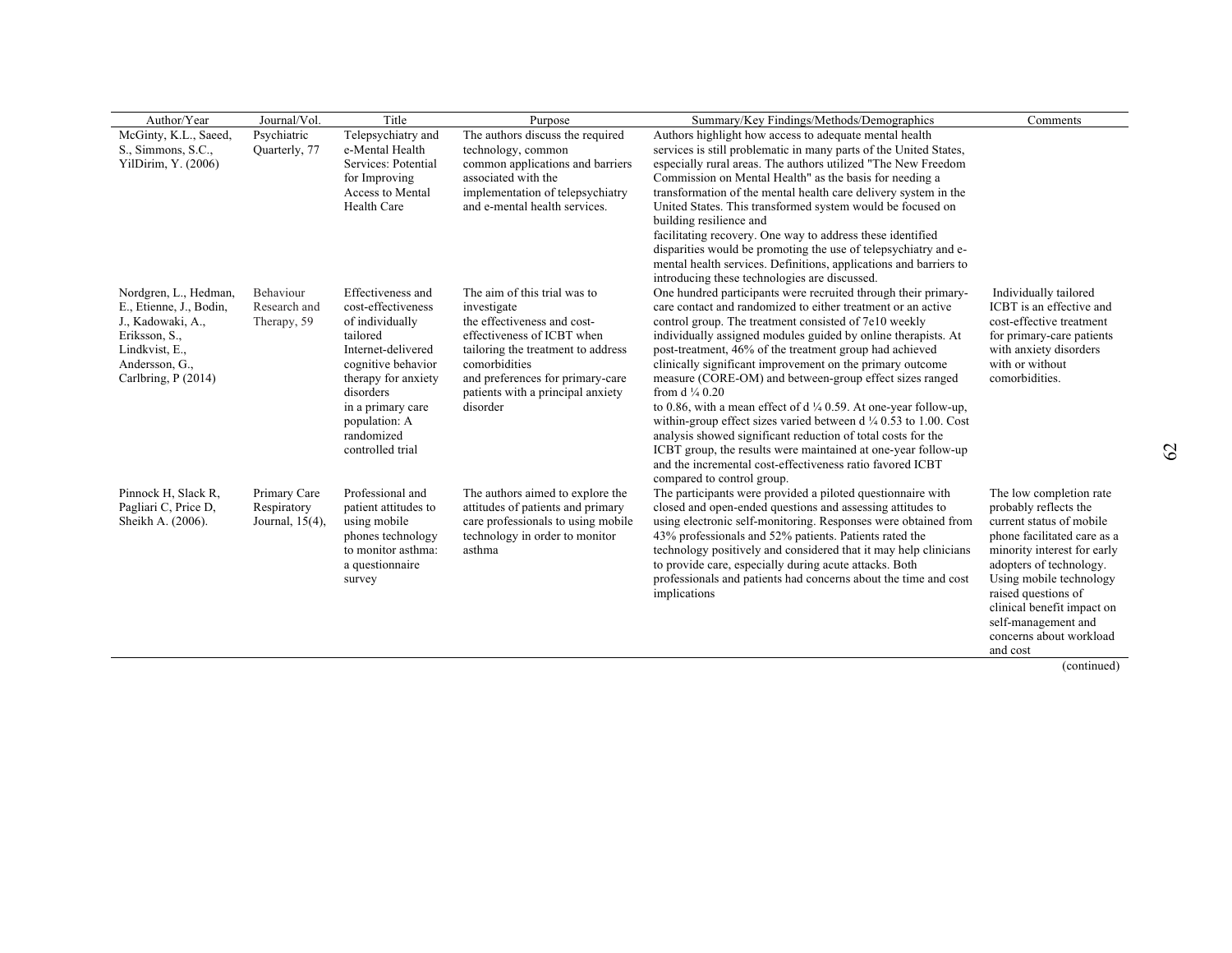| Author/Year                                                     | Journal/Vol.                                                          | Title                                                                                                                                      | Purpose                                                                                                                                                                                                                                                                                                    | Summary/Key Findings/Methods/Demographics                                                                                                                                                                                                                                                                                                                                                                                                                                                                                                                                                                                                                                                                                                                                                                                                                                                                                                                                                                                                                                                                                                                                                                                                                                                                                                                                                                                        | Comments                                                                                                                                                                                                                                                                                                                                                                                                                            |
|-----------------------------------------------------------------|-----------------------------------------------------------------------|--------------------------------------------------------------------------------------------------------------------------------------------|------------------------------------------------------------------------------------------------------------------------------------------------------------------------------------------------------------------------------------------------------------------------------------------------------------|----------------------------------------------------------------------------------------------------------------------------------------------------------------------------------------------------------------------------------------------------------------------------------------------------------------------------------------------------------------------------------------------------------------------------------------------------------------------------------------------------------------------------------------------------------------------------------------------------------------------------------------------------------------------------------------------------------------------------------------------------------------------------------------------------------------------------------------------------------------------------------------------------------------------------------------------------------------------------------------------------------------------------------------------------------------------------------------------------------------------------------------------------------------------------------------------------------------------------------------------------------------------------------------------------------------------------------------------------------------------------------------------------------------------------------|-------------------------------------------------------------------------------------------------------------------------------------------------------------------------------------------------------------------------------------------------------------------------------------------------------------------------------------------------------------------------------------------------------------------------------------|
| Preziosa, A., Grassi,<br>A., Gaggioli, A., &<br>Riva, G. (2009) | <b>British Journal</b><br>of Guidance<br>and<br>Counselling,<br>37(3) | Therapeutic<br>Applications of the<br>mobile phone                                                                                         | The paper investigated the clinical<br>interventions mobile phones have<br>successfully applied. The paper<br>also discussed these opportunities<br>through the presentation of results<br>of two different studies based on<br>the use on the mobile phone for<br>anxiety management                      | The paper proposed the approach that investigated the potential<br>of mobile phone multimedia capabilities for clinical care. (1)<br>use of capabilities can help maintain the patient-therapist<br>beyond the therapist consulting room. (2) another critical issue<br>that can be administered is the compliance with treatment<br>which improves the effectiveness of care (3) promotes<br>continued use of key factors: resilience and coping skills.<br>Through these new capabilities, the patient can be offered<br>clinical content available anytime and anywhere. Through these<br>new methods, patients can autonomously self-administer<br>clinical contact, and become available to improve their<br>knowledge. If mobile phones are continuously used in this way,<br>this will allow patients the ability to experience clinical<br>contents, situated not only in a therapeutic setting, but also in<br>an everyday context, other benefits include: mobile phones are<br>widespread technologies allowing patients to overcome the<br>digital divide and have increased access to research and<br>treatment access. Interactive feedback with apps can help<br>increase treatment compliance which can transfer skills to<br>everyday life, mobile phones guarantee the availability of<br>contents at any time, can enhance treatment acceptance and can<br>allow quick transfer of data back to the therapist | Despite the critical<br>benefits that mobile<br>phones can have on the<br>patient, treatment and the<br>therapeutic relationship,<br>the real effectiveness of<br>mobile technology<br>impacting psychological<br>welfare is largely<br>dependent on the<br>therapists ability to fully<br>integrate all the mobile<br>phones features into the<br>clinical procedure                                                               |
| Proudfoot, J., Gordon,<br>P., Pavlovic, D.H.<br>(2010).         | Journal of<br>Medical<br>Internet<br>Research,<br>$12(5)$ .           | Community<br>Attitudes to the<br>Appropriation of<br>Mobile Phones for<br>Monitoring and<br>Managing<br>Depression,<br>Anxiety, and Stress | The aim of this study was to<br>investigate community attitudes<br>toward the appropriation of<br>mobile phones for mental health<br>monitoring and management as<br>groundwork for the development<br>of a digital tool for self-<br>monitoring and self-management<br>of depression, anxiety, and stress | A mixed method approach was used consisting of an online<br>survey, focus group discussions, and interviews. From May to<br>August 2009, 655 unique visitors accessed the online survey of<br>whom 48 were ineligible because they were either under 18<br>years old or did not live in Australia. Of the 607 eligible<br>respondents, 525 (86.5%) completed the survey. This study<br>explored, community attitudes toward the appropriation of<br>mobile phones for mental health monitoring and self-help.<br>Triangulation of results from the 3 study components suggests<br>that, overall, participants were positive about the idea of<br>conceptualizing mobile phones as a mental health tool but the<br>acceptance was conditional upon a number of key features<br>being included. These included the need for the program to be<br>simple and straightforward to use and the need for its security<br>and privacy to be guaranteed, especially for information sent to<br>the mobile phone. A user name and password were considered<br>to be mandatory. Text message reminders were seen as helpful<br>as long as they were not intrusive, and feedback graphs were<br>deemed to be important.                                                                                                                                                                                                                      | The simplification and<br>rapid development of<br>digital technology<br>together with the way in<br>which mobile phones are<br>carried on the person and<br>switched on and positive<br>community attitudes<br>make the mobile phone a<br>useful vehicle for<br>enhancing access to<br>evidence-based<br>monitoring and self-help<br>for people with mild to<br>moderate high-prevalence<br>mental health conditions<br>(continued) |

63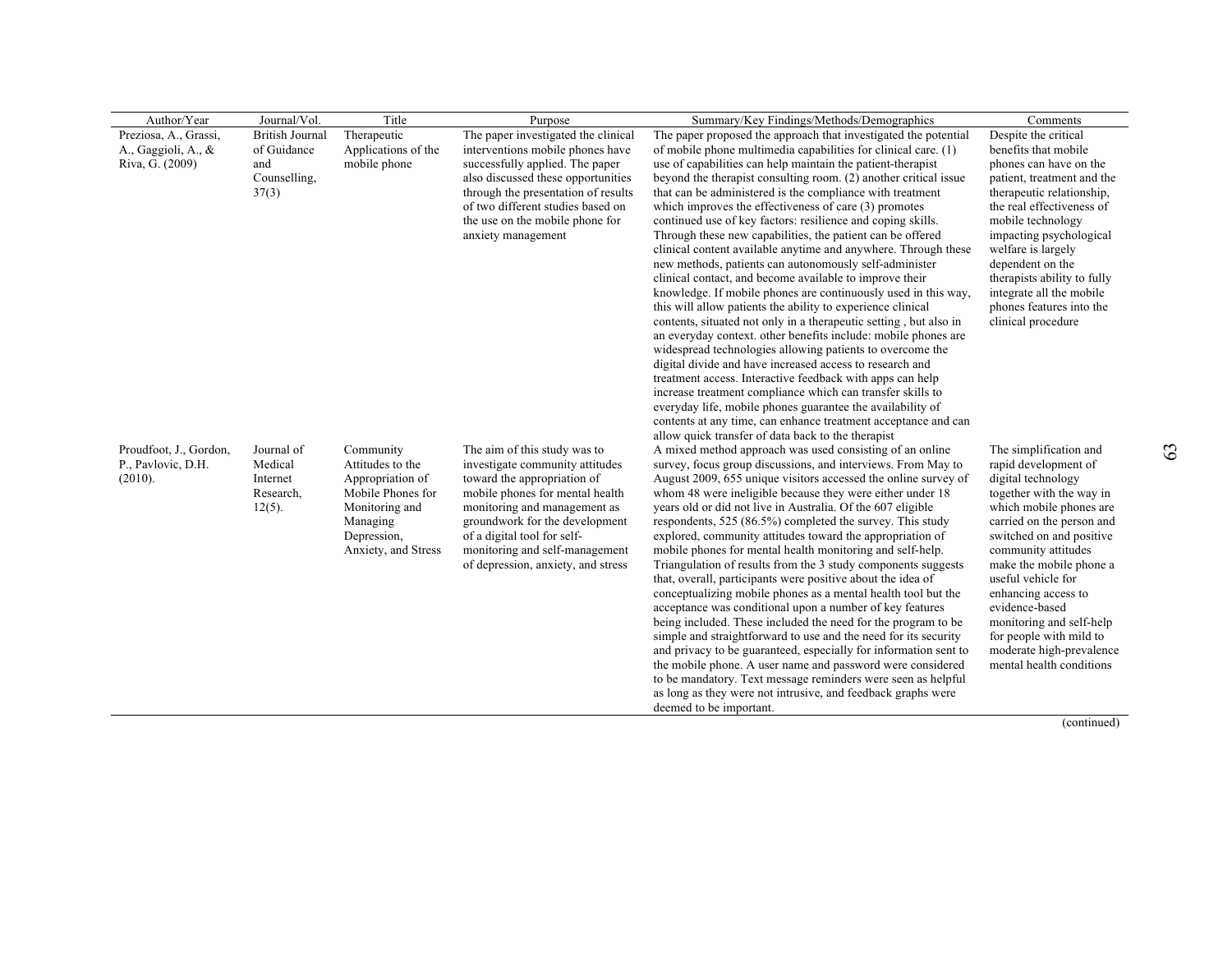| Author/Year                                                                                                                                                                                                                   | Journal/Vol.                                                    | Title                                                                                                                                                                            | Purpose                                                                                                                                                                                                                                                                                | Summary/Key Findings/Methods/Demographics                                                                                                                                                                                                                                                                                                                                                                                                                                                                                                                                                                                                                                                                                                                                                                              | Comments                                                                                                                                                                                                                                                          |  |
|-------------------------------------------------------------------------------------------------------------------------------------------------------------------------------------------------------------------------------|-----------------------------------------------------------------|----------------------------------------------------------------------------------------------------------------------------------------------------------------------------------|----------------------------------------------------------------------------------------------------------------------------------------------------------------------------------------------------------------------------------------------------------------------------------------|------------------------------------------------------------------------------------------------------------------------------------------------------------------------------------------------------------------------------------------------------------------------------------------------------------------------------------------------------------------------------------------------------------------------------------------------------------------------------------------------------------------------------------------------------------------------------------------------------------------------------------------------------------------------------------------------------------------------------------------------------------------------------------------------------------------------|-------------------------------------------------------------------------------------------------------------------------------------------------------------------------------------------------------------------------------------------------------------------|--|
| Rizvi, S.L., Dimeff,<br>L.A., Skutch, J.,<br>Carroll, D., Linehan,<br>M.M. (2011)                                                                                                                                             | Behavior<br>Therapy, 42                                         | A pilot study of the<br>DBT coach: an<br>interactive mobile<br>phone application<br>for individuals with<br>borderline<br>personality disorder<br>and substance use<br>disorder. | The primary goal of this research<br>was to<br>develop and test the feasibility of<br>the DBT Coach, a software<br>application for a smartphone,<br>designed specifically to enhance<br>generalization of a specific DBT<br>skill (opposite action) among<br>individuals with BPD-SUD. | a quasiexperimental study was conducted in which 22<br>individuals who were enrolled in DBT treatment programs<br>received a smartphone with the DBTCoach for 10 to 14 days<br>and were instructed to use it as needed. Participants used the<br>DBTCoach an average of nearly 15 times and gave high ratings<br>of helpfulness and usability. Results indicate that both emotion<br>intensity and urges to use substances significantly decreased<br>within each coaching session. Furthermore, over the trial<br>period, participants reported a decrease in depression and<br>general distress.                                                                                                                                                                                                                     | Mobile technology<br>offering in vivo skills<br>coaching<br>may be a useful tool for<br>reducing urges to use<br>substances and<br>engage in other<br>maladaptive behavior by<br>directly teaching<br>and coaching in<br>alternative, adaptive<br>coping behavior |  |
| Shafran, R. S., Clark,<br>D.M., Fairburn, C.G.,<br>Arntz, A., Barlowe,<br>D.H., Ehlers, A.,<br>Freeston, M., Garety,<br>P.A., Hollon, S.D.,<br>Ost, L.G., Salkovskis,<br>P.M., Williams,<br>J.M.G., & Wilson,<br>G.T. (2009). | Behaviour<br>Research and<br>Therapy, 47                        | Mind the gap:<br>Improving the<br>dissemination of<br><b>CBT</b>                                                                                                                 | The aim of this paper is to identify<br>the barriers to the dissemination of<br>evidence-based psychological<br>treatments and then propose ways<br>of overcoming them, hence<br>potentially bridging the gap<br>between research findings and<br>clinical practice.                   | Empirically supported psychological treatments have been<br>developed for a range of psychiatric disorders but there is<br>evidence that patients are not receiving them in routine clinical<br>care. Furthermore, even when patients do receive these<br>treatments there is evidence that they are often not well<br>delivered.                                                                                                                                                                                                                                                                                                                                                                                                                                                                                      | 69% of 2,300<br>psychologists in the<br>United States use CBT<br>only part time or in<br>combination with other<br>therapies to treat<br>depression and anxiety.                                                                                                  |  |
| Smith, A. (2012)                                                                                                                                                                                                              | <b>PEW</b> Internet<br>and American<br>Life Project             | 46% of American<br>adults are<br>smartphone owners                                                                                                                               | Pew research center's results on<br>smartphone user statistics and<br>ownership demographics                                                                                                                                                                                           | Nearly every major demographic group—men and women<br>younger and middle-aged adults, urban and rural residents, the<br>wealthy and the less well-off-experienced a notable uptick in<br>smartphone penetration over the last year, and overall adoption<br>levels are at 60% or more within several cohorts, such as<br>college graduates, 18-35 year olds and those with an annual<br>household income of \$75,000 or more, smartphone ownership<br>decreases dramatically with age even among adults with similar<br>levels of education. However, younger adults with a high<br>school diploma or less are significantly more likely to own a                                                                                                                                                                      | Smartphone users now<br>outnumber users of more<br>basic mobile phones<br>within the national adult<br>population                                                                                                                                                 |  |
| Stewart, R.E., &<br>Chambless, D.L.<br>$(2007)$ . https://doi.org/<br>10.1002/jclp.20347                                                                                                                                      | Journal of<br>Clinical<br>Psychology,<br>$63(3)$ , 267-<br>281. | Does Psychotherapy<br>Research Inform<br>Treatment<br>Decisions in Private<br>Practice?                                                                                          | Focused on how psychotherapy<br>research informs treatment<br>decisions in private practice;<br>particularly to what extent are<br>practicing psychologists<br>considering research evidence<br>when they make treatment<br>decisions                                                  | smartphone than even those seniors who have attended college.<br>Psychologists in independent practice $(N 591)$ were surveyed<br>regarding their approach to treatment decisions, specifically the<br>use of research on empirically supported treatments (ESTs) to<br>inform practice. All participants received a case study of a<br>patient with panic disorder, and half were randomly assigned to<br>receive a research summary on evidence based treatments for<br>panic disorder (cognitive-behavioral therapy and<br>pharmacotherapy). Practitioners reported that they rely<br>primarily on clinical experiences to inform treatment decisions,<br>although they often consult EST literature. Those who received<br>the research summary were significantly more likely to report<br>they would use an EST. | These results<br>indicate that providing<br>information about ESTs<br>can impact practice                                                                                                                                                                         |  |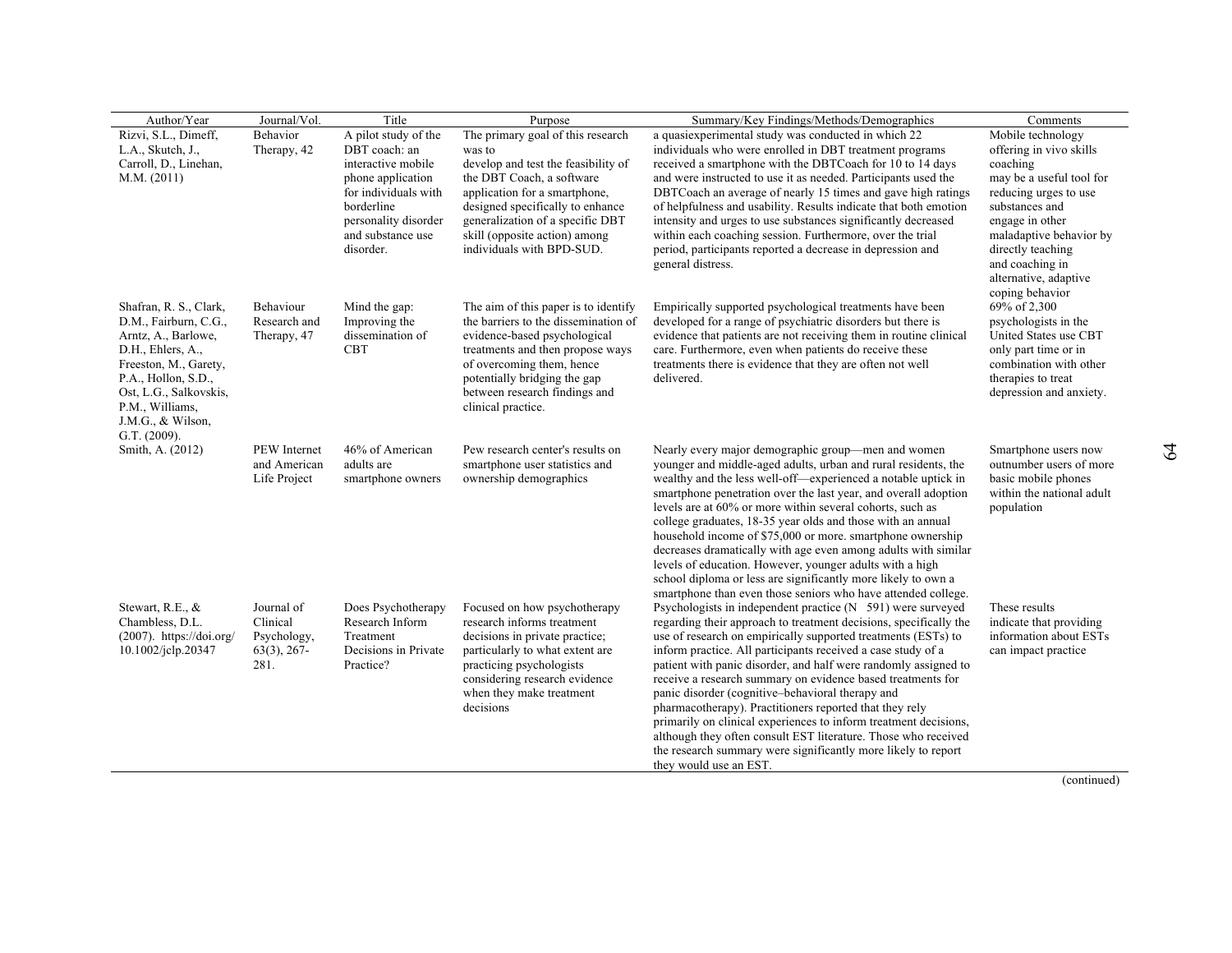| Author/Year         | Journal/Vol.       | Title                                     | Purpose                                                          | Summary/Key Findings/Methods/Demographics                                                                                  | Comments                                           |
|---------------------|--------------------|-------------------------------------------|------------------------------------------------------------------|----------------------------------------------------------------------------------------------------------------------------|----------------------------------------------------|
| Stuhlmiller, C.,    | Journal of         | Computer-assisted                         | The authors describe outcome                                     | The article identifies four key points: (1) Cognitive-behavioral                                                           | The widespread use of                              |
| Tolchard, B. (2009) | psychosocial       | cbt for depression                        | studies of computer-assisted CBT                                 | therapy (CBT) as the number one non-pharmacological                                                                        | cCBT might lead to                                 |
|                     | nursing and        | and anxiety:                              | (cCBT) while outlining the current                               | intervention for most all mental disorders (particularly                                                                   | reduced demands on                                 |
|                     | mental health      | increasing                                | technologies available. The article                              | depression and anxiety), (2) Can be effectively delivered via                                                              | primary and secondary                              |
|                     | services $47(7)$ . | accessibility to                          | also discuss concerns and                                        | computer technologies, is a proven, evidence-based treatment                                                               | services and reduce                                |
|                     | 32-39              | evidence-based                            | resistance associated with                                       | that cuts down therapist time, increases access to treatment, and                                                          | medication use and                                 |
|                     |                    | mental health                             | computer computerized therapy,                                   | is cost effective (3) Numerous cCBT software technologies,                                                                 | chronicity. Furthermore,                           |
|                     |                    | treatment                                 | and considers the role of nurses in                              | both free and for purchase, are available and can be readily                                                               | the article argues nurses                          |
|                     |                    |                                           | using cCBT.                                                      | used in clinical practice and (4) cCBT is mandated frontline                                                               | trained in cCBT could                              |
|                     |                    |                                           |                                                                  | treatment in the United Kingdom and could gain widespread                                                                  | make a significant                                 |
|                     |                    |                                           |                                                                  | implementation in the United States if funding and                                                                         | contribution toward                                |
|                     |                    |                                           |                                                                  | reimbursement issues are overcome.                                                                                         | reducing the burden of                             |
|                     |                    |                                           |                                                                  |                                                                                                                            | disease by providing                               |
|                     |                    |                                           |                                                                  |                                                                                                                            | evidence based treatment                           |
| Tolin, D.F. (2010). | Clinical           | Is cognitive-                             | The aim of the present                                           | a computerized literature search through September                                                                         | The superiority of CBT                             |
|                     | Psychology         | behavioral therapy<br>more effective than | quantitative review was to                                       | 2007 and references from previous reviews, English-language<br>articles were selected that described randomized controlled | over alternative therapies                         |
|                     | Review, 30         | other therapies?                          | determine whether CBT yields<br>superior outcomes to alternative | trials of CBT vs. another form of psychotherapy. Of these, only                                                            | was evident only among<br>patients with anxiety or |
|                     |                    | A meta-analytic                           | forms of sychotherapy, and to                                    | those in which the CBT and alternative therapy condition were                                                              | depressive disorders.                              |
|                     |                    | review                                    | examine the relationship between                                 | judged to be bona fide treatments, rather than "intent-to-fail"                                                            | These                                              |
|                     |                    |                                           | differential outcome and study-                                  | conditions, were retained for analysis (28 articles representing                                                           | results argue against                              |
|                     |                    |                                           | specific variables                                               | 26 studies, N=1981). Four raters identified post-treatment and                                                             | previous claims of                                 |
|                     |                    |                                           |                                                                  | follow-up effect size estimates, as well as study-specific                                                                 | treatment equivalence                              |
|                     |                    |                                           |                                                                  | variables including (but not limited to) type of CBT and other                                                             | and suggest that CBT                               |
|                     |                    |                                           |                                                                  | psychotherapy, sample diagnosis, type of outcome measure                                                                   | should be considered a                             |
|                     |                    |                                           |                                                                  | used, and age group. Studies were rated for methodological                                                                 | first-line psychosocial                            |
|                     |                    |                                           |                                                                  | adequacy including (but not limited to) the use of reliable and                                                            | treatment of choice, at                            |
|                     |                    |                                           |                                                                  | valid measures and independent evaluators. Researcher                                                                      | least for patients with                            |
|                     |                    |                                           |                                                                  | allegiance was determined by contacting the principal                                                                      | anxiety and depressive                             |
|                     |                    |                                           |                                                                  | investigators of the source articles. CBT was superior to                                                                  | disorders                                          |
|                     |                    |                                           |                                                                  | psychodynamic therapy, although not interpersonal or                                                                       |                                                    |
|                     |                    |                                           |                                                                  | supportive therapies, at post-treatment and at follow-up.                                                                  |                                                    |
|                     |                    |                                           |                                                                  | Methodological strength of studies was not associated with                                                                 |                                                    |
|                     |                    |                                           |                                                                  | larger or smaller differences between CBT and other therapies.                                                             |                                                    |

65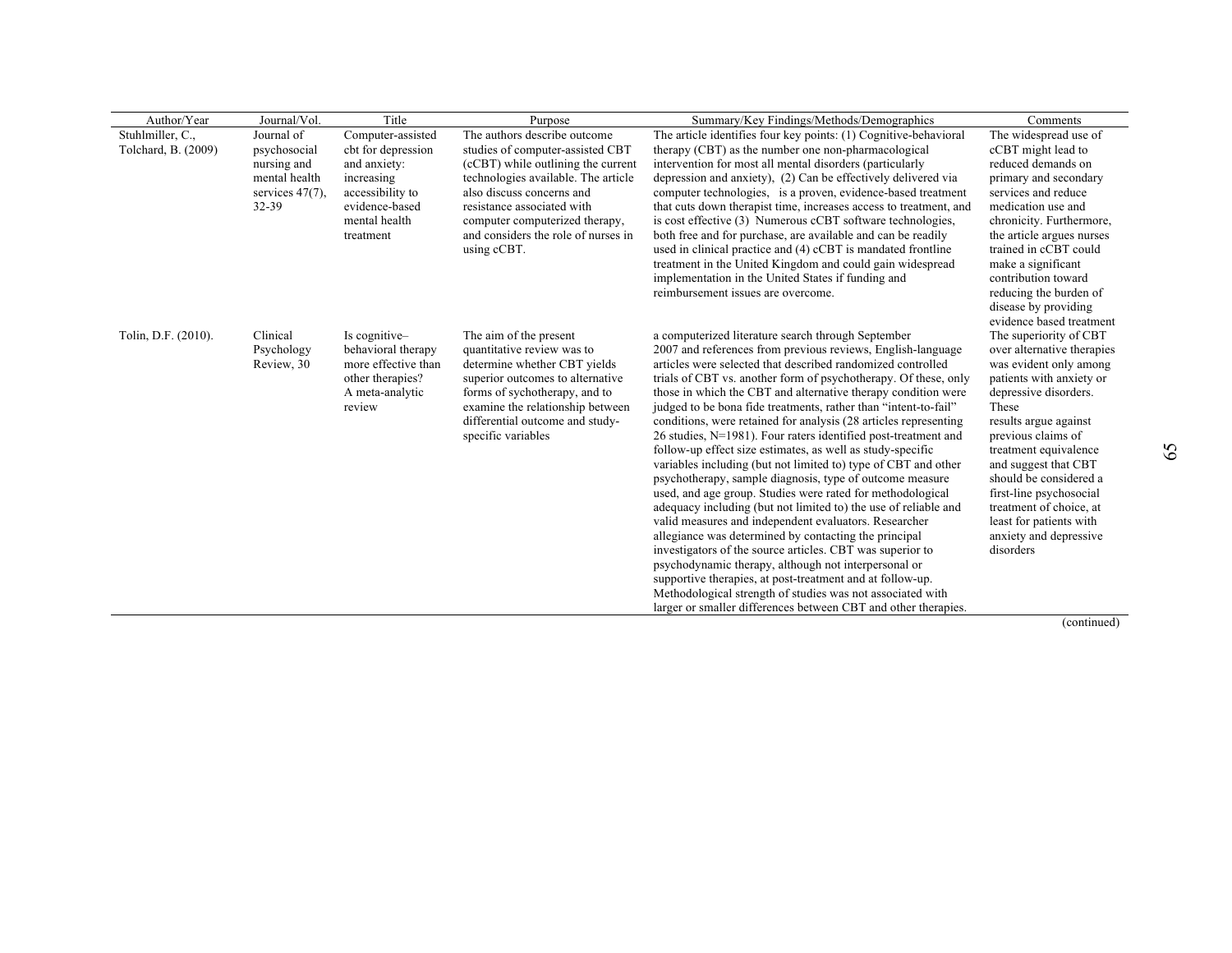| Author/Year           | Journal/Vol. | Title               | Purpose                                                | Summary/Key Findings/Methods/Demographics                                                                                | Comments                                |
|-----------------------|--------------|---------------------|--------------------------------------------------------|--------------------------------------------------------------------------------------------------------------------------|-----------------------------------------|
| Watts, S., Mackenzie, | BMC          | CBT for depression: | This paper reports the results of a                    | 35 participants were recruited with Major Depression (80%)                                                               | Results provide evidence                |
| A., Thomas, C.,       | Psychiatry   | a pilot RCT         | pilot randomized controlled trial                      | female) and randomly allocated to access the program using a                                                             | to indicate that delivering             |
| Griskaitis, A.,       | 13(49)       | comparing mobile    | comparing the delivery modality                        | mobile app (on either a mobile phone or iPad) or a computer.                                                             | a CBT program using a                   |
| Mewton, L., Williams, |              | phone vs. computer  | (mobile phone/tablet or fixed                          | Participants completed 6 lessons, weekly homework                                                                        | mobile application, can                 |
| A., & Andrews, G.     |              |                     | computer) of a cognitive                               | assignments, and received weekly email contact from a clinical                                                           | result in clinically                    |
| (2013)                |              |                     | behavioral therapy intervention                        | psychologist or psychiatrist until completion of lesson 2. After                                                         | significant improvements                |
|                       |              |                     | for the treatment of depression.                       | lesson 2 email contact was only provided in response to                                                                  | in outcomes for patients                |
|                       |              |                     | The aim was to establish whether                       | participant request, or in response to a deterioration in                                                                | with depression. Mobile                 |
|                       |              |                     | a previously validated                                 | psychological distress scores. The primary outcome measure                                                               | based interventions                     |
|                       |              |                     | computerized program (The<br>Sadness Program) remained | was the Patient Health Questionnaire 9 (PHQ-9). Of the 35<br>participants recruited, 68.6% completed 6 lessons and 65.7% | can be easily<br>implemented and can be |
|                       |              |                     | efficacious when delivered via a                       | completed the 3-months follow up. Both the Mobile and                                                                    | made widely available to                |
|                       |              |                     | mobile application.                                    | Computer Groups were associated with statistically                                                                       | the community at large.                 |
|                       |              |                     |                                                        | significantly benefits in the PHQ-9 at post-test. At 3 months                                                            |                                         |
|                       |              |                     |                                                        | follow up, the reduction seen for both groups remained                                                                   |                                         |
|                       |              |                     |                                                        | significant.                                                                                                             |                                         |
|                       |              |                     |                                                        | Results provide preliminary support for the efficacy of a CBT                                                            |                                         |
|                       |              |                     |                                                        | program delivered using a mobile phone                                                                                   |                                         |
|                       |              |                     |                                                        |                                                                                                                          |                                         |

## Table C3

## *Selected Media Sources: Literature Table*

|                                                 | Date                                               |                                        |                                                                     |
|-------------------------------------------------|----------------------------------------------------|----------------------------------------|---------------------------------------------------------------------|
|                                                 |                                                    |                                        | Summary                                                             |
| https://www.abiresearch.com/press/android-will- | 1/13/14                                            | Android Will Account for 58% of        | Provides information on the annual volume of smartphone app         |
|                                                 |                                                    | Smartphone App Downloads in 2013,      | downloads from various iOS platforms                                |
|                                                 |                                                    | with iOS Commanding a Market Share     |                                                                     |
|                                                 |                                                    | of 75% in Tablet Apps                  |                                                                     |
| http://www.abct.org/Information/?m=mInformat    | 3/10/14                                            | About psychological treatment: What is | Provides brief definition on cognitive behavioral treatment as a    |
| ion&fa= WhatIsCBTpublic                         |                                                    | cognitive behavioral therapy (CBT)?    | psychological treatment                                             |
|                                                 |                                                    |                                        |                                                                     |
|                                                 |                                                    |                                        |                                                                     |
| http://www.businessinsider.com/smartphone-      | 6/20/15                                            | One in every 5 people in the world own |                                                                     |
| and-tablet-penetration-2013-                    |                                                    | a smartphone, one in every 17 own a    |                                                                     |
| 10#ixzz3dwPy07M7                                |                                                    | tablet [CHART].                        |                                                                     |
| http://www.hngn.com/articles/12201/20130912/t   | 1/21/14                                            | Tablet shipments will overrun PCs in   | The marketing research firm forecasts that all types of smart and   |
| ablet-shipments-will-overrun-pcs-q4-2013-idc-   |                                                    | O4 of 2013:IDC Forecast                | interactive devices such as tablets, smart phones and also PCs will |
| forcast.htm                                     |                                                    |                                        | have a growth of 10.6% in 2013. However that growth rate will fall  |
|                                                 |                                                    |                                        | to 3.1 percent by 2017 because of the emerging less expensive       |
|                                                 |                                                    |                                        | smartphones and tablets. Smartphone shipments will increase to 1.7  |
|                                                 |                                                    |                                        | billion by 2017 and tablets will increase to 406.8 million. On the  |
|                                                 |                                                    |                                        | other hand, PCs will fall to 123.1 million but laptops will grow to |
|                                                 |                                                    |                                        | 796.6 million in the same year                                      |
|                                                 | Full Link<br>account-for-58-of-smartphone-app-down | Retrieved                              | Title                                                               |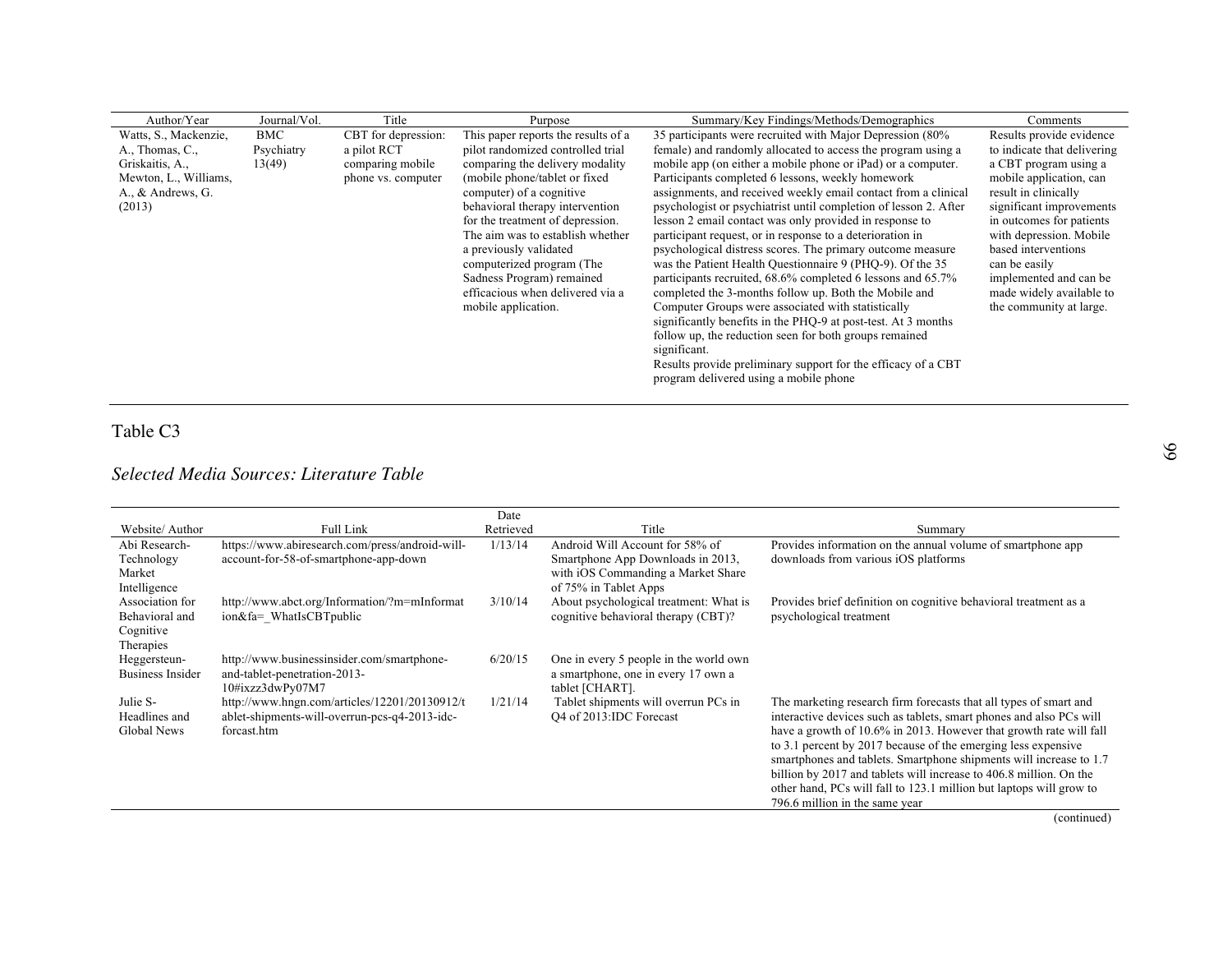|                                           |                                                                                                                          | Date                                                                           |                                                                               |                                                                                                                                                                                                                                                                                                                                                                                                                                                                                                                                |
|-------------------------------------------|--------------------------------------------------------------------------------------------------------------------------|--------------------------------------------------------------------------------|-------------------------------------------------------------------------------|--------------------------------------------------------------------------------------------------------------------------------------------------------------------------------------------------------------------------------------------------------------------------------------------------------------------------------------------------------------------------------------------------------------------------------------------------------------------------------------------------------------------------------|
| Website/Author<br>Mobile thinking         | <b>Full Link</b><br>http://mobithinking.com/mobile-marketing-                                                            | Retrieved<br>3/12/14                                                           | Title<br>Global mobile statistics 2013 Section E:                             | Summary<br>Provides newly updates stats on the usage of mobile apps, amount                                                                                                                                                                                                                                                                                                                                                                                                                                                    |
|                                           | tools/latest-mobile-stats/e#appusers                                                                                     |                                                                                | Mobile apps, app stores, pricing and<br>failure rates                         | of downloads, number of individuals using apps, and associated<br>revenues.                                                                                                                                                                                                                                                                                                                                                                                                                                                    |
| Murray, A.C-<br>Information<br>Week       | http://www.informationweek.com/interop/app-<br>development-its-new-mobile-priority/d/d-<br>id/1112948                    | 1/21/14                                                                        | App Development: IT's New Mobile<br>Priority                                  | Statistics on mobile applications: Android and iOS are the target<br>platforms of choice. Android phone tops the list; this platform is<br>being targeted by 78% of respondents that have or are planning to<br>develop apps. 73% are targeting the iPad and iPhone. While 68%<br>are looking at Android tablets, that's a 15% increase over 2012, the<br>largest jump of any platform. Windows Phone 7.x and 8 comes in at<br>28%. BlackBerry 10 OS registers an anemic 10%. Native apps were<br>the preferred app to develop |
| Perez, S.-<br>Techcrunch                  | http://techcrunch.com/2014/06/02/itunes-app-<br>store-now-has-1-2-million-apps-has-seen-75-<br>billion-downloads-to-date |                                                                                |                                                                               |                                                                                                                                                                                                                                                                                                                                                                                                                                                                                                                                |
| Pew Internet<br>$(2013a)$ Maeve<br>Duggan | http://www.pewinternet.org/2013/09/19/cell-<br>phone-activities-2013/                                                    | 1/21/14                                                                        | Cell phone activities 2013                                                    | Provides results from a national representative survey on the most<br>popular activities people perform on their cell phones. Findings in<br>this report are based on data from telephone interviews conducted<br>by Princeton Survey Research Associates International from April<br>17 to May 19, 2013, among a sample of 2,252 adults ages 18 and<br>older. Top 3 activities: (1) texting, (2) access internet, (3) send or<br>receive email. Downloading apps was 4th with 50% engaging in<br>this                         |
| Pew Internet<br>(2013b)                   | http://www.pewinternet.org/fact-sheets/mobile-<br>technology-fact-sheet/                                                 | 1/21/14                                                                        | Mobile technology fact sheet                                                  | Highlights of the Pew Internet Project's research related to mobile<br>technology As of May 2013: 67% of cell owners find themselves<br>checking their phone for messages, alerts, or calls even when they<br>don't notice their phone ringing or vibrating, 34% of cell internet<br>users go online mostly using their phones, and not using some other<br>device such as a desktop or laptop computer. Of note, no<br>information on apps were provided.                                                                     |
| Smith, S.- eHow                           | http://www.ehow.com/info_8656054_smartphon<br>e-app.html#ixzz1sGnC8CXy                                                   | 12/6/13                                                                        | What is a smartphone app?                                                     | Provides definition of smartphone apps, devices, & platforms.<br>Information on the variations of apps available as well as how these<br>apps are accessed is also provided                                                                                                                                                                                                                                                                                                                                                    |
| Statista (a)                              | http://www.statista.com/statistics/201182/forecas<br>t-of-smartphone-users-in-the-use/                                   | 11/7/201<br>$3: I$ think<br>this has<br>been<br>replaced<br>with<br>Statista c | Number of smartphone users in the U.S.<br>from 2010 to 2016 (in millions).    | Forecasts the anticipated number of smartphone users in the U.S.<br>from 2013 to 2017, based on figures from 2010 to 2012. The source<br>estimates that there will be more than 193 million smartphone users<br>in the U.S. by the year 2016                                                                                                                                                                                                                                                                                   |
| Statista (b)                              | http://www.statista.com/statistics/377977/tablet-<br>users-worldwide-forecast                                            |                                                                                | Number of tablet users worldwide from<br>$2013$ to $2018$ (in billions).      | For 2016 the worldwide number of tablet users is forecasted to rise<br>to around 1.2 billion.                                                                                                                                                                                                                                                                                                                                                                                                                                  |
| Statista (c)                              | http://www.statista.com/statistics/269025/world<br>wide-mobile-app-revenue-forecast/                                     |                                                                                | Worldwide mobile app revenues from<br>2011 to 2017 (in billion U.S. dollars). | This statistic presents information on the projected revenues of<br>mobile app stores worldwide from 2011 to 2013 with forecast until<br>2017. In 2012, the global mobile app revenues amounted to 18.56<br>billion US dollars and are expected to grow to 76.52 billion US<br>dollars in 2017                                                                                                                                                                                                                                 |